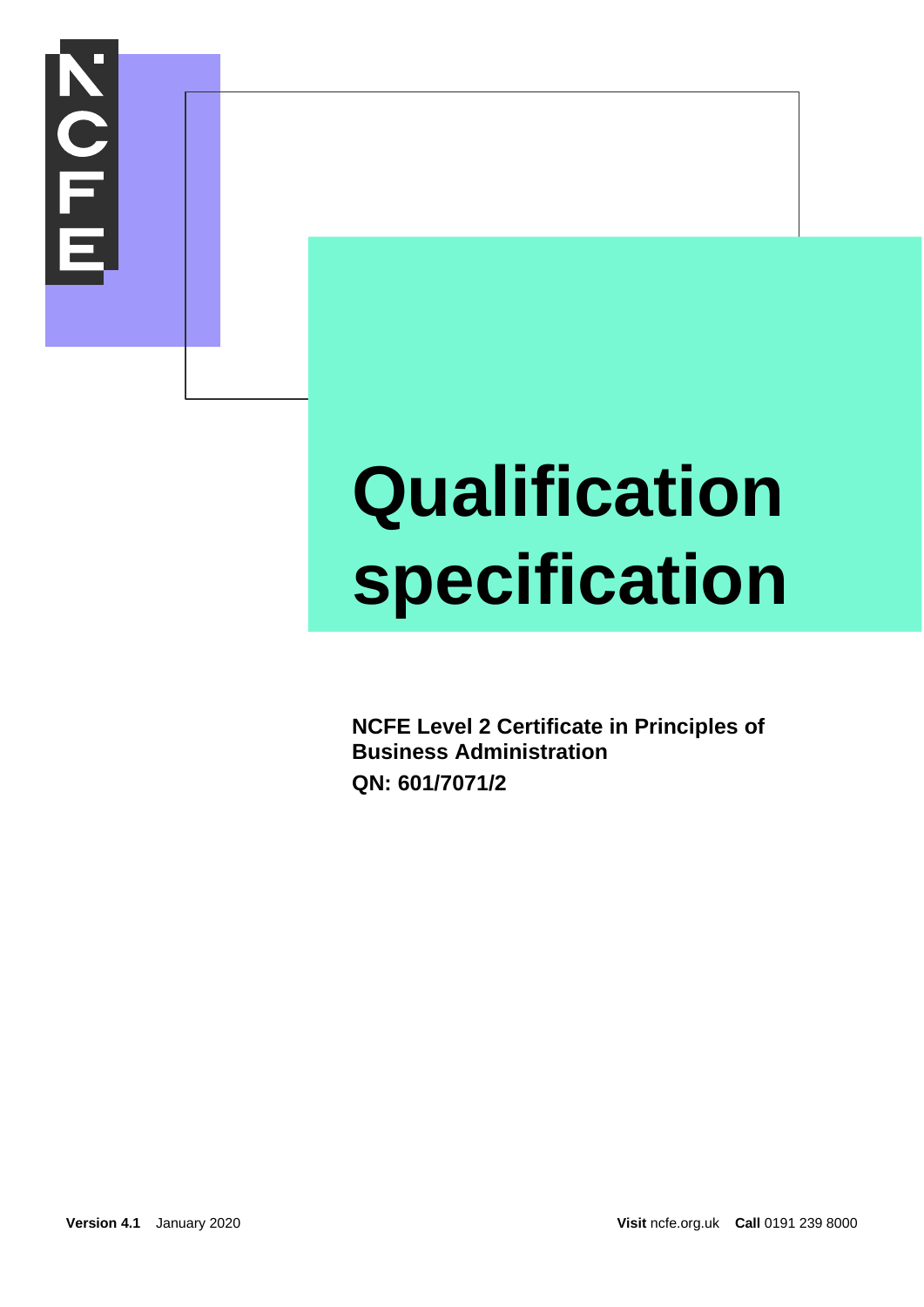| <b>Contents</b>                                                                                                                              |                |
|----------------------------------------------------------------------------------------------------------------------------------------------|----------------|
| <b>Summary of changes</b>                                                                                                                    | 4              |
| <b>Section 1</b>                                                                                                                             | 5              |
| <b>Qualification overview</b>                                                                                                                | $6\phantom{a}$ |
| Introduction                                                                                                                                 | $\,6\,$        |
| Things you need to know                                                                                                                      | $\overline{7}$ |
| <b>Total Qualification Time (TQT)</b>                                                                                                        | $\overline{7}$ |
| About this qualification                                                                                                                     | $\overline{7}$ |
| Aims and objectives of this qualification                                                                                                    | $\,8\,$        |
| Achieving this qualification                                                                                                                 | $\,8\,$        |
| <b>Essential skills</b>                                                                                                                      | 9              |
| Entry guidance                                                                                                                               | 10             |
| Progression opportunities                                                                                                                    | 10             |
| Recognition of Prior Learning (RPL)                                                                                                          | 11             |
| <b>Qualification dates</b>                                                                                                                   | 11             |
| <b>Staffing requirements</b>                                                                                                                 | 11             |
| Assessors and Internal Quality Assurance                                                                                                     | 11             |
| Resource requirements                                                                                                                        | 12             |
| Support for learners                                                                                                                         | 12             |
| Support for centres                                                                                                                          | 12             |
| <b>Customer Support team</b>                                                                                                                 | 13             |
| Reasonable Adjustments and Special Considerations Policy                                                                                     | 13             |
| Subject maps                                                                                                                                 | 13             |
| Fees and Pricing                                                                                                                             | 14             |
| Training and support                                                                                                                         | 14             |
| Learning resources                                                                                                                           | 14             |
| Third-party products                                                                                                                         | 14             |
| <b>Links to National Skills Standards</b>                                                                                                    | 14             |
| <b>Section 2</b>                                                                                                                             | 16             |
| Unit content and assessment guidance                                                                                                         | 17             |
| Unit 01 Principles of providing administrative services                                                                                      | 18             |
| Unit 02 Principles of business document production and information management<br>Unit 03 Understand communication in a business environment  | 23             |
| Unit 04 Understand employer organisations                                                                                                    | 27<br>29       |
|                                                                                                                                              | 32             |
| Unit 05 Understand how to develop working relationships with colleagues<br>Unit 06 Understand how to carry out business administration tasks | 35             |
| Unit 07 Understand how to provide administrative support for meetings                                                                        | 39             |
| Unit 08 Understand how to prepare text                                                                                                       | 42             |
| Unit 09 Understand how to store, retrieve and archive information                                                                            | 45             |
| Unit 10 Understand the administration of human resource records                                                                              | 48             |
| Unit 11 Understand how to use and maintain supplies and office equipment                                                                     | 51             |
| Unit 12 Understand customer service                                                                                                          | 54             |
| Unit 13 Understand the use of research in business                                                                                           | 57             |
| Unit 14 Principles of customer relationships                                                                                                 | 60             |
| Unit 15 Know how to publish, integrate and share using social media                                                                          | 63             |
| Unit 16 Exploring social media                                                                                                               | 66             |
| Unit 17 Understand the safe use of online and social media platforms                                                                         | 68             |
| Unit 17 Understand the safe use of online and social media platforms                                                                         | 72             |
| Unit 18 Principles of equality and diversity in the workplace                                                                                | 73             |
| Unit 19 Principles of marketing theory                                                                                                       | 76             |
| Unit 20 Principles of digital marketing                                                                                                      | 79             |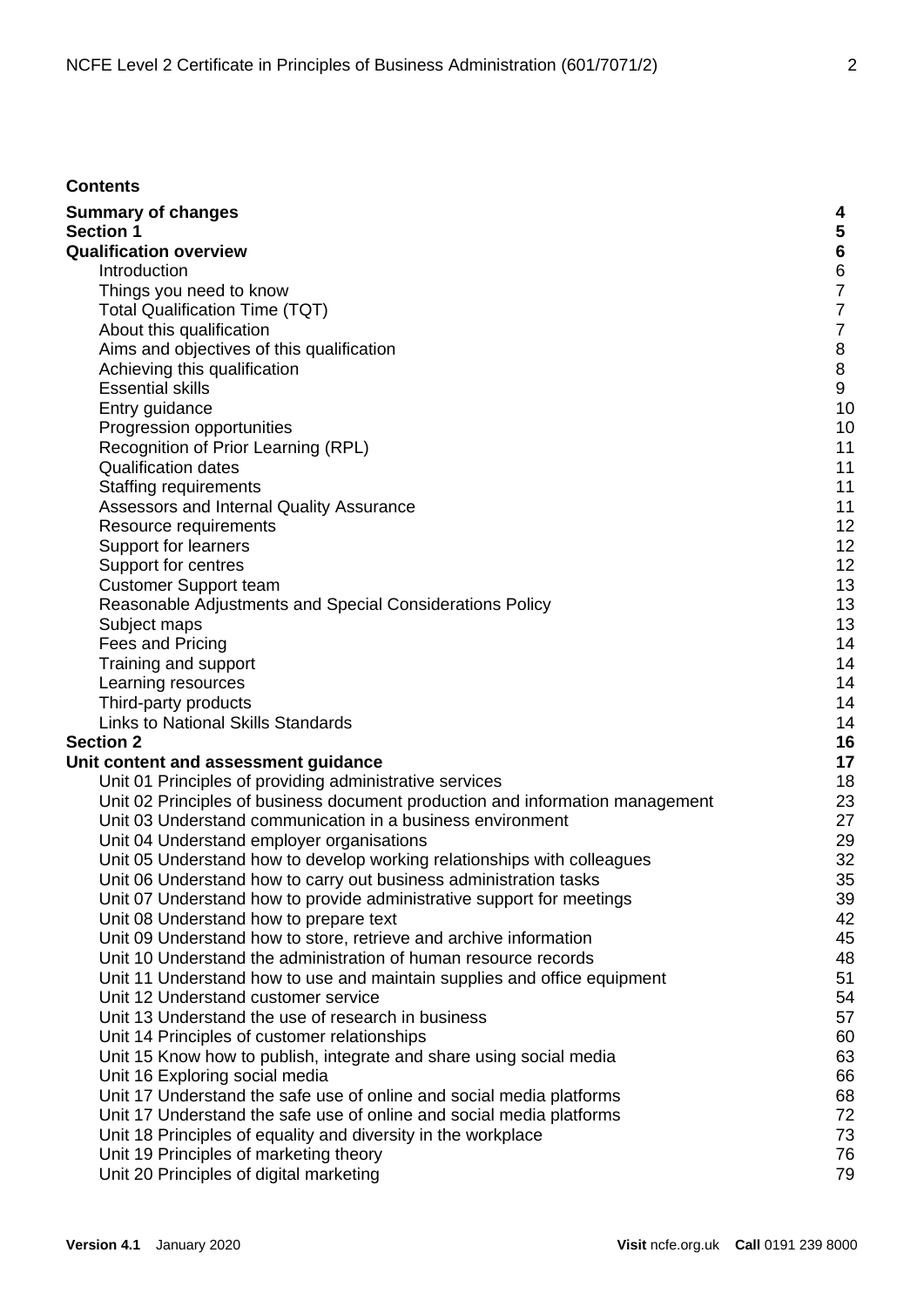| Unit 21 Principles of team leading | 82 |
|------------------------------------|----|
| <b>Section 3</b>                   | 87 |
| <b>Assessment and Moderation</b>   | 88 |
| How the qualification is assessed  | 88 |
| Internal assessment                | 88 |
| Presenting evidence                | 88 |
| Moderation                         | 90 |
| <b>Section 4</b>                   | 91 |
| <b>Explanation of terms</b>        | 92 |
| <b>Section 5</b>                   | 94 |
| <b>General information</b>         | 95 |
| Equal opportunities                | 95 |
| Diversity, access and inclusion    | 95 |
| Feedback                           | 96 |
| Contact us                         | 97 |
|                                    |    |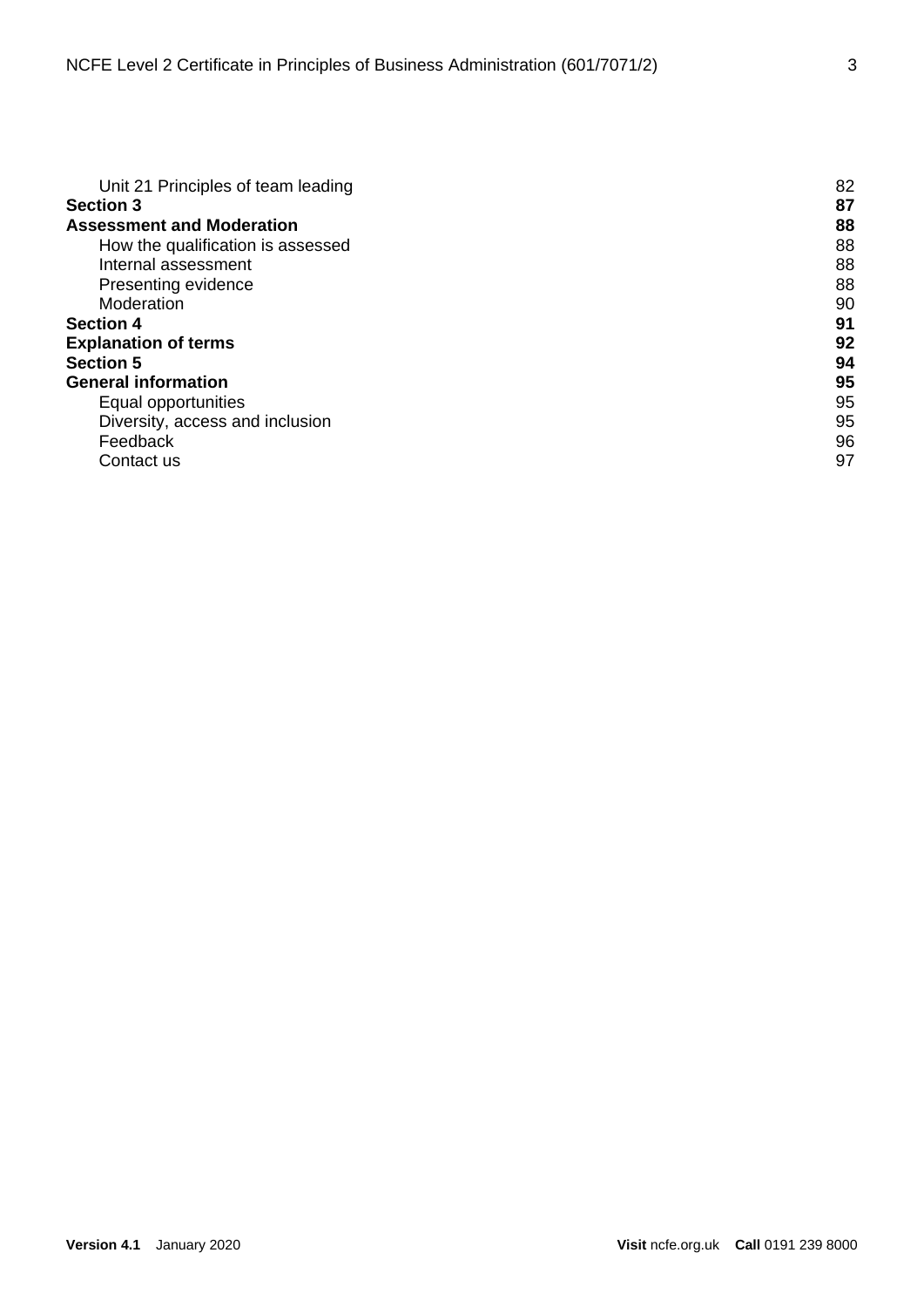#### <span id="page-3-0"></span>**Summary of changes**

**This section summarises the changes to this qualification specification since the last version (Issue 4 July 2018). Please check the qualification page on our website for the most recent version.** 

• Information regarding the [wellbeing and safeguarding](#page-13-2) of learners added to Section 1 (page 14).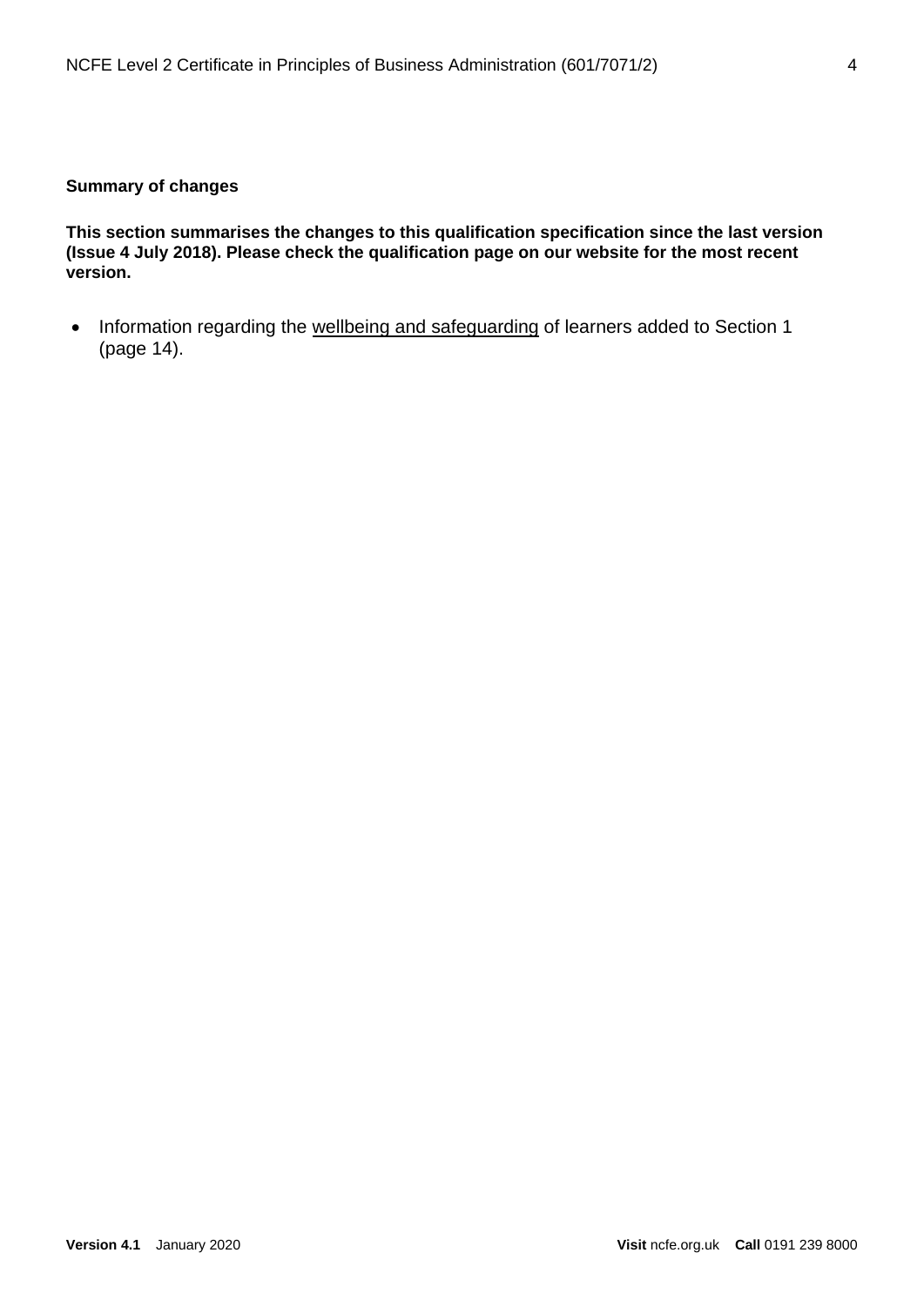## **Section 1 Qualification overview**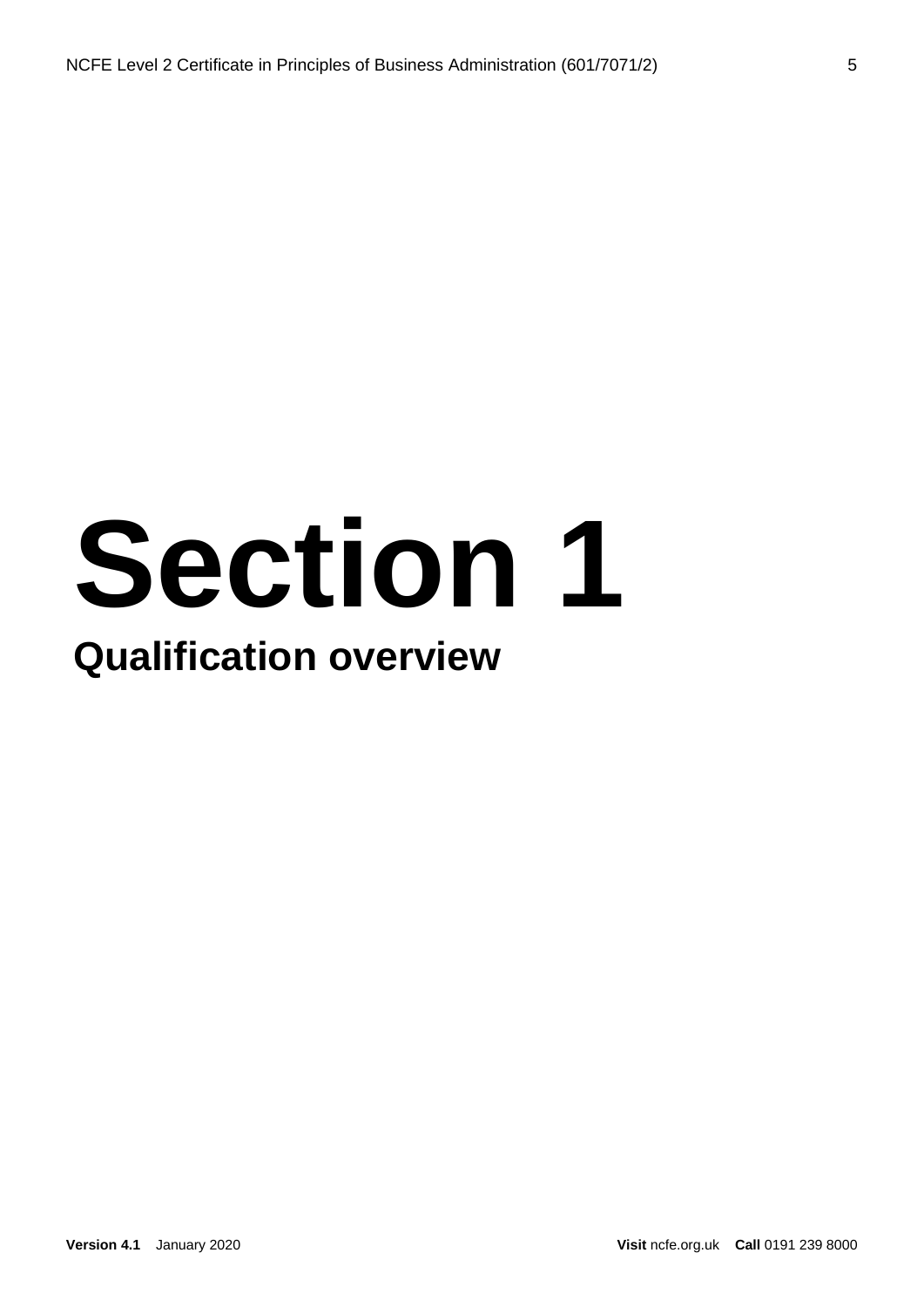#### <span id="page-5-1"></span><span id="page-5-0"></span>**Qualification overview**

#### **Introduction**

We want to make your experience of working with NCFE as pleasant and easy as possible. This qualification specification contains everything you need to know about this qualification and should be used by everyone involved in the planning, delivery and assessment of the NCFE Level 2 Certificate in Principles of Business Administration.

All information contained in this specification is correct at the time of publishing.

To ensure that you're using the most up-to-date version of this qualification specification please check the issue date in the page headers against that of the qualification specification on the NCFE website.

If you advertise this qualification using a different or shortened name you must ensure that learners are aware that their final certificate will state the regulated qualification title of NCFE Level 2 Certificate in Principles of Business Administration.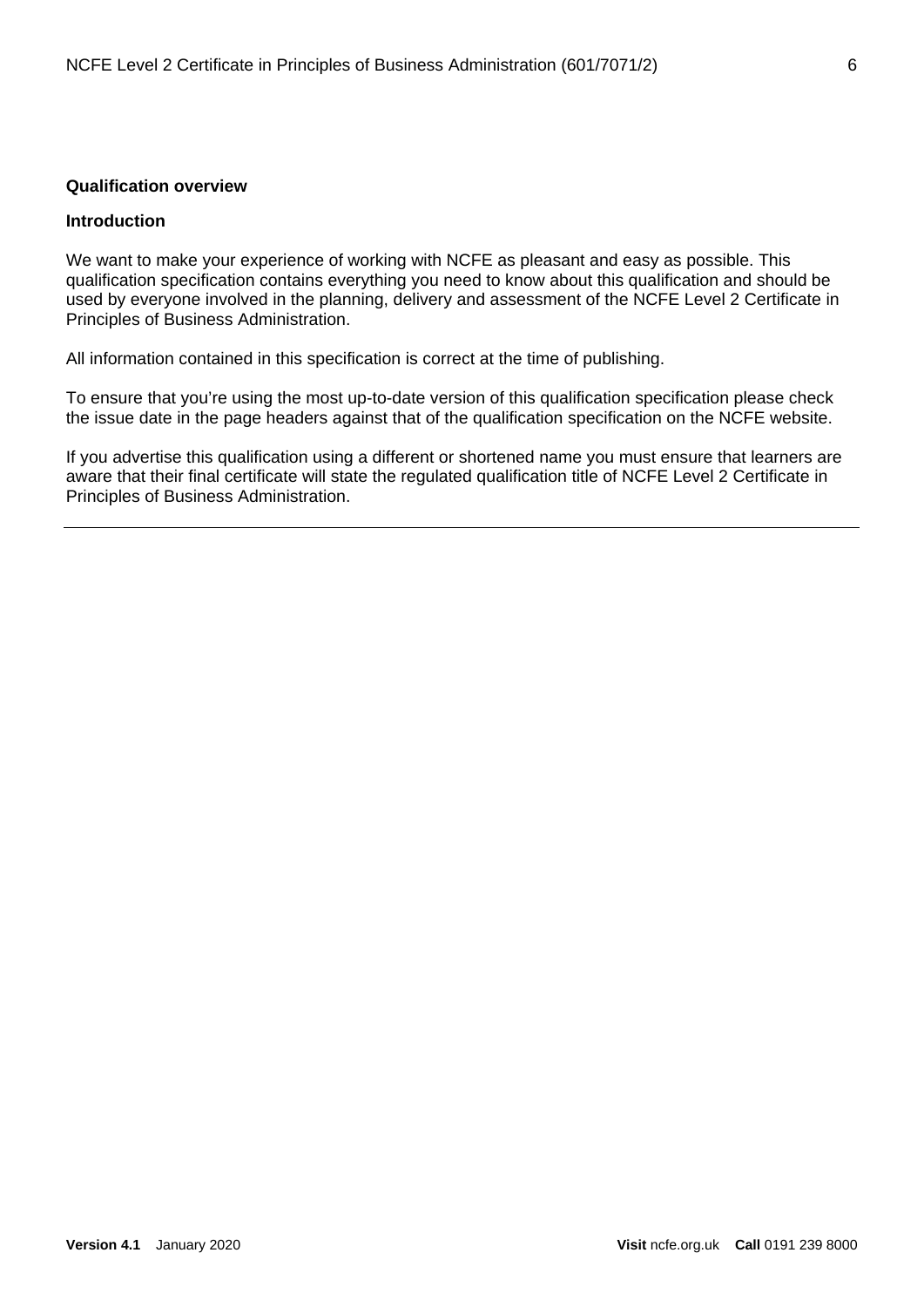#### <span id="page-6-0"></span>**Things you need to know**

| Qualification number (QN)      | 601/7071/2                                                            |
|--------------------------------|-----------------------------------------------------------------------|
| Aim reference                  | 60170712                                                              |
| Total qualification time (TQT) | 170                                                                   |
| Guided learning hours (GLH):   | 155                                                                   |
| Level                          | 2                                                                     |
| Assessment requirements        | internally assessed and externally moderated<br>portfolio of evidence |

#### <span id="page-6-1"></span>**Total Qualification Time (TQT)**

Total Qualification Time is the number of notional hours which represents an estimate of the total amount of time that could reasonably be expected to be required in order for a learner to achieve and demonstrate the achievement of the level of attainment necessary for the award of a qualification.

Total Qualification Time comprises:

- the Guided Learning Hours for the qualification
- an estimate of the number of hours a learner will reasonably be likely to spend in preparation, study or any other form of participation in education or training, including assessment, which takes place as directed by – but not under the immediate guidance or supervision of – a lecturer, supervisor, Tutor or other appropriate provider of education or training.

#### <span id="page-6-2"></span>**About this qualification**

This is a regulated qualification. The regulated number for this qualification is 601/7071/2.

This qualification forms part of a suite of knowledge-based qualifications. This qualification has been developed to enable learners to progress into employment in a business administration role or onto higher level studies.

This qualification may be eligible for funding. For further guidance on funding, please contact your local funding provider.

This qualification is suitable for use within a Study Programme.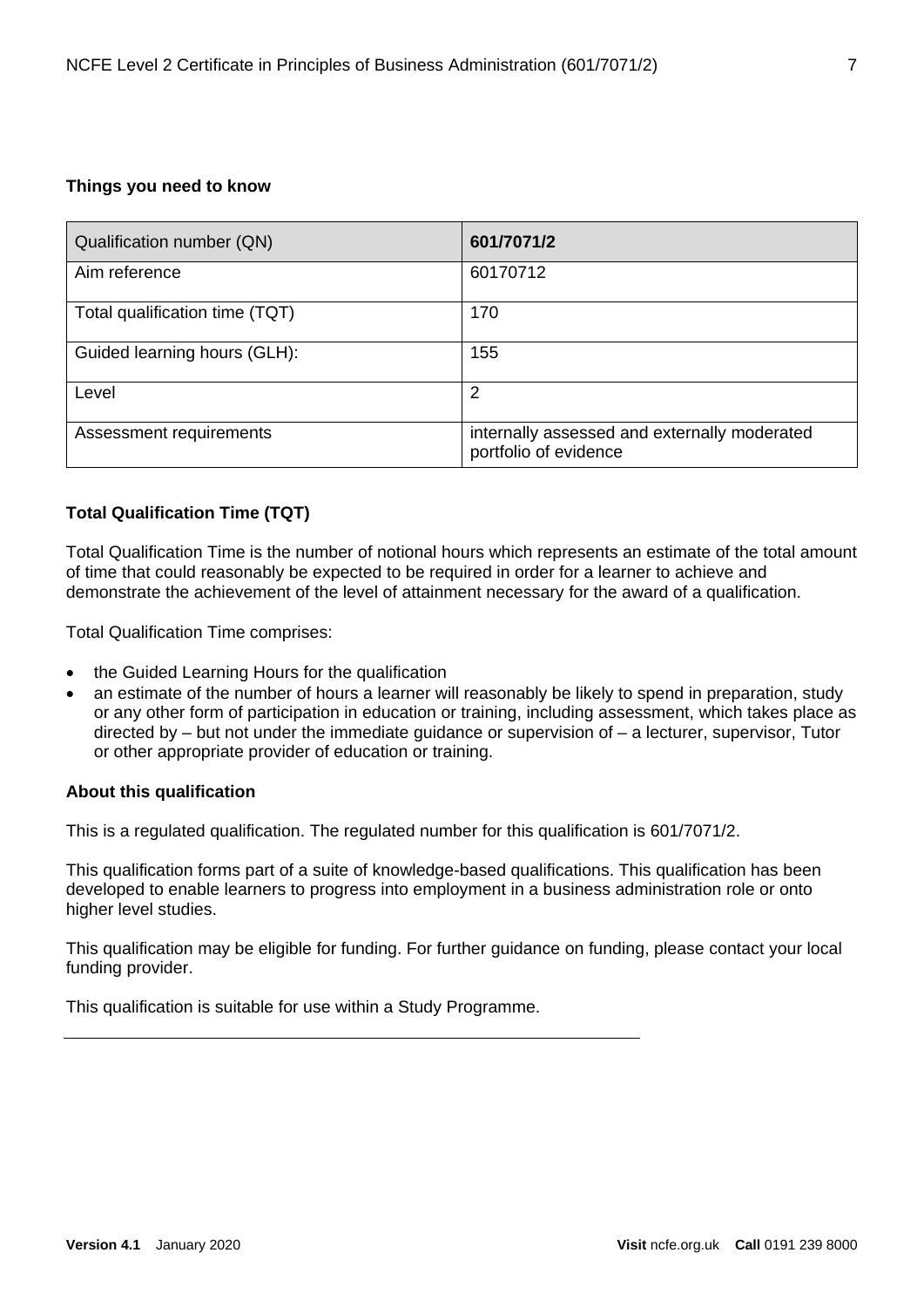#### <span id="page-7-0"></span>**Aims and objectives of this qualification**

This qualification aims to:

• provide learners with the underpinning knowledge that is required by employees to work in a range of different environments in a business administration role.

The objectives of this qualification are to help learners to:

- develop essential knowledge of how to carry out administrative tasks such as how to manage information and supporting events
- know how to apply their knowledge in a variety of industries and job roles.

#### <span id="page-7-1"></span>**Achieving this qualification**

To be awarded the NCFE Level 2 Certificate in Principles of Business Administration, learners are required to successfully complete the 5 mandatory units and 2 optional units.

This qualification consists of 5 mandatory units:

| <b>Unit No</b> | Unit title                                                            |
|----------------|-----------------------------------------------------------------------|
| Unit 01        | Principles of providing administrative services                       |
| Unit 02        | Principles of business document production and information management |
| Unit 03        | Understand communication in a business environment                    |
| Unit 04        | Understand employer organisations                                     |
| Unit 05        | Understand how to develop working relationships with colleagues       |

and 16 optional units:

| <b>Unit No</b> | <b>Unit title</b>                                                |
|----------------|------------------------------------------------------------------|
| Unit 06        | Understand how to carry out business administration tasks        |
| Unit 07        | Understand how to provide administrative support for meetings    |
| Unit 08        | Understand how to prepare text                                   |
| Unit 09        | Understand how to store, retrieve and archive information        |
| Unit 10        | Understand the administration of human resource records          |
| Unit 11        | Understand how to use and maintain supplies and office equipment |
| Unit 12        | Understand customer service                                      |
| Unit 13        | Understand the use of research in business                       |
| Unit 14        | Principles of customer relationships                             |
| Unit 15        | Know how to publish, integrate and share using social media      |
| Unit 16        | Exploring social media                                           |
| Unit 17        | Understand the safe use of online and social media platforms     |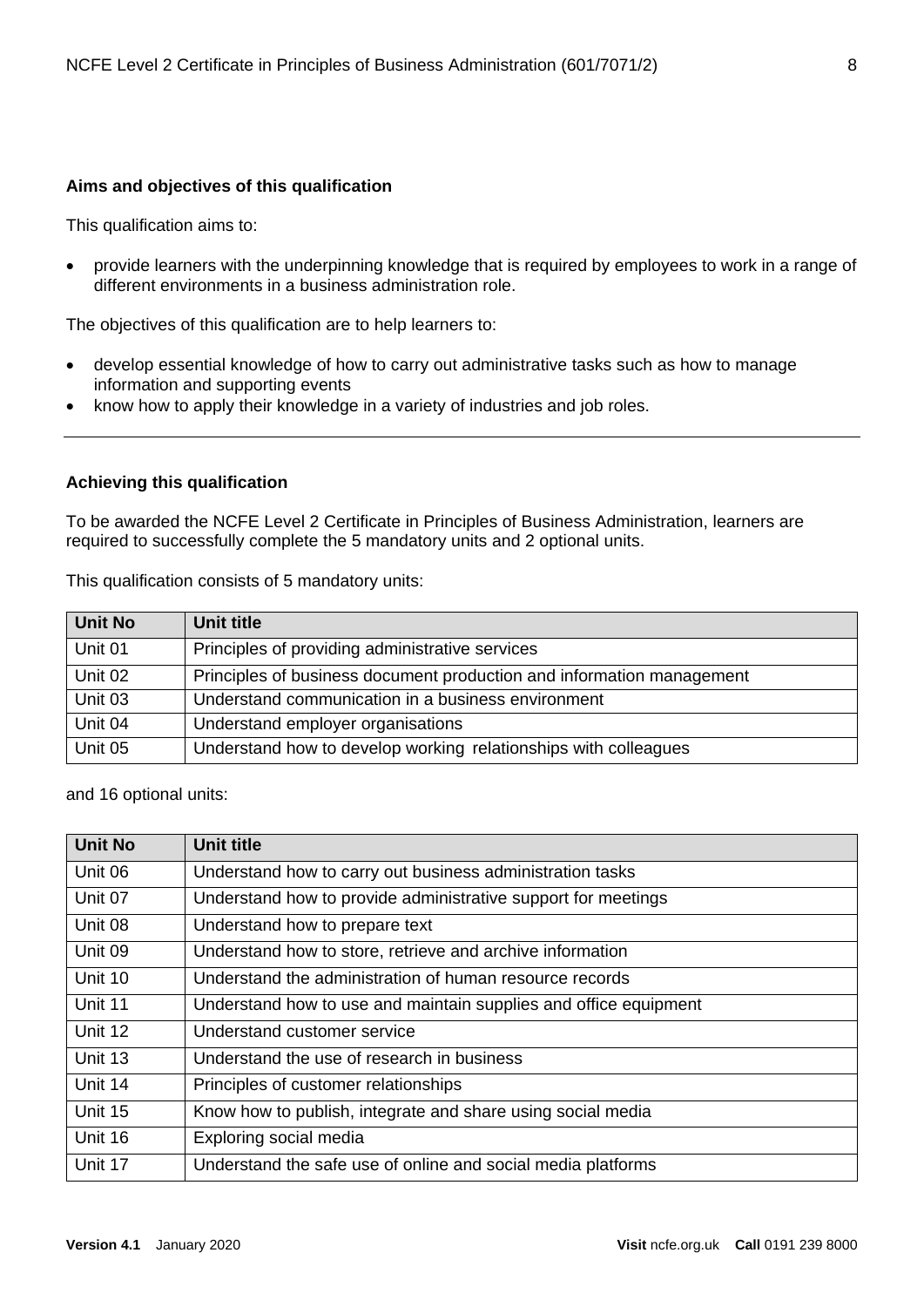| Unit 18 | Principles of equality and diversity in the workplace |
|---------|-------------------------------------------------------|
| Unit 19 | Principles of marketing theory                        |
| Unit 20 | Principles of digital marketing                       |
| Unit 21 | Principles of team leading                            |

The learning outcomes and assessment criteria for each unit are provided in Section 2.

The units above may be available as stand-alone unit programmes. Please visit the NCFE website for further information.

To achieve the NCFE Level 2 Certificate in Principles of Business Administration, learners must successfully demonstrate their achievement of all learning outcomes and assessment criteria of the units as detailed in this qualification specification. Grades are not awarded.

A unit certificate can be requested for learners who don't achieve their full qualification but who have achieved at least one whole unit.

#### <span id="page-8-0"></span>**Essential skills**

While completing this qualification, learners may develop the knowledge, understanding and essential skills employers look for in employees. These range from familiar 'key skills' such as team working, independent learning and problem solving, to more tricky-to-measure skills such as:

- an appreciation for appropriate behaviour and dress
- appropriate interpersonal skills
- communicating with professional colleagues/peers and/or hierarchical seniors
- supporting other aspiring employees
- personal manners and deportment
- understanding work practices and how different roles and departments function within an organisation.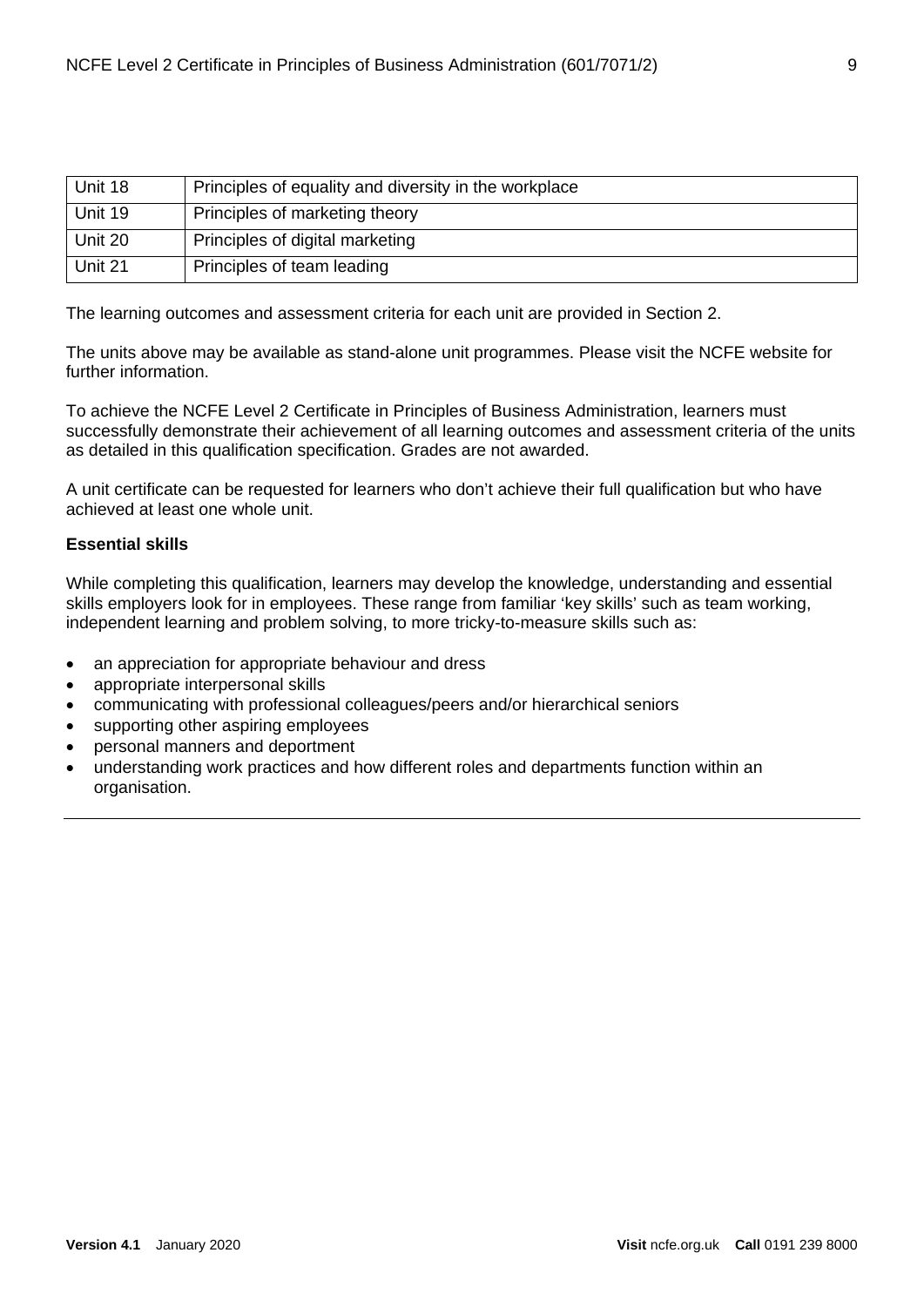#### <span id="page-9-0"></span>**Entry guidance**

This qualification is designed for learners aged 19+ who want to progress into employment in the first instance, or further learning, depending on their own needs and interests.

There are no specific recommended prior learning requirements for this qualification. However, learners may find it helpful if they've already achieved a Level 1 qualification.

Entry is at the discretion of the centre. However, learners must be aged 16 or above to undertake this qualification.

Centres are responsible for ensuring that this qualification is appropriate for the age and ability of learners. They need to make sure that learners can fulfil the requirements of the assessment criteria and comply with the relevant literacy, numeracy and health and safety aspects of this qualification.

Learners registered on this qualification shouldn't undertake another qualification at the same level with the same or a similar title, as duplication of learning may affect funding eligibility.

#### <span id="page-9-1"></span>**Progression opportunities**

Learners who achieve this qualification could progress to:

- NCFE Level 3 Certificate in Principles of Business Administration
- NCFE Level 2 Apprenticeship in Business Administration
- NCFE Level 3 Apprenticeship in Business Administration
- NCFE Level 3 Diploma in Skills for Business: Human Resources
- NCFE Level 4 NVQ Diploma in Business Administration

It may also be useful to learners studying qualifications in the following sector areas:

- Travel and Tourism
- Sport, Leisure and Recreation
- **Retail**
- Health, Public Services and Care
- Arts, Media and Publishing.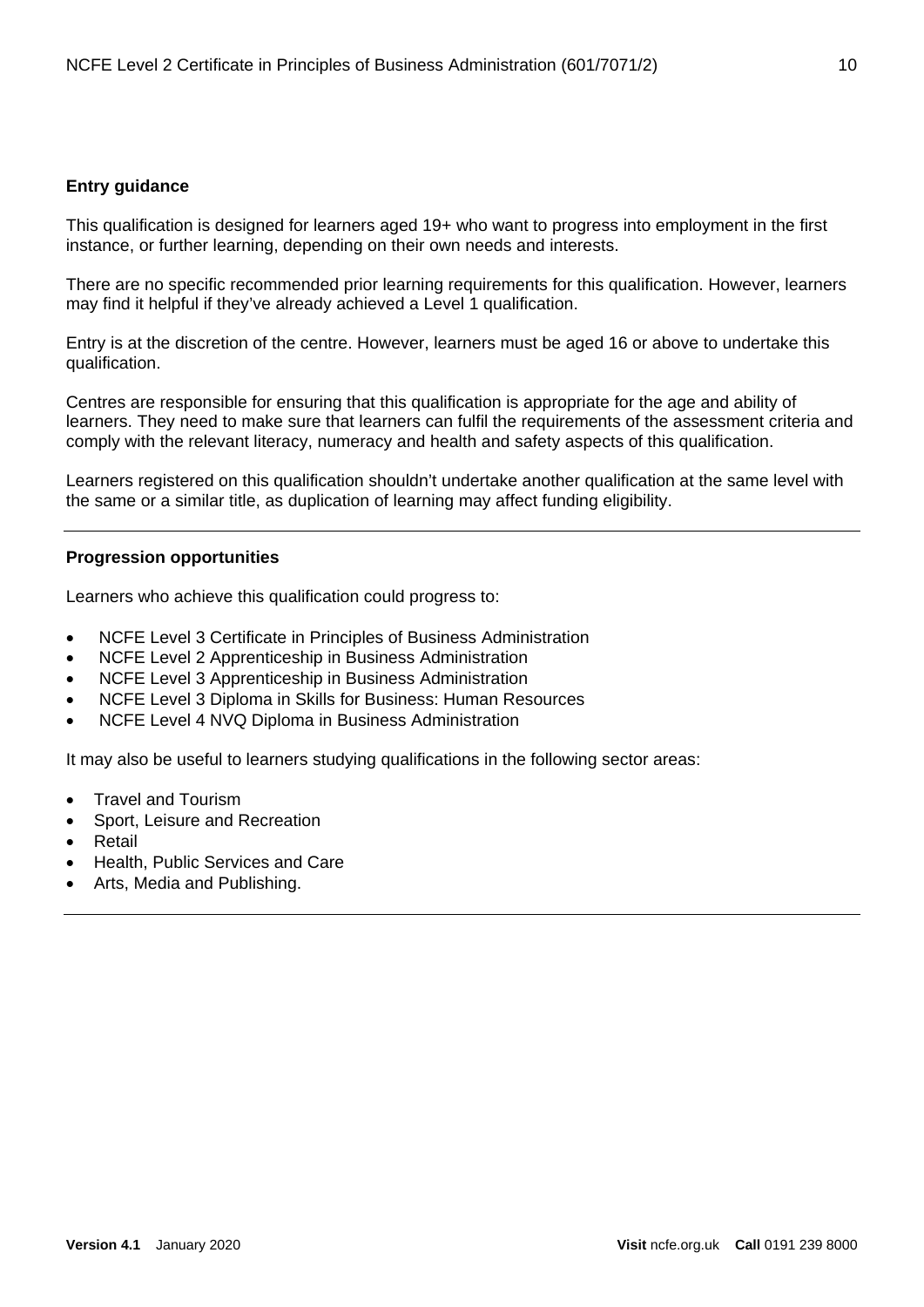#### <span id="page-10-0"></span>**Recognition of Prior Learning (RPL)**

Centres may recognise prior learning at their discretion if they are satisfied that the evidence provided meets the requirements of a qualification. Where RPL is to be used extensively (for a whole unit or more), advice must be given by a qualified RPL Advisor.

#### <span id="page-10-1"></span>**Qualification dates**

Regulated qualifications have operational end dates and certification end dates.

We review qualifications regularly, working with sector representatives, vocational experts and stakeholders to make any changes necessary to meet sector needs and to reflect recent developments.

If a decision is made to withdraw a qualification, we will set an operational end date and provide reasonable notice to our centres. We will also take all reasonable steps to protect the interest of learners.

An operational end date will only show on the Ofqual Register of Regulated Qualifications [register.ofqual.gov.uk](https://register.ofqual.gov.uk/) and on our website if a decision has been made to withdraw a qualification. After this date we can no longer accept learner registrations. However, certification is allowed until the certification end date so that learners have time to complete any programmes of study. The certification end date will only show on the Ofqual Register once an operational end date has been set. After this date we can no longer process certification claims.

#### <span id="page-10-2"></span>**Staffing requirements**

Centres delivering any of NCFE's qualifications must:

- have a sufficient number of appropriately qualified/experienced Assessors to assess the volume of learners they intend to register
- have a sufficient number of appropriately qualified/experienced Internal Quality Assurers to internally quality assure the anticipated number of Assessors and learners
- ensure that all staff involved in assessment and internal quality assurance are provided with appropriate training and undertake meaningful and relevant continuing professional development
- implement effective internal quality assurance systems and processes to ensure all assessment decisions are reliable, valid, authentic, sufficient and current. This should include standardisation to ensure consistency of assessment
- provide all staff involved in the assessment process with sufficient time and resources to carry out their roles effectively.

#### <span id="page-10-3"></span>**Assessors and Internal Quality Assurance**

Staff involved in the Assessment and Internal Quality Assurance of this qualification must be able to demonstrate that they have (or are working towards) the relevant occupational knowledge and/or occupational competence, at the same level or higher as the units being assessed and internal quality assured. This may be gained through experience and/or qualifications.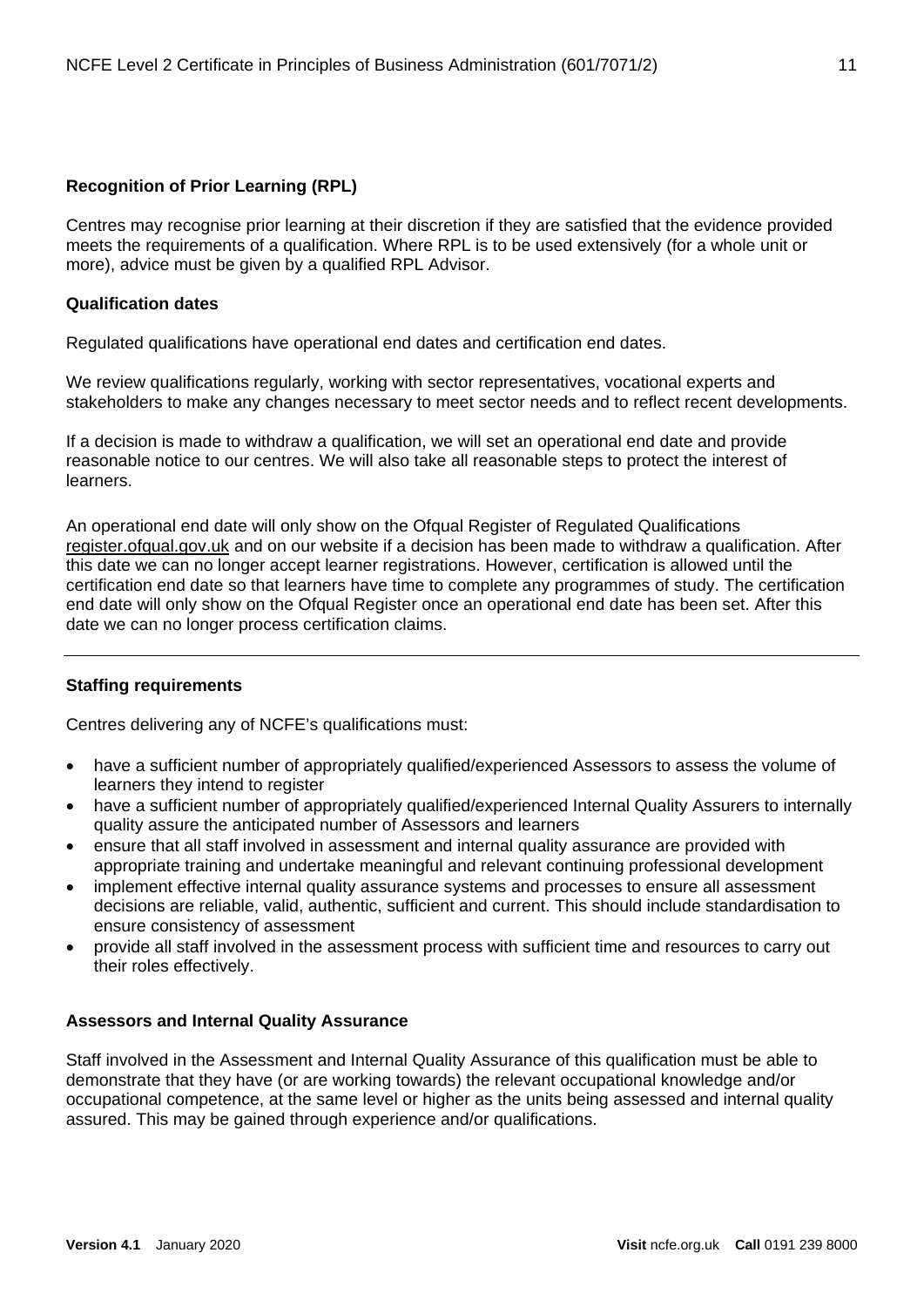#### **Examples of relevant qualifications/experience**

This section provides examples of relevant qualifications/experience to demonstrate occupational knowledge/competence for Assessors and Internal Quality Assurers.

The guidance in this section isn't intended to be exhaustive or definitive. Examples of relevant qualifications and occupational backgrounds are given as benchmarks. Other equivalent qualifications or backgrounds may also qualify prospective staff for assessment/internal quality assurance roles.

#### **Examples of relevant qualifications**

- Degree in a business administration-related subject
- A-level in a business administration-related subject
- Level 3 NVQ in Business Administration

#### **Examples of work experience**

- staff must have recent and relevant experience of working in a business administration role
- teaching specialist in a business administration discipline
- staff must hold or be working towards an Assessor qualification. Assessors working towards an appropriate qualification must ensure their decisions are countersigned by a suitably qualified Assessor/Verifier.

NCFE is not responsible for any complications that arise in the delivery, assessment or internal quality assurance process as a result of internal recruitment and training decisions. Decisions regarding staff recruitment and training should be made at the discretion of centres. Centres should be aware of their obligations under their Agreement with NCFE to ensure that all staff involved in the delivery, assessment and internal quality assurance of NCFE qualifications are suitably qualified/experienced.

#### <span id="page-11-0"></span>**Resource requirements**

The units in this qualification have been mapped against those of the NCFE Level 2 Diploma in Business Administration (601/3964/X). Please see the mapping document for further information, which is available on the qualification page of the NCFE website.

#### <span id="page-11-1"></span>**Support for learners**

#### **Learner's Evidence Tracking Log (LETL)**

The LETL can help learners keep track of their work. This blank document can be downloaded free of charge from the NCFE website. You don't have to use the LETL – you can devise your own evidencetracking document instead.

#### <span id="page-11-2"></span>**Support for centres**

There are a number of documents available on the NCFE website that centres might find useful.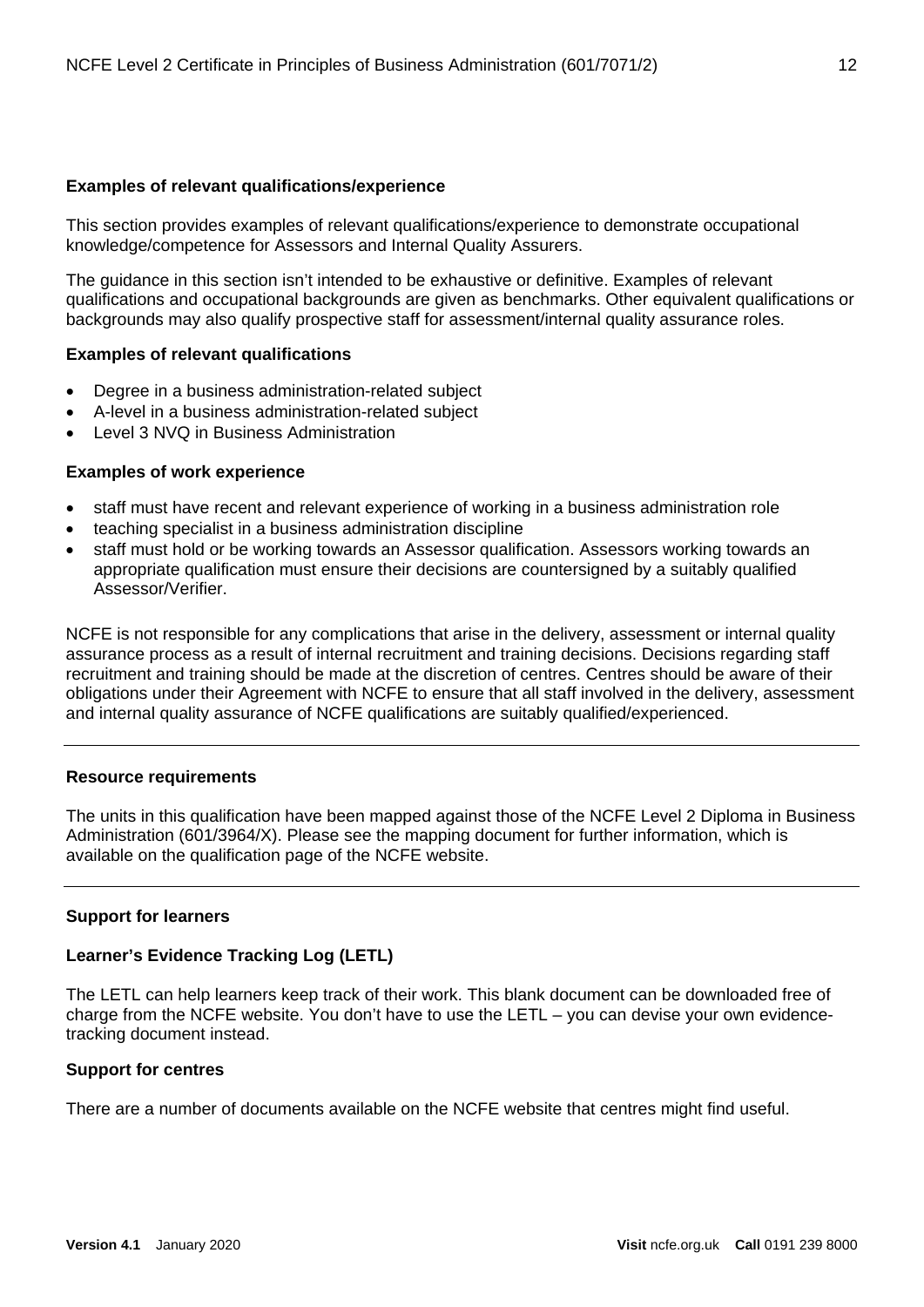#### <span id="page-12-0"></span>**Customer Support team**

Our award-winning Customer Support team will support you with approvals, registrations, external quality assurance, external assessment, results and certification. You can contact Customer Support Assistant on 0191 239 8000 or email [customersupport@ncfe.org.uk.](mailto:service@ncfe.org.uk)

#### <span id="page-12-1"></span>**[Reasonable Adjustments and Special Considerations Policy](http://www.ncfe.org.uk/download/web/documents/Reasonable-Adjustments-Policy.pdf)**

This policy is aimed at customers - including learners - who use our products and services and who submit requests for reasonable adjustments and special considerations. The policy can be found on the NCFE website

#### <span id="page-12-2"></span>**Subject maps**

Our suite of subject maps showcase the qualifications we have available within each specialist sector and how they connect to each other. They demonstrate how you can plot routes for your learners at different levels from entry level right through to higher education or the workforce, with supporting qualifications along the way.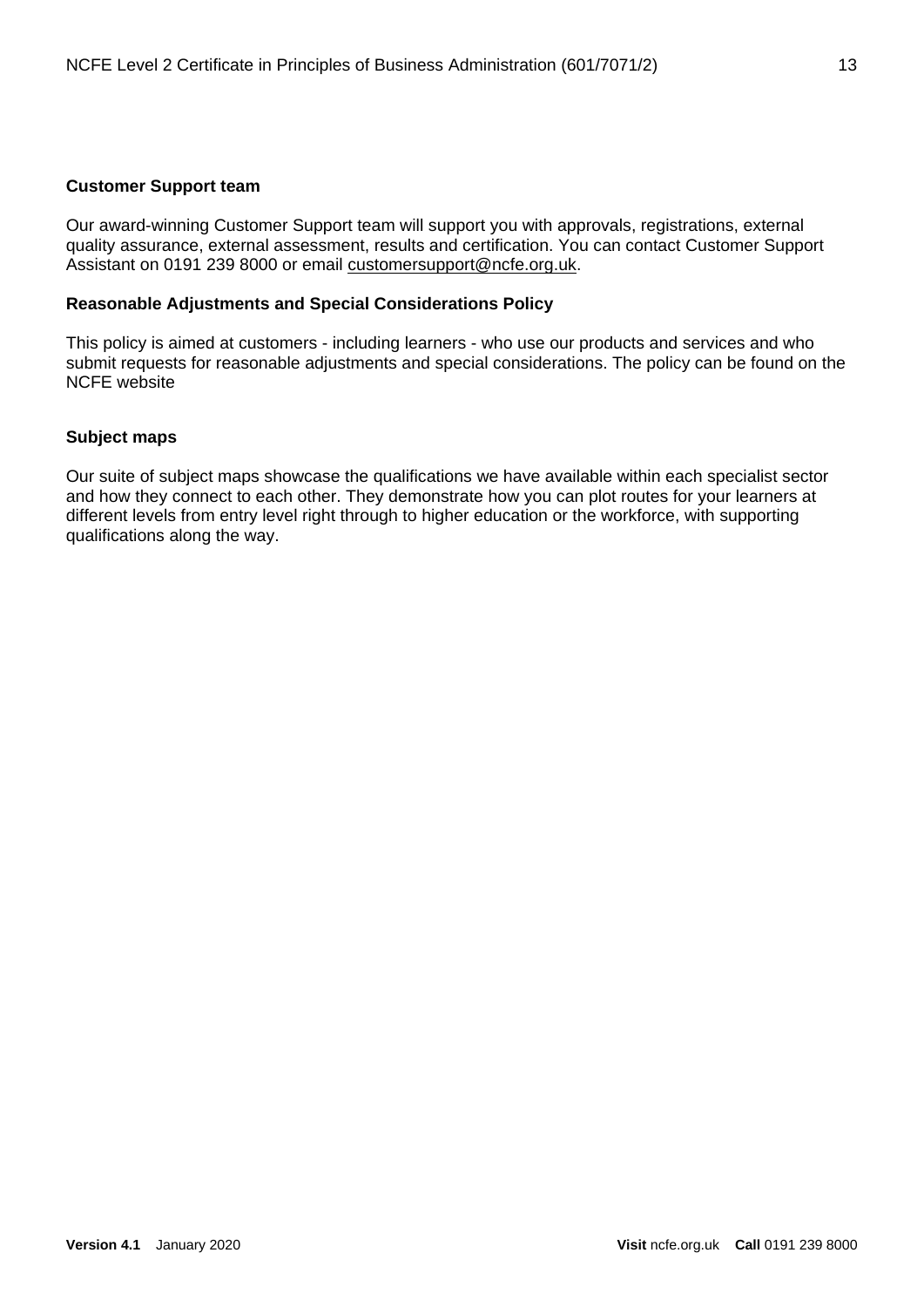#### <span id="page-13-0"></span>**Fees and Pricing**

The current fees and pricing guide is available on the NCFE website.

#### <span id="page-13-1"></span>**Training and support**

We can provide training sessions for Assessors and Internal Moderators. Bespoke subject-specific training is also available. For further information please contact our Quality Assurance team on 0191 239 8000.

#### <span id="page-13-2"></span>**Learning resources**

We offer a wide range of learning resources and materials to support the delivery of our qualifications. Please check the qualifications page on the NCFE website for more information and to see what is available for this qualification.

The resources and materials used in the delivery of this qualification must be age-appropriate and due consideration should be given to the wellbeing and safeguarding of learners in line with your institute's safeguarding policy when developing or selecting delivery materials.

#### <span id="page-13-3"></span>**Third-party products**

Products to support the delivery of this qualification/these qualifications are offered by the following thirdparty suppliers:

- The Skills Network
- Learning Curve Group

For more information about these resources and how to access them please visit our website.

#### <span id="page-13-4"></span>**Links to National Skills Standards**

For this qualification we've highlighted where learning opportunities for the Functional Skills qualifications may be found.

This qualification can be used to develop learners':

- English skills
- Mathematics skills
- Information and Communication Technology skills.

If a learner wishes to gain a Functional Skills qualification, they must successfully pass the relevant Functional Skills assessment.

This qualification has also been mapped to the Personal, Learning and Thinking Skills (PLTS) framework.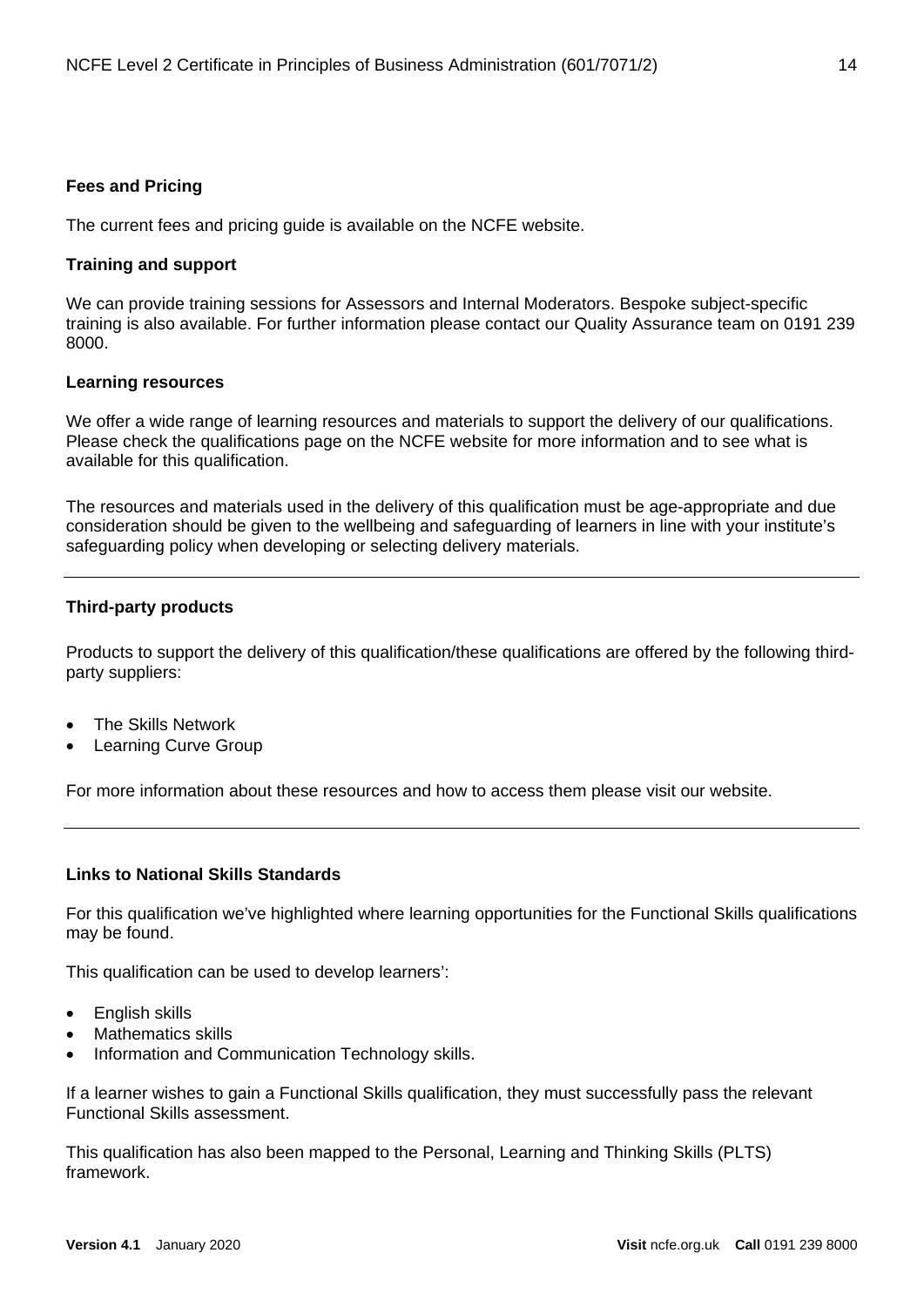The Skills Mapping document for this qualification can be found on the qualification page on the NCFE website.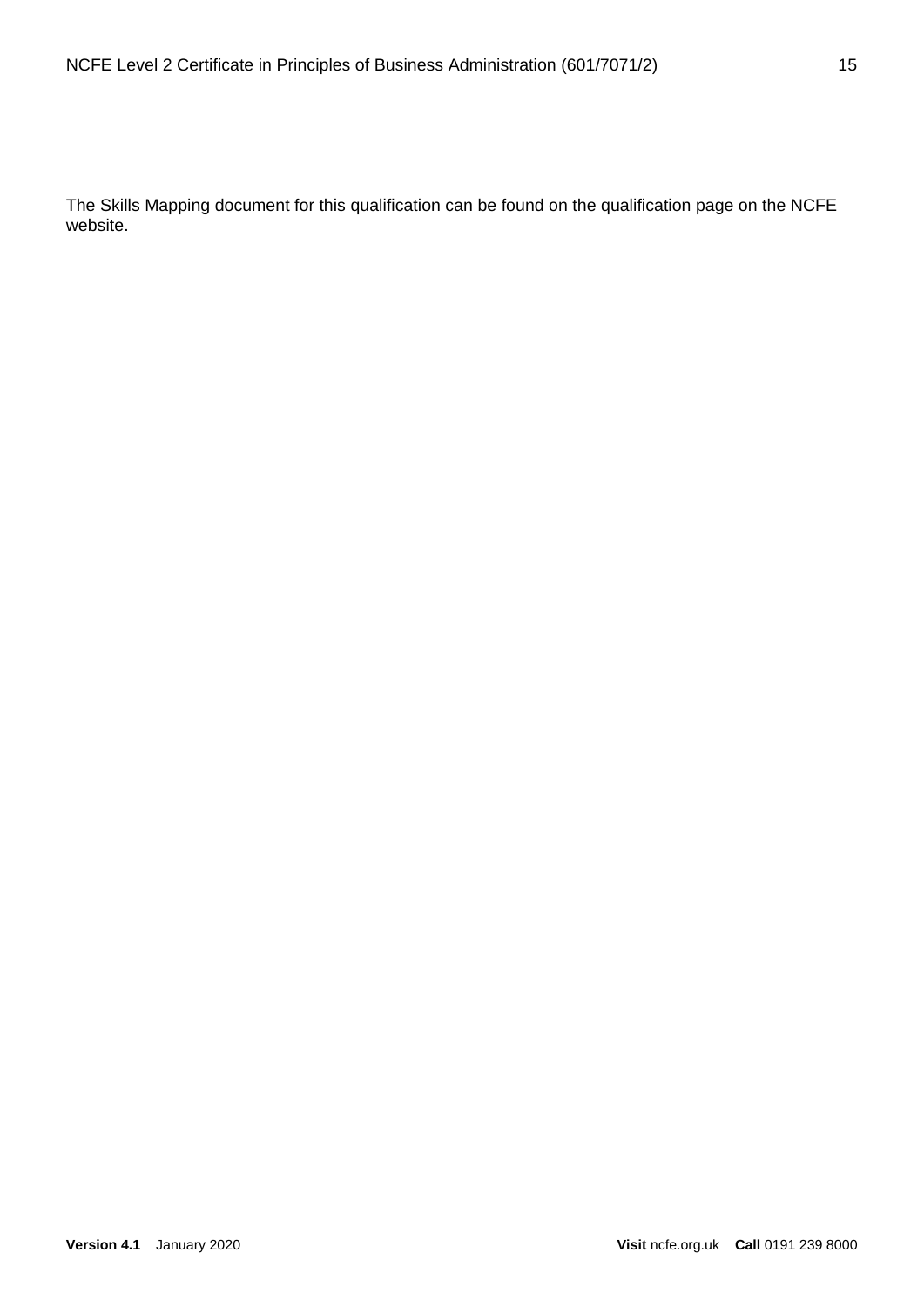# **Section 2**

### **Unit content and assessment guidance**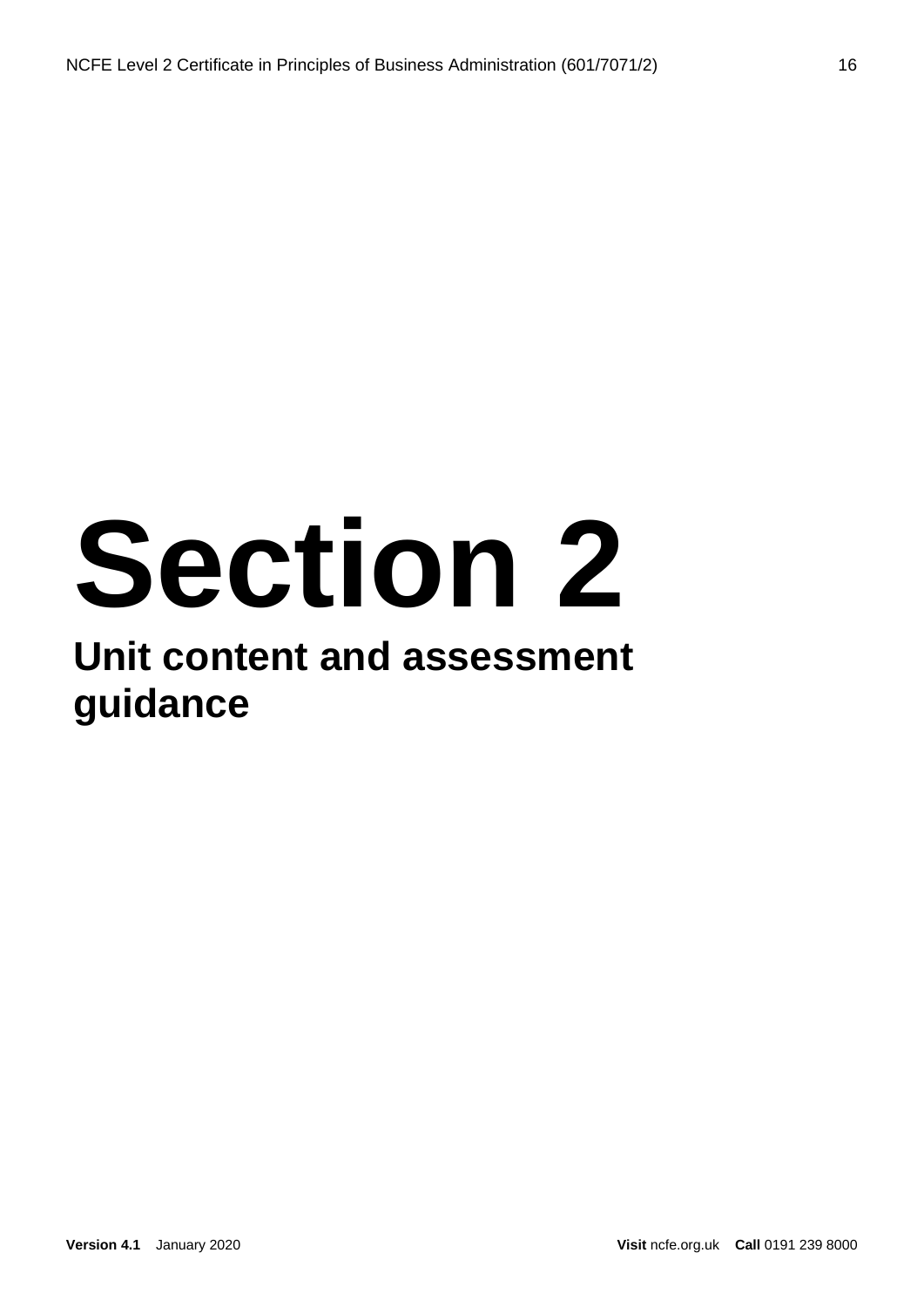#### <span id="page-16-0"></span>**Unit content and assessment guidance**

This section provides details of the structure and content of this qualification.

The unit summary provides an overview of each unit including:

- unit title
- unit overview
- guided learning hours
- level
- an indication of whether a unit is mandatory or optional.

Following the unit summary there's detailed information for each unit containing:

- unit title and number
- learning outcomes (the learner will) and assessment criteria (the learner can)
- assessment guidance (types of evidence for internal assessment).

The regulators' unit number is indicated in brackets for each unit (for example, M/100/7116). However, to make cross-referencing assessment and moderation easier, we've used a sequential numbering system in this document for each unit.

The types of evidence listed are for guidance purposes only. Within learners' portfolios, other types of evidence are acceptable if all learning outcomes and assessment criteria are covered and if the evidence generated can be internally and externally moderated. For approval of methods of internal assessment other than portfolio building, please contact the Quality Assurance team at NCFE.

For further information or guidance about this qualification please contact our Research and Product Development team on 0191 239 8000.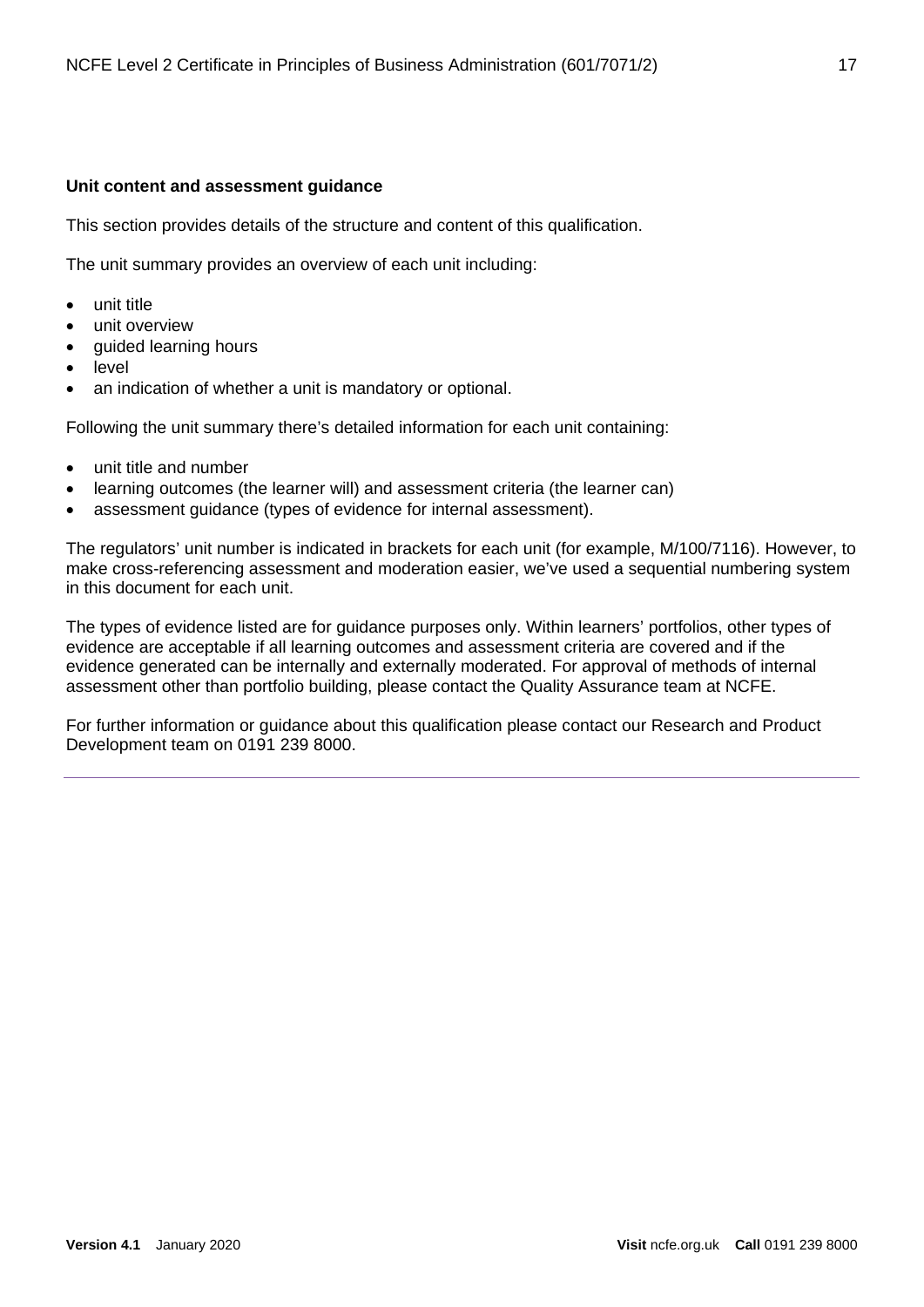<span id="page-17-0"></span>

| Unit summary                 | This unit will enable learners to develop the knowledge of a<br>range of administrative support tasks. Learners will be able<br>to describe the different types of meetings and develop an<br>understanding of how to organise travel and accommodation.<br>Learners will be able to describe the different mail services<br>available and understand the impact of delivering poor<br>customer service. |
|------------------------------|----------------------------------------------------------------------------------------------------------------------------------------------------------------------------------------------------------------------------------------------------------------------------------------------------------------------------------------------------------------------------------------------------------|
| <b>Guided learning hours</b> | 30                                                                                                                                                                                                                                                                                                                                                                                                       |
| Level                        | າ                                                                                                                                                                                                                                                                                                                                                                                                        |
| <b>Mandatory/optional</b>    | Mandatory                                                                                                                                                                                                                                                                                                                                                                                                |

The learner will:

1 Understand the organisation and administration of meetings

The learner can:

- 1.1 Describe the features of **different types of meetings**
- 1.2 Outline the different ways of providing administrative support for meetings<br>1.3 Explain the steps involved in organising meetings
- Explain the steps involved in organising meetings

The learner will:

2 Understand the organisation of travel and accommodation

- 2.1 Describe the features of **different types of business travel and accommodation**
- Explain the purpose of confirming instructions and requirements for business travel and accommodation
- 2.3 Explain the purpose of keeping records of business travel and accommodation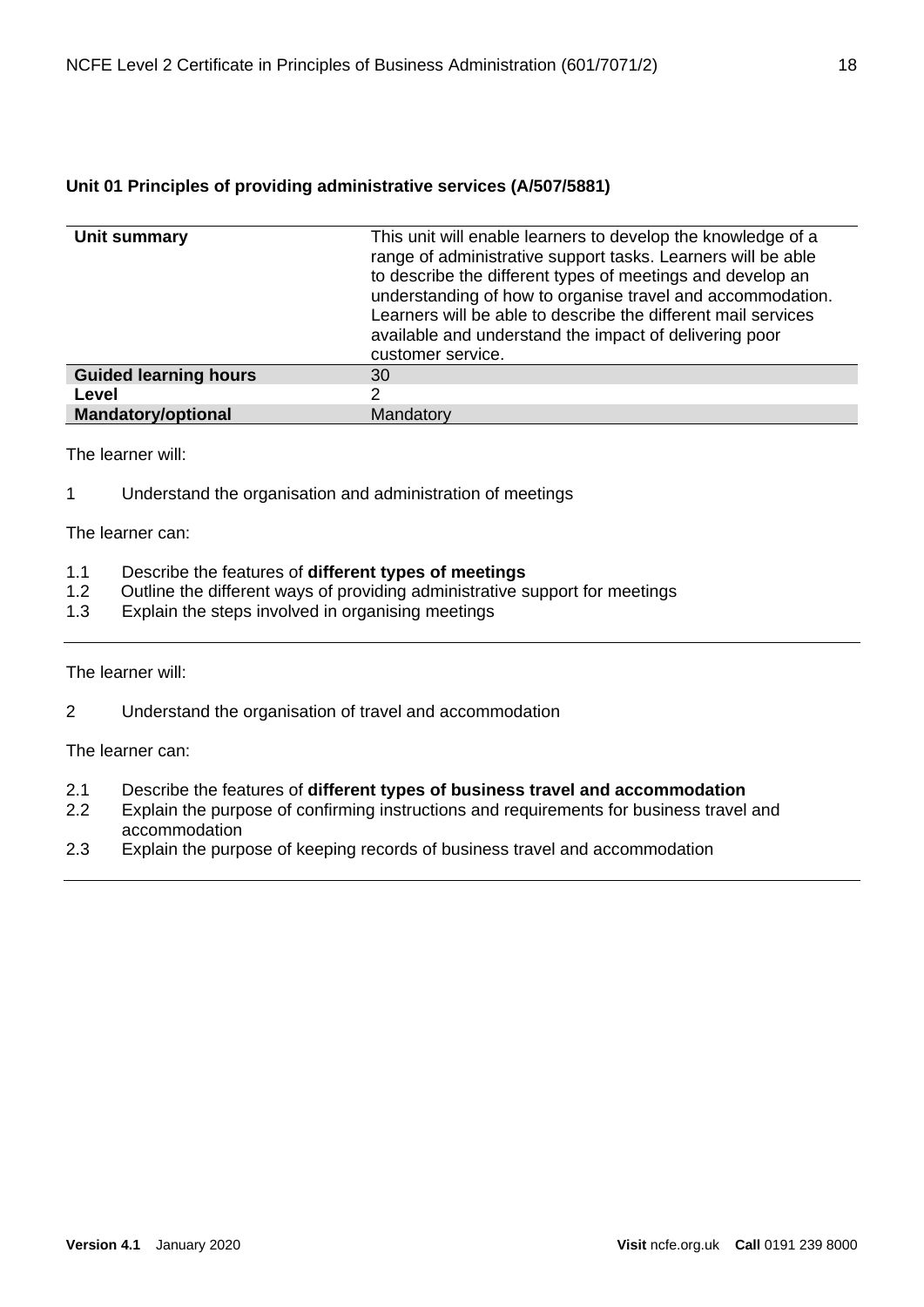The learner will:

3 Understand how to manage diary systems

The learner can:

- 3.1 Describe the features of hard copy and electronic diary systems<br>3.2 Explain the purpose of using diary systems to plan and co-ordina
- Explain the purpose of using diary systems to plan and co-ordinate activities and resources
- 3.3 Describe the types of information needed to manage a diary system
- 3.4 Explain the importance of obtaining correct information when making diary entries

The learner will:

4 Understand how to use office equipment

The learner can:

- 4.1 Describe different types of **office equipment**
- 4.2 Explain the uses of different types of office equipment
- 4.3 Describe factors to be considered when selecting office equipment to complete tasks
- 4.4 Describe how to keep waste to a minimum when using office equipment

The learner will:

5 Understand the use of mail services in a business context

- 5.1 Describe the types of **mail services** used in business organisations
- Explain the need for different types of mail services
- 5.3 Explain the factors to be considered when selecting mail services
- 5.4 Explain the factors to be taken into account when choosing postage methods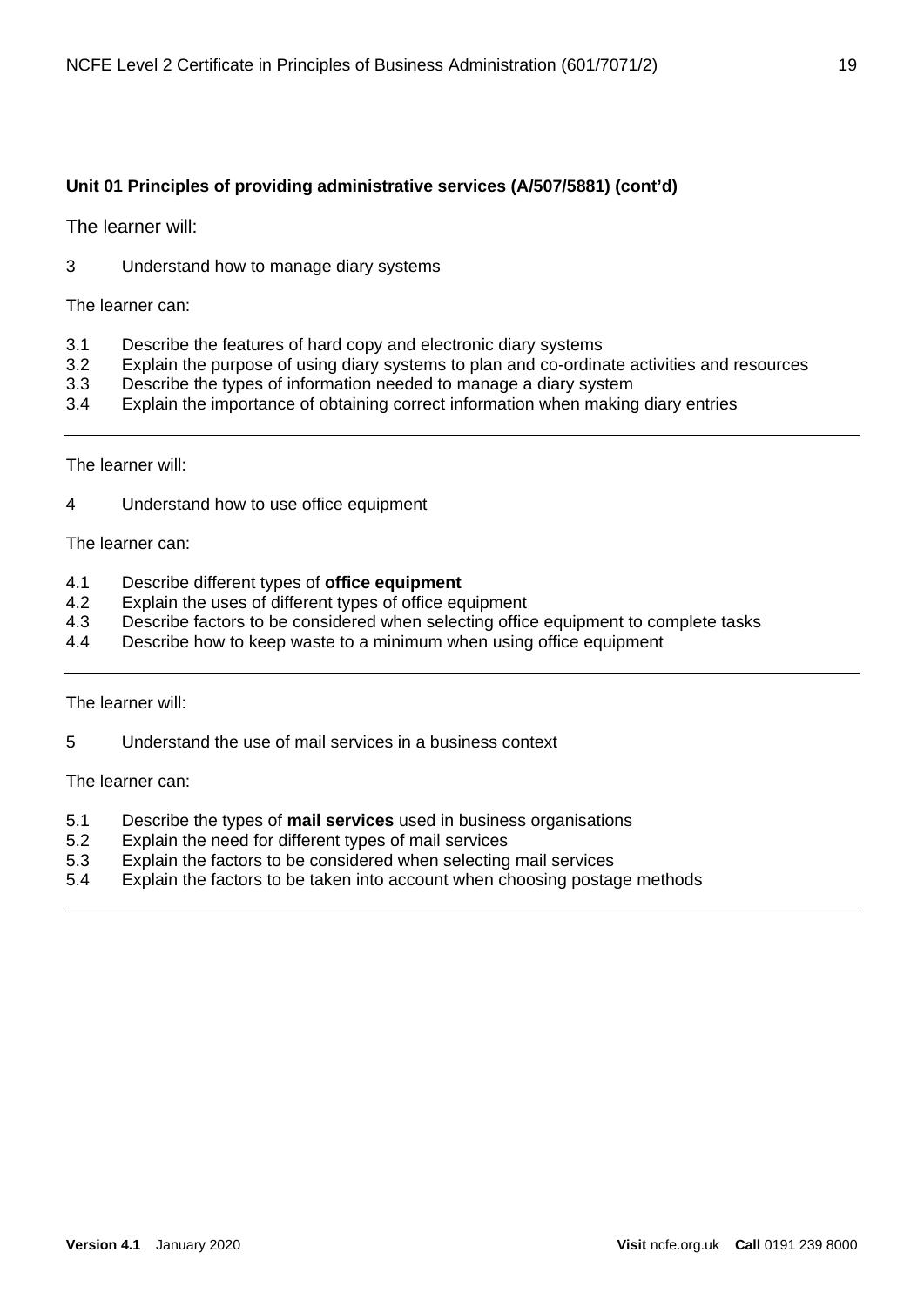The learner will:

6 Understand customer service in a business environment

- 6.1 Describe different types of **customers**
- 6.2 Describe the **impact of their own behaviour** on a customer
- Explain the impact of poor customer service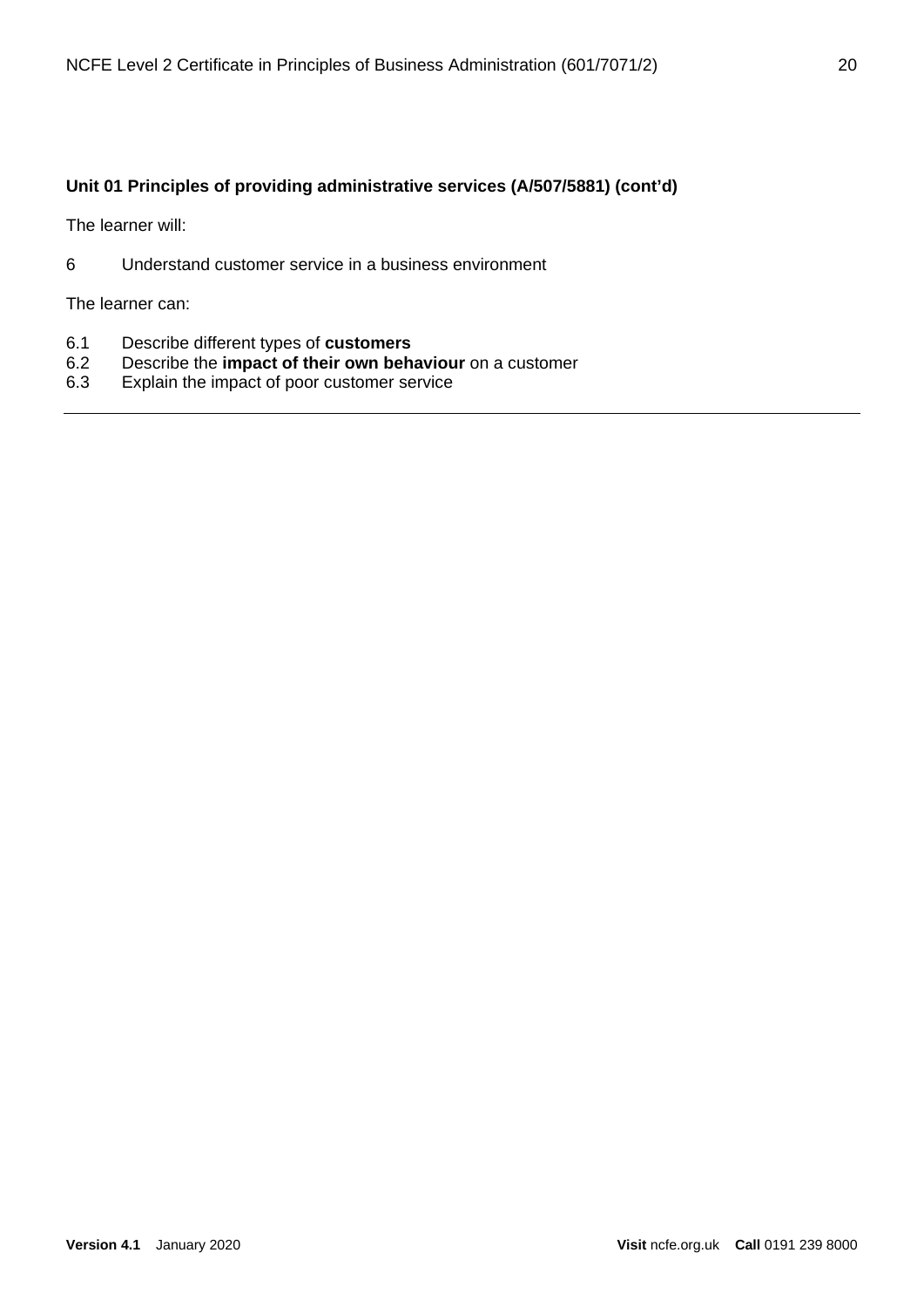#### **Key words**

- **1.1 different types of meetings** may include descriptions of:
	- formal or informal
	- internal
	- external
	- video conference
- **2.1 different types of business travel and accommodation** may include staff travelling to meetings, conferences, seminars, sales visits, support visits as individuals or groups. This may also include travel and accommodation for events being held at the learners' organisation and therefore may involve customers
- **4.1 office equipment** should include, but is not limited to:
	- photocopiers
	- computers
	- **printers**
	- stationery
	- laminator and scanner
- **5.1 mail services** may include, but are not limited to:
	- electronic mail
	- webmail
	- postal service
	- courier services
- **6.1 customers** to include both internal and external
- **6.2 impact of their own behaviour** learners should consider the difference their own behaviour has on that of their customers, for example, being helpful, friendly, approachable, empathetic, efficient as opposed to being unhelpful, keeping customers waiting, appearing uninterested in the customers' needs/requirements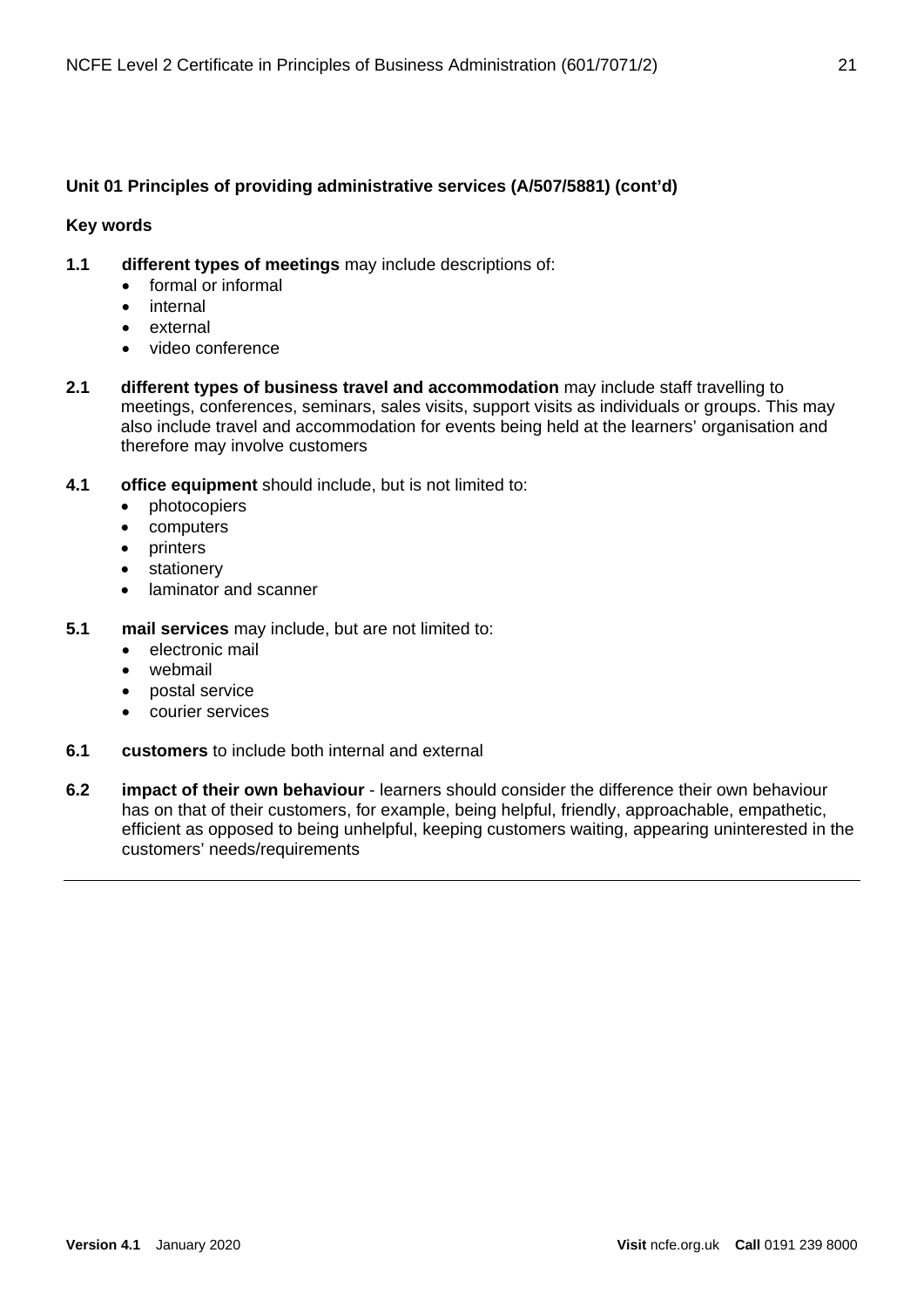#### **Assessment guidance**

| <b>AC</b>   | <b>Assessment guidance</b>                                                                                                                                                                                                                                                 | <b>Suggested assessment</b><br>method        |
|-------------|----------------------------------------------------------------------------------------------------------------------------------------------------------------------------------------------------------------------------------------------------------------------------|----------------------------------------------|
| $1.1 - 6.3$ |                                                                                                                                                                                                                                                                            | learner written statements                   |
| $1.1 - 6.3$ | these should always be planned and structured by the<br>Assessor and learner to enable the learner to<br>demonstrate their knowledge and understanding                                                                                                                     | record of professional discussion            |
| $1.1 - 6.3$ | where oral questioning is used, the Assessor is<br>required to record both the question and the answer                                                                                                                                                                     | record of oral and/or written<br>questions   |
| $1.1 - 6.3$ | centres may support their learners by providing<br>appropriate assignments, projects and/or case studies<br>to provide the basis for the learners' answers or<br>learners may use their own organisation, or an<br>organisation they are familiar with, for their examples | assignments, projects and/or<br>case studies |

Assessment guidance provided is for example purposes only and is not intended to be exhaustive. Learners should always be encouraged to conduct research to identify examples relating to their chosen industry.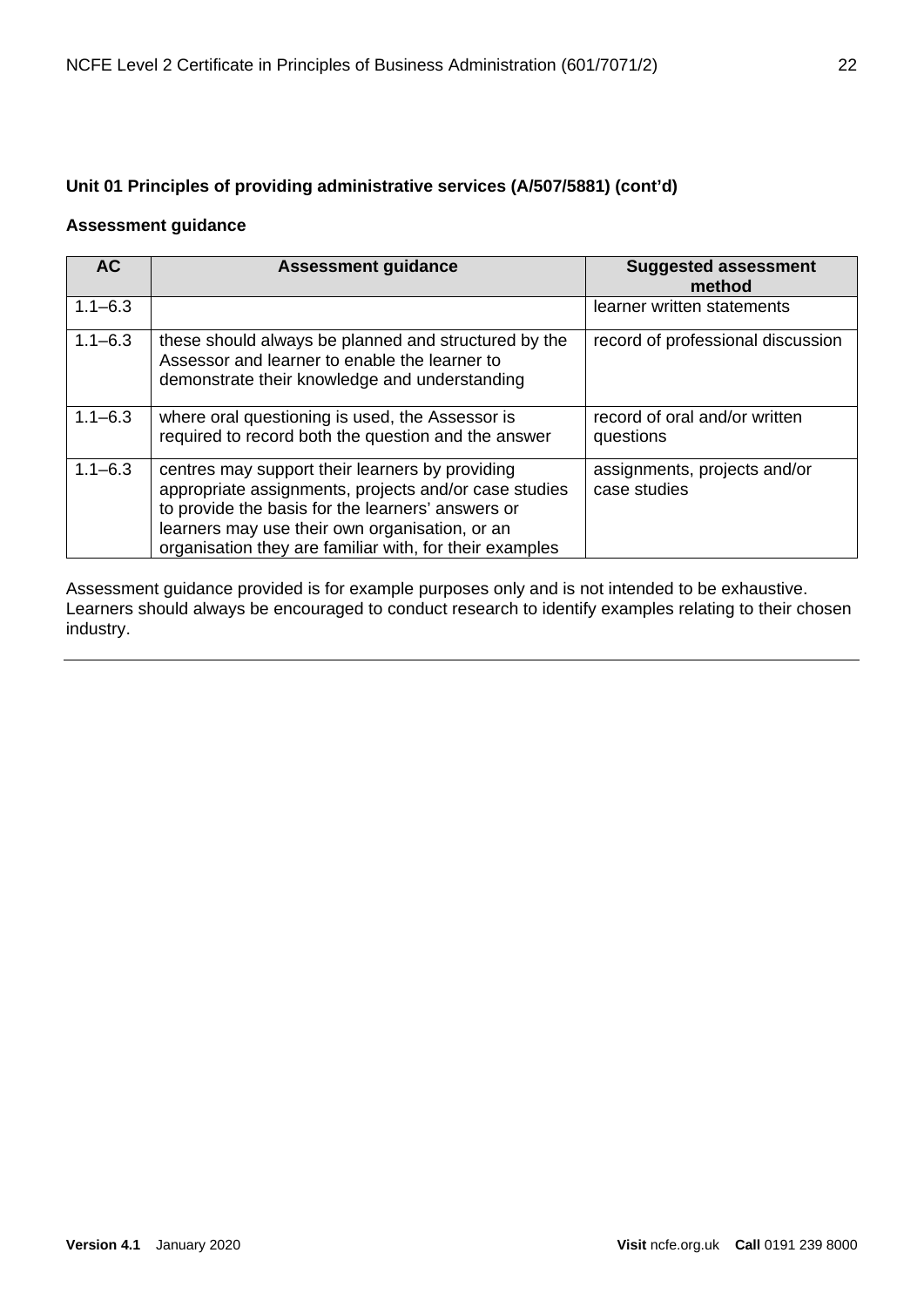#### <span id="page-22-0"></span>**Unit 02 Principles of business document production and information management (R/507/5885)**

| Unit summary                 | This unit aims to provide learners with an understanding of<br>how to prepare and distribute business documents and<br>identify how information is managed in business<br>organisations. |
|------------------------------|------------------------------------------------------------------------------------------------------------------------------------------------------------------------------------------|
| <b>Guided learning hours</b> | 30                                                                                                                                                                                       |
| Level                        |                                                                                                                                                                                          |
| <b>Mandatory/optional</b>    | Mandatory                                                                                                                                                                                |

The learner will:

1 Understand how to prepare business documents

The learner can:

- 1.1 Describe **different types of business documents** that may be produced and the format to be followed for each
- 1.2 Explain the use of **different types of information communication technology (ICT)** for document production
- 1.3 Explain the reasons for agreeing the use, content, layout, quality standards and deadlines for document production
- 1.4 Explain the importance of document version control and authorisation
- 1.5 Explain how the requirements of security, data protection, copyright and intellectual property legislation may affect the production of business documents
- 1.6 Explain how to check the **accuracy** of business documents

The learner will:

2 Understand the distribution of business documents

- 2.1 Explain how the requirements of security, data protection, copyright and intellectual property legislation may affect the distribution and storage of business documents
- 2.2 Describe different types of **distribution channels**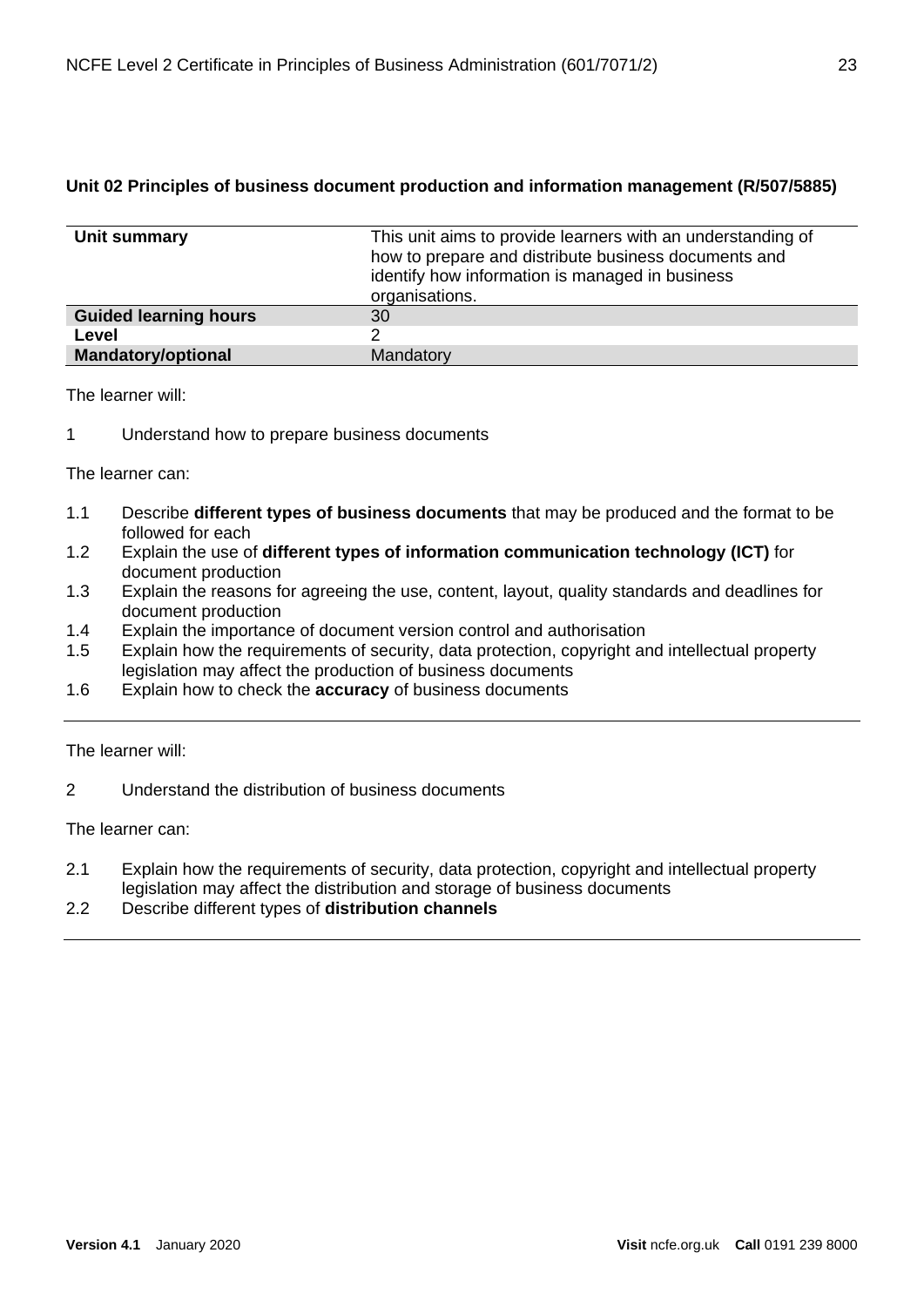#### **Unit 02 Principles of business document production and information management (R/507/5885) (cont'd)**

The learner will:

3 Understand how information is managed in business organisations

The learner can:

- 3.1 Describe the **types of information** found in business organisations
- 3.2 Explain the need for safe storage and efficient retrieval of information
- 3.3 Describe the features of different types of **systems used for storage** and retrieval of information
- 3.4 Describe the legal requirements for storing business information

The learner will:

4 Understand the essential requirements of business documents

- 4.1 Explain the **requirements** for language, tone, image and presentation for different documents
- Explain how to integrate images into documents
- 4.3 Describe how corporate identity impacts upon document production
- 4.4 Explain the **requirements** of data protection, copyright and intellectual property legislation relating to document production
- 4.5 Describe organisational procedures for version control
- 4.6 Describe **security requirements** relating to document production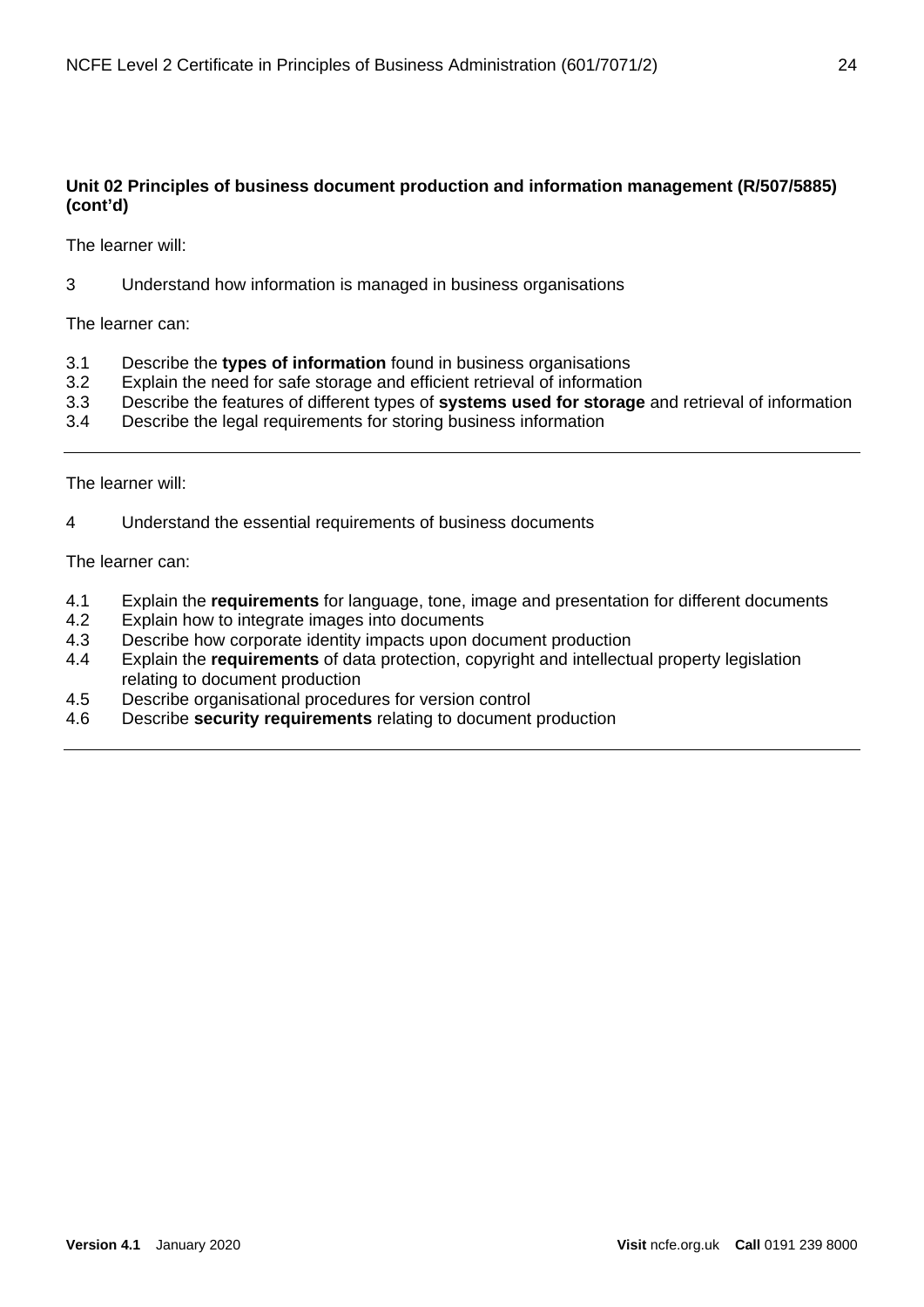#### **Unit 02 Principles of business document production and information management (R/507/5885) (cont'd)**

#### **Key words**

- **1.1 different types of business documents** may include:
	- minutes
	- agenda
	- memos
	- **letters**
	- presentations

#### **1.2 different types of information communication technology (ICT)**

- should cover ICT packages used in development of documents
- **1.6** technical **accuracy** as well as spelling, grammar, etc

#### **2.2 distribution channels** may include:

- physical (post, hand delivered)
- electronic (email, file-sharing)

#### **3.1 types of information** may include:

- physical (letters, paperwork, manuals)
- electronic (email, files, reports)
- **3.3 systems used for storage** may include:
	- physical (filing, indexing)
	- electronic (computer applications, file-sharing)
- **4.1 requirements** include those of the organisation and the task at hand
- **4.6 security requirements** may include reference to business sensitive information in addition to data protection of customer details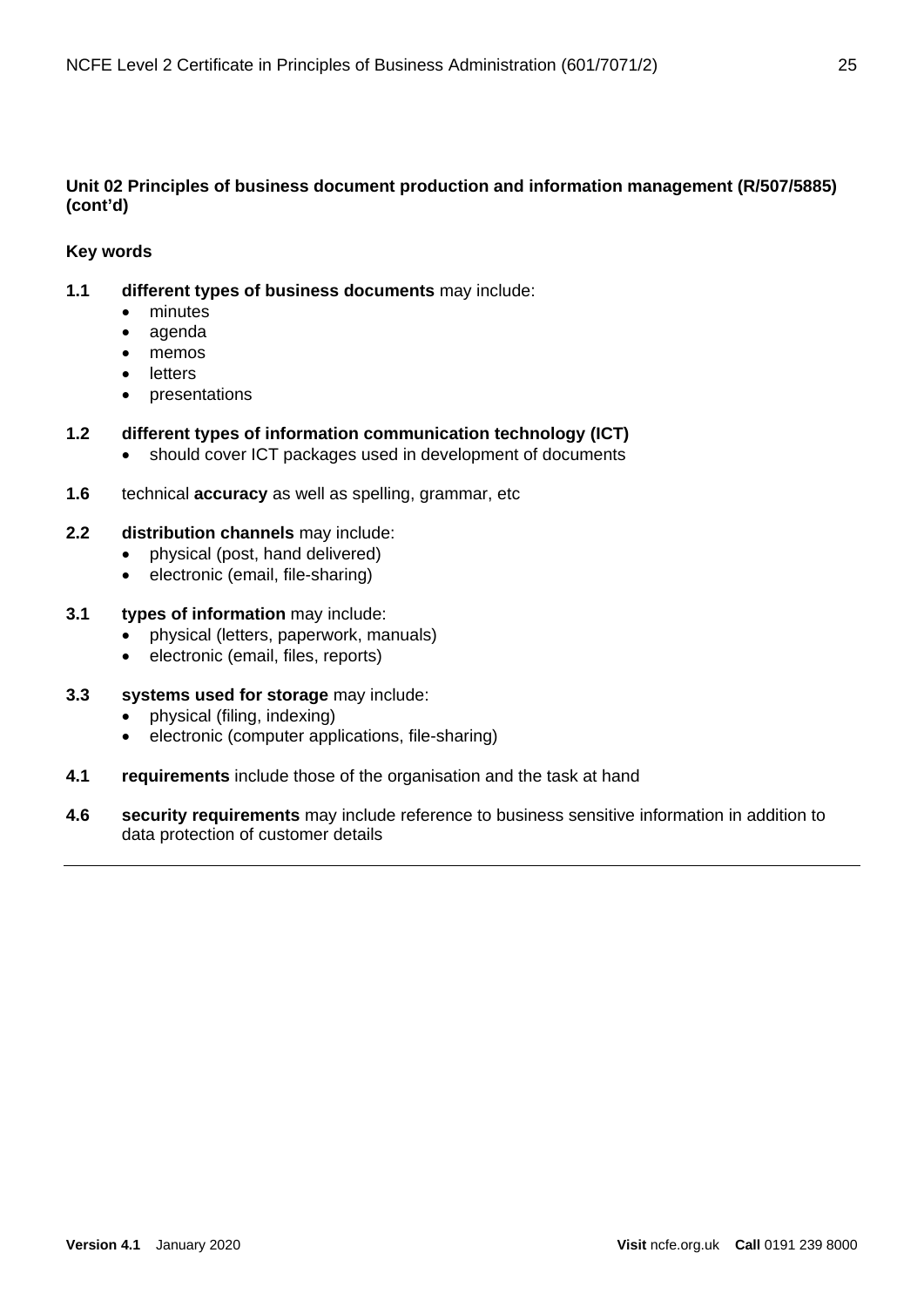#### **Unit 02 Principles of business document production and information management (R/507/5885) (cont'd)**

#### **Assessment guidance**

| AC          | <b>Assessment guidance</b>                                                                                                                                                                                                                                       | <b>Suggested assessment</b><br>method        |
|-------------|------------------------------------------------------------------------------------------------------------------------------------------------------------------------------------------------------------------------------------------------------------------|----------------------------------------------|
| $1.1 - 4.6$ |                                                                                                                                                                                                                                                                  | learner written statements                   |
| $1.1 - 4.6$ | discussions should always be planned and structured by<br>the Assessor and learner to enable the learner to<br>demonstrate their knowledge and understanding                                                                                                     | record of professional discussion            |
| $1.1 - 4.6$ | where oral questioning is used, Assessors are required<br>to record both questions and answers                                                                                                                                                                   | record of oral/written questions             |
| $1.1 - 4.6$ | centres may support learners by providing appropriate<br>assignments, projects or case studies to provide the<br>basis for the learners' answers, or learners may use<br>their own organisation (or an organisation they're<br>familiar with) for their examples | assignments, projects and/or<br>case studies |

Assessment guidance provided is for example purposes only and is not intended to be exhaustive. Learners should always be encouraged to conduct research to identify examples relating to their chosen industry.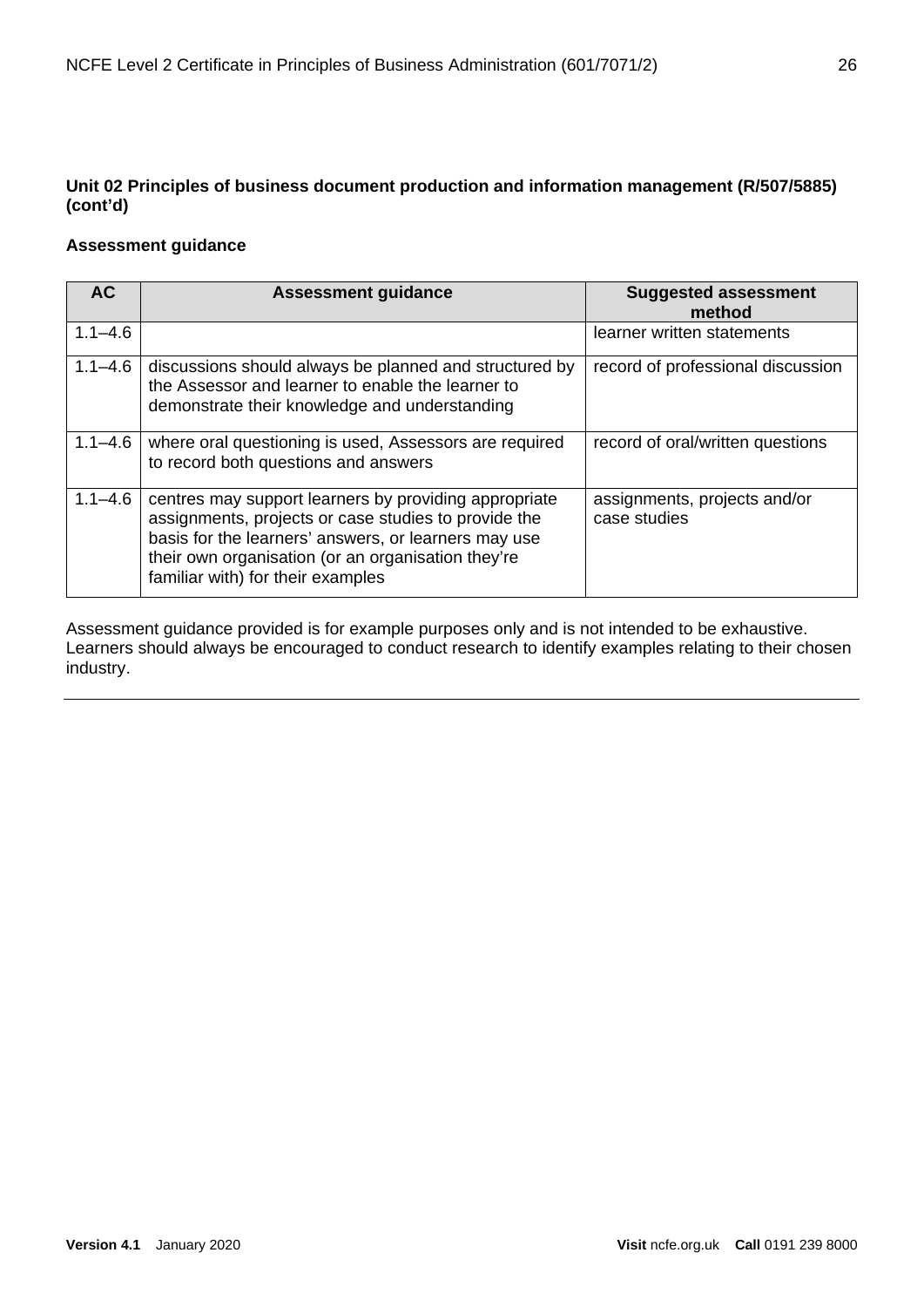| Unit summary                 | The aim of this unit is to provide learners with an<br>understanding of the requirements of written and verbal<br>business communication. Learners will be able to identify<br>appropriate body language and tone of voice when<br>communicating verbally. |
|------------------------------|------------------------------------------------------------------------------------------------------------------------------------------------------------------------------------------------------------------------------------------------------------|
| <b>Guided learning hours</b> | 10                                                                                                                                                                                                                                                         |
| Level                        |                                                                                                                                                                                                                                                            |
| <b>Mandatory/optional</b>    | Mandatory                                                                                                                                                                                                                                                  |

#### <span id="page-26-0"></span>**Unit 03 Understand communication in a business environment (M/507/5893)**

The learner will:

1 Understand the requirements of written and verbal business communication

The learner can:

- 1.1 Explain why different **communication methods** are used in the business environment
- 1.2 Describe the communication requirements of different **audiences**
- 1.3 Explain the importance of using correct grammar, sentence structure, punctuation, spelling and **conventions** in business communications
- 1.4 Explain the importance of using appropriate body language and tone of voice when communicating verbally

#### **Key words**

- **1.1 communication methods** may include, but are not limited to, face-to-face, telephone, email, letter, video conference calls
- **1.2 audiences** may include, but are not limited to:
	- internal colleagues, managers, other departments
		- external individuals, companies
- **1.3 conventions** refer to specific presentation styles used by an organisation or sector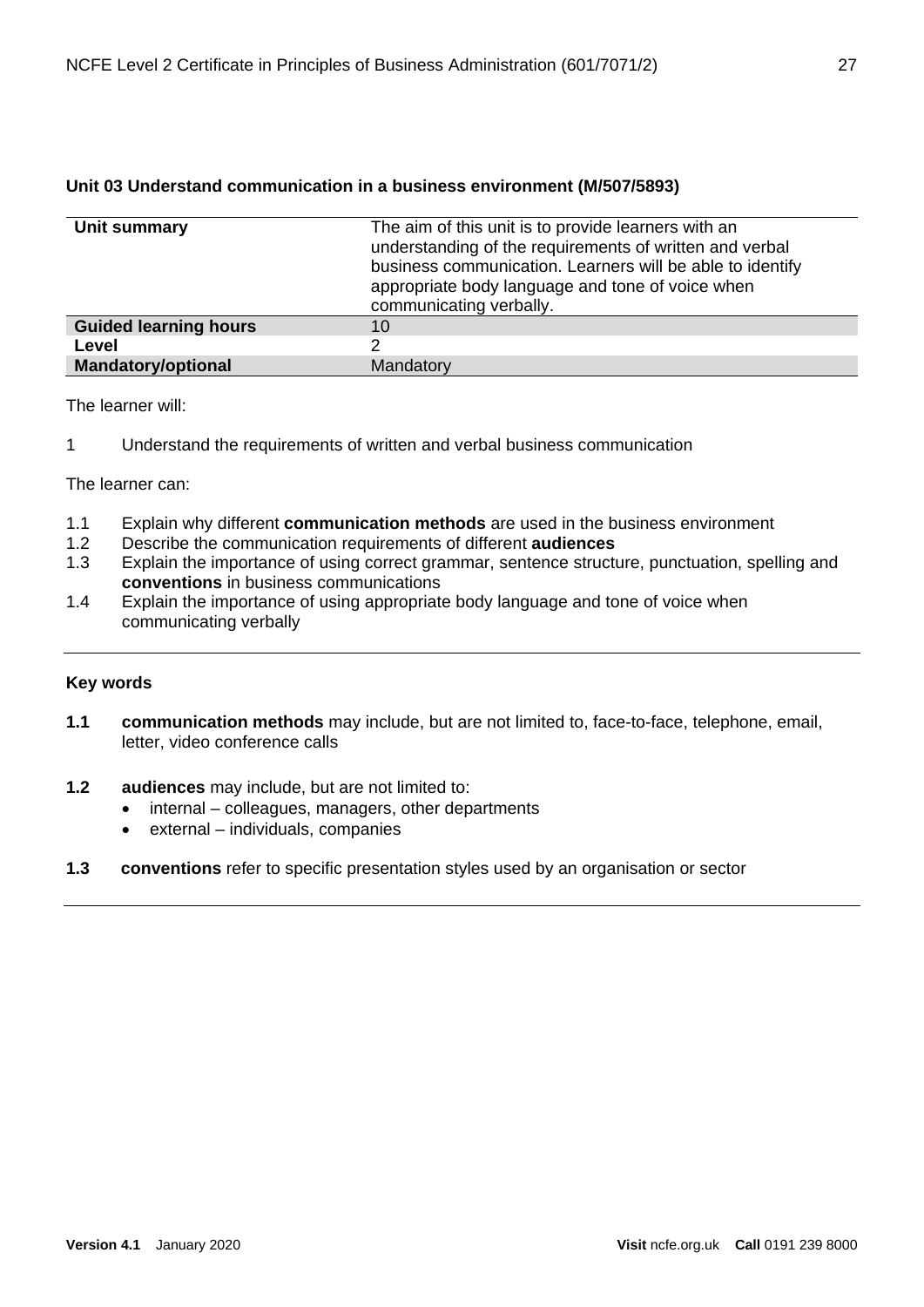#### **Unit 03 Understand communication in a business environment (M/507/5893) (cont'd)**

#### **Assessment guidance**

| <b>AC</b>   | <b>Assessment guidance</b>                                                                                                                                                                                                                                       | <b>Suggested assessment</b><br>method        |
|-------------|------------------------------------------------------------------------------------------------------------------------------------------------------------------------------------------------------------------------------------------------------------------|----------------------------------------------|
| $1.1 - 1.4$ |                                                                                                                                                                                                                                                                  | learner written statements                   |
| $1.1 - 1.4$ | discussions should always be planned and structured by<br>the Assessor and learner to enable the learner to<br>demonstrate their knowledge and understanding                                                                                                     | record of professional discussion            |
| $1.1 - 1.4$ | where oral questioning is used, Assessors are required<br>to record both questions and answers                                                                                                                                                                   | record of oral/written questions             |
| $1.1 - 1.4$ | centres may support learners by providing appropriate<br>assignments, projects or case studies to provide the<br>basis for the learners' answers, or learners may use<br>their own organisation (or an organisation they're<br>familiar with) for their examples | assignments, projects and/or<br>case studies |

Assessment guidance provided is for example purposes only and is not intended to be exhaustive. Learners should always be encouraged to conduct research to identify examples relating to their chosen industry.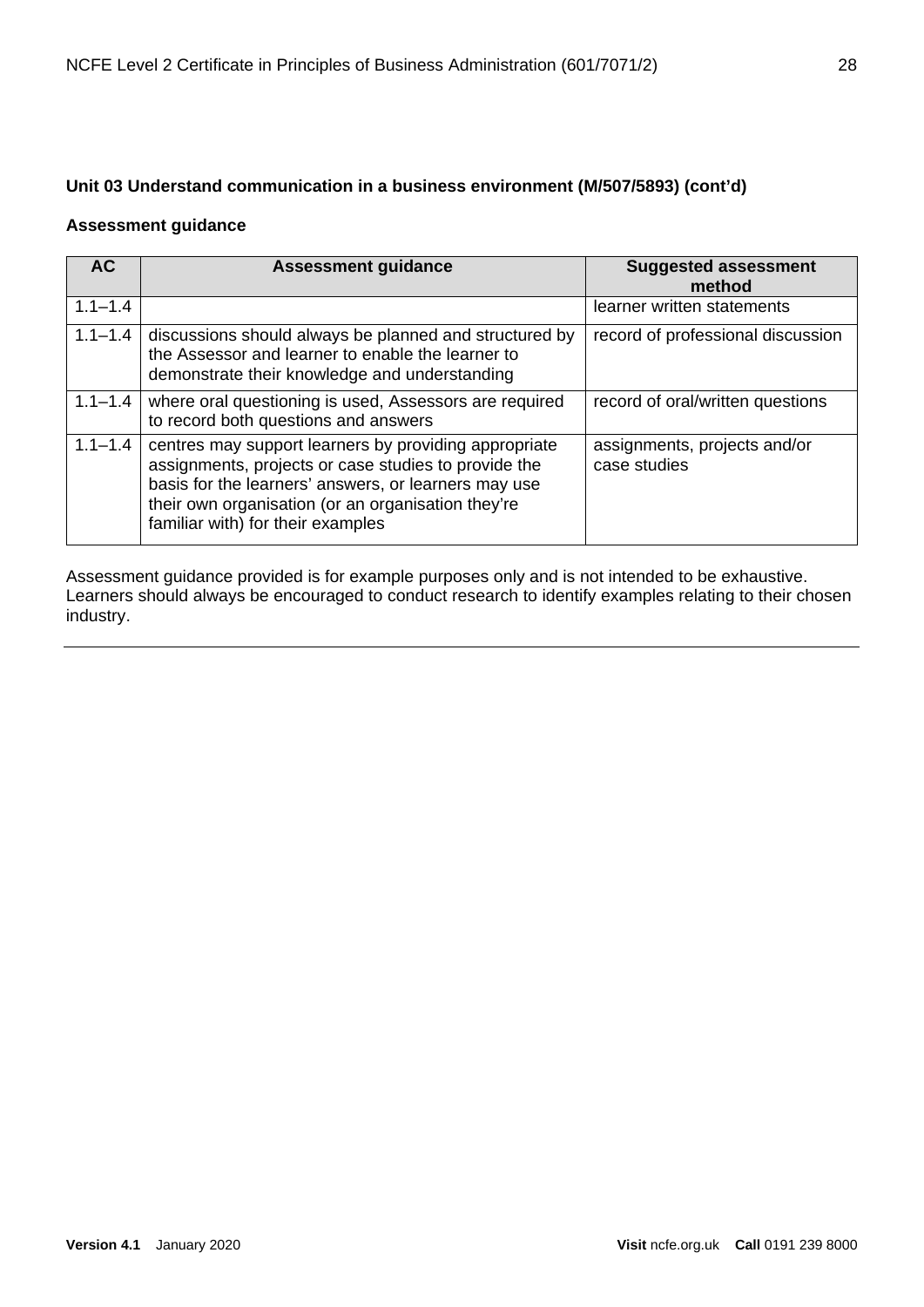#### <span id="page-28-0"></span>**Unit 04 Understand employer organisations (A/507/5895)**

| Unit summary                 | This unit ensures learners understand organisational<br>structures and the differences between private, public and<br>voluntary sectors. Learners will be able to describe the<br>internal and external influences on organisations and why<br>change in the business environment is important. |
|------------------------------|-------------------------------------------------------------------------------------------------------------------------------------------------------------------------------------------------------------------------------------------------------------------------------------------------|
| <b>Guided learning hours</b> | 40                                                                                                                                                                                                                                                                                              |
| Level                        | 2                                                                                                                                                                                                                                                                                               |
| <b>Mandatory/optional</b>    | Mandatory                                                                                                                                                                                                                                                                                       |

The learner will:

1 Understand organisational structures

The learner can:

- 1.1 Explain the differences between the private sector, public sector and voluntary sector<br>1.2 Explain the functions of **different organisational structures**
- 1.2 Explain the functions of **different organisational structures**
- 1.3 Describe the features of **different types of legal structures** for organisations

The learner will:

2 Understand the organisational environment

- 2.1 Describe the internal and external influences on organisations<br>2.2 Explain the use of different **models of analysis** in understand
- 2.2 Explain the use of different **models of analysis** in understanding the organisational environment
- Explain why change in the business environment is important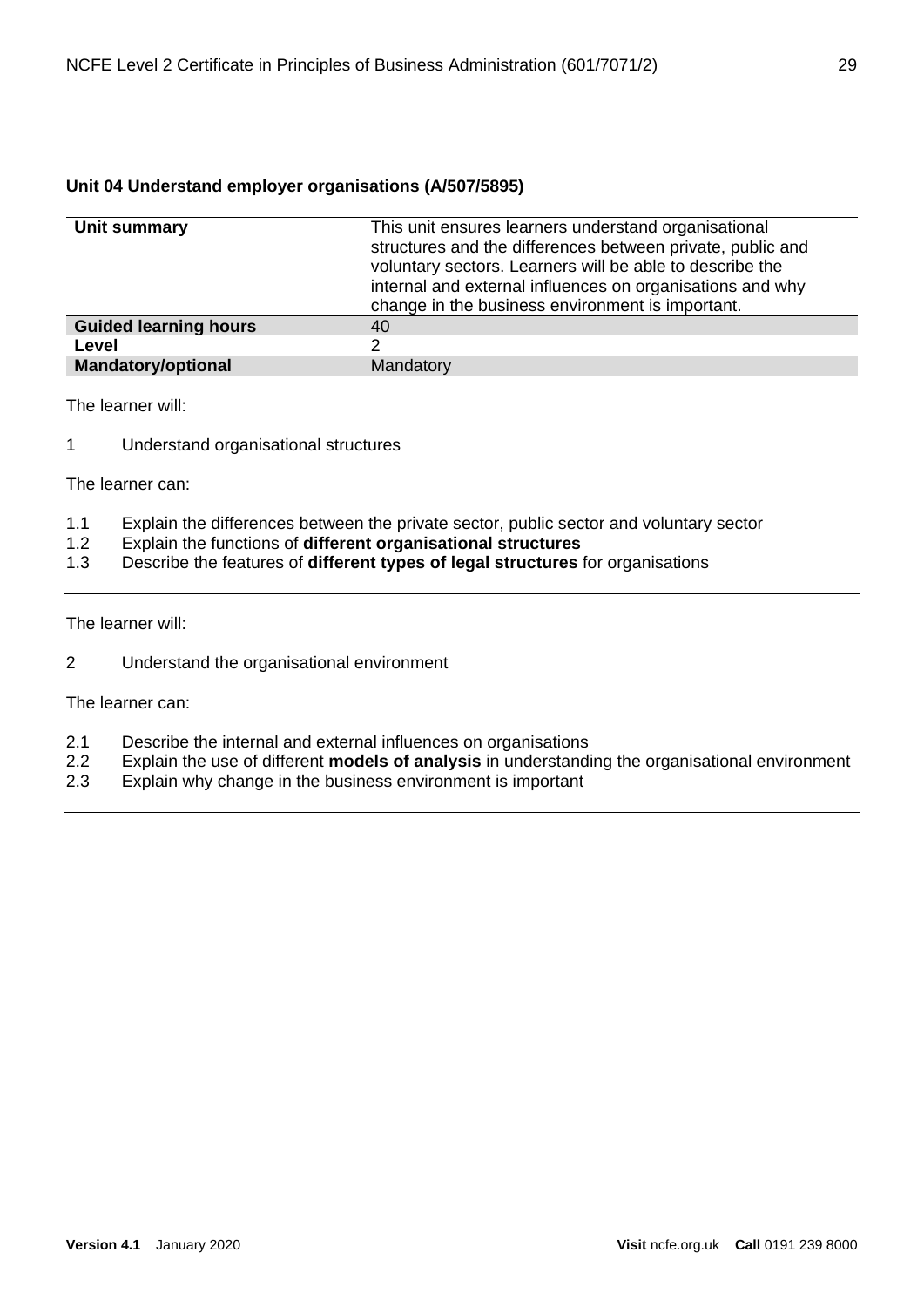#### **Unit 04 Understand employer organisations (A/507/5895) (cont'd)**

#### **Key words**

- **1.2 Different organisational structures** for example functional, product/activity, area – regional or geographical
- **1.3 different types of legal structures,** for example sole trader, partnership, private company (ltd), public company (PLC)

#### **2.2 models of analysis** to include:

- SWOT (strengths, weaknesses, opportunities and threats)
- PESTLE (political, economic, social, technological, legal and environment)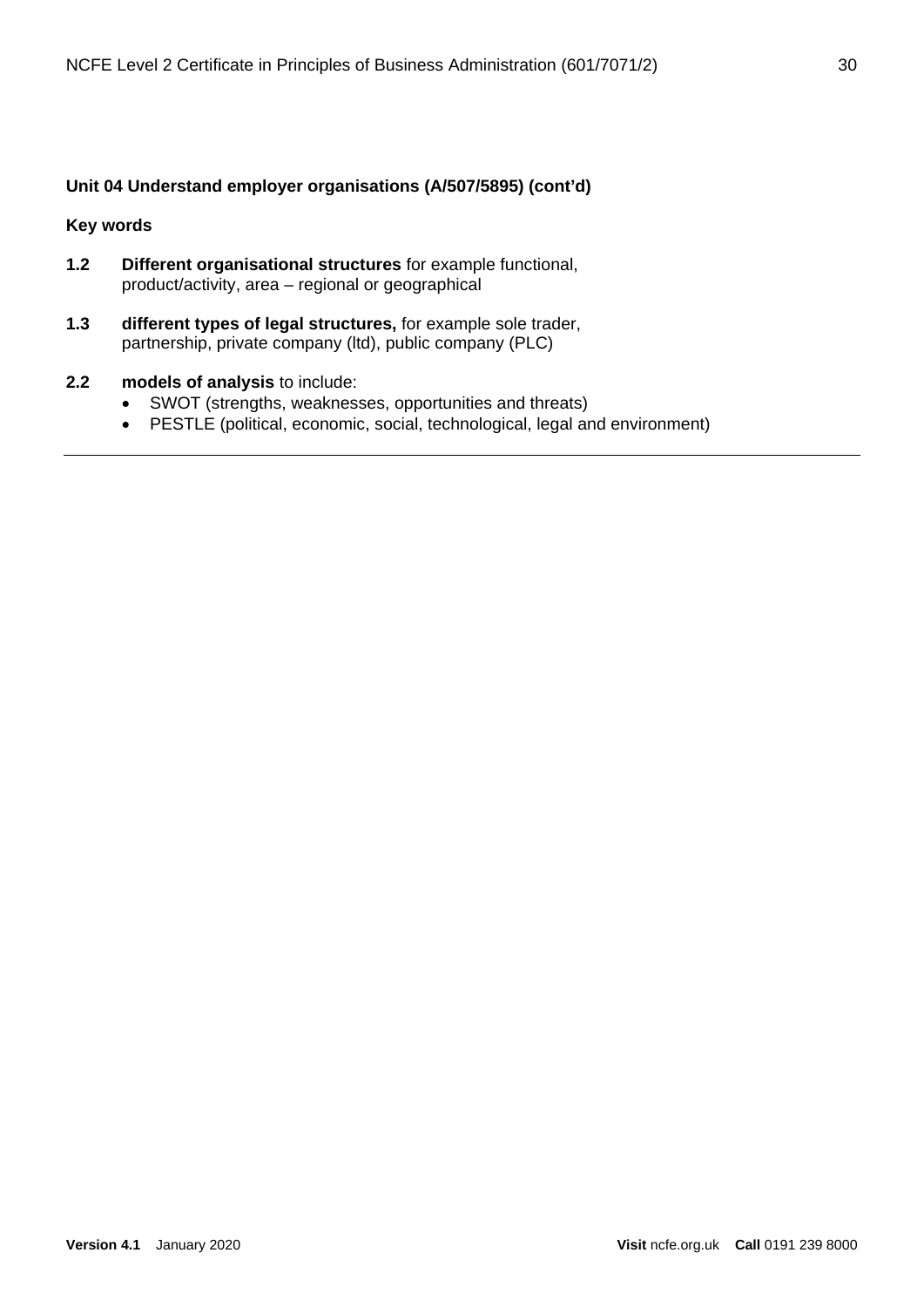#### **Unit 04 Understand employer organisations (A/507/5895) (cont'd)**

#### **Assessment guidance**

| <b>AC</b>   | <b>Assessment guidance</b>                                                                                                                                                                                                                                       | <b>Suggested assessment</b><br>method        |
|-------------|------------------------------------------------------------------------------------------------------------------------------------------------------------------------------------------------------------------------------------------------------------------|----------------------------------------------|
| $1.1 - 2.3$ |                                                                                                                                                                                                                                                                  | learner written statements                   |
| $1.1 - 2.3$ | discussions should always be planned and structured<br>by the Assessor and learner to enable the learner to<br>demonstrate their knowledge and understanding                                                                                                     | record of professional discussion            |
| $1.1 - 2.3$ | where oral questioning is used, Assessors are required<br>to record both questions and answers                                                                                                                                                                   | record of oral/written questions             |
| $1.1 - 2.3$ | centres may support learners by providing appropriate<br>assignments, projects or case studies to provide the<br>basis for the learners' answers, or learners may use<br>their own organisation (or an organisation they're<br>familiar with) for their examples | assignments, projects and/or<br>case studies |

Assessment guidance provided is for example purposes only and is not intended to be exhaustive. Learners should always be encouraged to conduct research to identify examples relating to their chosen industry.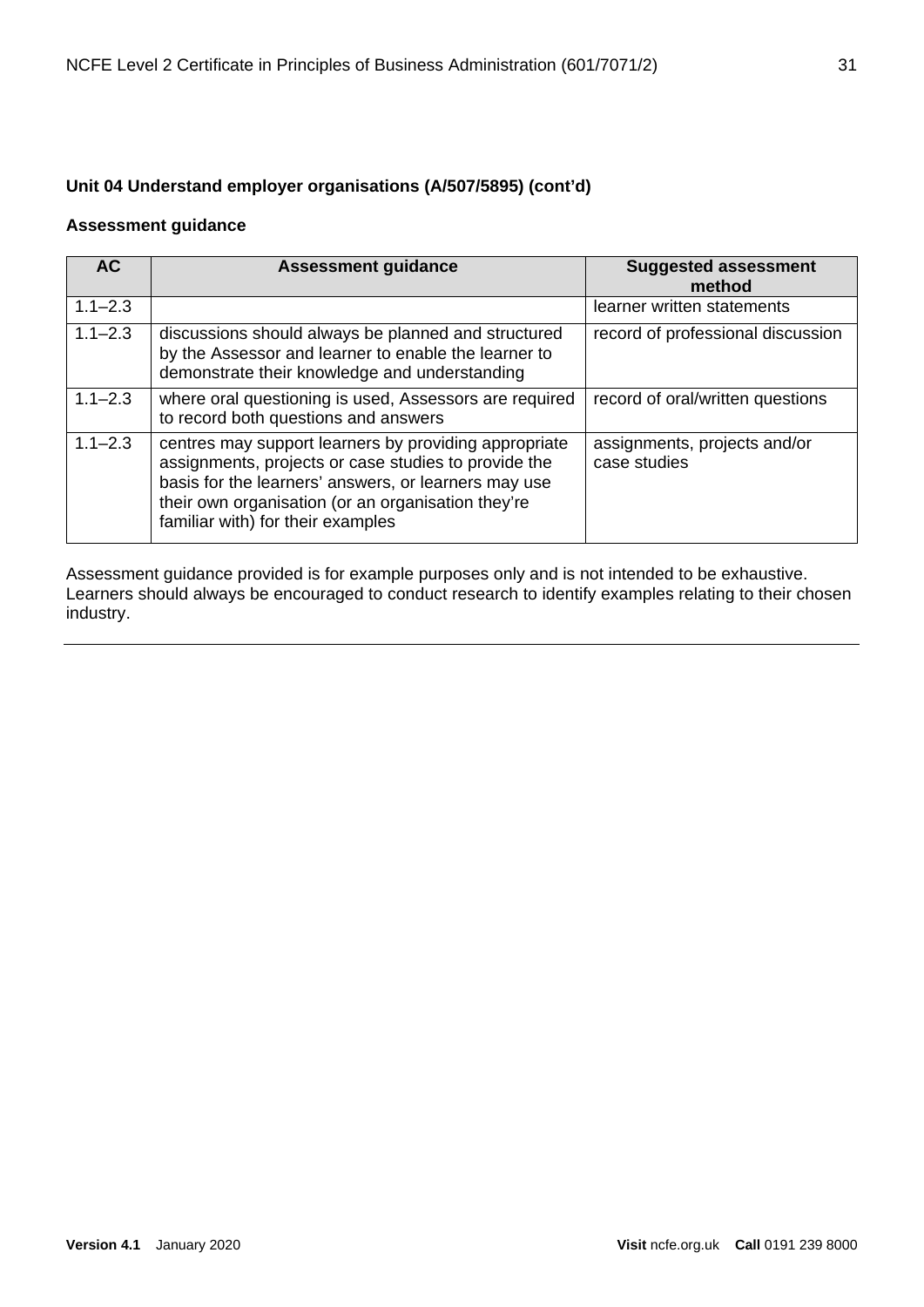#### <span id="page-31-0"></span>**Unit 05 Understand how to develop working relationships with colleagues (F/507/5896)**

| Unit summary                 | The aim of this unit is to provide learners with an        |
|------------------------------|------------------------------------------------------------|
|                              |                                                            |
|                              | understanding of the principles of effective team working. |
|                              | Learners will be able to identify what is expected of a    |
|                              | buddy and techniques for providing feedback.               |
| <b>Guided learning hours</b> | 15                                                         |
| Level                        | ⌒                                                          |
| Mandatory/optional           | Mandatory                                                  |

The learner will:

1 Understand the principles of effective team working

The learner can:

- 1.1 Outline the benefits of effective team working
- 1.2 Describe how to give feedback constructively
- 1.3 Explain **conflict management techniques** that may be used to resolve team conflicts
- 1.4 Explain the importance of giving team members the opportunity to discuss work progress and any issues arising
- 1.5 Explain the importance of warning colleagues of problems and changes that may affect them

The learner will:

2 Understand how to buddy a colleague

- 2.1 Describe what is expected of a **buddy**
- Explain techniques to give positive feedback and constructive criticism
- 2.3 Explain techniques to establish rapport with a buddy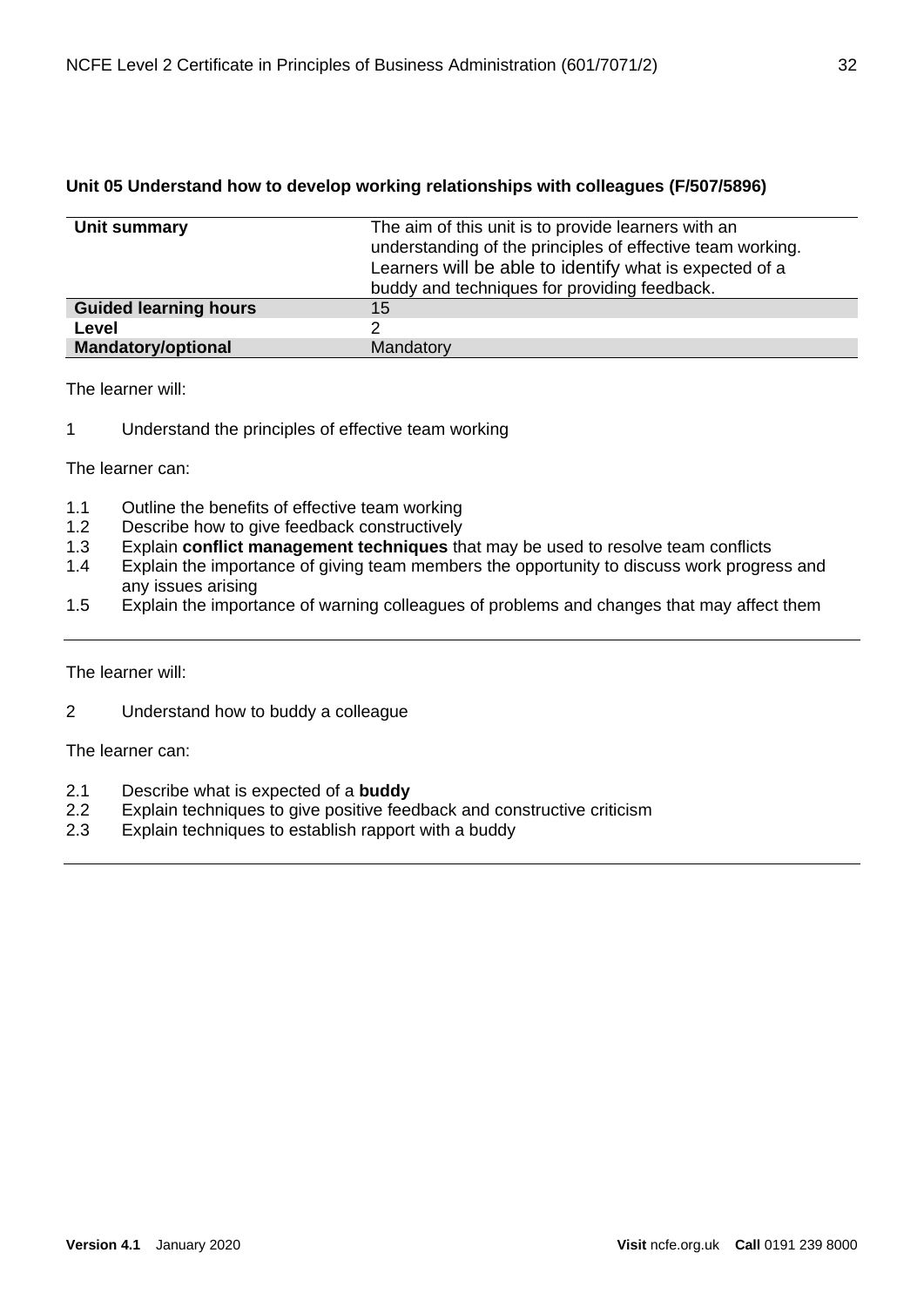#### **Unit 05 Understand how to develop working relationships with colleagues (F/507/5896) (cont'd)**

#### **Key words**

- **1.3 conflict management techniques** may include:
	- forcing
	- $\bullet$  win-win collaborating
	- compromising
	- withdrawing
	- smoothing
- **2.1** a **buddy** is any colleague a learner is teamed with in order that the learner can provide them with ongoing support, training, development, feedback, mentoring and constructive criticism. The buddy may be new to the organisation or the team or they may be an experienced member of staff with whom the learner is to work on a specific project or task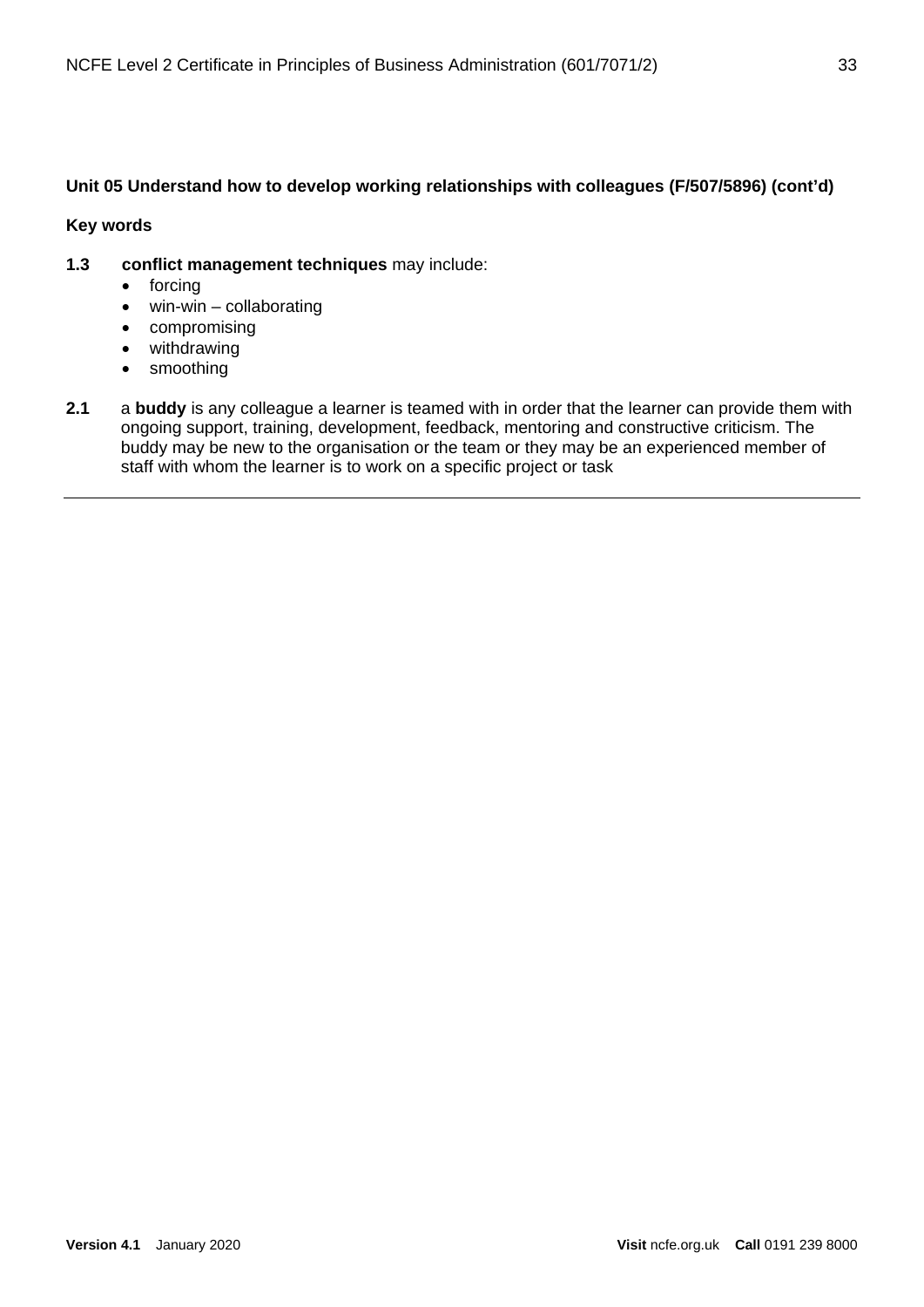#### **Unit 05 Understand how to develop working relationships with colleagues (F/507/5896) (cont'd)**

#### **Assessment guidance**

| <b>AC</b>   | <b>Assessment guidance</b>                                                                                                                                                                                                                                       | <b>Suggested assessment</b><br>method        |
|-------------|------------------------------------------------------------------------------------------------------------------------------------------------------------------------------------------------------------------------------------------------------------------|----------------------------------------------|
| $1.1 - 2.3$ |                                                                                                                                                                                                                                                                  | learner written statements                   |
| $1.1 - 2.3$ | discussions should always be planned and structured<br>by the Assessor and learner to enable the learner to<br>demonstrate their knowledge and understanding                                                                                                     | record of professional discussion            |
| $1.1 - 2.3$ | where oral questioning is used, Assessors are required<br>to record both questions and answers                                                                                                                                                                   | record of oral/written questions             |
| $1.1 - 2.3$ | centres may support learners by providing appropriate<br>assignments, projects or case studies to provide the<br>basis for the learners' answers, or learners may use<br>their own organisation (or an organisation they're<br>familiar with) for their examples | assignments, projects and/or<br>case studies |

Assessment guidance provided is for example purposes only and is not intended to be exhaustive. Learners should always be encouraged to conduct research to identify examples relating to their chosen industry.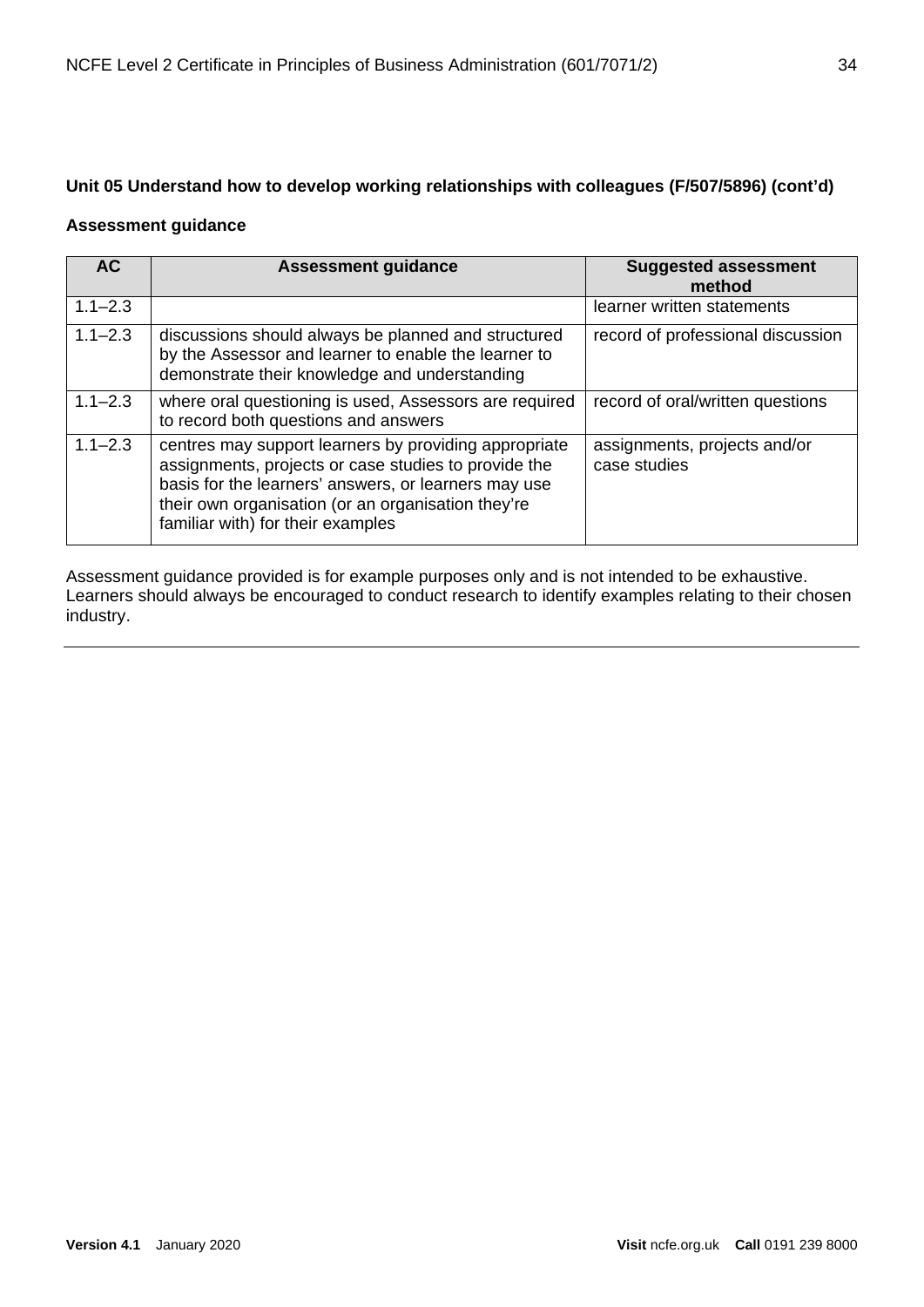#### <span id="page-34-0"></span>**Unit 06 Understand how to carry out business administration tasks (J/507/5897)**

| Unit summary                 | This unit aims to provide learners with an understanding of<br>how to deal with incoming and outgoing mail, and reception<br>services. Learners will gain knowledge of diary systems<br>management, event organisation and systems for financing<br>in administrator roles. |
|------------------------------|-----------------------------------------------------------------------------------------------------------------------------------------------------------------------------------------------------------------------------------------------------------------------------|
| <b>Guided learning hours</b> | 30                                                                                                                                                                                                                                                                          |
| Level                        |                                                                                                                                                                                                                                                                             |
| <b>Mandatory/optional</b>    | Optional                                                                                                                                                                                                                                                                    |

The learner will:

1 Understand how to deal with mail

The learner can:

- 1.1 Explain how to deal with 'junk' mail
- 1.2 Describe what to do in the event of problems arising when dealing with incoming or outgoing mail
- 1.3 Describe how to operate a franking machine
- 1.4 Explain how to prepare packages for distribution<br>1.5 State organisational policies and procedures on r
- State organisational policies and procedures on mail handling, security and the use of courier services
- 1.6 Explain the process for reporting suspicious or damaged items in accordance with organisational procedures

The learner will:

2 Understand reception services

- 2.1 Explain the receptionist's role in representing an organisation
- 2.2 Explain an **organisation's structure** and lines of communication<br>2.3 Describe an organisation's standards of presentation
- Describe an organisation's standards of presentation
- 2.4 Explain the health, safety and security implications of visitors to a building
- 2.5 Explain how to deal with **challenging people**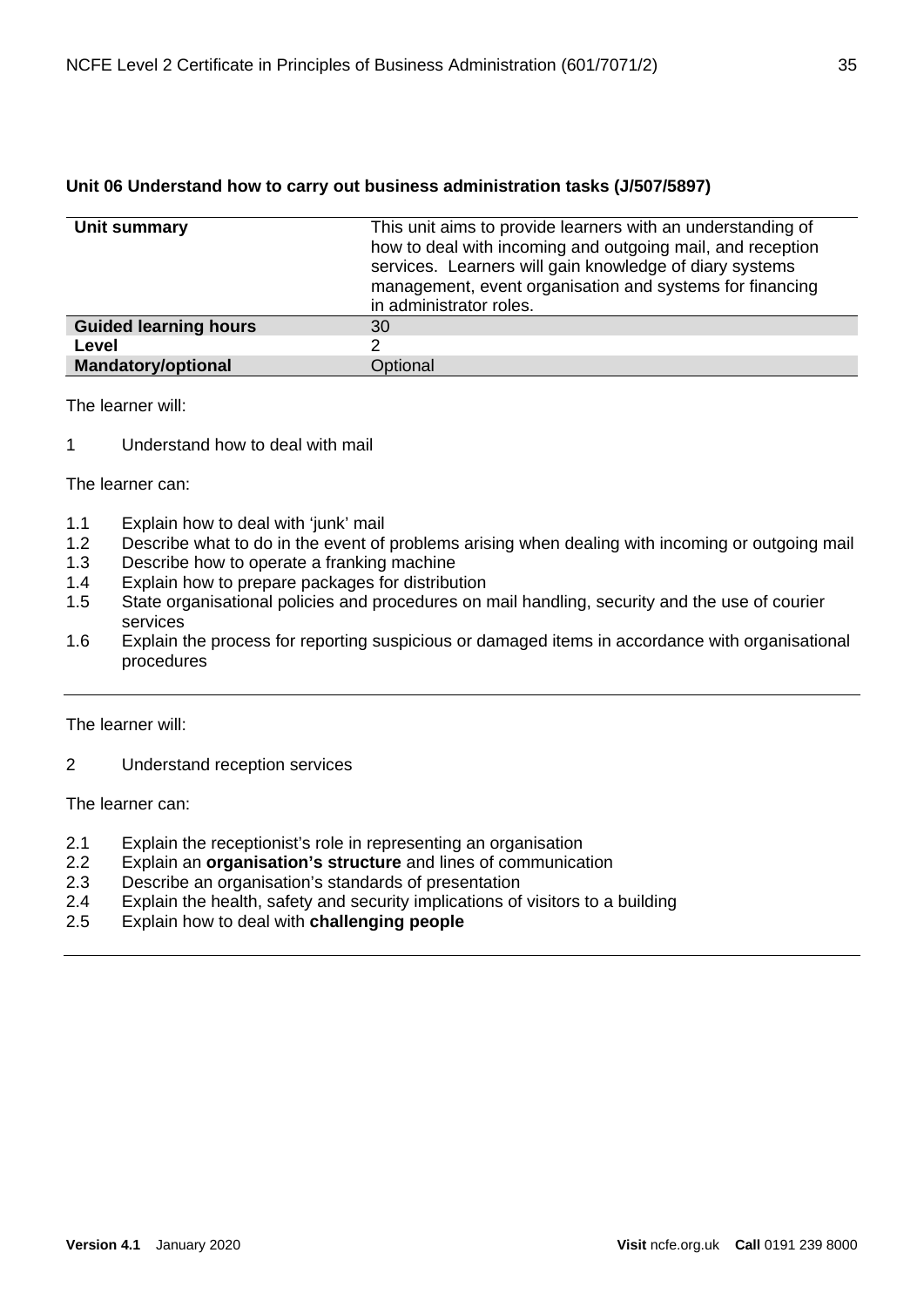#### **Unit 06 Understand how to carry out business administration tasks (J/507/5897) (cont'd)**

The learner will:

3 Understand the management of diary systems

The learner can:

- 3.1 Explain the importance of keeping **diary systems** up to date
- 3.2 Describe the basis on which bookings and changes are prioritised
- 3.3 Explain any constraints relating to making bookings for people or facilities
- 3.4 Describe the types of problems that can occur when managing diaries

The learner will:

4 Understand event organisation

The learner can:

- 4.1 Explain the roles, responsibilities and accountabilities of individuals involved in **the event**
- 4.2 Explain the purpose and features of different types of events
- 4.3 Describe the type of **resources** needed for different types of events
- 4.4 Describe the **different needs** attendees may have and how to meet these<br>4.5 Explain the requirements of health, safety and security when organising ev
- Explain the requirements of health, safety and security when organising events
- 4.6 Describe the types of problems that may occur during events and how to deal with them

The learner will:

5 Understand finance for administrators

- 5.1 Describe organisational hierarchy and levels of authority for financial transactions
- 5.2 Explain organisational systems for sales invoicing, purchasing, payments and receipts
- 5.3 Describe the use of a purchase order, invoice, receipts and expenses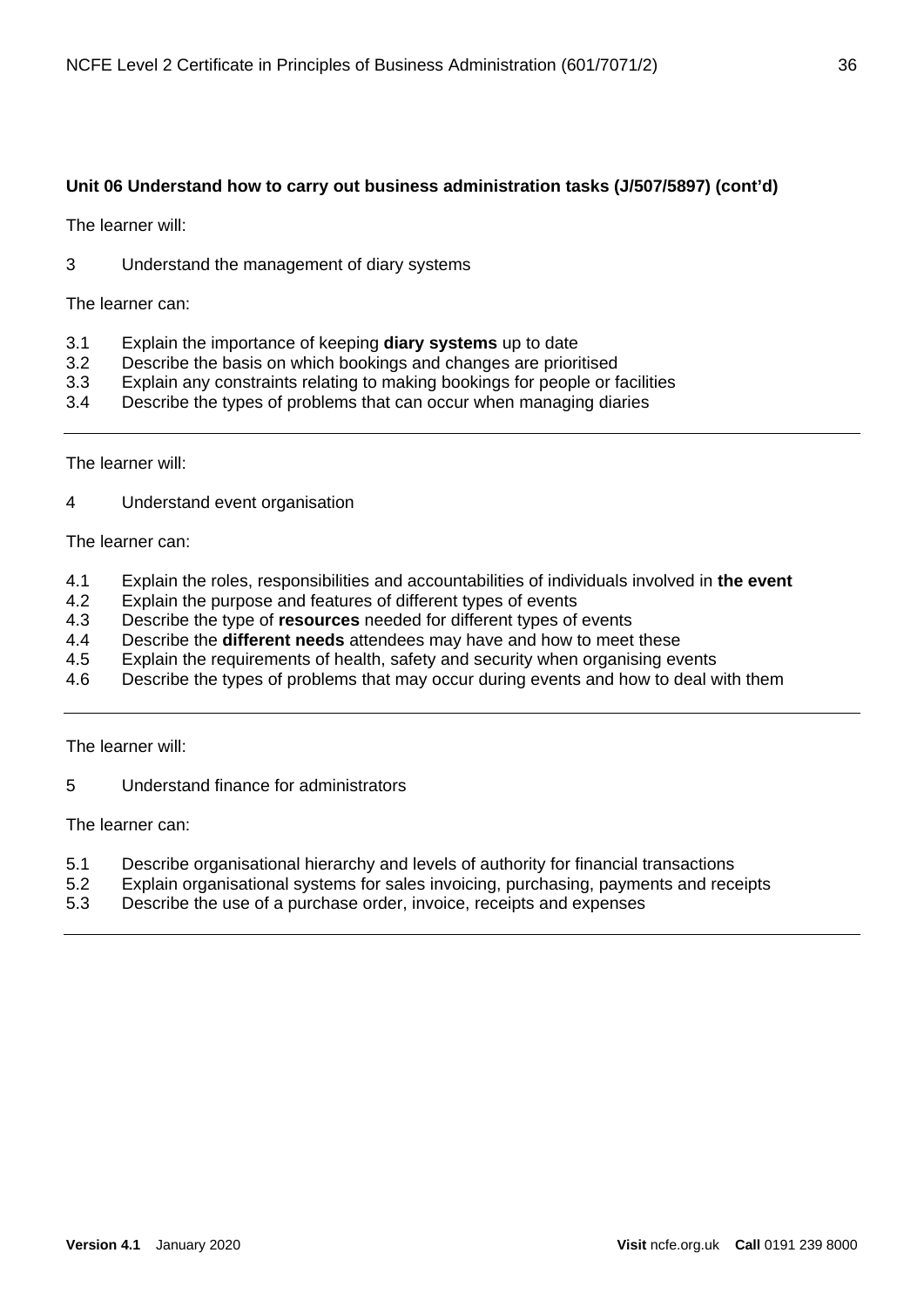## **Unit 06 Understand how to carry out business administration tasks (J/507/5897) (cont'd)**

#### **Key words**

- **2.2 organisation's structure** to include the departments and contact points for referrals
- **2.5 challenging people** should cover those who have difficult queries who require specific assistance. Challenging people could also include those who may be angry, unreasonable, confused and/or those who may have problems, questions, additional needs/requirements, poor communication skills or language barriers
- **3.1 diary systems** may include:
	- paper diaries
	- electronic diary systems
- **4.1** the **event** may include, but is not limited to:
	- a meeting
	- an announcement
	- a celebration
	- a social occasion
	- a product launch
- **4.3 resources** may include, but are not limited to:
	- human resource
	- equipment
	- materials
	- public address systems
	- information technology
- **4.4 different needs** may include, but are not limited to:
	- additional needs/requirements
	- poor communication skills
	- language barriers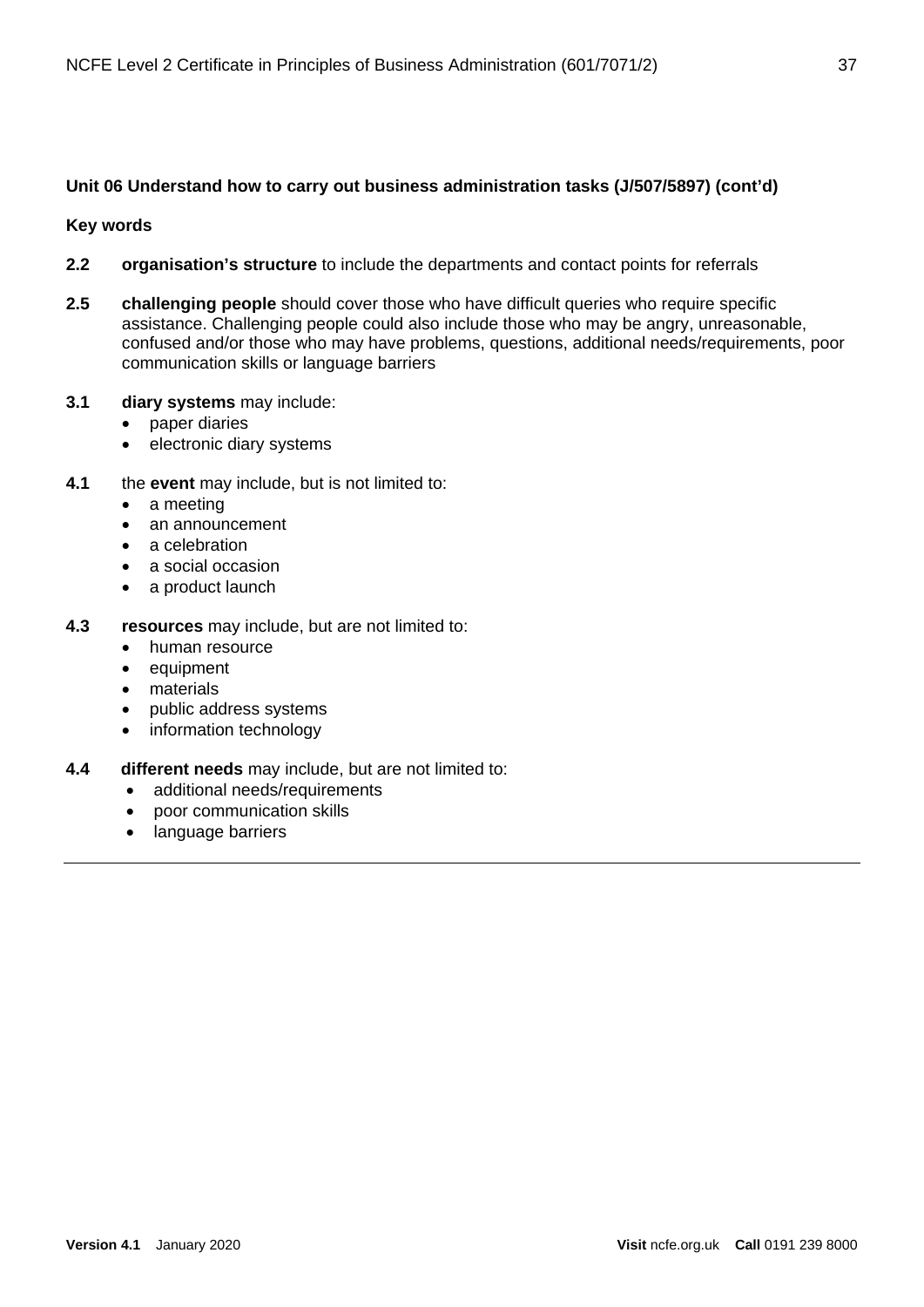# **Unit 06 Understand how to carry out business administration tasks (J/507/5897) (cont'd)**

#### **Assessment guidance**

| <b>AC</b>   | <b>Assessment guidance</b>                                                                                                                                                                                                                                       | <b>Suggested assessment</b><br>method        |
|-------------|------------------------------------------------------------------------------------------------------------------------------------------------------------------------------------------------------------------------------------------------------------------|----------------------------------------------|
| $1.1 - 5.3$ |                                                                                                                                                                                                                                                                  | learner written statements                   |
| $1.1 - 5.3$ | discussions should always be planned and structured<br>by the Assessor and learner to enable the learner to<br>demonstrate their knowledge and understanding                                                                                                     | record of professional discussion            |
| $1.1 - 5.3$ | where oral questioning is used, Assessors are required<br>to record both questions and answers                                                                                                                                                                   | record of oral/written questions             |
| $1.1 - 5.3$ | centres may support learners by providing appropriate<br>assignments, projects or case studies to provide the<br>basis for the learners' answers, or learners may use<br>their own organisation (or an organisation they're<br>familiar with) for their examples | assignments, projects and/or<br>case studies |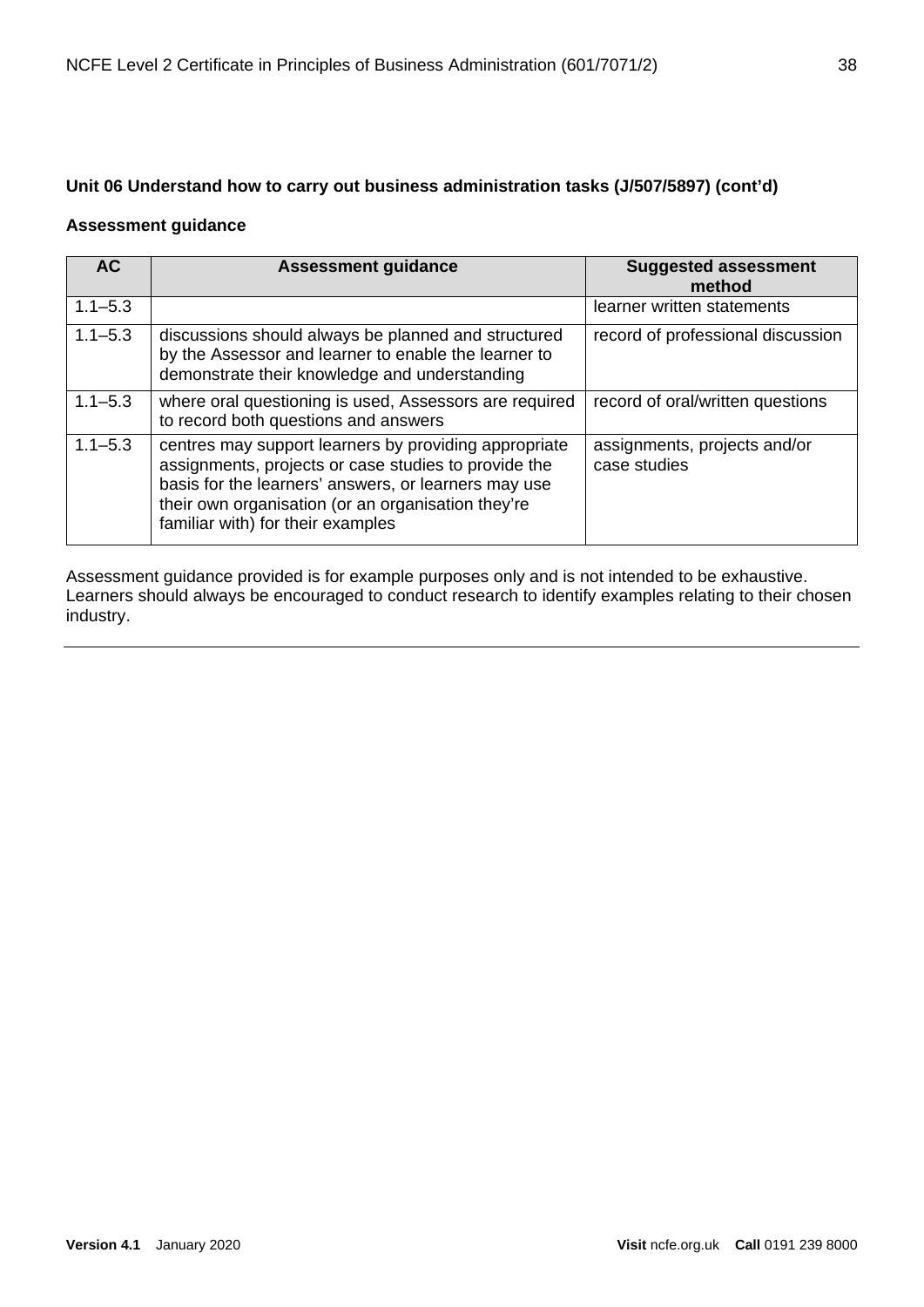## **Unit 07 Understand how to provide administrative support for meetings (L/507/5898)**

| Unit summary                 | This unit aims to ensure learners understand the<br>administration of meetings and identify responsibilities and<br>legal implications of formal meetings. Learners will also be<br>able to describe the essential knowledge required to take<br>minutes in a meeting. |
|------------------------------|------------------------------------------------------------------------------------------------------------------------------------------------------------------------------------------------------------------------------------------------------------------------|
| <b>Guided learning hours</b> | 20                                                                                                                                                                                                                                                                     |
| Level                        |                                                                                                                                                                                                                                                                        |
| <b>Mandatory/optional</b>    | Optional                                                                                                                                                                                                                                                               |

The learner will:

1 Understand the administration of meetings

#### The learner can:

- 1.1 Describe the purpose of the meeting and who needs to attend
- 1.2 Explain why it is important to have a minimum number of attendees for a meeting
- 1.3 Explain ways to achieve maximum attendance at meetings
- 1.4 Explain the access, health, safety and security requirements relating to meetings
- 1.5 Describe how to set up the resources needed for a meeting
- 1.6 Explain the responsibilities of the meeting chair and meeting secretary
- 1.7 Explain the difference between formal and informal meetings
- 1.8 Explain the legal implications of formal meetings

#### The learner will:

2 Understand how to take minutes of meetings

- 2.1 Explain the purpose of different types of **minutes** and other **meeting records**
- 2.2 Explain the legal requirements of **formal minutes**
- 2.3 Describe **organisational conventions** for producing minutes
- 2.4 Describe the responsibilities of the minute taker in a meeting
- 2.5 Explain why it is important to maintain confidentiality of meetings, discussions and actions
- 2.6 Explain why it is necessary to record who proposed and seconded suggestions and changes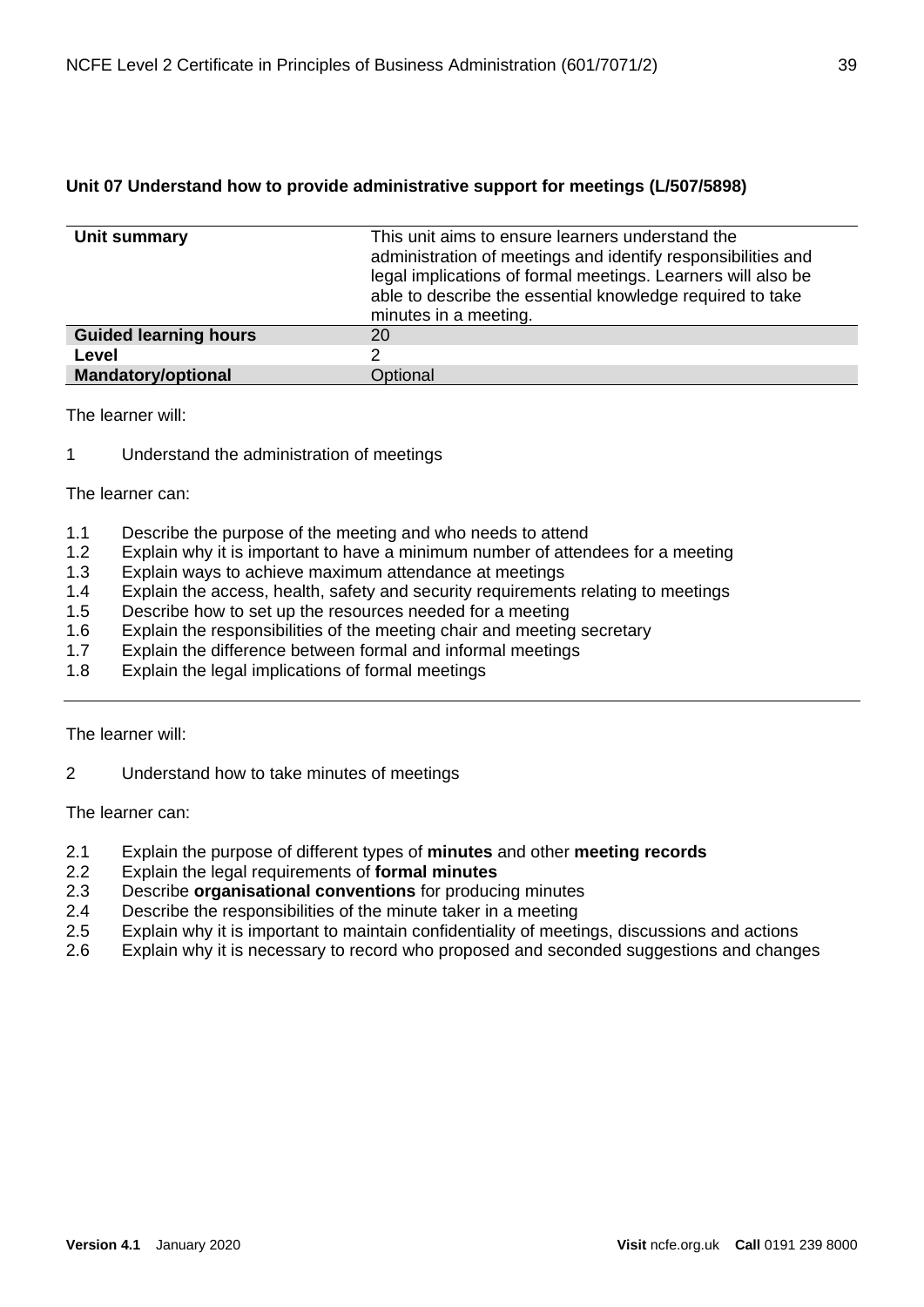## **Unit 07 Understand how to provide administrative support for meetings (L/507/5898) (cont'd)**

#### **Key words**

**2.1 minutes** are a written record of a meeting or hearing

**meeting records** may include, but are not limited to:

- minutes
- agendas
- audio recordings
- video recordings
- secretary's notes
- **2.2 formal minutes** are a permanent, detailed record of business transacted and resolutions adopted at official meetings that must be approved at the next meeting as a true representation of the proceedings

#### **2.3 organisational conventions** are the way in which something is usually done within a business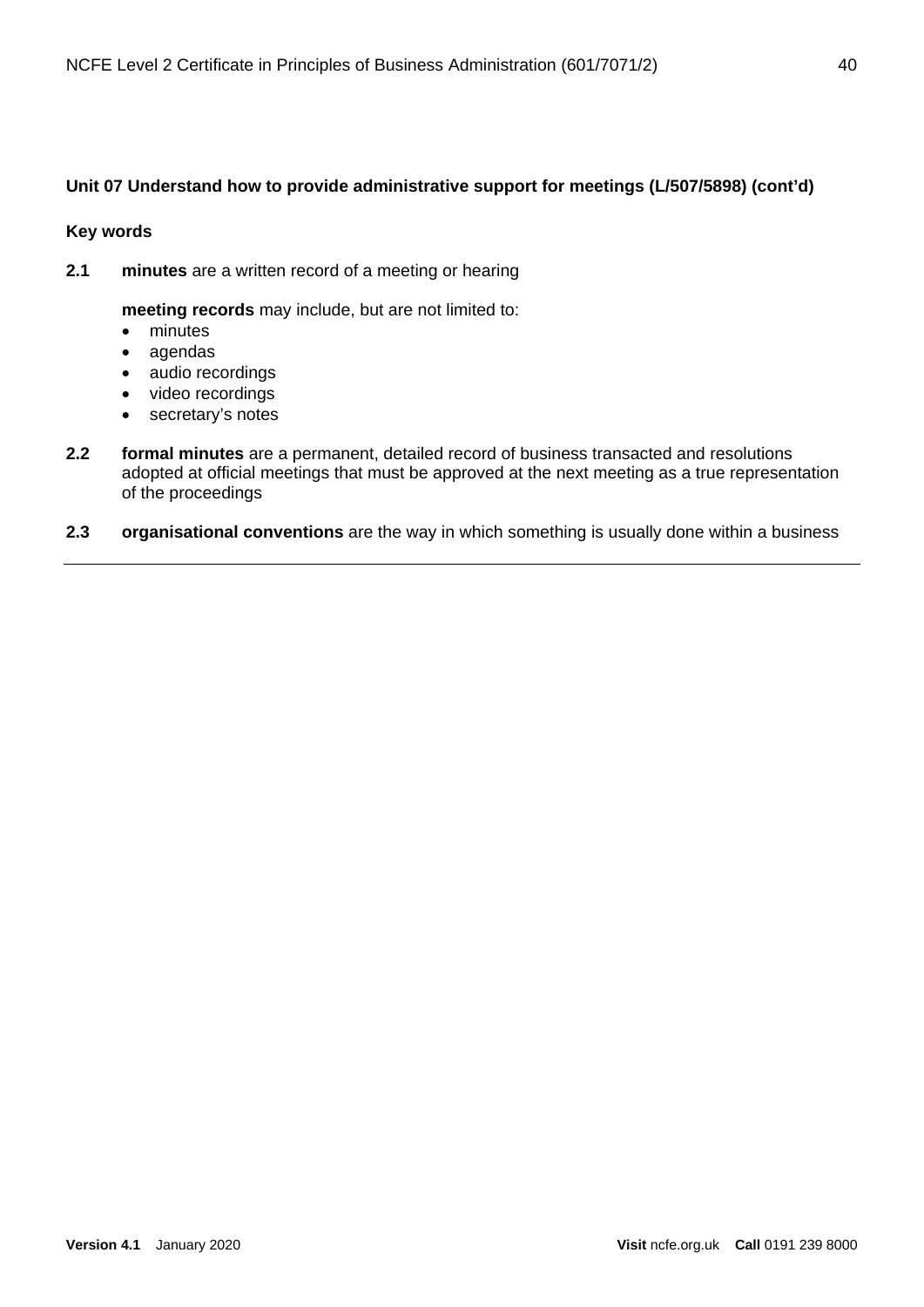# **Unit 07 Understand how to provide administrative support for meetings (L/507/5898) (cont'd)**

### **Assessment guidance**

| AC          | <b>Assessment guidance</b>                                                                                                                                                                                                                                       | <b>Suggested assessment</b><br>method        |
|-------------|------------------------------------------------------------------------------------------------------------------------------------------------------------------------------------------------------------------------------------------------------------------|----------------------------------------------|
| $1.1 - 2.6$ |                                                                                                                                                                                                                                                                  | learner written statements                   |
| $1.1 - 2.6$ | discussions should always be planned and structured by<br>the Assessor and learner to enable the learner to<br>demonstrate their knowledge and understanding                                                                                                     | record of professional discussion            |
| $1.1 - 2.6$ | where oral questioning is used, Assessors are required<br>to record both questions and answers                                                                                                                                                                   | record of oral/written questions             |
| $1.1 - 2.6$ | centres may support learners by providing appropriate<br>assignments, projects or case studies to provide the<br>basis for the learners' answers, or learners may use<br>their own organisation (or an organisation they're<br>familiar with) for their examples | assignments, projects and/or<br>case studies |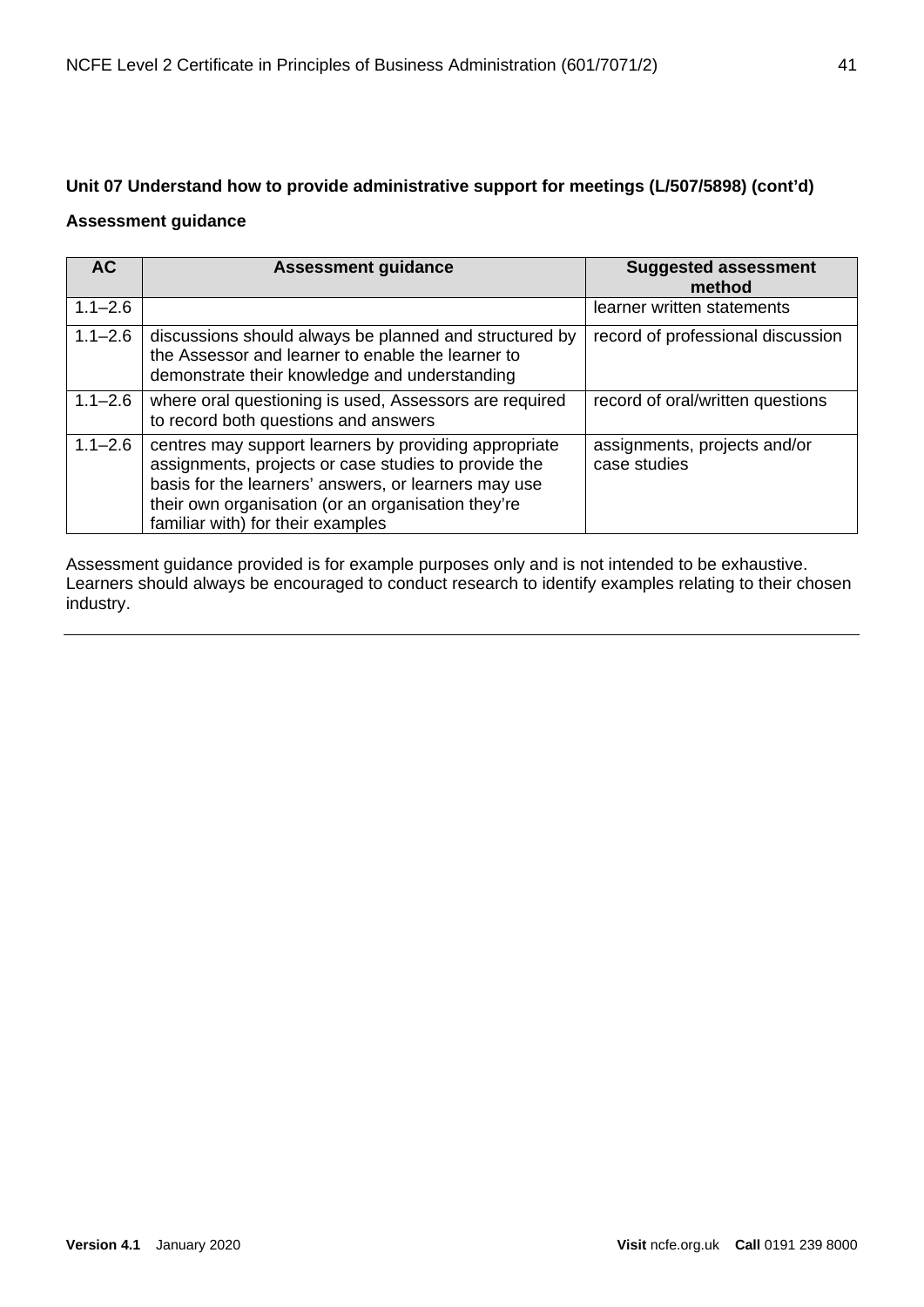## **Unit 08 Understand how to prepare text (R/507/5899)**

| Unit summary                 | The aim of this unit is to provide learners with an<br>understanding of how to create text from notes. Learners will<br>be able to explain how to prepare text from recorded notes<br>and describe organisational procedures for storing<br>confidential information. |
|------------------------------|-----------------------------------------------------------------------------------------------------------------------------------------------------------------------------------------------------------------------------------------------------------------------|
| <b>Guided learning hours</b> | 20                                                                                                                                                                                                                                                                    |
| Level                        | 2                                                                                                                                                                                                                                                                     |
| <b>Mandatory/optional</b>    | Optional                                                                                                                                                                                                                                                              |

The learner will:

1 Understand how to create text from notes

- 1.1 Explain the importance of confirming the purpose of the text and intended **audience**
- Describe the problems that may occur in transcribing notes written by others
- 1.3 Explain the consequences of incorrect spelling, punctuation, grammar and sentence structure, and inaccurate content
- 1.4 Explain how **technology features** can help to create, format and check the accuracy of text
- Describe ways of checking produced texts for accuracy and correctness
- 1.6 Describe organisational procedures for the storage, security and confidentiality of information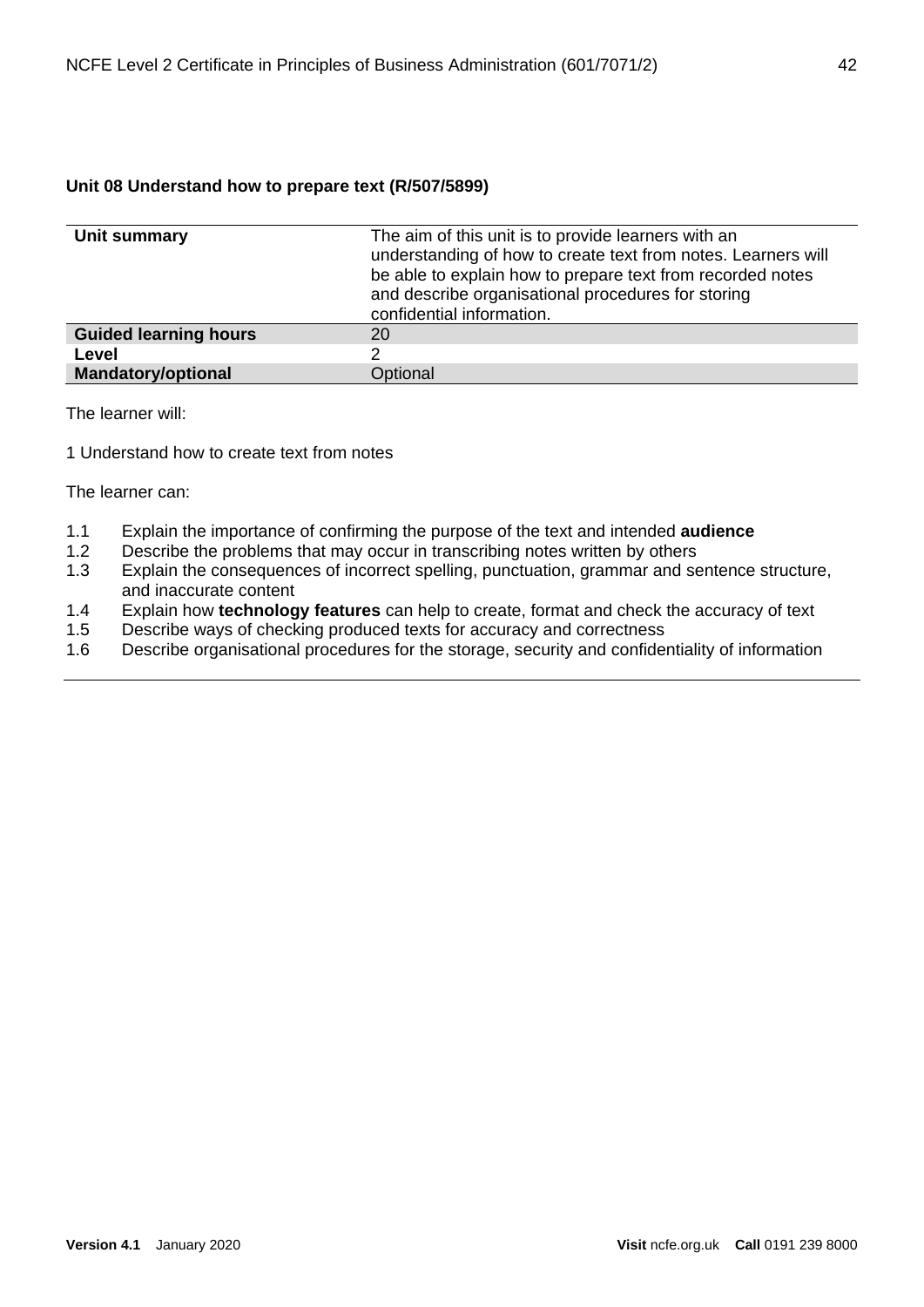## **Unit 08 Understand how to prepare text (R/507/5899) (cont'd)**

The learner will:

2 Understand the preparation of text from recorded notes

The learner can:

- 2.1 Explain the importance of confirming the purpose of the text and intended **audience**
- 2.2 Describe the main features of the different **types of technology** that can be used for playing back recordings
- 2.3 Explain how different speaking styles of those giving dictation can affect outputs
- 2.4 Explain the consequences of incorrect spelling, punctuation, grammar and sentence structure, and inaccurate content
- 2.5 Describe ways of checking produced texts for accuracy and correctness
- 2.6 Describe organisational procedures for the storage, **security** and confidentiality of information

#### **Key words**

- **1.1 audience** may include, but is not exclusive to: internal colleagues, managers, other departments and external – individuals, companies
- **1.4 technology features** may refer to a function of an IT application or system
- **2.1 audience** may include, but is not exclusive to: internal colleagues, managers, other departments and external – individuals, companies
- **2.2 types of technology** may include, but are not exclusive to:
	- analogue recording
	- digital recording
	- dictation software
	- tape recorders
	- disk recorders
- **2.6 security** requirements may include reference to business sensitive information in addition to data protection of customer details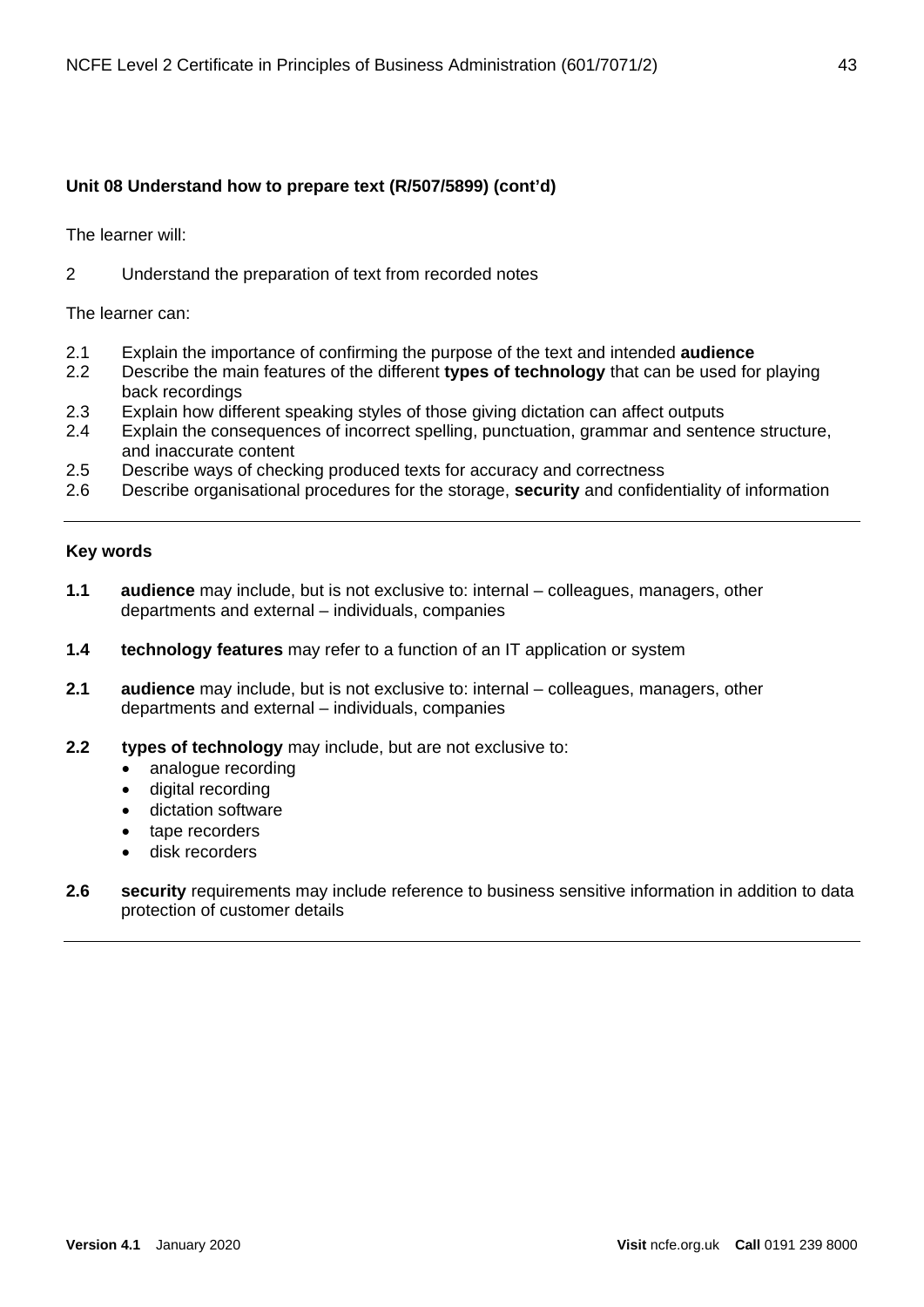## **Unit 08 Understand how to prepare text (R/507/5899) (cont'd)**

### **Assessment guidance**

| <b>AC</b>   | <b>Assessment guidance</b>                                                                                                                                                                                                                                       | <b>Suggested assessment</b><br>method        |
|-------------|------------------------------------------------------------------------------------------------------------------------------------------------------------------------------------------------------------------------------------------------------------------|----------------------------------------------|
| $1.1 - 2.6$ |                                                                                                                                                                                                                                                                  | learner written statements                   |
| $1.1 - 2.6$ | discussions should always be planned and structured by<br>the Assessor and learner to enable the learner to<br>demonstrate their knowledge and understanding                                                                                                     | record of professional discussion            |
| $1.1 - 2.6$ | where oral questioning is used, Assessors are required<br>to record both questions and answers                                                                                                                                                                   | record of oral/written questions             |
| $1.1 - 2.6$ | centres may support learners by providing appropriate<br>assignments, projects or case studies to provide the<br>basis for the learners' answers, or learners may use<br>their own organisation (or an organisation they're<br>familiar with) for their examples | assignments, projects and/or<br>case studies |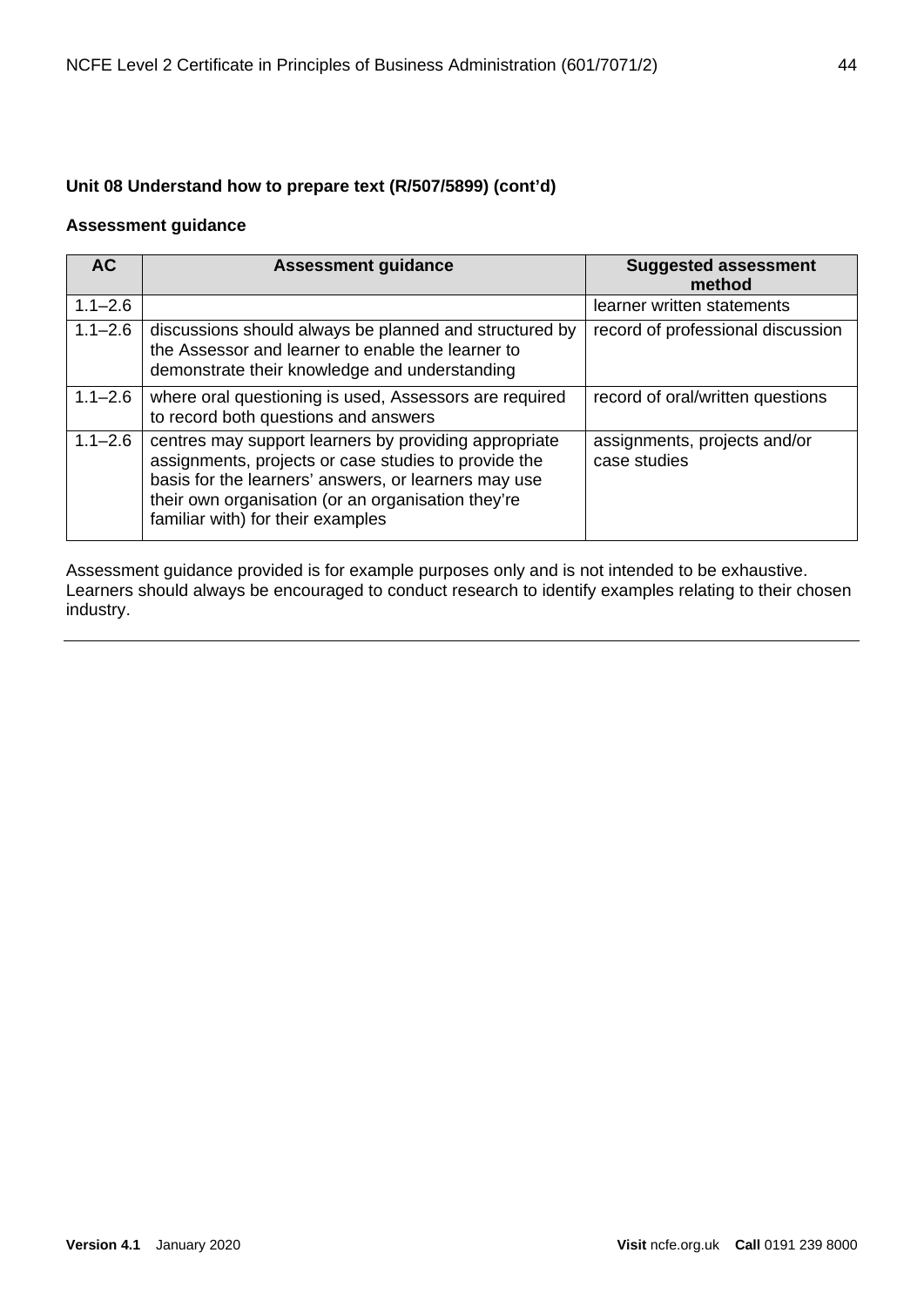#### **Unit 09 Understand how to store, retrieve and archive information (A/507/5900)**

| Unit summary                 | This unit aims to provide learners with an understanding of<br>information storage, retrieval and archiving requirements for<br>security and access of offsite archives. |
|------------------------------|--------------------------------------------------------------------------------------------------------------------------------------------------------------------------|
| <b>Guided learning hours</b> | 15                                                                                                                                                                       |
| Level                        |                                                                                                                                                                          |
| <b>Mandatory/optional</b>    | Optional                                                                                                                                                                 |

The learner will:

1 Understand information storage and retrieval

The learner can:

- 1.1 Describe **systems** and procedures for storing and retrieving information
- 1.2 Outline legal and organisational requirements for information security and retention
- 1.3 Explain how to create filing systems to facilitate information identification and retrieval
- 1.4 Explain how to use different search techniques to locate and retrieve information
- 1.5 Describe what to do when problems arise when storing or retrieving information

The learner will:

2 Understand archiving requirements

- 2.1 Describe different ways of archiving **information**
- Describe how to retrieve archived information
- 2.3 Describe organisational procedures for archiving, retrieving and deleting information
- 2.4 Explain the importance of document retention policies to organisations
- 2.5 Describe the security and access requirements of **offsite archives**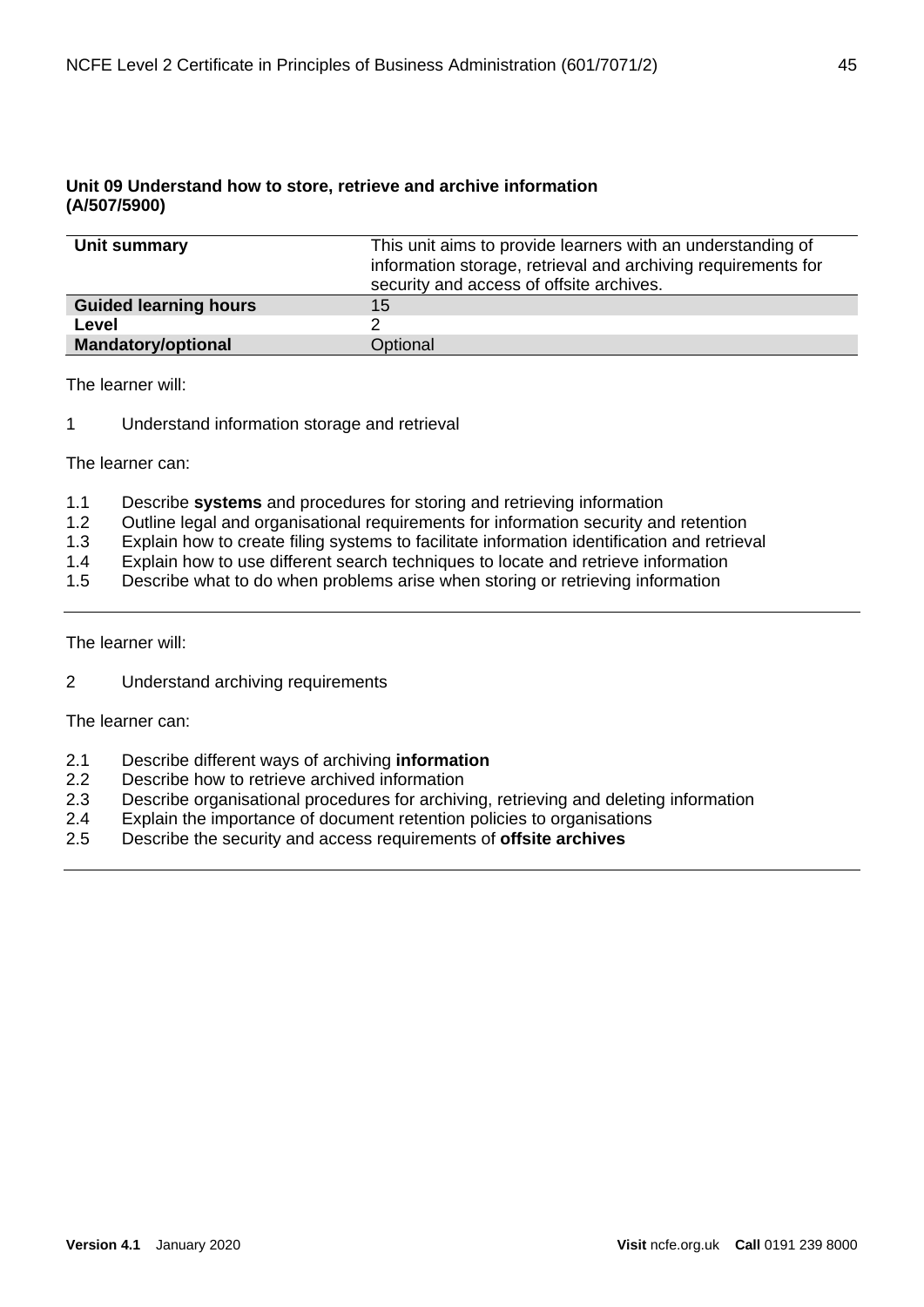## **Unit 09 Understand how to store, retrieve and archive information (A/507/5900) (cont'd)**

### **Key words**

- **1.1 systems** may include but are not limited to:
	- paper
	- electronic
	- organisational systems
- **2.1 information** could be electronic or paper based
- **2.5 offsite archives** may include, but are not limited to:
	- cloud
	- commercial storage facilities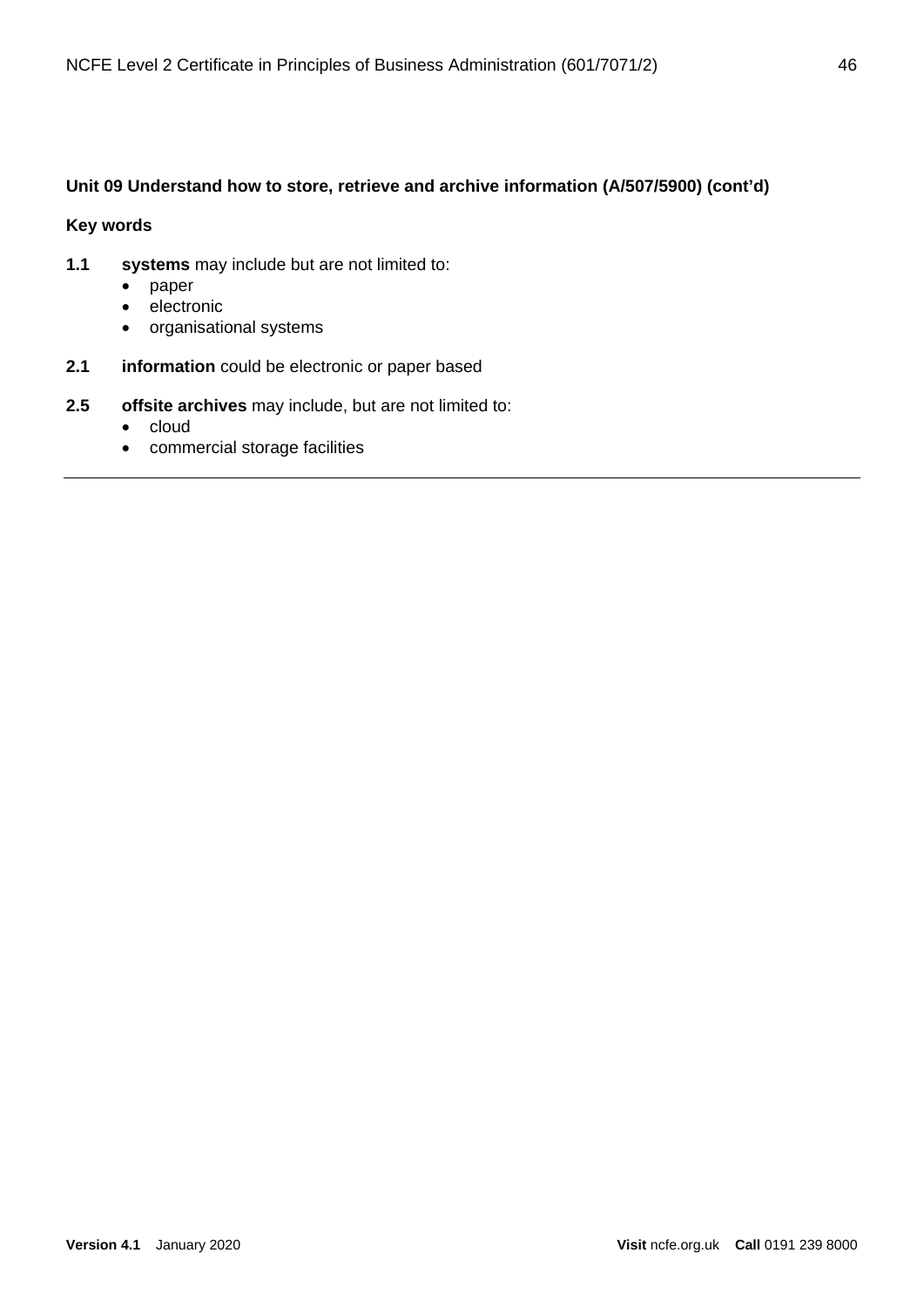# **Unit 09 Understand how to store, retrieve and archive information (A/507/5900) (cont'd)**

## **Assessment guidance**

| <b>AC</b>   | <b>Assessment guidance</b>                                                                                                                                                                                                                                       | <b>Suggested assessment</b><br>method        |
|-------------|------------------------------------------------------------------------------------------------------------------------------------------------------------------------------------------------------------------------------------------------------------------|----------------------------------------------|
| $1.1 - 2.5$ |                                                                                                                                                                                                                                                                  | learner written statements                   |
| $1.1 - 2.5$ | discussions should always be planned and structured by<br>the Assessor and learner to enable the learner to<br>demonstrate their knowledge and understanding                                                                                                     | record of professional discussion            |
| $1.1 - 2.5$ | where oral questioning is used, Assessors are required<br>to record both questions and answers                                                                                                                                                                   | record of oral/written questions             |
| $1.1 - 2.5$ | centres may support learners by providing appropriate<br>assignments, projects or case studies to provide the<br>basis for the learners' answers, or learners may use<br>their own organisation (or an organisation they're<br>familiar with) for their examples | assignments, projects and/or<br>case studies |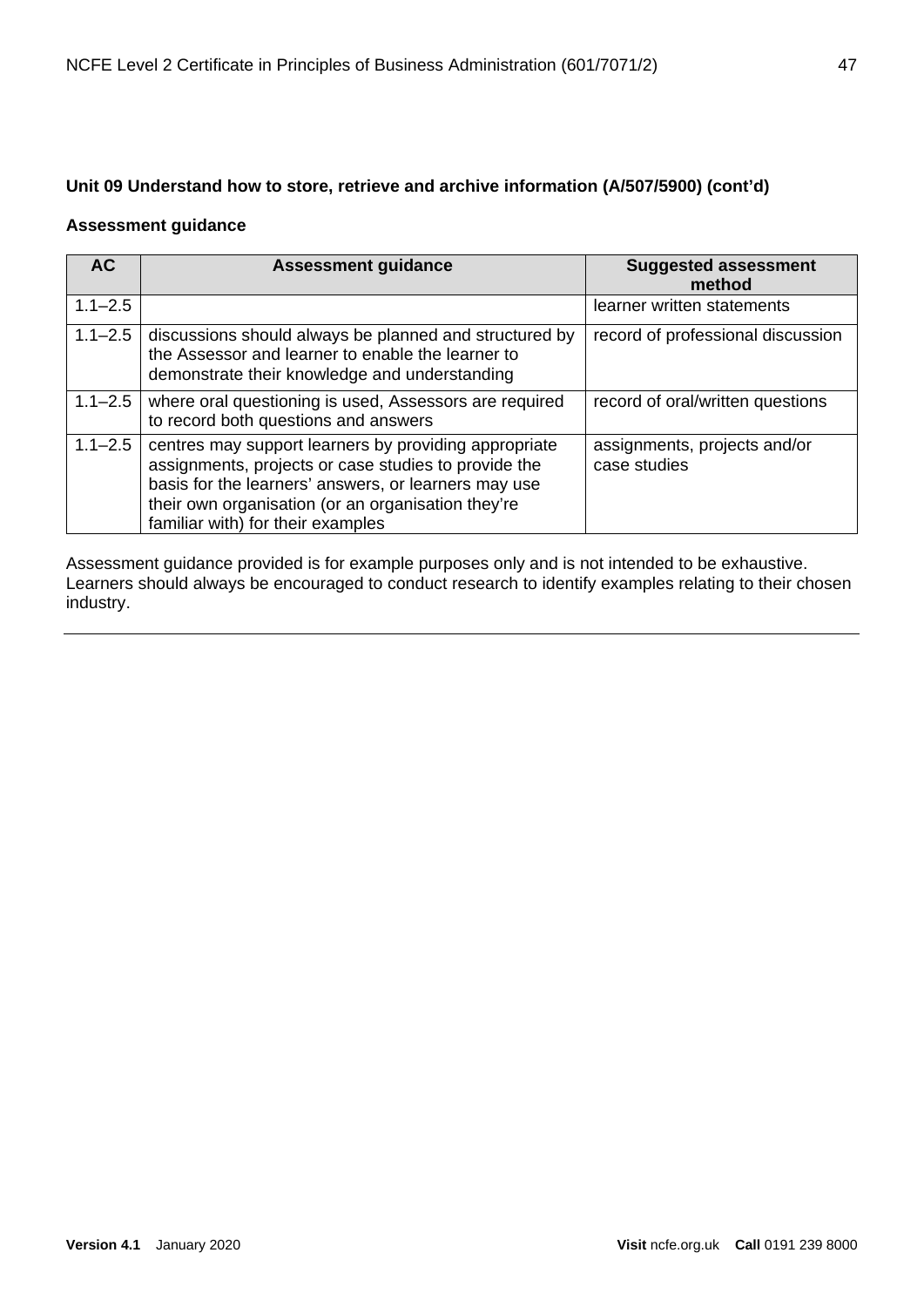## **Unit 10 Understand the administration of human resource records (J/507/5902)**

| Unit summary                 | This unit aims to provide learners with an understanding of<br>the administration of human resource (HR) records. Learners<br>will be able to describe features of organisational systems<br>and identify limits of their own authority in the administration<br>of HR records. |
|------------------------------|---------------------------------------------------------------------------------------------------------------------------------------------------------------------------------------------------------------------------------------------------------------------------------|
| <b>Guided learning hours</b> | 20                                                                                                                                                                                                                                                                              |
| Level                        |                                                                                                                                                                                                                                                                                 |
| <b>Mandatory/optional</b>    | Optional                                                                                                                                                                                                                                                                        |

The learner will:

1 Understand the administration of human resource (HR) records

- 1.1 Explain what **HR-related information** needs to be kept and why
- Explain the relationship of HR to other parts of an organisation
- 1.3 Describe the impact of other organisations on HR activities<br>1.4 Describe the features and uses of **organisational systems**
- Describe the features and uses of **organisational systems** for managing human resource information
- 1.5 Explain the requirements of confidentiality, data protection and system security
- 1.6 Describe the information to be provided for **different management reports**
- 1.7 Explain the limits of their own authority in administering HR records
- 1.8 Explain the **implications** of not keeping HR records up-to-date
- 1.9 Explain the actions to be taken in the event of problems arising or incomplete or inaccurate data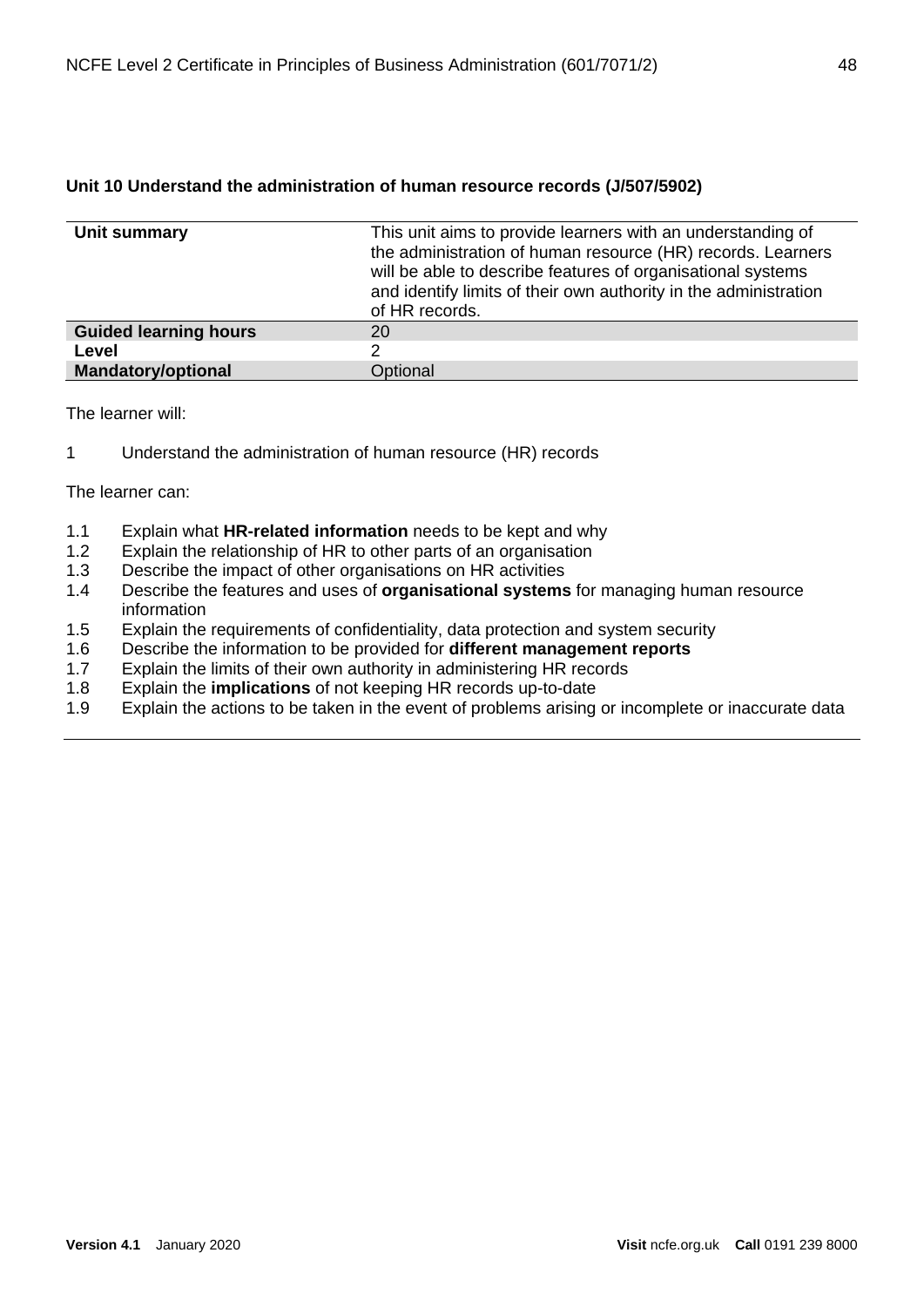## **Unit 10 Understand the administration of human resource records (J/507/5902) (cont'd)**

#### **Key words**

- **1.1 HR-related information** may include, but is not limited to, payroll, application forms, interview notes, statutory sick pay, statutory maternity, adoption and paternity pay, disciplinary, working time and training, retirement benefits schemes, redundancy details, health and safety records including workplace accidents
- **1.4 organisational systems** may be electronic or paper based
- **1.6 different management reports** will relate to the HR information in 1.1
- **1.8** learners' answers to include the **implications** of not complying with General Data Protection Regulation (GDPR) in addition to implications on staff records, payroll, health and safety issues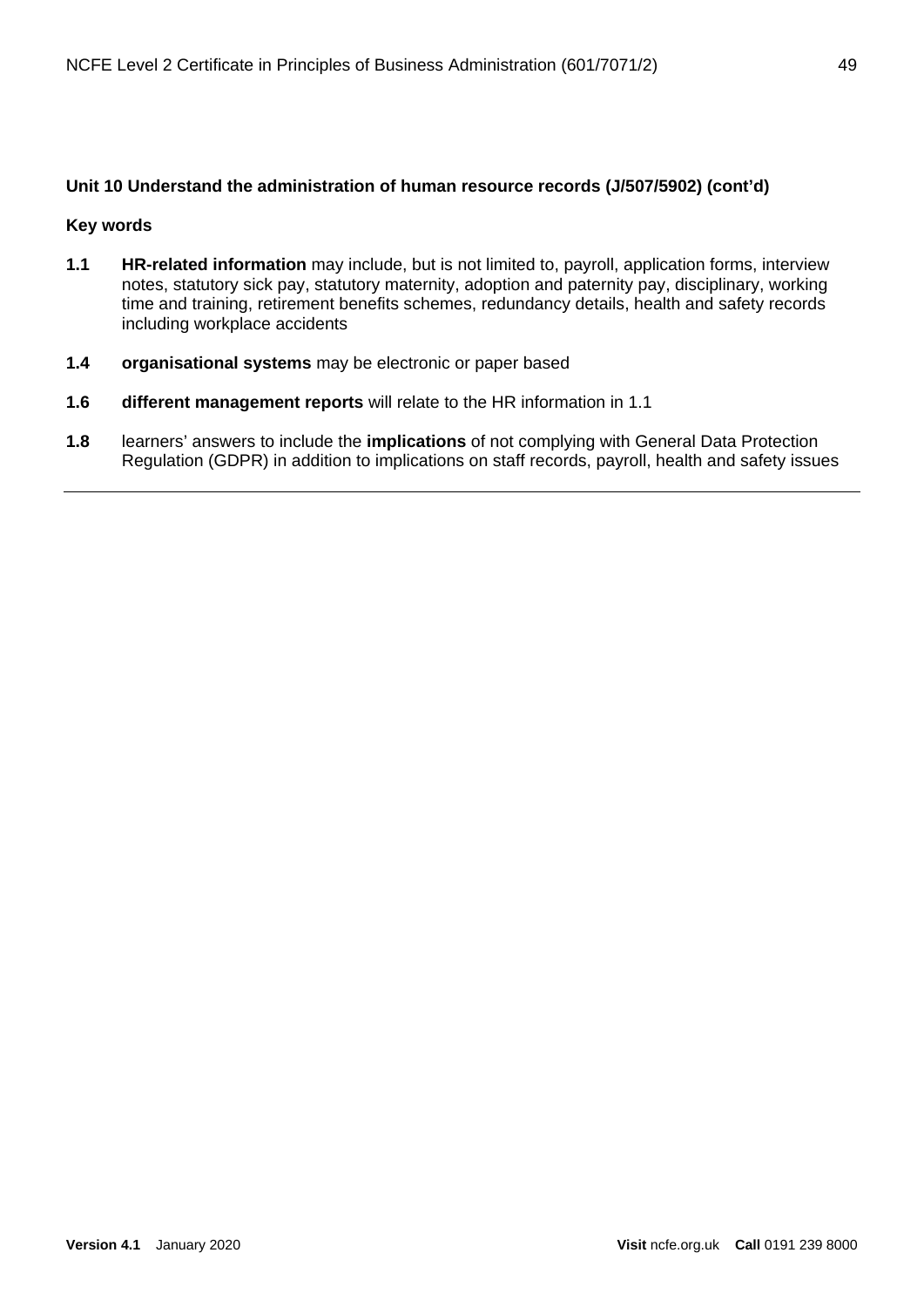# **Unit 10 Understand the administration of human resource records (J/507/5902) (cont'd)**

## **Assessment guidance**

| <b>AC</b>   | <b>Assessment guidance</b>                                                                                                                                                                                                                                       | <b>Suggested assessment</b><br>method        |
|-------------|------------------------------------------------------------------------------------------------------------------------------------------------------------------------------------------------------------------------------------------------------------------|----------------------------------------------|
| $1.1 - 1.9$ |                                                                                                                                                                                                                                                                  | learner written statements                   |
| $1.1 - 1.9$ | discussions should always be planned and structured<br>by the Assessor and learner to enable the learner to<br>demonstrate their knowledge and understanding                                                                                                     | record of professional discussion            |
| $1.1 - 1.9$ | where oral questioning is used, Assessors are required<br>to record both questions and answers                                                                                                                                                                   | record of oral/written questions             |
| $1.1 - 1.9$ | centres may support learners by providing appropriate<br>assignments, projects or case studies to provide the<br>basis for the learners' answers, or learners may use<br>their own organisation (or an organisation they're<br>familiar with) for their examples | assignments, projects and/or<br>case studies |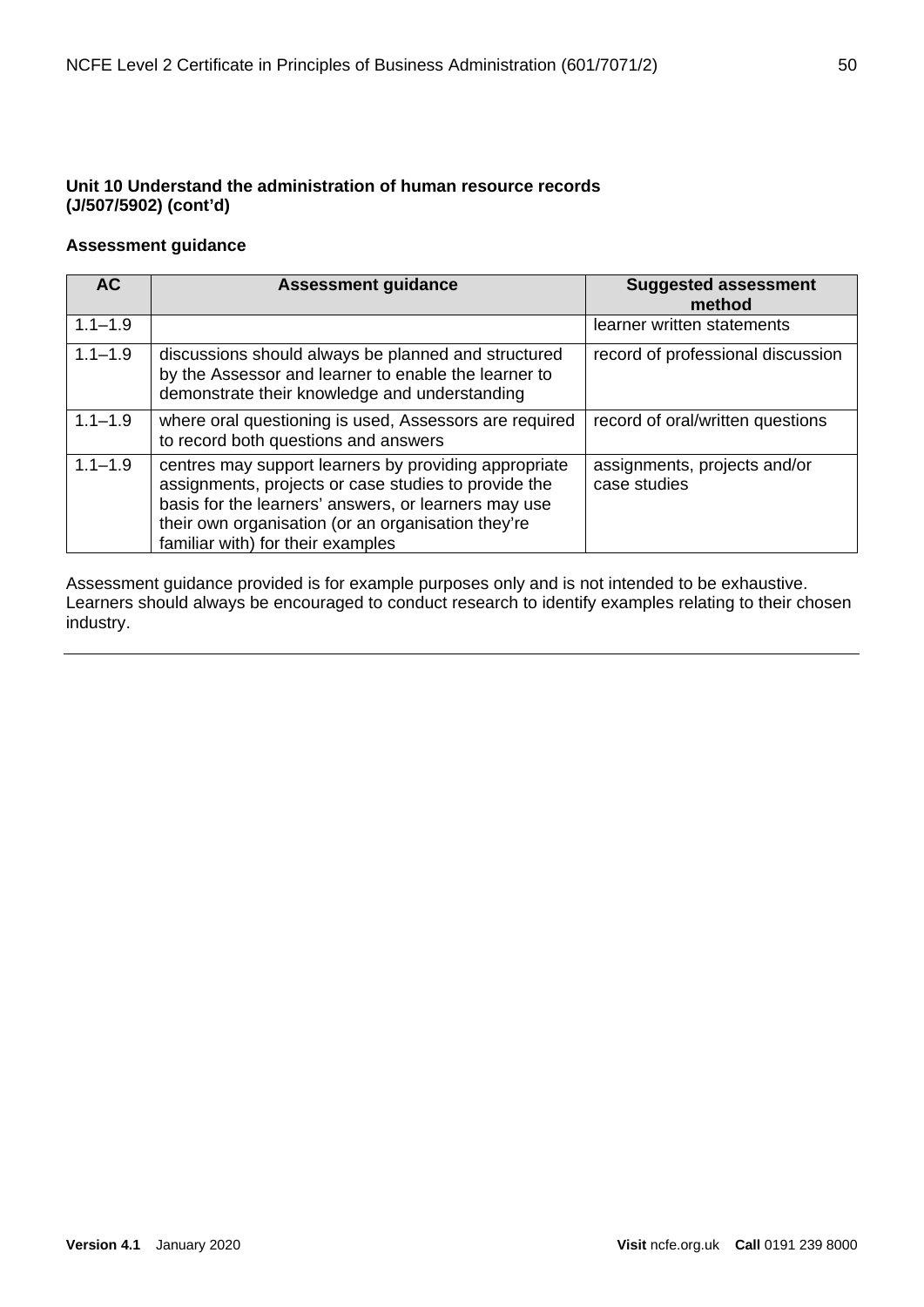## **Unit 11 Understand how to use and maintain supplies and office equipment (L/507/5903)**

| Unit summary                 | This unit aims to provide learners with an understanding of<br>the maintenance of stationery and supplies. Learners will be<br>able to describe how to use equipment appropriate to the<br>task, following organisational procedures. |
|------------------------------|---------------------------------------------------------------------------------------------------------------------------------------------------------------------------------------------------------------------------------------|
| <b>Guided learning hours</b> | 15                                                                                                                                                                                                                                    |
| Level                        |                                                                                                                                                                                                                                       |
| <b>Mandatory/optional</b>    | Optional                                                                                                                                                                                                                              |

The learner will:

1 Understand the maintenance of stationery and supplies

The learner can:

- 1.1 Describe organisational policies, procedures and levels of authority in maintaining supplies
- 1.2 Explain how to carry out a stock check of stationery
- 1.3 Describe the types of **problems** that may occur with deliveries and stock items
- 1.4 Explain how to deal with problems that occur with deliveries and stock items
- 1.5 Explain the **factors** to take into account when ordering stationery
- Explain the benefits and limitations of different potential suppliers, against organisational requirements
- 1.7 Explain how to calculate **quantities** of stationery and supplies to be ordered
- 1.8 Describe how to dispose of or recycle waste

The learner will:

2 Understand how to use office equipment

- 2.1 Describe organisational policies, procedures and levels of authority in maintaining **office equipment**
- 2.2 Describe how to use different types of office equipment
- 2.3 Explain the reasons for following **manufacturer's and organisational instructions** when operating equipment
- 2.4 Describe the types of equipment faults likely to be experienced and the correct way of dealing with these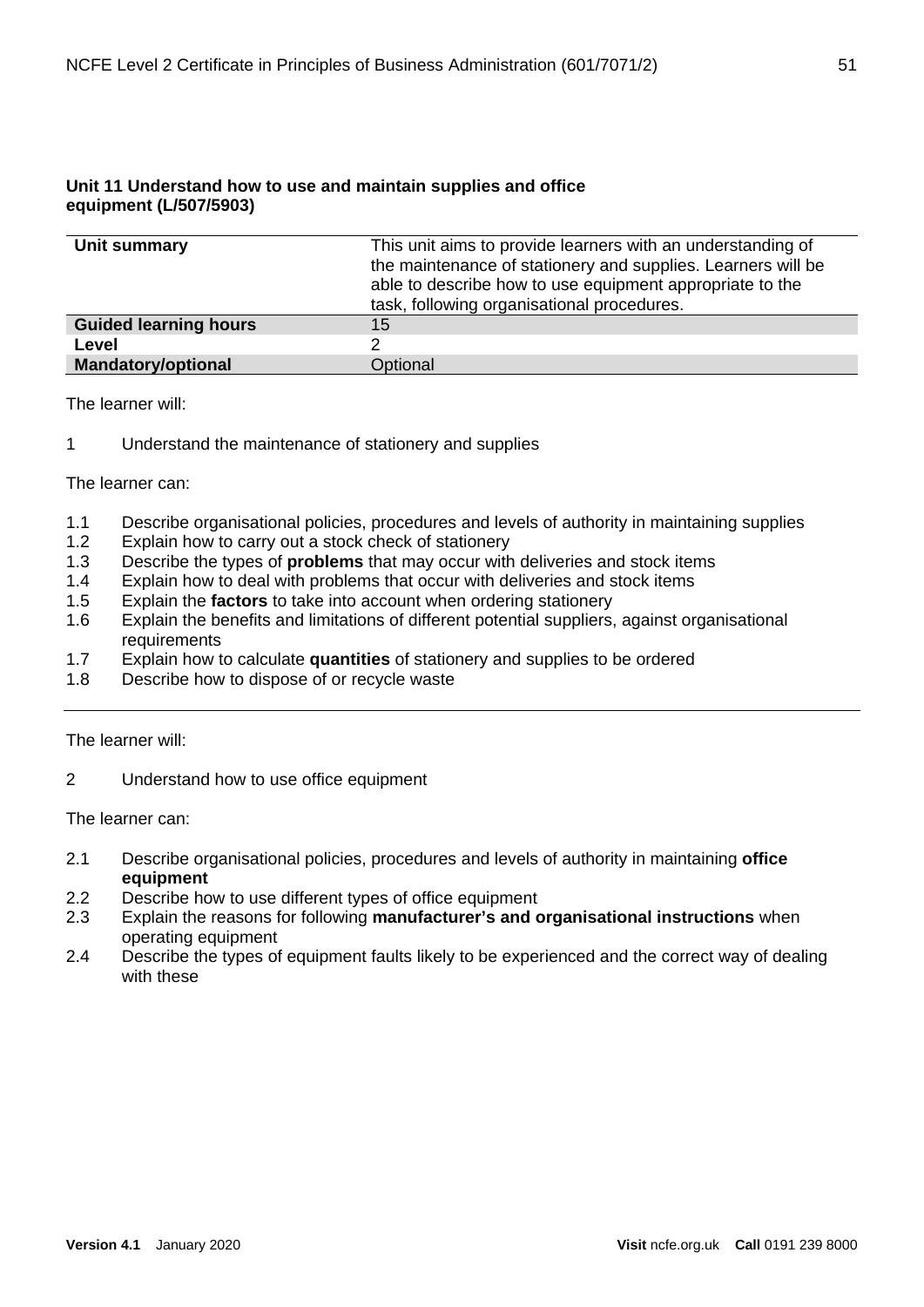## **Unit 11 Understand how to use and maintain supplies and office equipment (L/507/5903) (cont'd)**

**Key words**

- **1.3 problems** may include late, damaged or incorrect deliveries of ordered items
- **1.5 factors** may include:
	- urgency
	- budget
	- availability of products/delivery time
	- expected usage
- **1.7 quantities** learners' calculations will consider required levels based on statistical information, supply and demand estimation and consideration from others, such as managers
- **2.1 office equipment** may include, but is not limited to:
	- computer
	- printer
	- photocopier
	- laminator
	- scanner
- **2.3 manufacturers' instructions** may include, but are not limited to:
	- instruction leaflets
	- safe and best practice usage guidelines

**organisational instructions** may include, but are not limited to:

- occupational health assessments and guidelines
- training sessions
- manager's instructions
- memoranda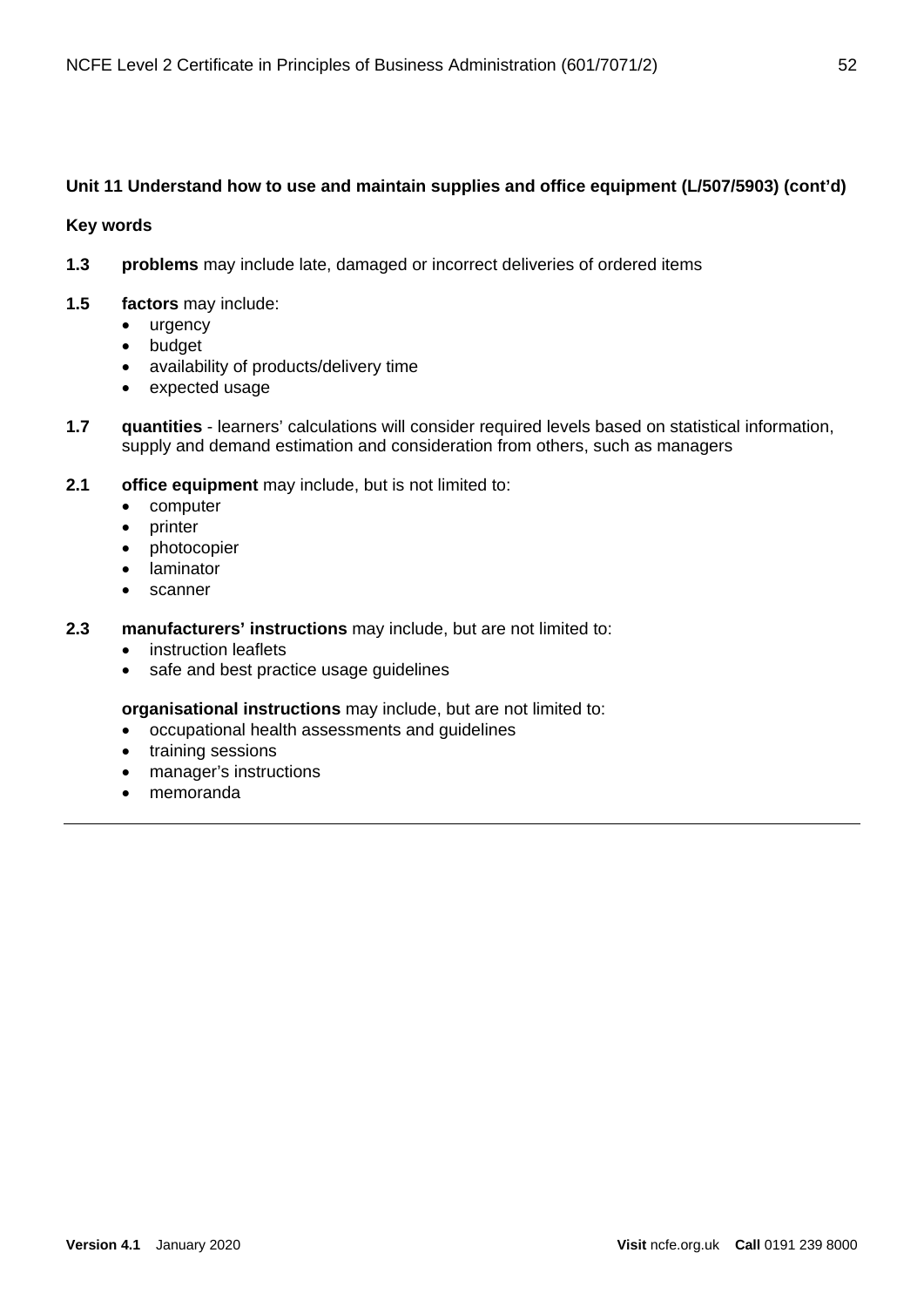# **Unit 11 Understand how to use and maintain supplies and office equipment (L/507/5903) (cont'd)**

## **Assessment guidance**

| <b>AC</b>   | <b>Assessment guidance</b>                                                                                                                                                                                                                                       | <b>Suggested assessment</b><br>method        |
|-------------|------------------------------------------------------------------------------------------------------------------------------------------------------------------------------------------------------------------------------------------------------------------|----------------------------------------------|
| $1.1 - 2.4$ |                                                                                                                                                                                                                                                                  | learner written statements                   |
| $1.1 - 2.4$ | discussions should always be planned and structured<br>by the Assessor and learner to enable the learner to<br>demonstrate their knowledge and understanding                                                                                                     | record of professional discussion            |
| $1.1 - 2.4$ | where oral questioning is used, Assessors are required<br>to record both questions and answers                                                                                                                                                                   | record of oral/written questions             |
| $1.1 - 2.4$ | centres may support learners by providing appropriate<br>assignments, projects or case studies to provide the<br>basis for the learners' answers, or learners may use<br>their own organisation (or an organisation they're<br>familiar with) for their examples | assignments, projects and/or<br>case studies |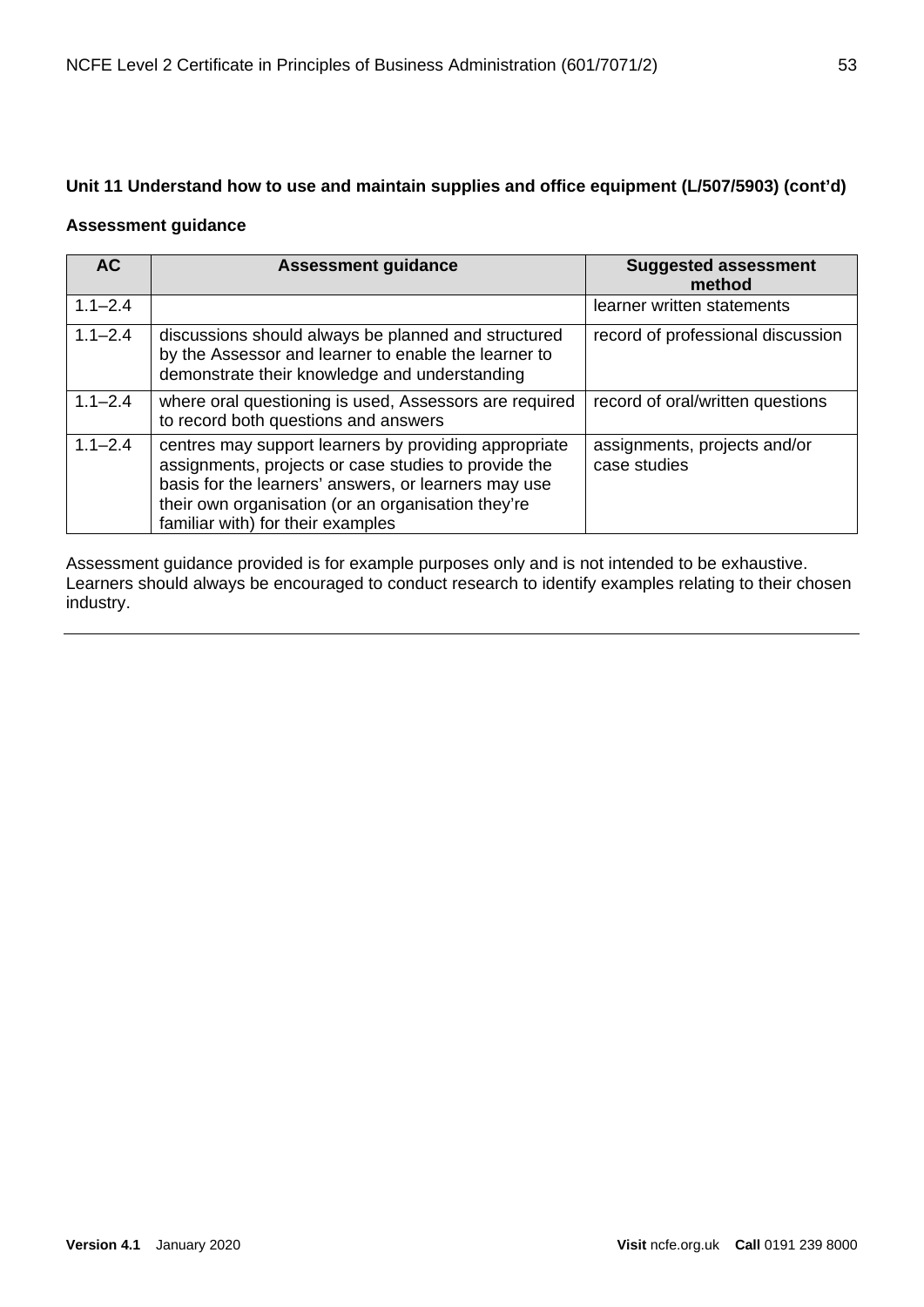## **Unit 12 Understand customer service (Y/507/5905)**

| Unit summary                 | This unit aims to provide learners with an understanding of<br>customer service delivery and the relationship between<br>customer service and a brand. Learners will be able to explain<br>when and to whom to escalate problems and identify their own<br>role in ensuring that a brand promise is delivered. |
|------------------------------|----------------------------------------------------------------------------------------------------------------------------------------------------------------------------------------------------------------------------------------------------------------------------------------------------------------|
| <b>Guided learning hours</b> | 20                                                                                                                                                                                                                                                                                                             |
| Level                        | ?                                                                                                                                                                                                                                                                                                              |
| <b>Mandatory/optional</b>    | Optional                                                                                                                                                                                                                                                                                                       |

The learner will:

1 Understand customer service delivery

The learner can:

- 1.1 Explain the relationship between customers' needs and expectations and customer satisfaction
- 1.2 Describe the **features and benefits** of an organisation's products and/or services
- 1.3 Explain the importance of treating customers as individuals
- 1.4 Explain the importance of balancing promises made to customers with the needs of an organisation
- 1.5 Explain when and to whom to escalate problems
- 1.6 Describe **methods of measuring their own effectiveness** in the delivery of customer service

The learner will:

2 Understand the relationship between customer service and a brand

- 2.1 Explain the importance of a **brand** to an organisation
- 2.2 Explain how a brand affects an organisation's customer service offer
- 2.3 Explain the importance of using **customer service language** that supports a brand promise
- 2.4 Identify their own role in ensuring that a brand promise is delivered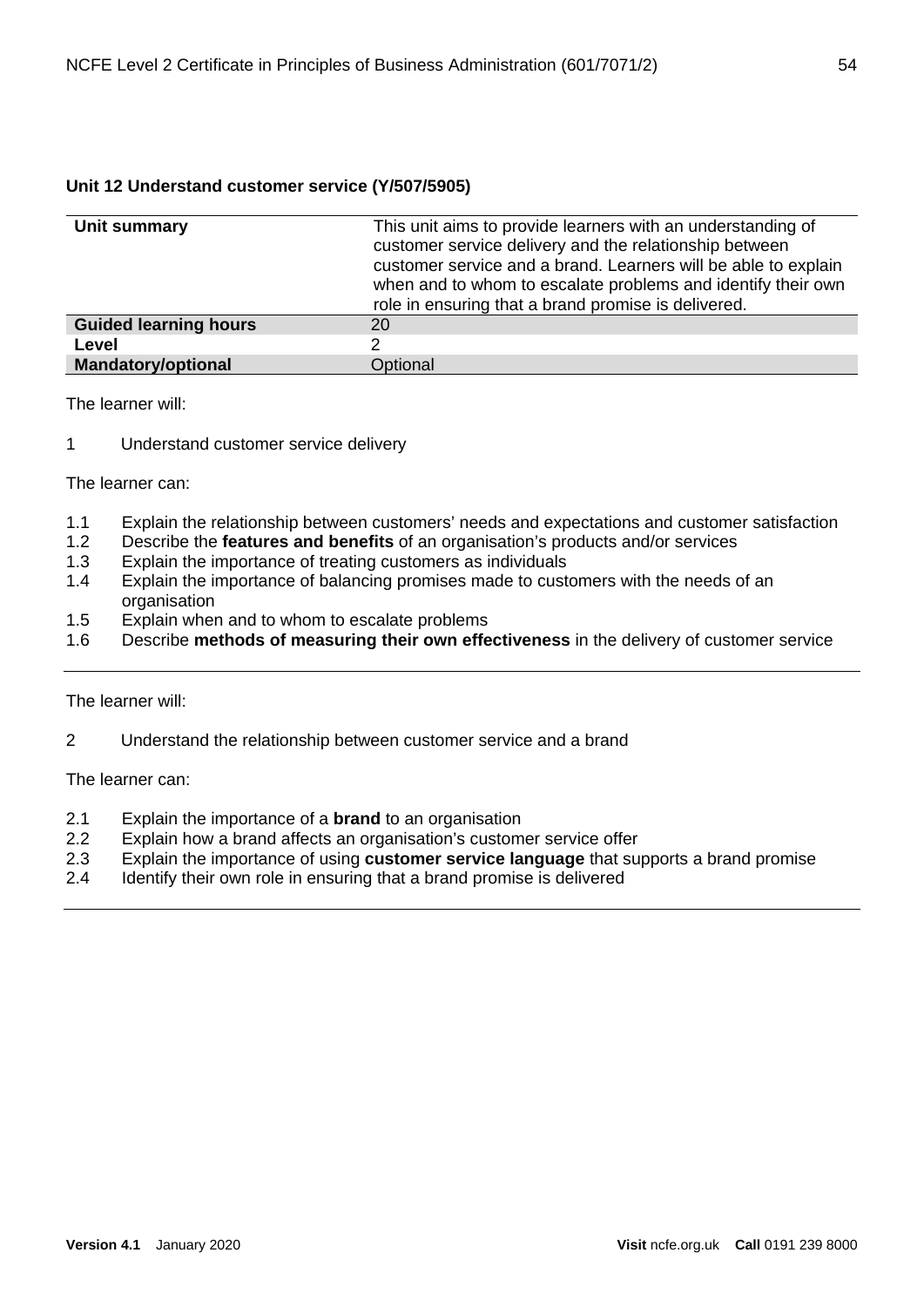## **Unit 12 Understand customer service (Y/507/5905) (cont'd)**

**Key words**

**1.2 features** are characteristics, attributes and qualities of a product or service

**benefits** are advantages and uses of a service or product

- **1.6 methods of measuring their own effectiveness** may include, but are not limited to:
	- customer feedback
	- peer feedback
	- reviewing performance against targets
- **2.1 brand** is a type of product/service provided by a particular company under a specific name

## **2.3 customer service language** could include phrases such as:

- 'my pleasure'
- 'no problem'
- 'have a good day'
- 'thank you for your custom'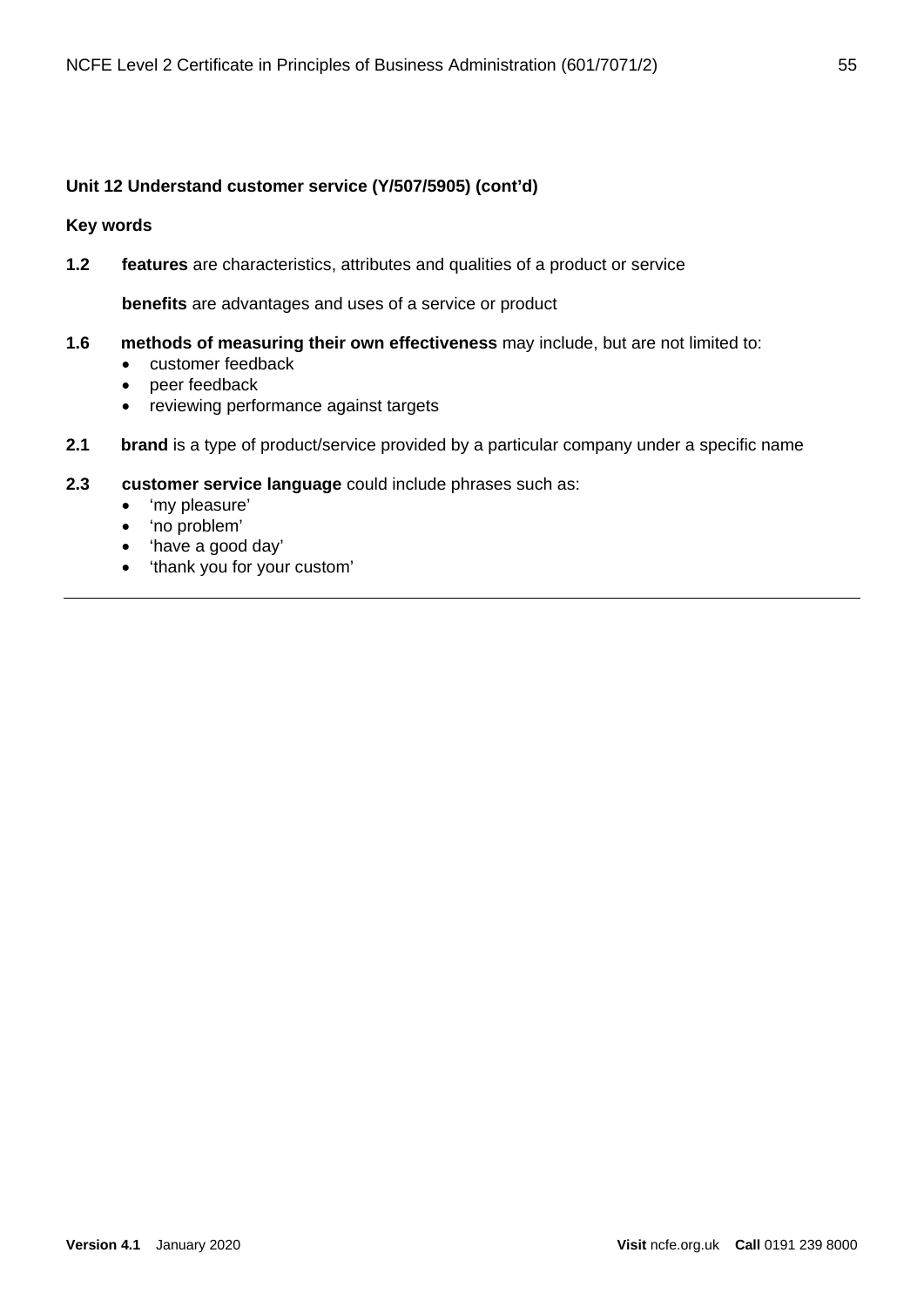# **Unit 12 Understand customer service (Y/507/5905) (cont'd)**

### **Assessment guidance**

| <b>AC</b>   | <b>Assessment guidance</b>                                                                                                                                                                                                                                       | <b>Suggested assessment</b><br>method        |
|-------------|------------------------------------------------------------------------------------------------------------------------------------------------------------------------------------------------------------------------------------------------------------------|----------------------------------------------|
| $1.1 - 2.4$ |                                                                                                                                                                                                                                                                  | learner written statements                   |
| $1.1 - 2.4$ | discussions should always be planned and structured<br>by the Assessor and learner to enable the learner to<br>demonstrate their knowledge and understanding                                                                                                     | record of professional discussion            |
| $1.1 - 2.4$ | where oral questioning is used, Assessors are required<br>to record both questions and answers                                                                                                                                                                   | record of oral/written questions             |
| $1.1 - 2.4$ | centres may support learners by providing appropriate<br>assignments, projects or case studies to provide the<br>basis for the learners' answers, or learners may use<br>their own organisation (or an organisation they're<br>familiar with) for their examples | assignments, projects and/or<br>case studies |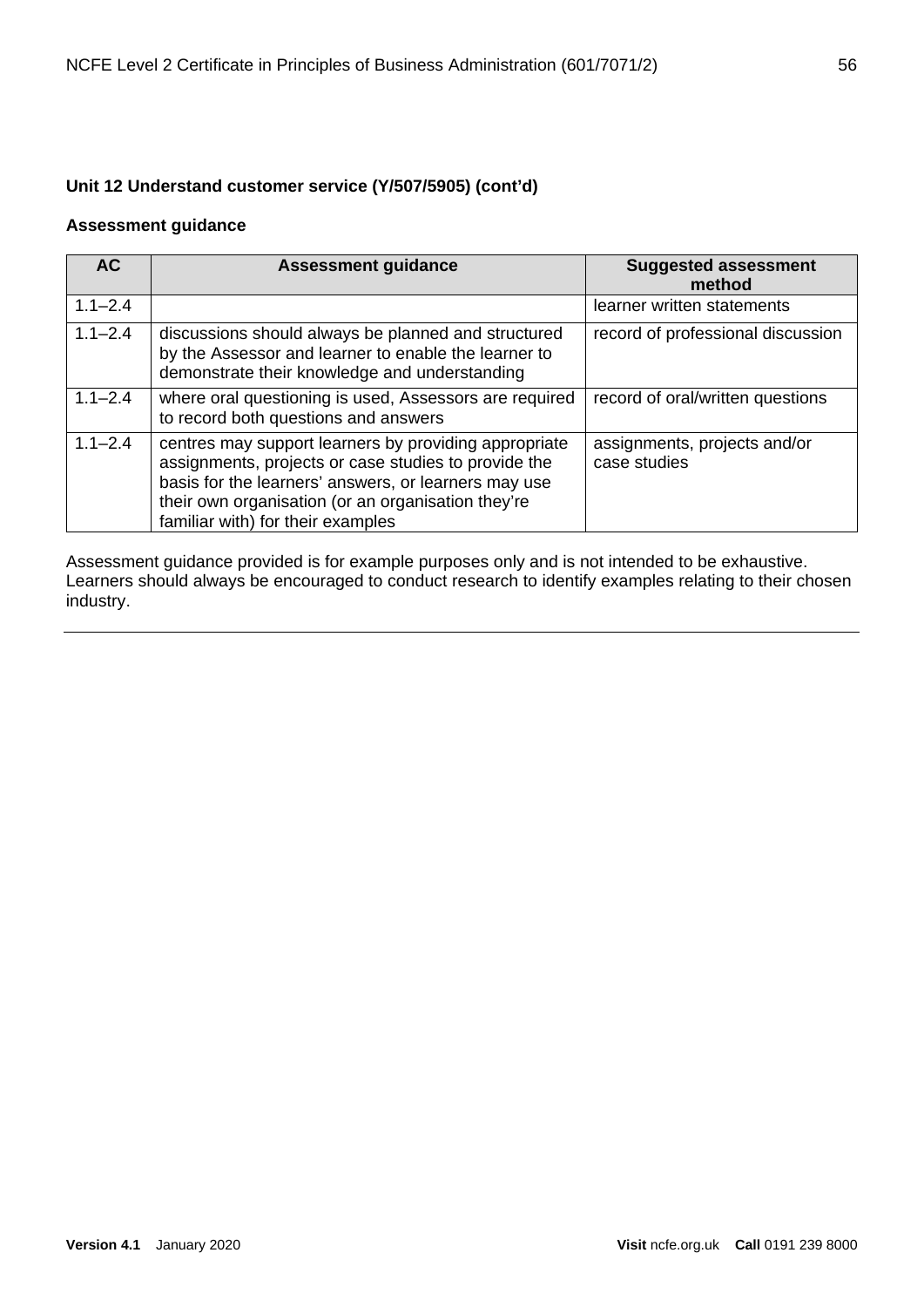## **Unit 13 Understand the use of research in business (D/507/5906)**

| Unit summary                 | This unit aims to provide learners with an understanding of<br>the research process and how to use research in business. |
|------------------------------|--------------------------------------------------------------------------------------------------------------------------|
| <b>Guided learning hours</b> | 40                                                                                                                       |
| Level                        |                                                                                                                          |
| <b>Mandatory/optional</b>    | Optional                                                                                                                 |

The learner will:

1 Understand the research process

The learner can:

- 1.1 Describe the **main stages** in the research process
- 1.2 Explain the importance of scoping research and setting the research objectives
- 1.3 Explain the importance of identifying the limitations of research methods
- 1.4 Explain the difference between **primary and secondary research**
- 1.5 Describe the difference between quantitative and qualitative research methods
- 1.6 Describe the advantages and disadvantages of different research methods<br>1.7 Describe the use of **different analytical techniques** in the research proces
- 1.7 Describe the use of **different analytical techniques** in the research process
- 1.8 Explain the importance of validity and reliability in the research process

The learner will:

2 Understand how to use research in business

- 2.1 Outline the limitations of applying research outcomes<br>2.2 Explain why and how to use sources of current and are
- Explain why and how to use sources of current and archived business information
- 2.3 Explain how to validate research information
- 2.4 Describe the purpose and applications of research in business
- 2.5 Describe **organisational conventions** and formats for presenting research reports
- 2.6 Explain the organisational policy for acknowledging sources of information<br>2.7 Explain ways in which ethics can affect the conduct and use of research
- Explain ways in which ethics can affect the conduct and use of research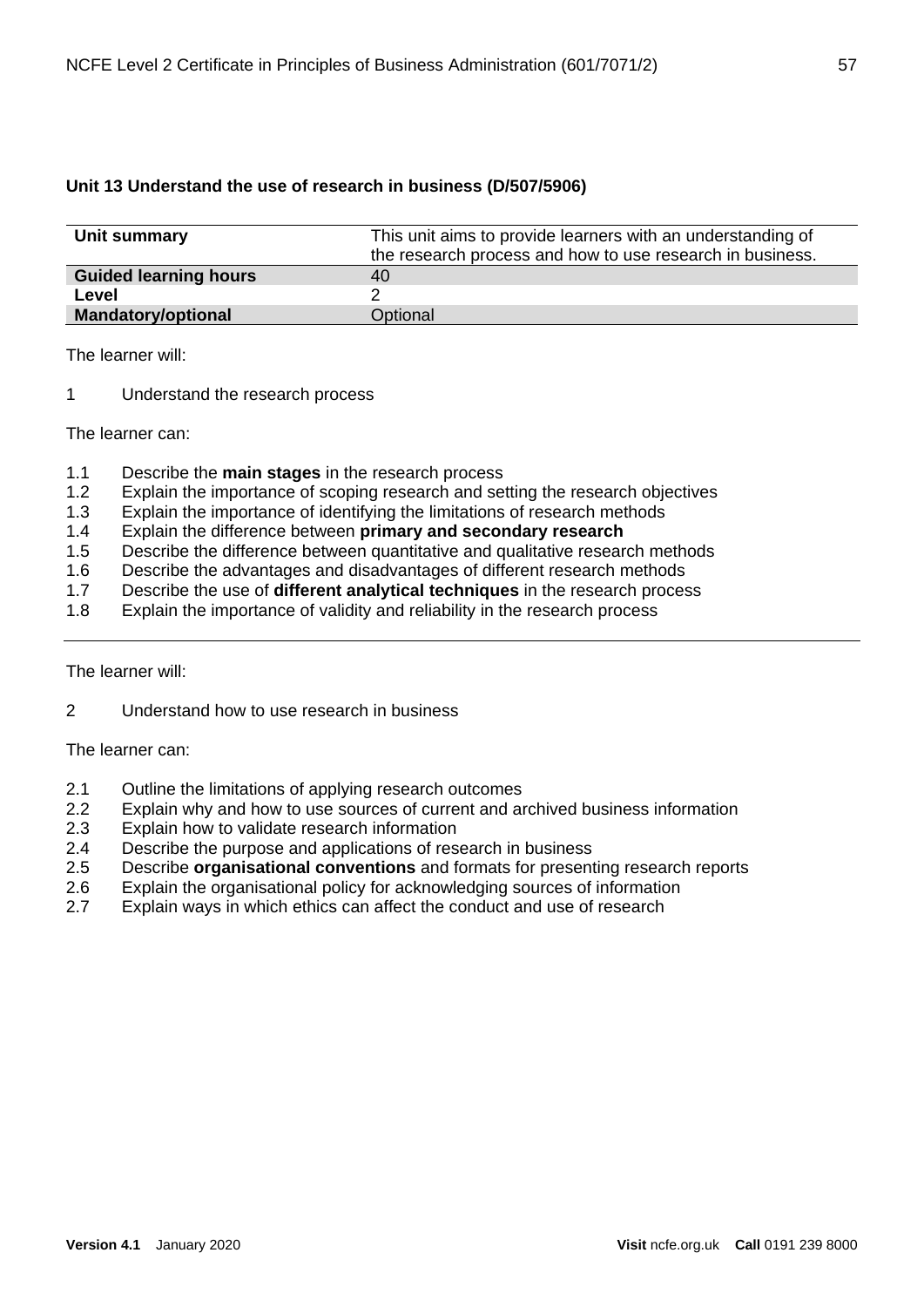#### **Unit 13 Understand the use of research in business (D/507/5906) (cont'd)**

#### **Key words**

- **1.1 main stages** includes selection of research problem/topic, review of existing information/literature, research design, data collection, data analysis, testing/interpretation, reporting
- **1.4 primary research** may include quantitative and qualitative data

**secondary research** may include statistical analysis, information research

- **1.7 different analytical techniques** may include, but are not limited to:
	- choice modelling
	- structural equation modelling
	- factor analysis
	- discriminate analysis
	- cluster analysis
	- price sensitivity measurement

Learners should be encouraged to describe techniques relevant to their chosen industry

**2.5 organisational conventions** refer to specific styles used by an organisation or sector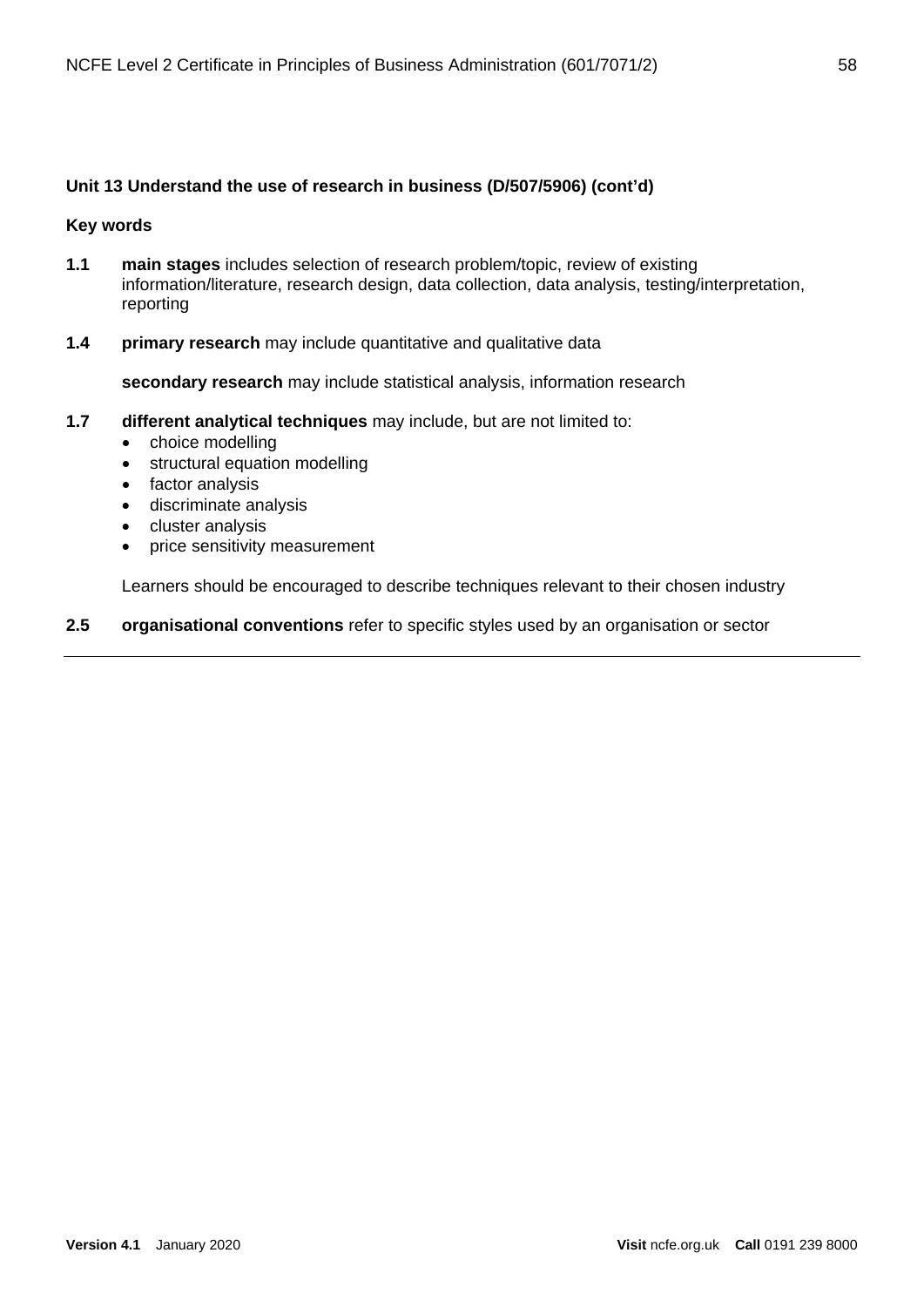# **Unit 13 Understand the use of research in business (D/507/5906) (cont'd)**

## **Assessment guidance**

| <b>AC</b>   | <b>Assessment guidance</b>                                                                                                                                                                                                                                       | <b>Suggested assessment</b><br>method        |
|-------------|------------------------------------------------------------------------------------------------------------------------------------------------------------------------------------------------------------------------------------------------------------------|----------------------------------------------|
| $1.1 - 2.7$ |                                                                                                                                                                                                                                                                  | learner written statements                   |
| $1.1 - 2.7$ | discussions should always be planned and structured<br>by the Assessor and learner to enable the learner to<br>demonstrate their knowledge and understanding                                                                                                     | record of professional discussion            |
| $1.1 - 2.7$ | where oral questioning is used, Assessors are required<br>to record both questions and answers                                                                                                                                                                   | record of oral/written questions             |
| $1.1 - 2.7$ | centres may support learners by providing appropriate<br>assignments, projects or case studies to provide the<br>basis for the learners' answers, or learners may use<br>their own organisation (or an organisation they're<br>familiar with) for their examples | assignments, projects and/or<br>case studies |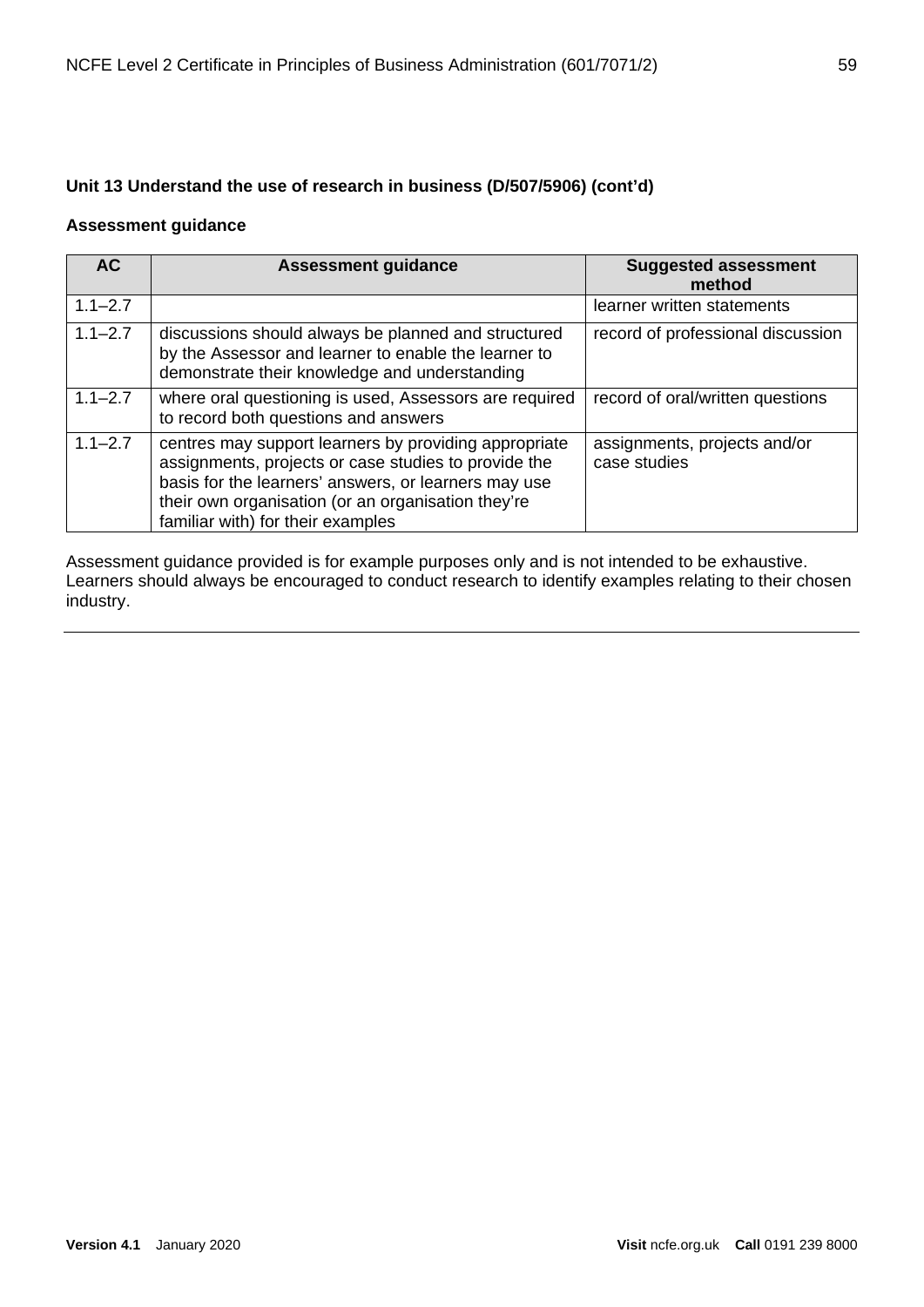## **Unit 14 Principles of customer relationships (H/507/5907)**

| Unit summary                 | This unit aims to provide learners with an<br>understanding of how to develop customer<br>relationships by taking into account their wants and<br>needs. Learners will be able to identify organisations'<br>responses to customer relationships and the principles<br>of customer-relationship management. |
|------------------------------|-------------------------------------------------------------------------------------------------------------------------------------------------------------------------------------------------------------------------------------------------------------------------------------------------------------|
| <b>Guided learning hours</b> | 40                                                                                                                                                                                                                                                                                                          |
| Level                        |                                                                                                                                                                                                                                                                                                             |
| <b>Mandatory/optional</b>    | Optional                                                                                                                                                                                                                                                                                                    |

The learner will:

1 Understand customers and their needs

The learner can:

- 1.1 Describe the importance of understanding customers' **wants and needs**
- 1.2 Explain the role of segmentation in identifying customers' likely wants and needs<br>1.3 Describe the factors that motivate customers to buy
- Describe the factors that motivate customers to buy
- 1.4 Explain the importance of seeking customer feedback on performance, products and/or services

The learner will:

2 Understand an organisation's responses to customer relationships

- 2.1 Describe an organisation's **marketing objectives and activities**
- Explain the importance of developing customer service plans and customer relationship plans
- 2.3 Describe an organisation's system for relationship management
- 2.4 Describe an organisation's customer care programme
- 2.5 Describe the system for communicating with customers
- 2.6 Explain the importance of a consistent level of service<br>2.7 Explain the link between customer satisfaction and sal
- Explain the link between customer satisfaction and sales growth
- 2.8 Explain the importance of using customer feedback to enhance performance, products and/or services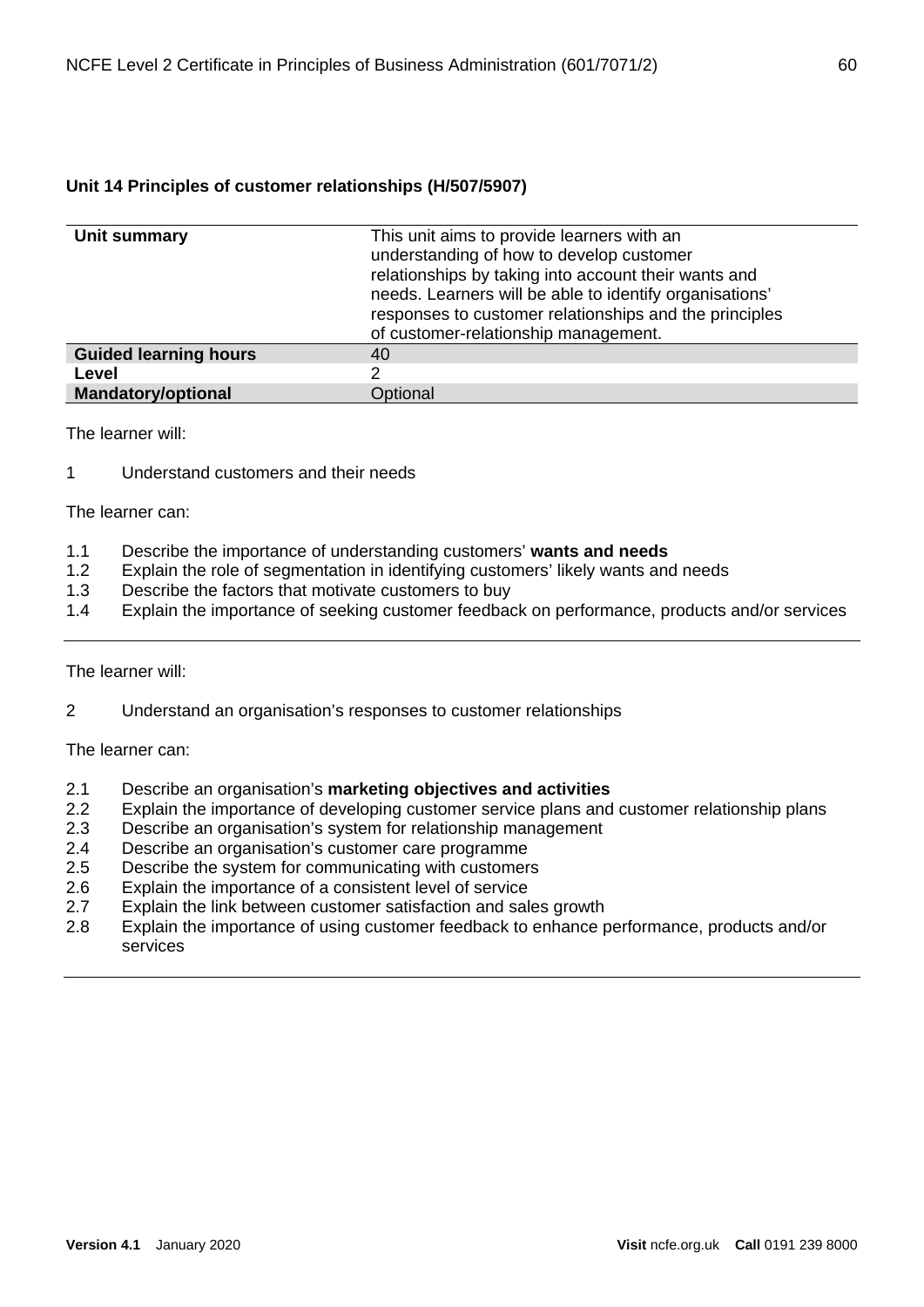## **Unit 14 Principles of customer relationships (H/507/5907) (cont'd)**

The learner will:

3 Understand how to develop customer relationships

The learner can:

- 3.1 Describe the importance of developing relationships with customers
- 3.2 Explain the value of customer loyalty and retention
- 3.3 Explain how customers' expectations may change over time
- 3.4 Explain the use of customer feedback as a means of developing customer relationships
- 3.5 Explain the limits of their own authority to make alternative service offers to customers
- 3.6 Describe the use of Customer Relationship Management systems and processes to meet customers' expectations
- 3.7 Explain the importance of regular communication in the development of both internal and external customer relationships

### **Key words**

- **1.1 wants and needs**: learners to include both wants and needs and differentiate between the two
- **2.1 marketing objectives** may include, but are not limited to:
	- increase sales
	- improve product awareness

**marketing activities** may include, but are not limited to:

- websites
- newsletters
- advertising
- the 4Ps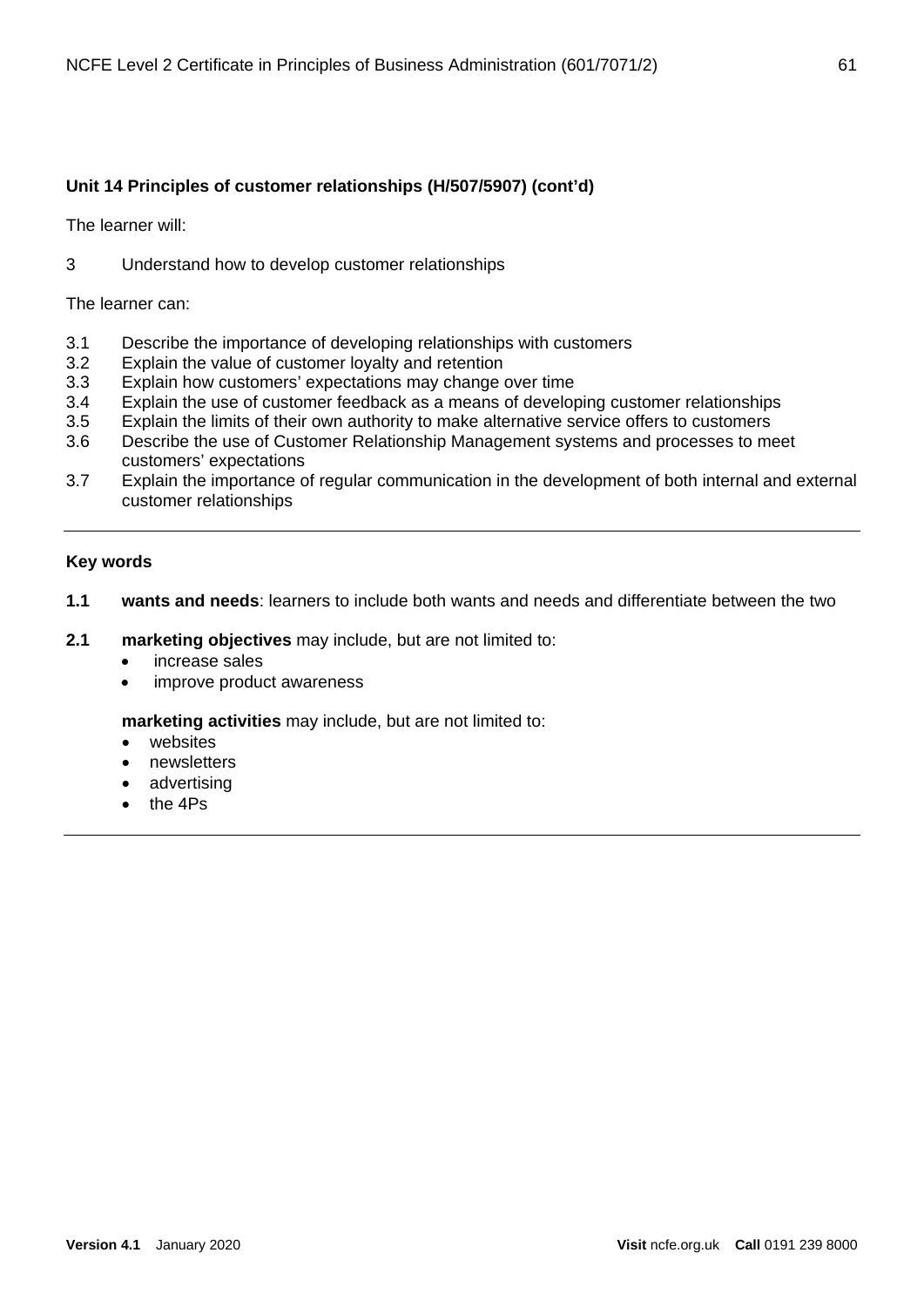# **Unit 14 Principles of customer relationships (H/507/5907) (cont'd)**

### **Assessment guidance**

| <b>AC</b>   | <b>Assessment guidance</b>                                                                                                                                                                                                                                       | <b>Suggested assessment</b><br>method        |
|-------------|------------------------------------------------------------------------------------------------------------------------------------------------------------------------------------------------------------------------------------------------------------------|----------------------------------------------|
| $1.1 - 3.7$ |                                                                                                                                                                                                                                                                  | learner written statements                   |
| $1.1 - 3.7$ | discussions should always be planned and structured<br>by the Assessor and learner to enable the learner to<br>demonstrate their knowledge and understanding                                                                                                     | record of professional discussion            |
| $1.1 - 3.7$ | where oral questioning is used, Assessors are required<br>to record both questions and answers                                                                                                                                                                   | record of oral/written questions             |
| $1.1 - 3.7$ | centres may support learners by providing appropriate<br>assignments, projects or case studies to provide the<br>basis for the learners' answers, or learners may use<br>their own organisation (or an organisation they're<br>familiar with) for their examples | assignments, projects and/or<br>case studies |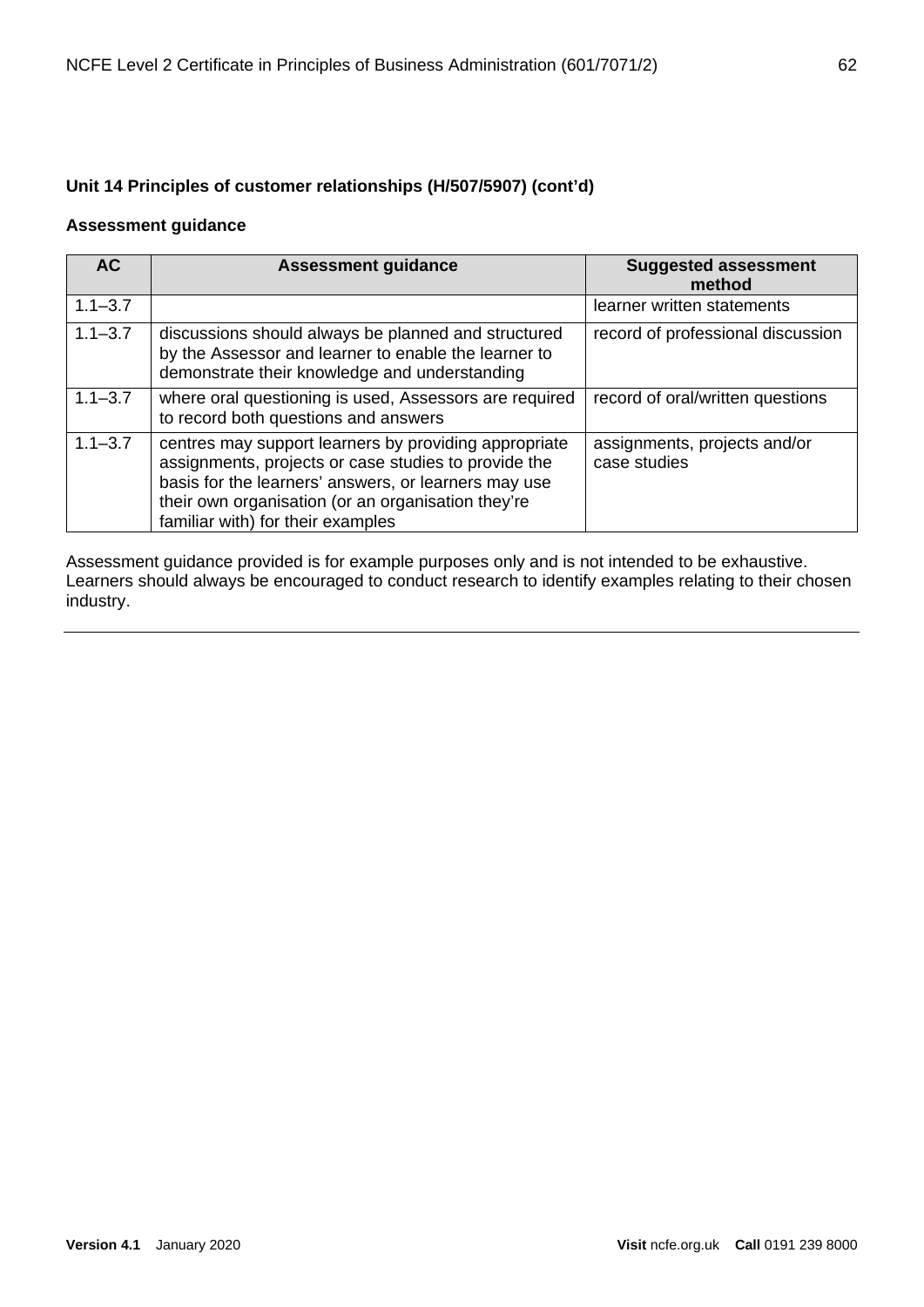| Unit summary                 | The aim of this unit is to develop the knowledge and<br>understanding to publish, integrate and share using social<br>media. The learner will be able to identify the main networks<br>and their features used in social media and why they would<br>use them. The learner will also be able to identify the benefits<br>and risks of networking on social media for an organisation. |
|------------------------------|---------------------------------------------------------------------------------------------------------------------------------------------------------------------------------------------------------------------------------------------------------------------------------------------------------------------------------------------------------------------------------------|
| <b>Guided learning hours</b> | 40                                                                                                                                                                                                                                                                                                                                                                                    |
| Level                        | 2                                                                                                                                                                                                                                                                                                                                                                                     |
| <b>Mandatory/optional</b>    | Optional                                                                                                                                                                                                                                                                                                                                                                              |

## **Unit 15 Know how to publish, integrate and share using social media (K/507/5908)**

The learner will:

1 Know the current social networks used to publish, integrate and share online

The learner can:

- 1.1 Identify the main social media networks in current use
- 1.2 Describe the main features of each social media network identified
- 1.3 Describe why they would use each of the social media networks identified
- 1.4 Explain the purpose of a social aggregator tool
- 1.5 Describe how blogs give individuals a voice on the Web
- 1.6 Explain how professionals make connections using social media networks

The learner will:

2 Understand how social media is used by individuals, organisations/businesses, governments and social groups

The learner can:

- 2.1 Describe why
	- individuals
	- organisations/businesses
	- governments
	- social groups

use social media networking sites

2.2 Explain the advantages and typical components of a social media user profile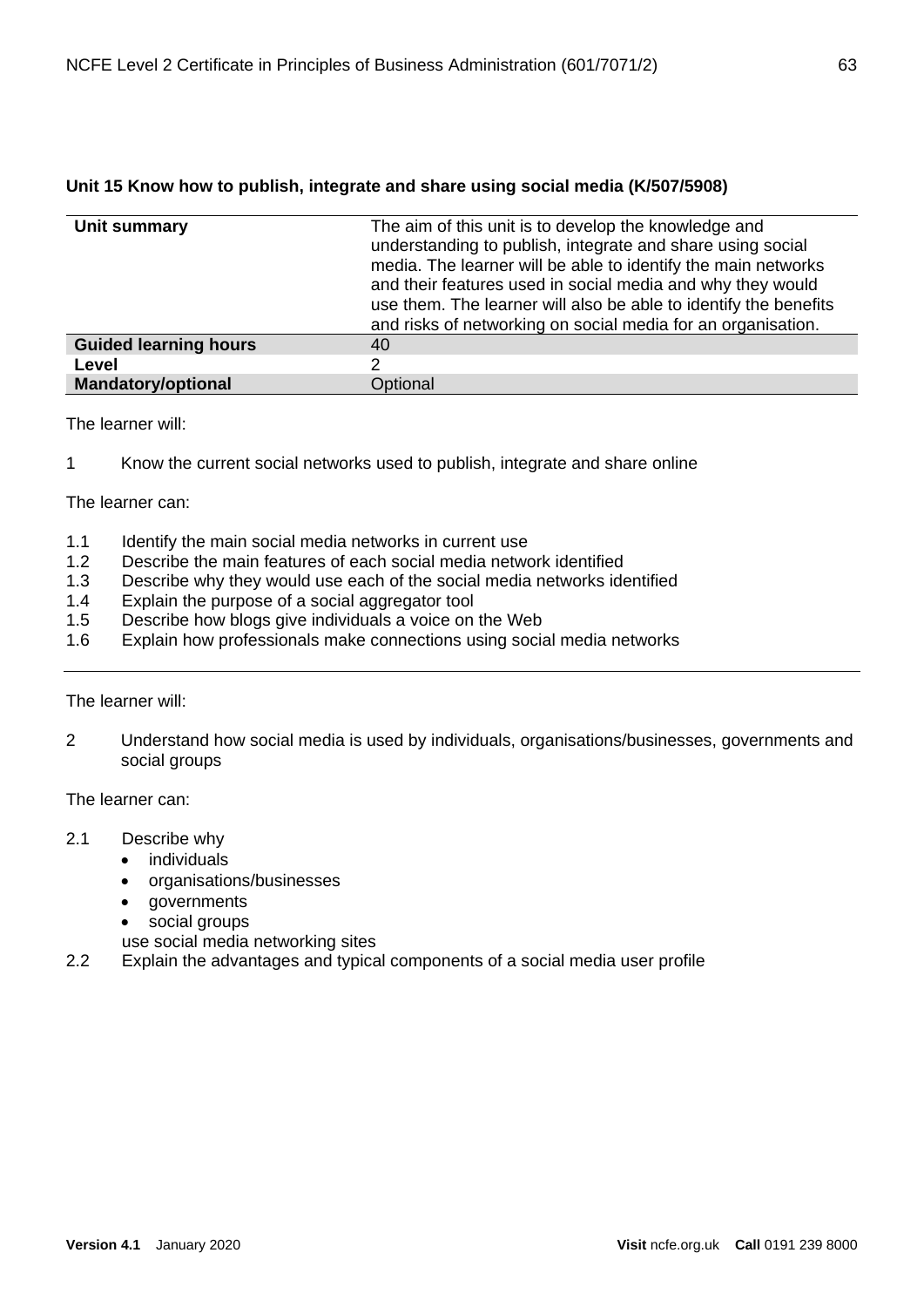## **Unit 15 Know how to publish, integrate and share using social media (K/507/5908) (cont'd)**

- 2.3 Identify the benefits of using social media networking for:
	- *individuals*
	- organisations/businesses
	- governments
	- social groups
- 2.4 Identify the risks of using social media networking for:
	- individuals
	- organisations/businesses
	- governments
	- social groups
- 2.5 Describe how social media networks monitor engagement with their websites
- 2.6 Describe the advantages of podcasting
- 2.7 Explain why organisations have social media policies

The learner will:

3 Understand best practices for safe social networking

The learner can:

- 3.1 Describe appropriate precautions to ensure their own safety and privacy
- 3.2 Describe how to protect personal information when engaging with social media websites
- 3.3 Identify legal constraints on the uploading and downloading of software and other digital content

The learner will:

4 Understand the need for safety and security practices

- 4.1 Describe the danger of computer viruses and how to minimise risk<br>4.2 Describe how to minimise threats to information security when onlin
- Describe how to minimise threats to information security when online
- 4.3 Describe how to minimise the threats to user safety when online
- 4.4 Describe where to access online help and information when using social media networks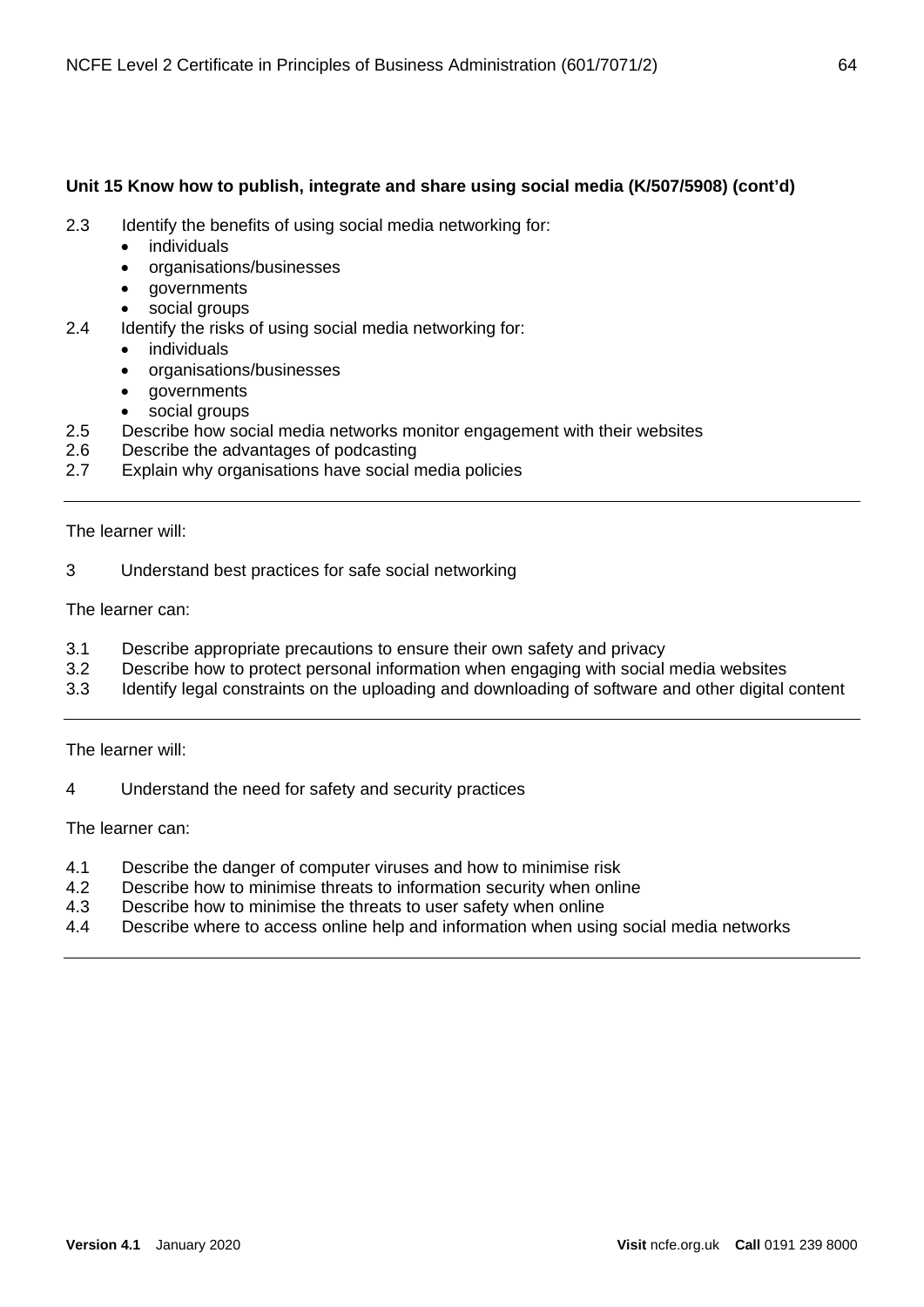# **Unit 15 Know how to publish, integrate and share using social media (K/507/5908) (cont'd)**

### **Assessment guidance**

| <b>AC</b>   | <b>Assessment guidance</b>                                                                                                                                                                                                                                       | <b>Suggested assessment</b><br>method        |
|-------------|------------------------------------------------------------------------------------------------------------------------------------------------------------------------------------------------------------------------------------------------------------------|----------------------------------------------|
| $1.1 - 4.4$ |                                                                                                                                                                                                                                                                  | learner written statements                   |
| $1.1 - 4.4$ | discussions should always be planned and structured by<br>the Assessor and learner to enable the learner to<br>demonstrate their knowledge and understanding                                                                                                     | record of professional<br>discussion         |
| $1.1 - 4.4$ | where oral questioning is used, Assessors are required to<br>record both questions and answers                                                                                                                                                                   | record of oral/written questions             |
| $1.1 - 4.4$ | centres may support learners by providing appropriate<br>assignments, projects or case studies to provide the<br>basis for the learners' answers, or learners may use their<br>own organisation (or an organisation they're familiar with)<br>for their examples | assignments, projects and/or<br>case studies |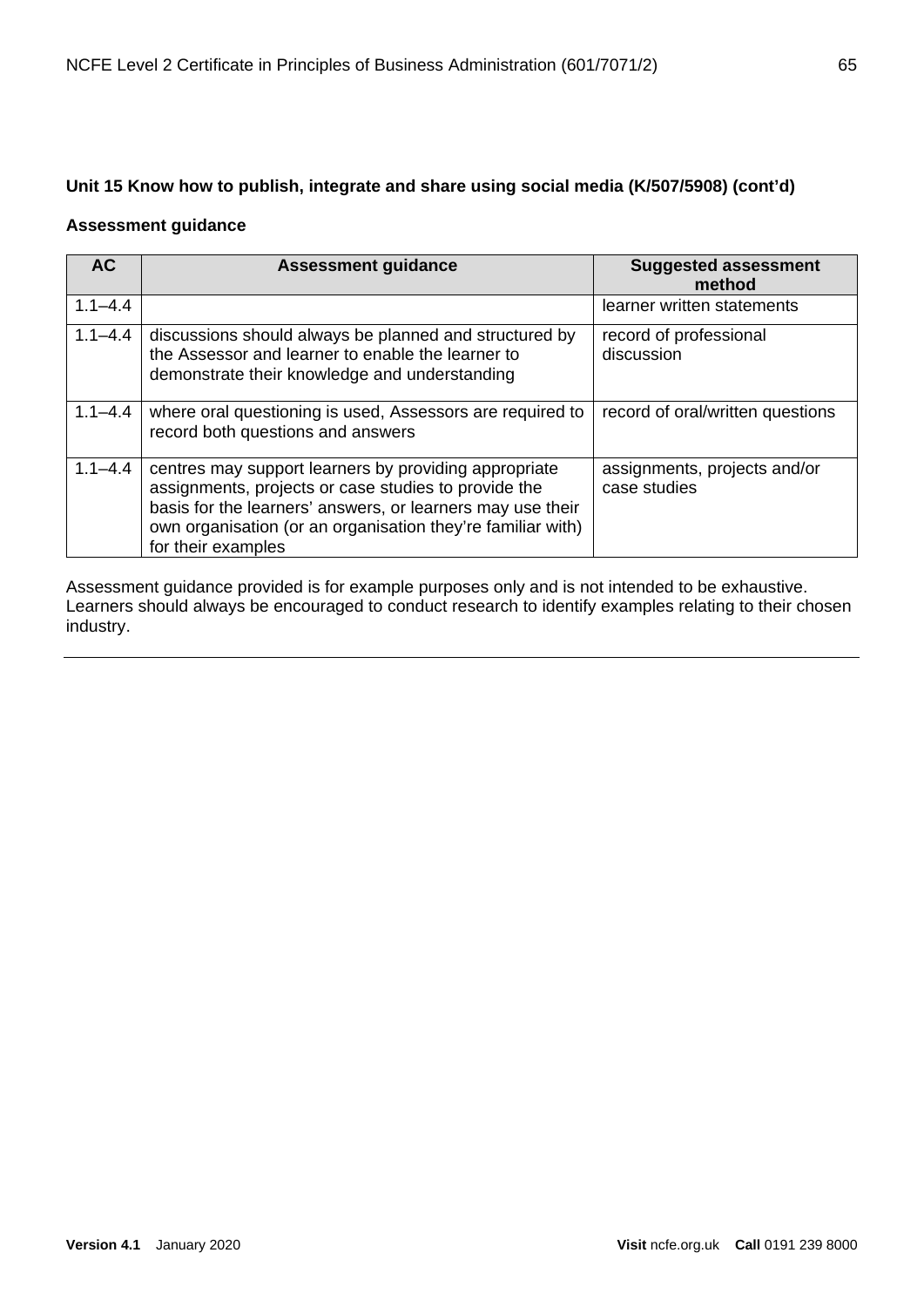## **Unit 16 Exploring social media (M/507/5909)**

| Unit summary                 | The aim of this unit is to focus on the positive and negative<br>aspects of using social media and how to minimise risks.<br>Learners will be able to describe how businesses and<br>organisations may use social media to communicate and<br>promote their products and services |
|------------------------------|-----------------------------------------------------------------------------------------------------------------------------------------------------------------------------------------------------------------------------------------------------------------------------------|
| <b>Guided learning hours</b> | 20                                                                                                                                                                                                                                                                                |
| Level                        | າ                                                                                                                                                                                                                                                                                 |
| <b>Mandatory/optional</b>    | Optional                                                                                                                                                                                                                                                                          |

The learner will:

1 Understand the opportunities and threats associated with using social media

The learner can:

- 1.1 Describe the positive and negative aspects of using social media
- 1.2 Describe how to minimise risks associated with using social media

The learner will:

2 Understand the application of social media

- 2.1 Describe how various social media sites may be used by groups, individuals, businesses and organisations
- 2.2 Demonstrate the use of various social media sites to communicate and upload content including:
	- Facebook
	- blogging
	- Twitter
	- YouTube
- 2.3 Describe how businesses and organisations may use social media to promote products and services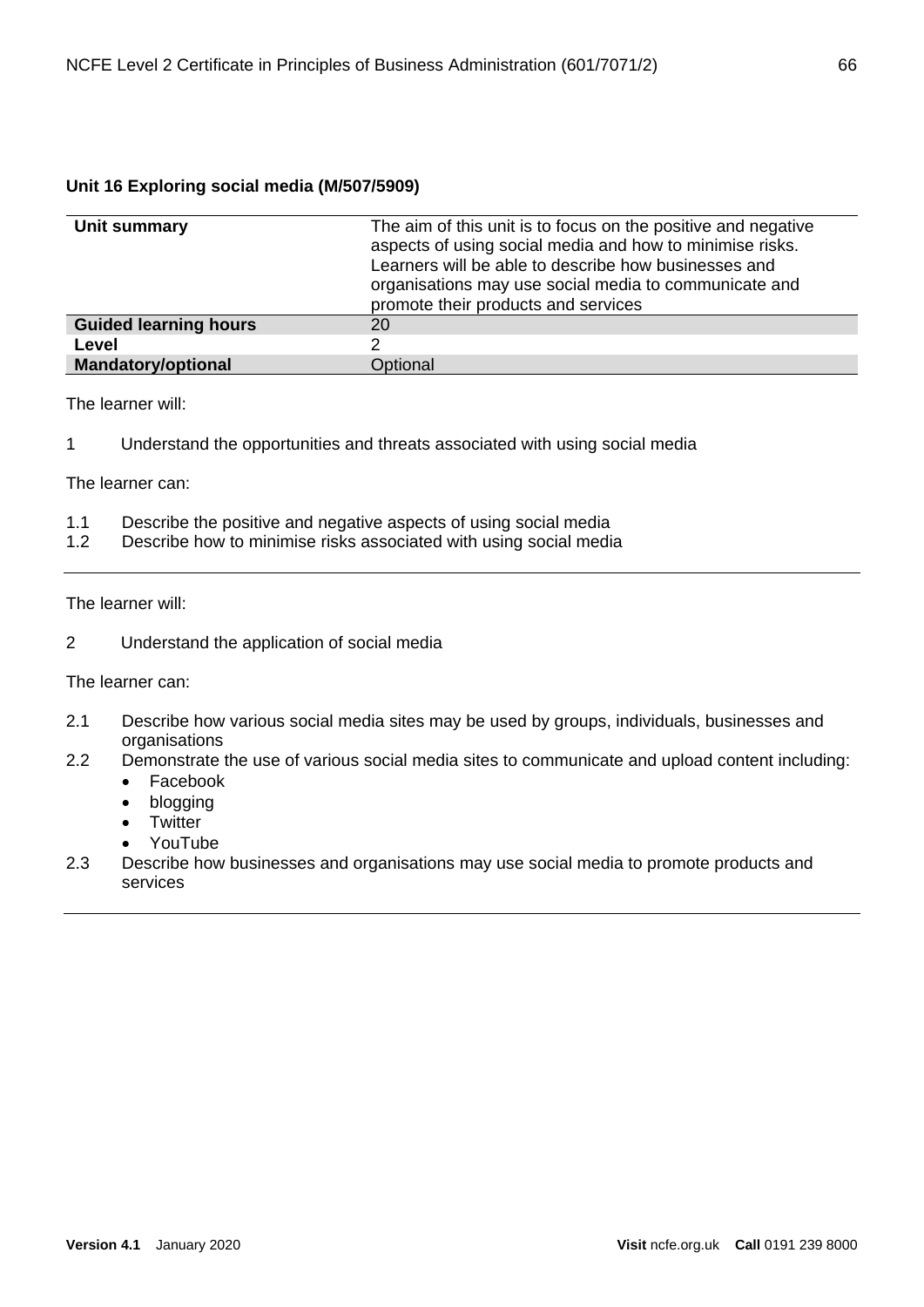# **Unit 16 Exploring social media (M/507/5909) (cont'd)**

## **Assessment guidance**

Assessment guidance provided is for example purposes only and is not intended to be exhaustive.

| AC <sub></sub> | <b>Assessment guidance</b>                                                                                                                                                                                                                                       | <b>Suggested assessment</b><br>method        |
|----------------|------------------------------------------------------------------------------------------------------------------------------------------------------------------------------------------------------------------------------------------------------------------|----------------------------------------------|
| $1.1 - 2.3$    |                                                                                                                                                                                                                                                                  | learner written statements                   |
| $1.1 - 2.3$    | discussions should always be planned and structured by<br>the Assessor and learner to enable the learner to<br>demonstrate their knowledge and understanding                                                                                                     | record of professional<br>discussion         |
| $1.1 - 2.3$    | where oral questioning is used, Assessors are required to<br>record both questions and answers                                                                                                                                                                   | record of oral/written questions             |
| $1.1 - 2.3$    | centres may support learners by providing appropriate<br>assignments, projects or case studies to provide the<br>basis for the learners' answers, or learners may use their<br>own organisation (or an organisation they're familiar with)<br>for their examples | assignments, projects and/or<br>case studies |

Learners should always be encouraged to conduct research to identify examples relating to their chosen industry.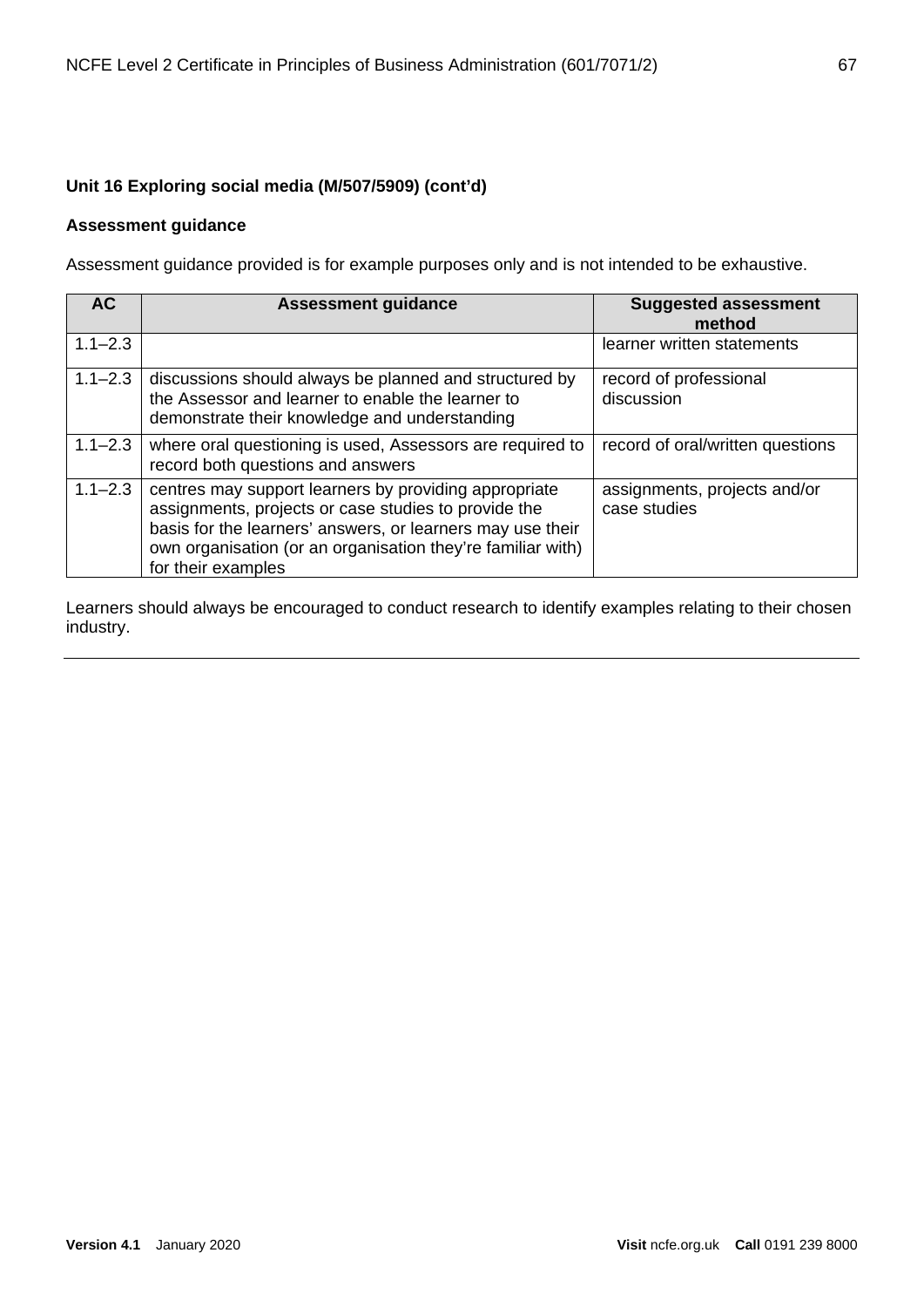| Unit summary                 | The aim of this unit is to develop the knowledge and<br>understanding to use online and social media platforms<br>safely. Learners will learn about the potential risks to<br>information security and the common types of scams and<br>frauds. Learners will also understand legal measures that<br>address the protection of data. |
|------------------------------|--------------------------------------------------------------------------------------------------------------------------------------------------------------------------------------------------------------------------------------------------------------------------------------------------------------------------------------|
| <b>Guided learning hours</b> | 50                                                                                                                                                                                                                                                                                                                                   |
| Level                        |                                                                                                                                                                                                                                                                                                                                      |
| <b>Mandatory/optional</b>    | Optional                                                                                                                                                                                                                                                                                                                             |

The learner will:

1 Understand that information stored on personal computers and mobile devices must be safeguarded

- 1.1 Identify the potential risks to information security of using personal computers and mobile devices for:
	- using email
	- web browsing
	- banking online
	- shopping online
	- social networking
- 1.2 Describe the security risks associated with:
	- hardware
	- **software**
	- social media networking
	- access to malicious websites
	- access to inappropriate material published on the Internet
	- corrupted or infected email attachments
- 1.3 Explain the importance of controlling access to hardware, software and stored data
- 1.4 Describe the common types of scams and frauds:
	- phishing
	- pharming
	- hacking
- 1.5 Explain the importance of developing and maintaining safe ICT user habits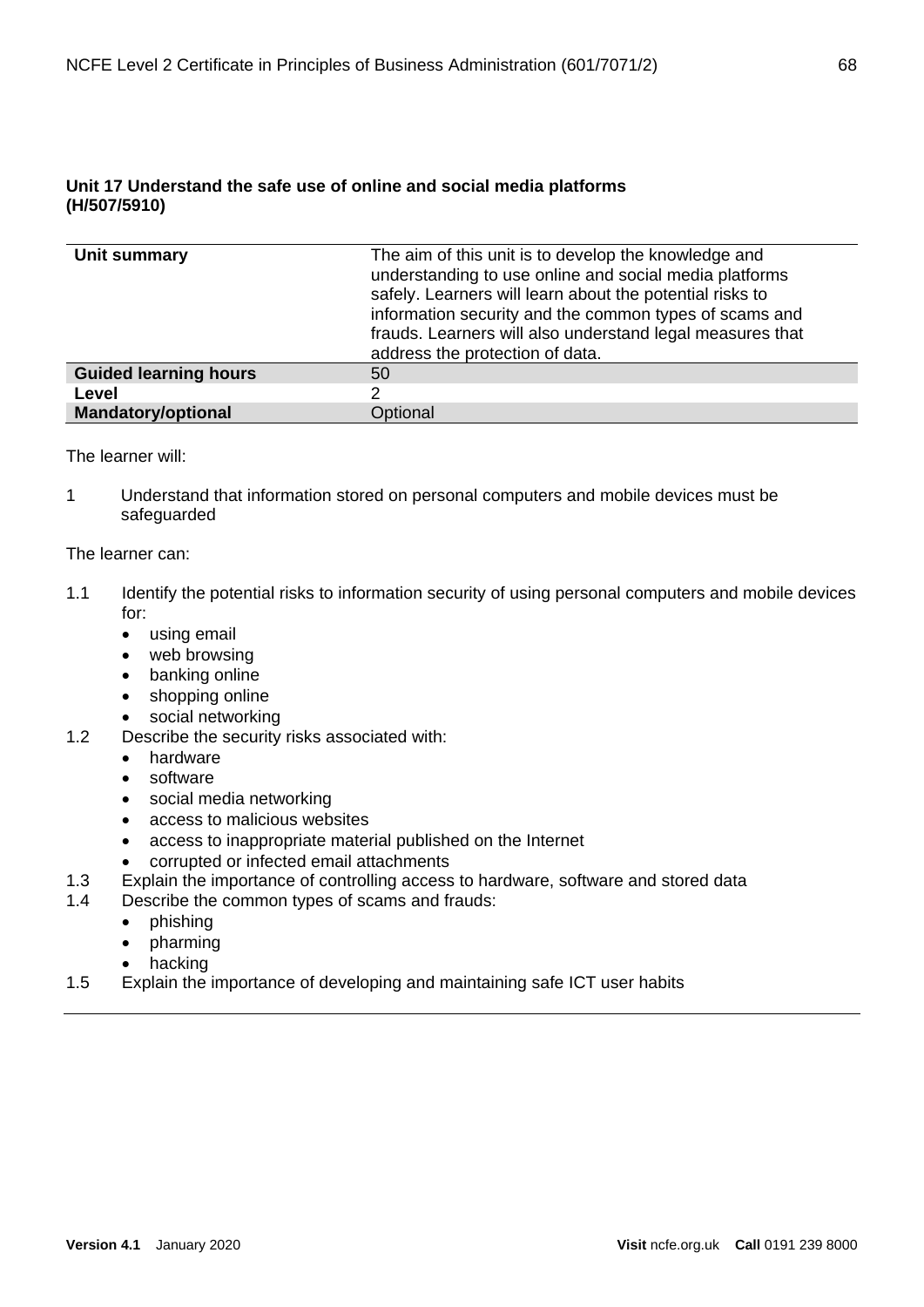The learner will:

2 Know how to select and use appropriate security methods to safeguard systems and data

The learner can:

- 2.1 Describe security techniques/measures that can protect personally accessed software and data, such as login identity and passwords
- 2.2 Describe common ways of controlling access to hardware, software and data
- 2.3 Identify ways to protect data and software
- 2.4 Describe the term 'virus' and give examples of different types
- 2.5 Describe the purpose of anti-virus software
- 2.6 Explain why anti-virus software should be regularly updated
- 2.7 Explain the importance of backing up and safely storing data

The learner will:

3 Understand the threats to personal safety when using the Internet

- 3.1 Describe the forms and features of:
	- cyberbullying
	- grooming
	- stalking
	- criminal activities
	- inappropriate contact
	- inappropriate content
- 3.2 Identify when and how to report online safety issues
- 3.3 Describe the risks and consequences of:
	- identity theft
	- identity fraud
- 3.4 Describe how user accounts can be used as a security measure when computers are used by more than one person
- 3.5 Explain the importance of setting parental controls on personal computers, mobile and media devices
- 3.6 Explain how to set up parental controls on:
	- personal computers
	- tablets
	- mobile phones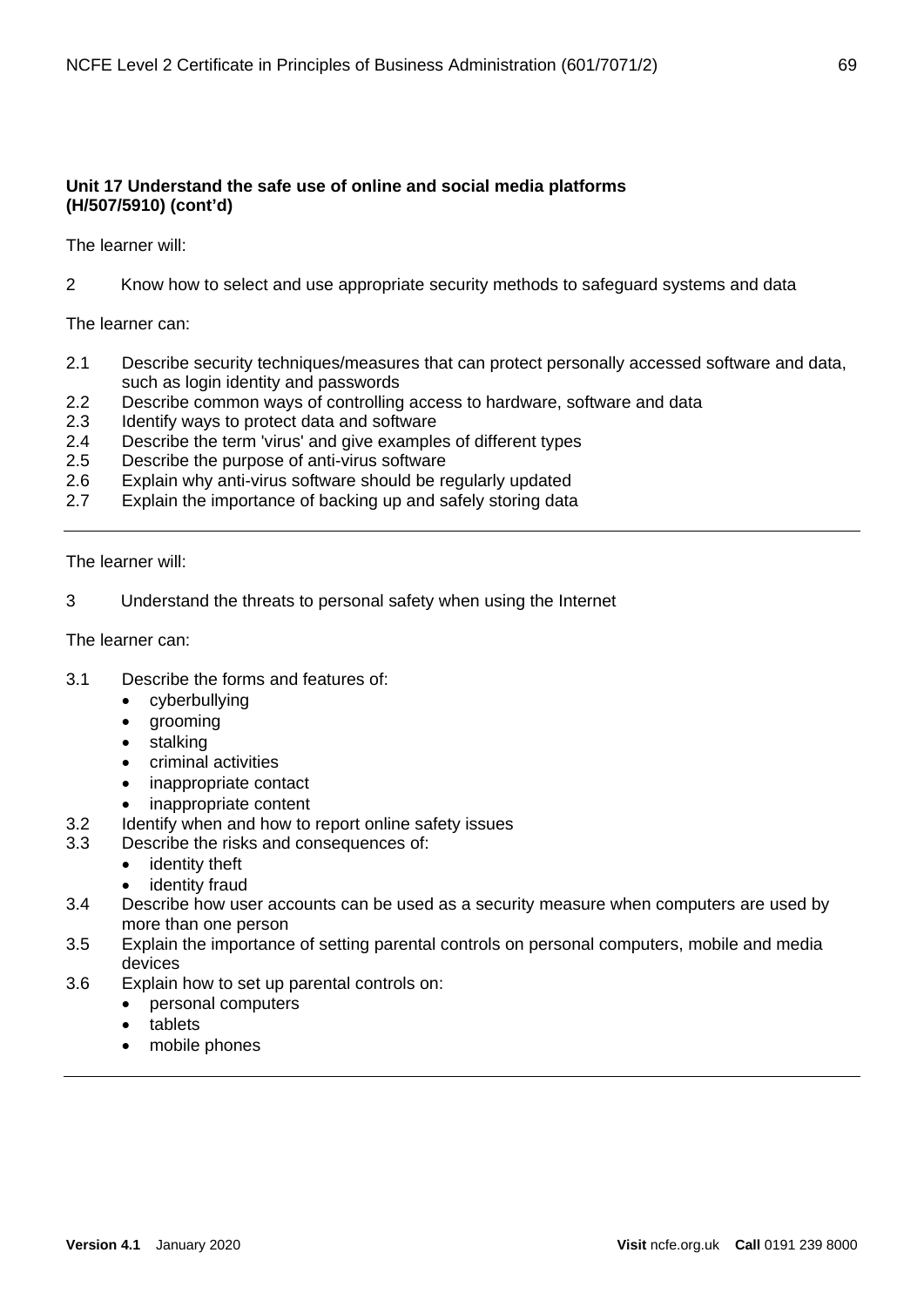The learner will:

4 Know how to protect their online devices against fraud and security attacks

The learner can:

- 4.1 Explain how to set up security measures to protect their personal computers and mobile devices against fraud and security threats
- 4.2 Describe measures that can help to protect their personal information
- 4.3 Describe the risks posed by unsolicited email and measures that can reduce the risks
- 4.4 Identify the security threats when accessing public Wi-Fi networks

The learner will:

5 Understand the implications of entering personal information onto social media networking sites

- 5.1 Explain the concept of no 'take backs' once information is posted online
- 5.2 Identify who can view information posted onto social media networking websites
- 5.3 Explain the privacy issues of using social media websites
- 5.4 Describe formal and informal conventions, or netiquette, which should be observed when communicating online
- 5.5 Describe the potential consequences of posting their personal information onto social media websites
- 5.6 Identify the security risks of adding geographic identity or location to material they upload to the Internet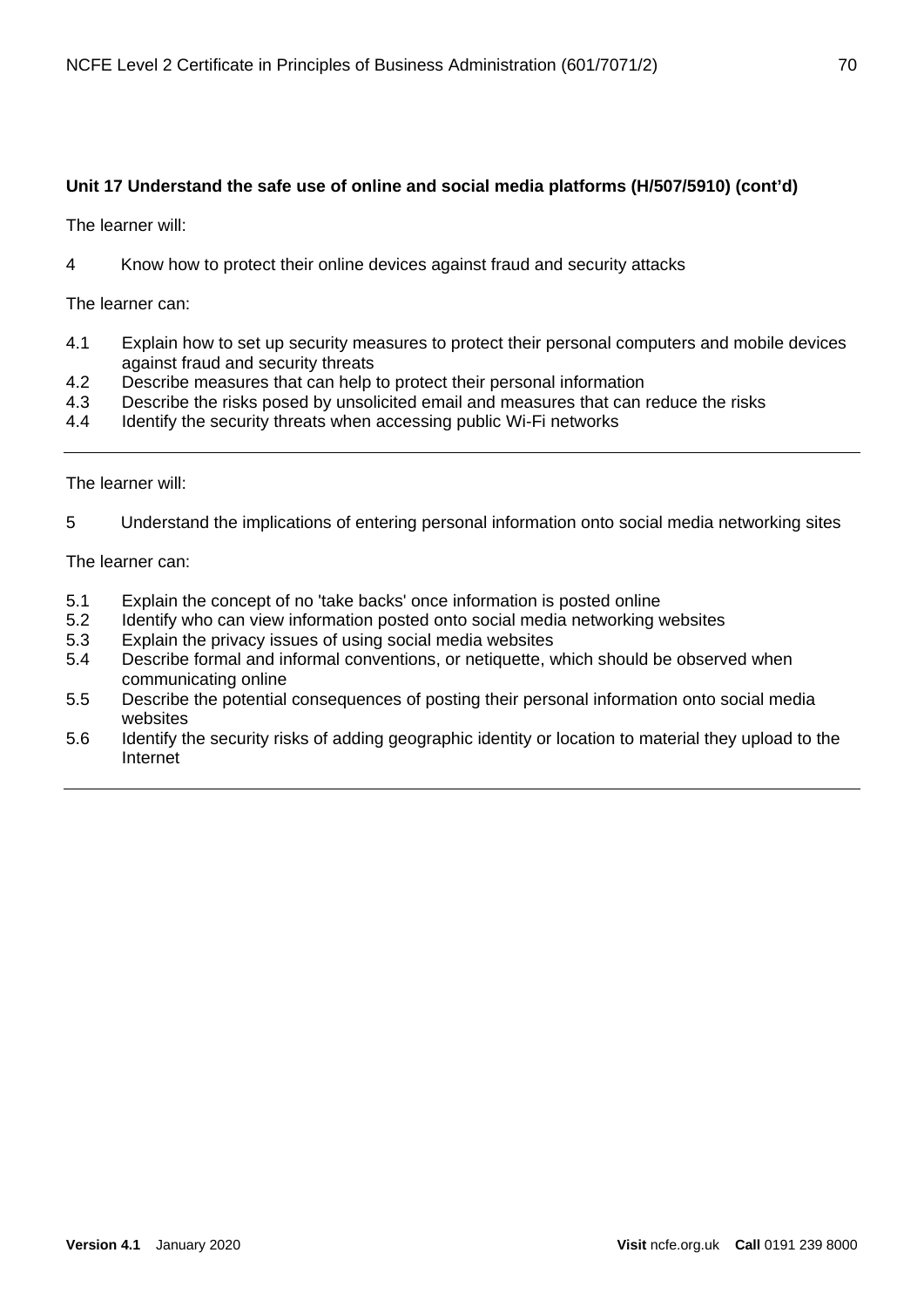The learner will:

6 Understand legal measures that address the protection of data

- 6.1 Identify relevant legislation and guidelines relating to:
	- downloading images and files from the Internet
	- data protection
- 6.2 Identify data protection issues around the use of social media<br>6.3 Describe what is meant by the following terms:
- Describe what is meant by the following terms:
	- copyright
	- plagiarism
	- intellectual property
- 6.4 Explain why organisations develop and adopt policies for the acceptable use of ICT
- 6.5 Describe the common components of an Acceptable Use Policy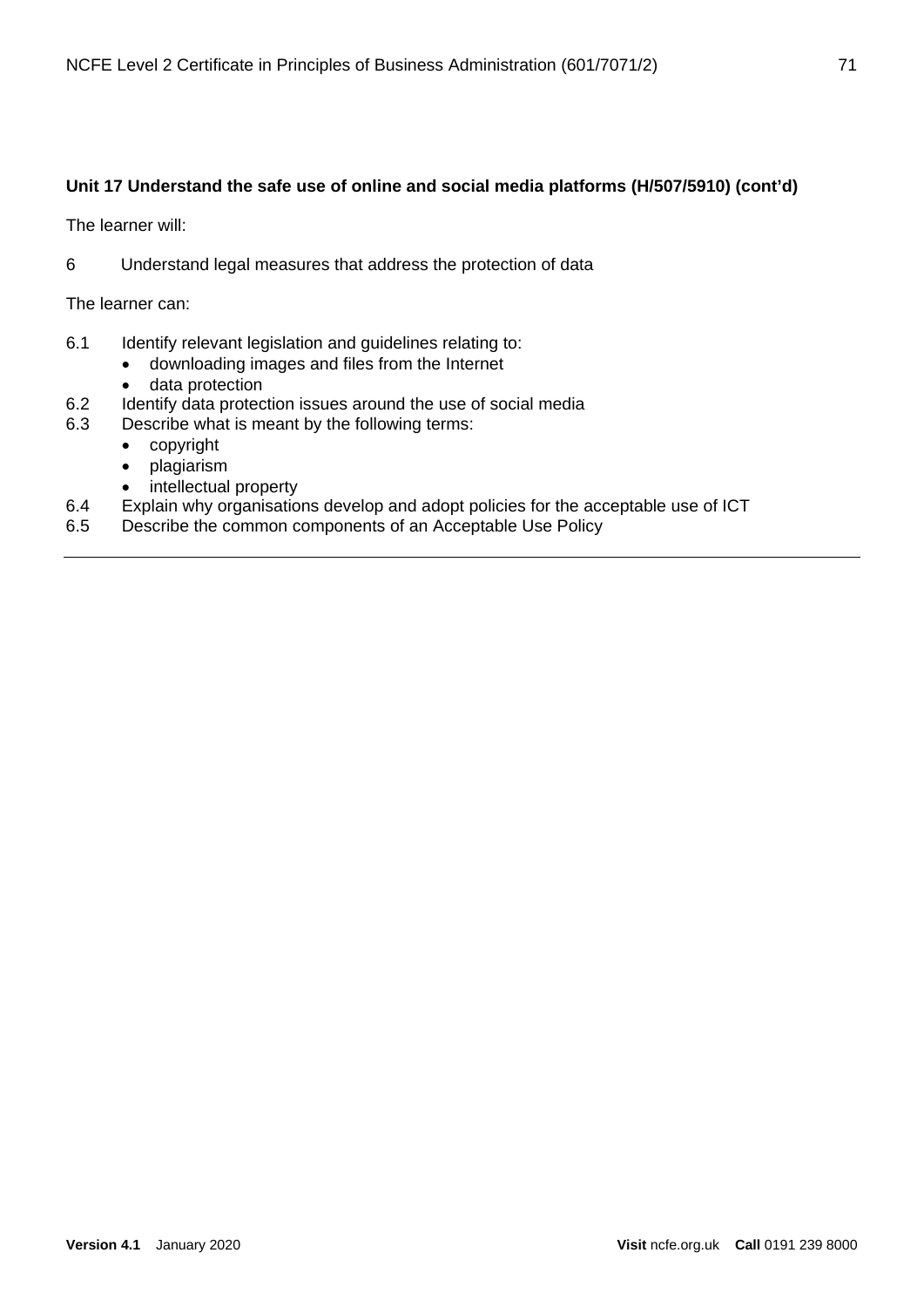### **Assessment guidance**

| <b>AC</b>   | <b>Assessment guidance</b>                                                                                                                                                                                                                                       | <b>Suggested assessment</b><br>method        |
|-------------|------------------------------------------------------------------------------------------------------------------------------------------------------------------------------------------------------------------------------------------------------------------|----------------------------------------------|
| $1.1 - 6.5$ |                                                                                                                                                                                                                                                                  | learner written statements                   |
| $1.1 - 6.5$ | discussions should always be planned and structured<br>by the Assessor and learner to enable the learner to<br>demonstrate their knowledge and understanding                                                                                                     | record of professional discussion            |
| $1.1 - 6.5$ | where oral questioning is used, Assessors are required<br>to record both questions and answers                                                                                                                                                                   | record of oral/written questions             |
| $1.1 - 6.5$ | centres may support learners by providing appropriate<br>assignments, projects or case studies to provide the<br>basis for the learners' answers, or learners may use<br>their own organisation (or an organisation they're<br>familiar with) for their examples | assignments, projects and/or<br>case studies |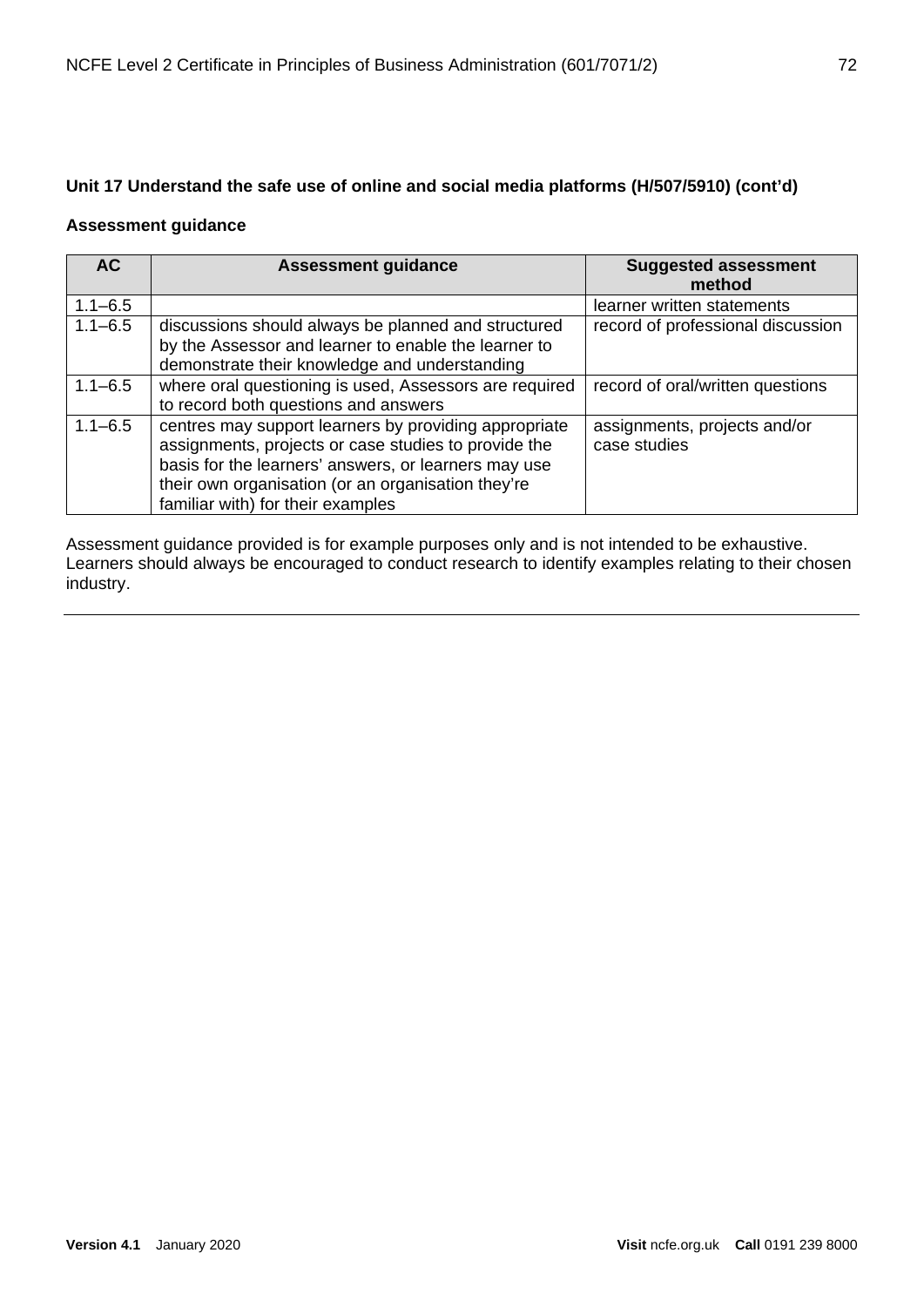### **Unit 18 Principles of equality and diversity in the workplace (K/507/5911)**

| Unit summary                 | This purpose of this unit is to develop learners'<br>understanding of standards and expectations for equality and<br>diversity in the workplace. Learners will be able to identify the<br>potential consequences for failing to comply with relevant<br>legislation. |
|------------------------------|----------------------------------------------------------------------------------------------------------------------------------------------------------------------------------------------------------------------------------------------------------------------|
| <b>Guided learning hours</b> | 15                                                                                                                                                                                                                                                                   |
| Level                        | າ                                                                                                                                                                                                                                                                    |
| <b>Mandatory/optional</b>    | Optional                                                                                                                                                                                                                                                             |

The learner will:

1 Understand the implications of equality legislation

The learner can:

- 1.1 Define the concept 'equality and diversity'<br>1.2 Describe the legal requirements for equali
- Describe the legal requirements for equality of opportunity
- 1.3 Describe the role and powers of organisations responsible for equality<br>1.4 Explain the **benefits** of equal opportunities and diversity
- 1.4 Explain the **benefits** of equal opportunities and diversity
- 1.5 Explain the potential **consequences** for an organisation of failing to comply with **equality legislation**

### The learner will:

2 Understand organisational standards and expectations for equality and diversity and context in the workplace

- 2.1 Explain how organisational policies on equality and diversity translate into day-to-day activity in the workplace
- 2.2 Describe **their own** responsibilities for equality and diversity in the workplace
- 2.3 Describe behaviours that support **equality, diversity and inclusion** in the workplace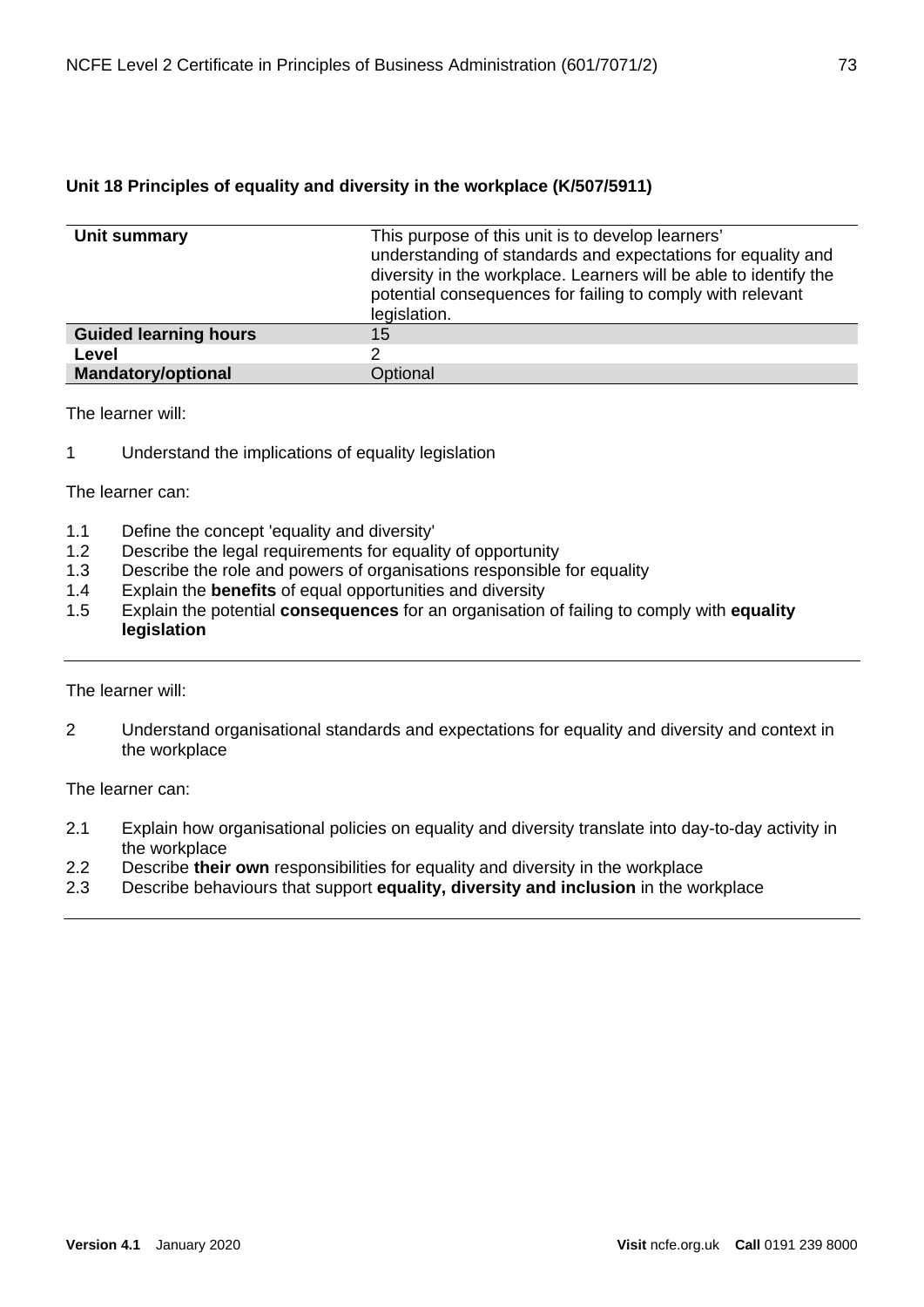### **Unit 18 Principles of equality and diversity in the workplace (K/507/5911) (cont'd)**

### **Key words**

- **1.4 benefits** include those relating to the employer, employees and customers.
- **1.5 consequences** could include those which are legal, reputational and relating to profits

**equality legislation** will include, but is not limited to: Equality Act 2010

- **2.2** where AC states **'their own'**, learners may use their own organisation, an organisation they are familiar with or information within an assignment/case study
- **2.3** learner's examples are to include **equality, diversity and inclusion**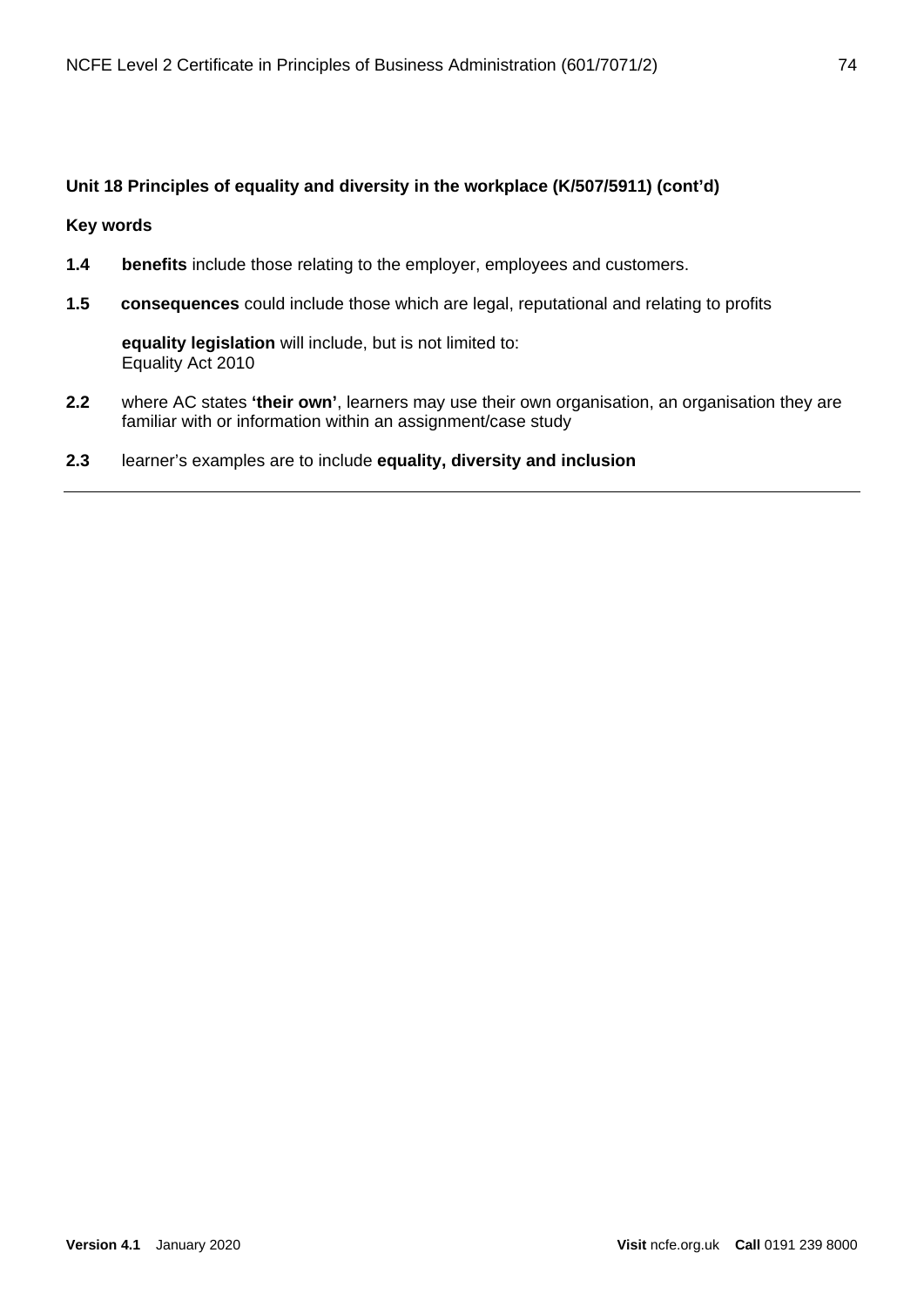### **Unit 18 Principles of equality and diversity in the workplace (K/507/5911) (cont'd) Assessment guidance**

| <b>AC</b>   | <b>Assessment guidance</b>                                                                                                                                                                                                                                                                                       | <b>Suggested assessment</b><br>method |
|-------------|------------------------------------------------------------------------------------------------------------------------------------------------------------------------------------------------------------------------------------------------------------------------------------------------------------------|---------------------------------------|
| $1.1 - 2.3$ |                                                                                                                                                                                                                                                                                                                  | learner written statements            |
| $1.1 - 2.3$ | discussions should always be planned and structured by<br>the Assessor and learner to enable the learner to<br>demonstrate their knowledge and understanding                                                                                                                                                     | record of professional<br>discussion  |
| $1.1 - 2.3$ | where oral questioning is used, Assessors are required to<br>record both questions and answers                                                                                                                                                                                                                   | record of oral/written questions      |
| $1.1 - 2.3$ | centres may support learners by providing appropriate<br>assignments, projects and/or<br>assignments, projects or case studies to provide the<br>case studies<br>basis for the learners' answers, or learners may use their<br>own organisation (or an organisation they're familiar with)<br>for their examples |                                       |

Assessment guidance provided is for example purposes only and is not intended to be exhaustive. Learners should always be encouraged to conduct research to identify examples relating to their chosen industry.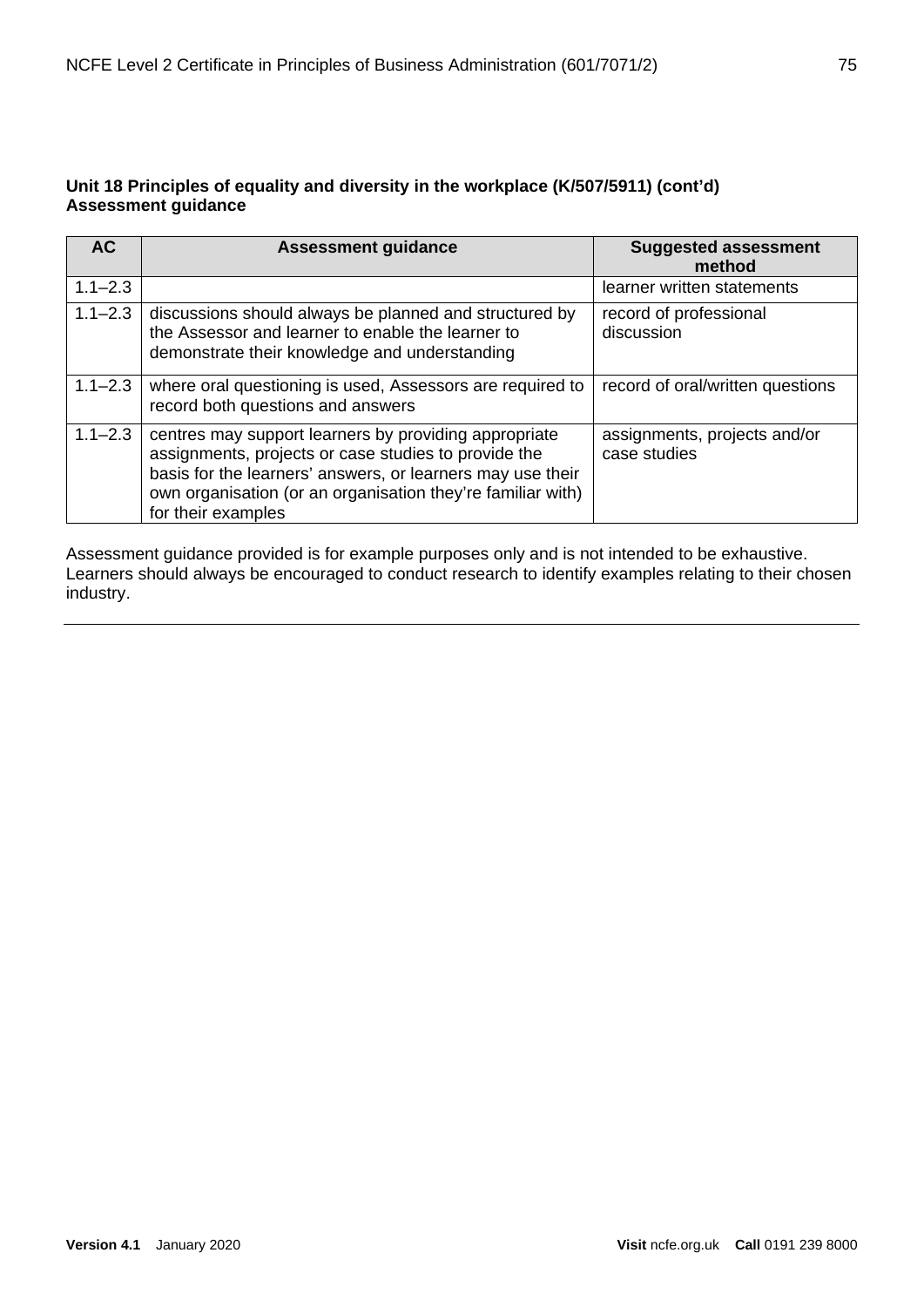### **Unit 19 Principles of marketing theory (M/507/5912)**

| Unit summary                 | This unit aims to provide learners with an understanding of<br>how to segment the market. Learners will understand the<br>value of marketing and the principles of socially responsible<br>marketing. |
|------------------------------|-------------------------------------------------------------------------------------------------------------------------------------------------------------------------------------------------------|
| <b>Guided learning hours</b> | 35                                                                                                                                                                                                    |
| Level                        |                                                                                                                                                                                                       |
| <b>Mandatory/optional</b>    | Optional                                                                                                                                                                                              |

The learner will:

1 Understand how to segment the market

The learner can:

- 1.1 Explain the importance of defining market segments
- 1.2 Describe the difference between market segments and customer classifications
- 1.3 Explain how to cluster customers with similar characteristics
- 1.4 Describe how a range of products may appeal to different market segments
- 1.5 Describe the importance of valid and reliable marketing data to segmenting the market
- 1.6 Explain the strengths and weaknesses of different marketing data collection methods
- 1.7 Describe the use of Customer Relationship Management (CRM) activities and systems

The learner will:

2 Understand the value of marketing

- 2.1 Describe the role of marketing in enhancing the sale of products and/or services
- 2.2 Explain the significance of customer loyalty to the achievement of marketing objectives
- 2.3 Explain the role of performance indicators and evaluation arrangements
- 2.4 Describe the factors to be taken into account when assessing the cost and value of marketing activities
- 2.5 Explain the significance of brand and reputation to sales performance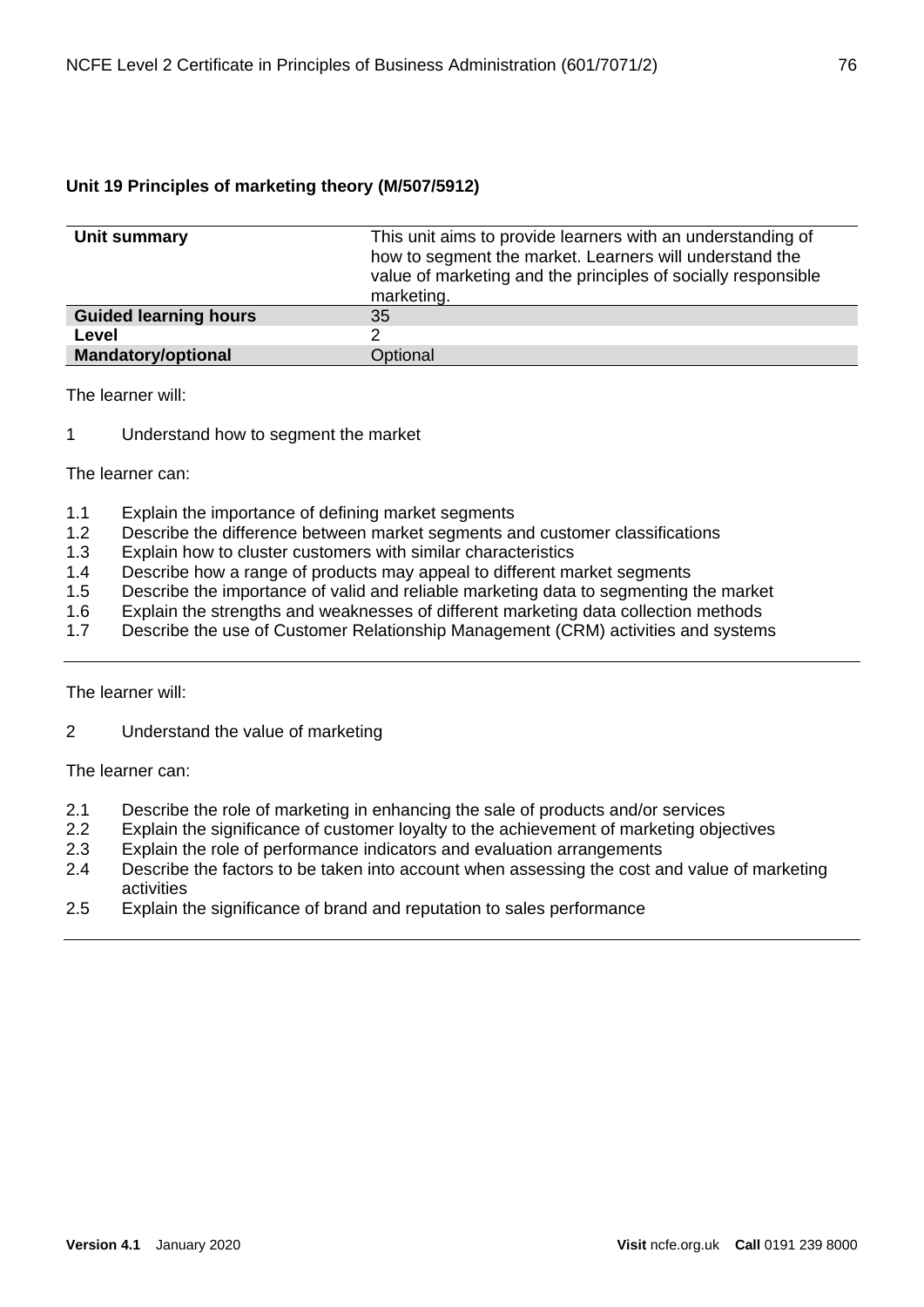### **Unit 19 Principles of marketing theory (M/507/5912) (cont'd)**

The learner will:

3 Understand the principles of socially responsible marketing

- 3.1 Explain the scope and purpose of socially responsible marketing
- 3.2 Explain the importance of involving stakeholders in socially responsible marketing activities<br>3.3 Explain how core values are expressed through coherent branding and chosen communicat
- Explain how core values are expressed through coherent branding and chosen communication methods
- 3.4 Explain the requirements of socially responsible marketing campaigns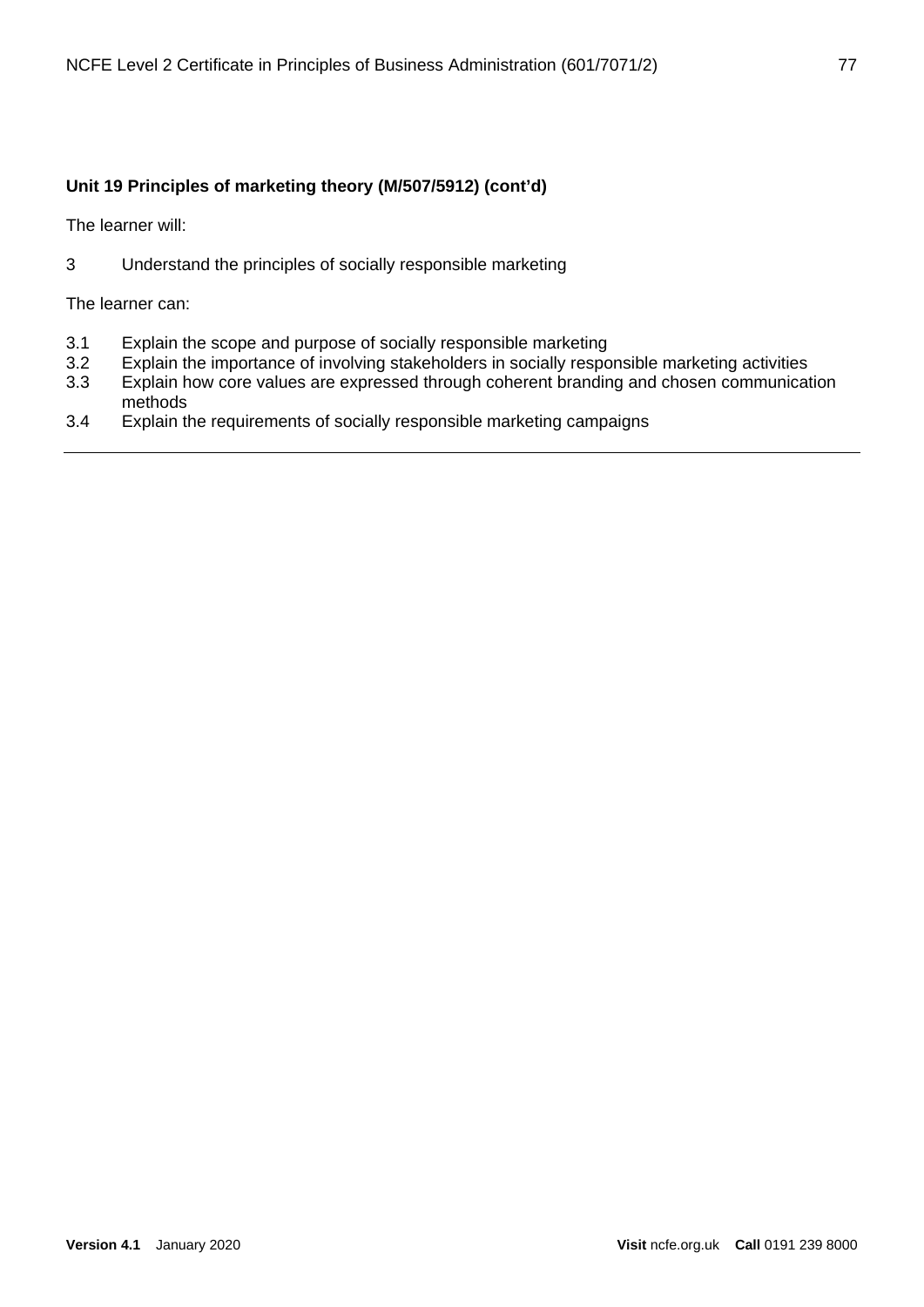### **Unit 19 Principles of marketing theory (M/507/5912) (cont'd) Assessment guidance**

| <b>AC</b>   | <b>Assessment guidance</b>                                                                                                                                                                                                                                       | <b>Suggested assessment</b><br>method        |
|-------------|------------------------------------------------------------------------------------------------------------------------------------------------------------------------------------------------------------------------------------------------------------------|----------------------------------------------|
| $1.1 - 3.4$ |                                                                                                                                                                                                                                                                  | learner written statements                   |
| $1.1 - 3.4$ | discussions should always be planned and structured by<br>the Assessor and learner to enable the learner to<br>demonstrate their knowledge and understanding                                                                                                     | record of professional discussion            |
| $1.1 - 3.4$ | where oral questioning is used, Assessors are required<br>to record both questions and answers                                                                                                                                                                   | record of oral/written questions             |
| $1.1 - 3.4$ | centres may support learners by providing appropriate<br>assignments, projects or case studies to provide the<br>basis for the learners' answers, or learners may use<br>their own organisation (or an organisation they're<br>familiar with) for their examples | assignments, projects and/or<br>case studies |

Assessment guidance provided is for example purposes only and is not intended to be exhaustive. Learners should always be encouraged to conduct research to identify examples relating to their chosen industry.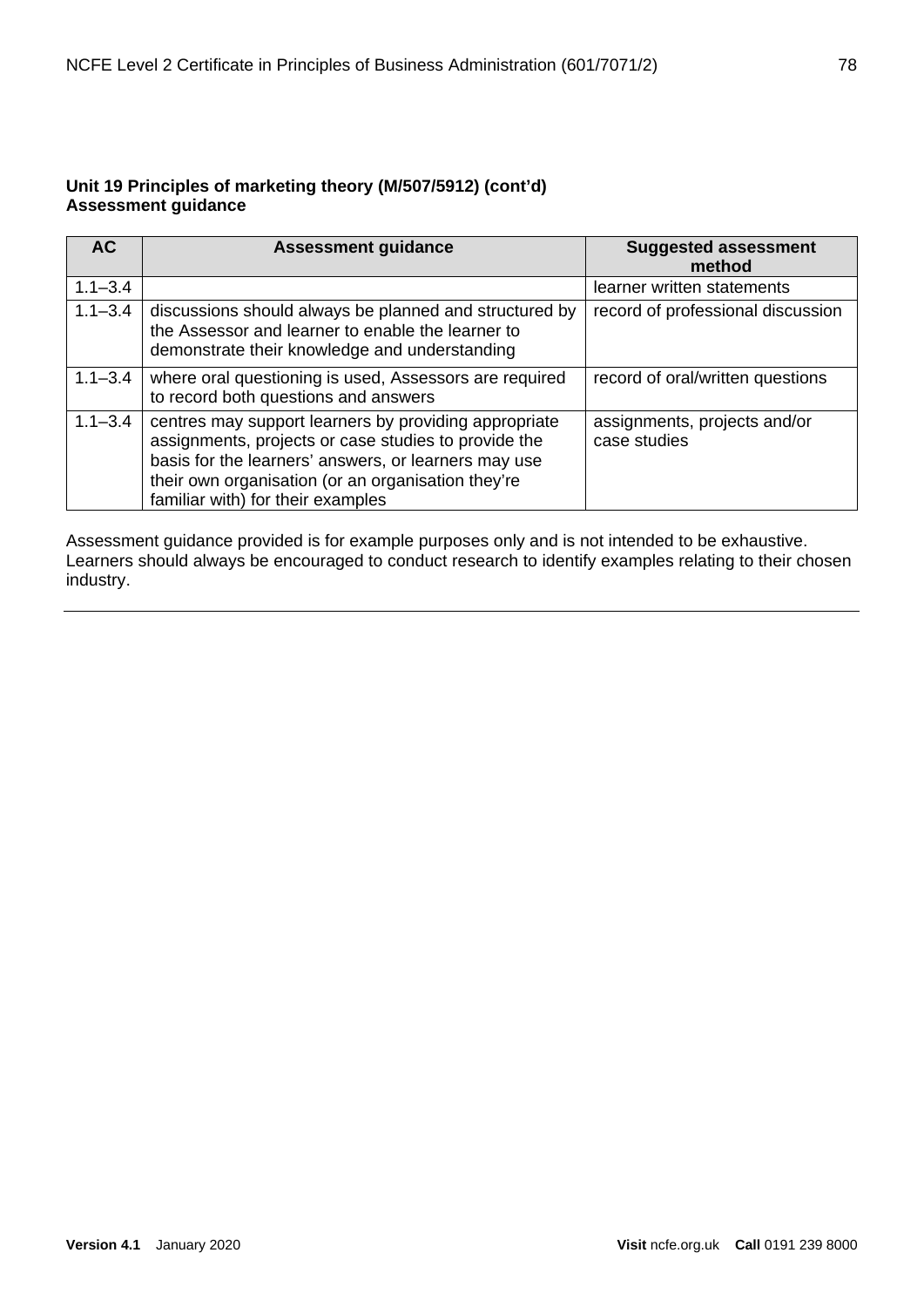### **Unit 20 Principles of digital marketing (T/507/5913)**

| Unit summary                 | This unit aims to provide learners with an understanding of<br>the role of digital marketing and integral elements such as<br>search engine optimisation, internet market research, digital<br>marketing devices and technology. |
|------------------------------|----------------------------------------------------------------------------------------------------------------------------------------------------------------------------------------------------------------------------------|
| <b>Guided learning hours</b> | 40                                                                                                                                                                                                                               |
| Level                        |                                                                                                                                                                                                                                  |
| <b>Mandatory/optional</b>    | Optional                                                                                                                                                                                                                         |

The learner will:

1 Understand the role of digital marketing

The learner can:

- 1.1 Explain the role of digital marketing within the overall marketing strategy
- 1.2 Explain the strengths and weaknesses of digital marketing
- 1.3 Explain the importance of targeted digital marketing
- 1.4 Describe the sources of data lists for use in targeting customers and potential customers<br>1.5 Explain the legal requirements and implications of digital marketing
- Explain the legal requirements and implications of digital marketing
- 1.6 Describe the importance of digital data capture systems for digital marketing

The learner will:

2 Understand the use of search engine optimisation (SEO)

- 2.1 Describe the use of SEO<br>2.2 Explain the importance of
- Explain the importance of SEO
- 2.3 Explain the advantages and disadvantages of links to other websites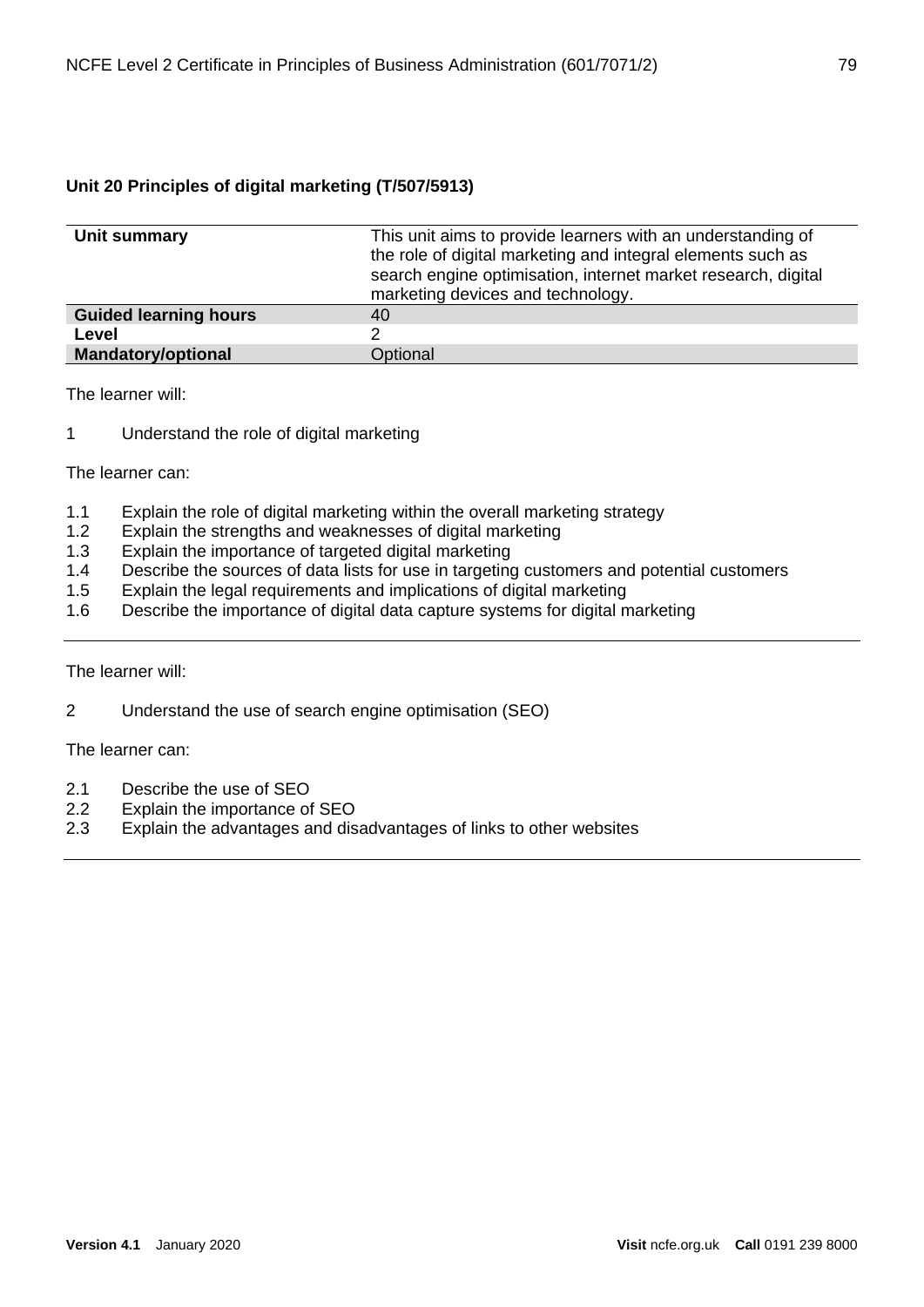### **Unit 20 Principles of digital marketing (T/507/5913) (cont'd)**

The learner will:

3 Understand the requirements of marketing research using the internet

The learner can:

- 3.1 Explain how to use search-related internet facilities to enable the identification and retrieval of targeted information
- 3.2 Explain the advantages and disadvantages of different internet data collection sources
- 3.3 Explain the importance of confirming the accuracy of information retrieved from the internet

The learner will:

4 Understand the uses of digital marketing devices and messages

The learner can:

- 4.1 Describe the potential uses of a Customer Relationship Management (CRM) system
- 4.2 Explain the importance of data cleansing
- 4.3 Describe the use of digital marketing devices
- 4.4 Describe the use of digital response systems
- 4.5 Explain the advantages and disadvantages of different tracking systems

The learner will:

5 Understand how to use digital technology for marketing purposes

- 5.1 Explain how to use a CRM system
- 5.2 Explain how to maintain the currency and accuracy of digital databases
- 5.3 Explain the advantages and disadvantages of different digital technologies
- 5.4 Describe the importance of tailoring messages to different digital media
- 5.5 Explain the potential for marketing to social networking sites
- 5.6 Explain how to prevent marketing messages being identified as "spam"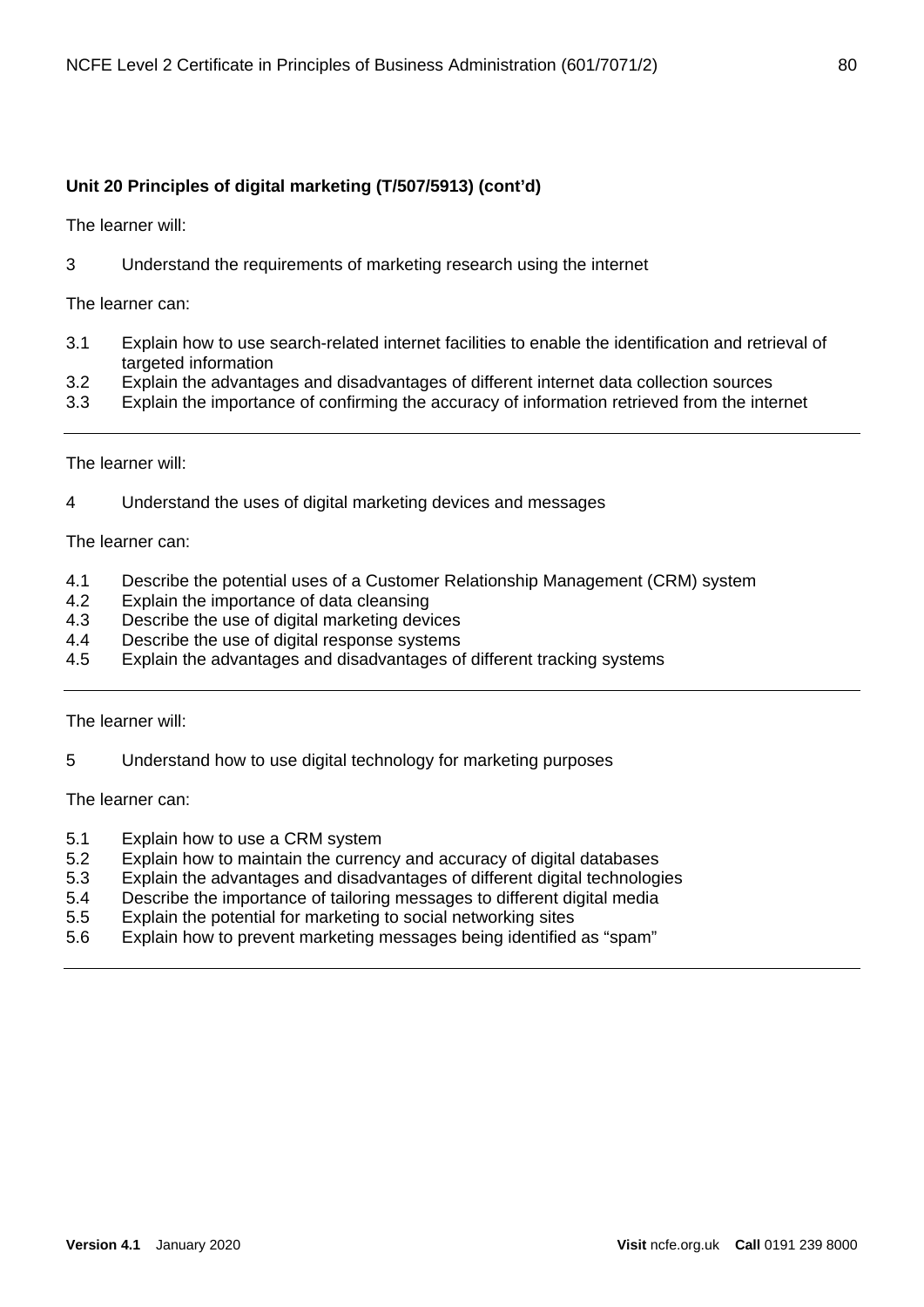### **Unit 20 Principles of digital marketing (T/507/5913) (cont'd)**

### **Assessment guidance**

| AC.         | <b>Assessment guidance</b>                                                                                                                                                                                                                                       | <b>Suggested assessment</b><br>method        |
|-------------|------------------------------------------------------------------------------------------------------------------------------------------------------------------------------------------------------------------------------------------------------------------|----------------------------------------------|
| $1.1 - 5.6$ |                                                                                                                                                                                                                                                                  | learner written statements                   |
| $1.1 - 5.6$ | discussions should always be planned and structured by<br>the Assessor and learner to enable the learner to<br>demonstrate their knowledge and understanding                                                                                                     | record of professional discussion            |
| $1.1 - 5.6$ | where oral questioning is used, Assessors are required<br>to record both questions and answers                                                                                                                                                                   | record of oral/written questions             |
| $1.1 - 5.6$ | centres may support learners by providing appropriate<br>assignments, projects or case studies to provide the<br>basis for the learners' answers, or learners may use<br>their own organisation (or an organisation they're<br>familiar with) for their examples | assignments, projects and/or<br>case studies |

Assessment guidance provided is for example purposes only and is not intended to be exhaustive. Learners should always be encouraged to conduct research to identify examples relating to their chosen industry.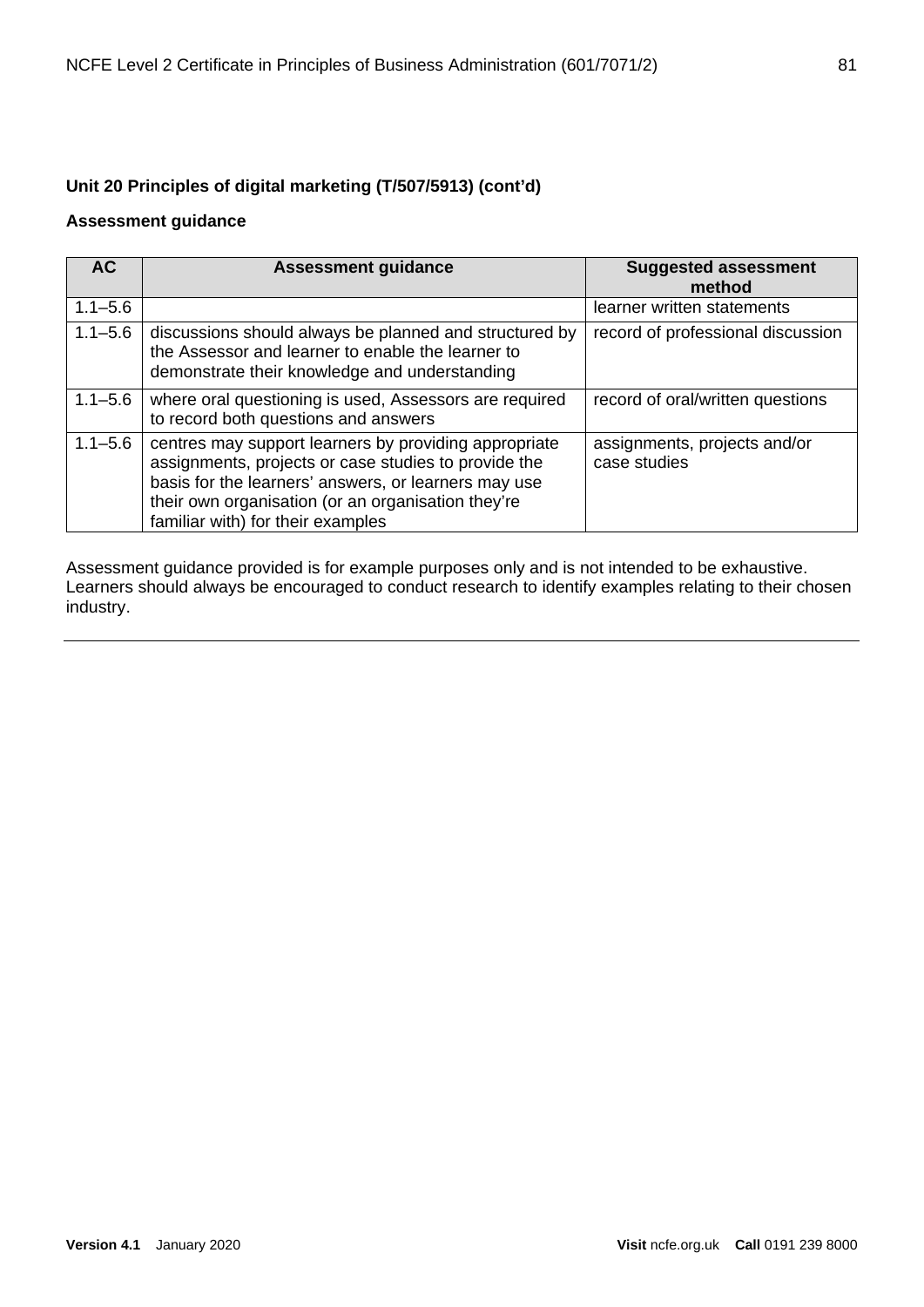| Unit summary                 | This unit aims to provide learners with an understanding of<br>leadership styles in organisations, team dynamics, and<br>techniques used to manage the work of teams, the impact of<br>change management within a team and team motivation. |
|------------------------------|---------------------------------------------------------------------------------------------------------------------------------------------------------------------------------------------------------------------------------------------|
| <b>Guided learning hours</b> | 40                                                                                                                                                                                                                                          |
| Level                        |                                                                                                                                                                                                                                             |
| <b>Mandatory/optional</b>    | Optional                                                                                                                                                                                                                                    |

The learner will:

1 Understand leadership styles in organisations

The learner can:

- 1.1 Describe characteristics of effective leaders<br>1.2 Describe different leadership styles
- 1.2 Describe different **leadership styles**
- 1.3 Describe ways in which leaders can **motivate** their teams
- Explain the benefits of effective leadership for organisations

### The learner will:

2 Understand team dynamics

The learner can:

- 2.1 Explain the purpose of different **types of teams**
- 2.2 Describe the **stages of team development** and behaviour
- 2.3 Explain the concept of **team role theory**
- 2.4 Explain how the principle of team role theory is used in team building and leadership
- 2.5 Explain typical sources of conflict within a team and how they could be managed

The learner will:

3 Understand techniques used to manage the work of teams

- 3.1 Explain the factors to be taken into account when setting targets
- 3.2 Describe a range of techniques to monitor the flow of work of a team
- 3.3 Describe techniques to identify and solve problems within a team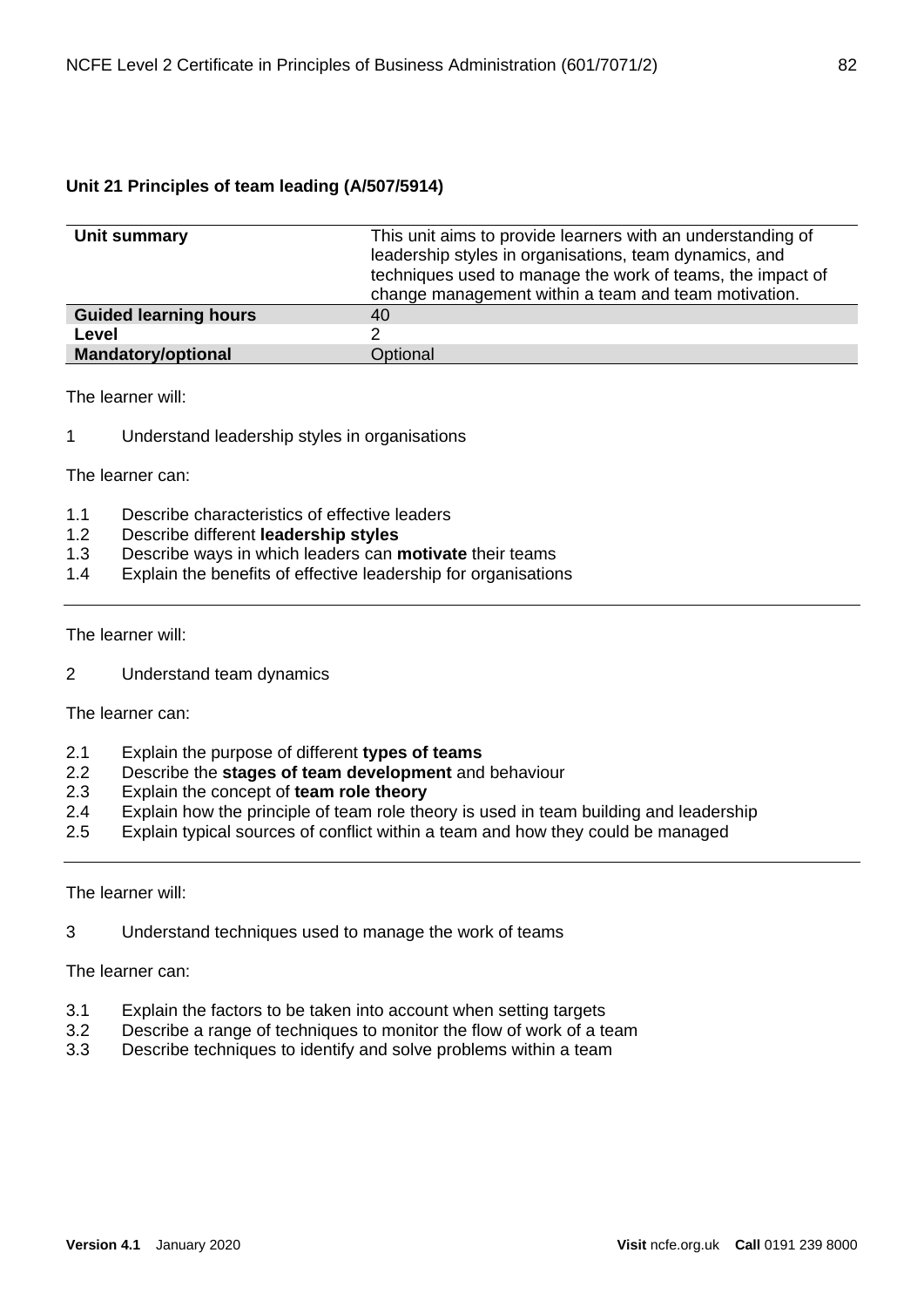The learner will:

4 Understand the impact of change management within a team

The learner can:

- 4.1 Describe typical reasons for organisational change<br>4.2 Explain the importance of accepting change positive
- Explain the importance of accepting change positively
- 4.3 Explain the potential impact on a team of negative responses to change
- 4.4 Explain how to implement change within a team

The learner will:

5 Understand team motivation

- 5.1 Explain the meaning of the term 'motivation'
- 5.2 Explain factors that affect the level of motivation of team members
- 5.3 Describe techniques that can be used to **motivate** team members
- 5.4 Explain how having motivated staff affects an organisation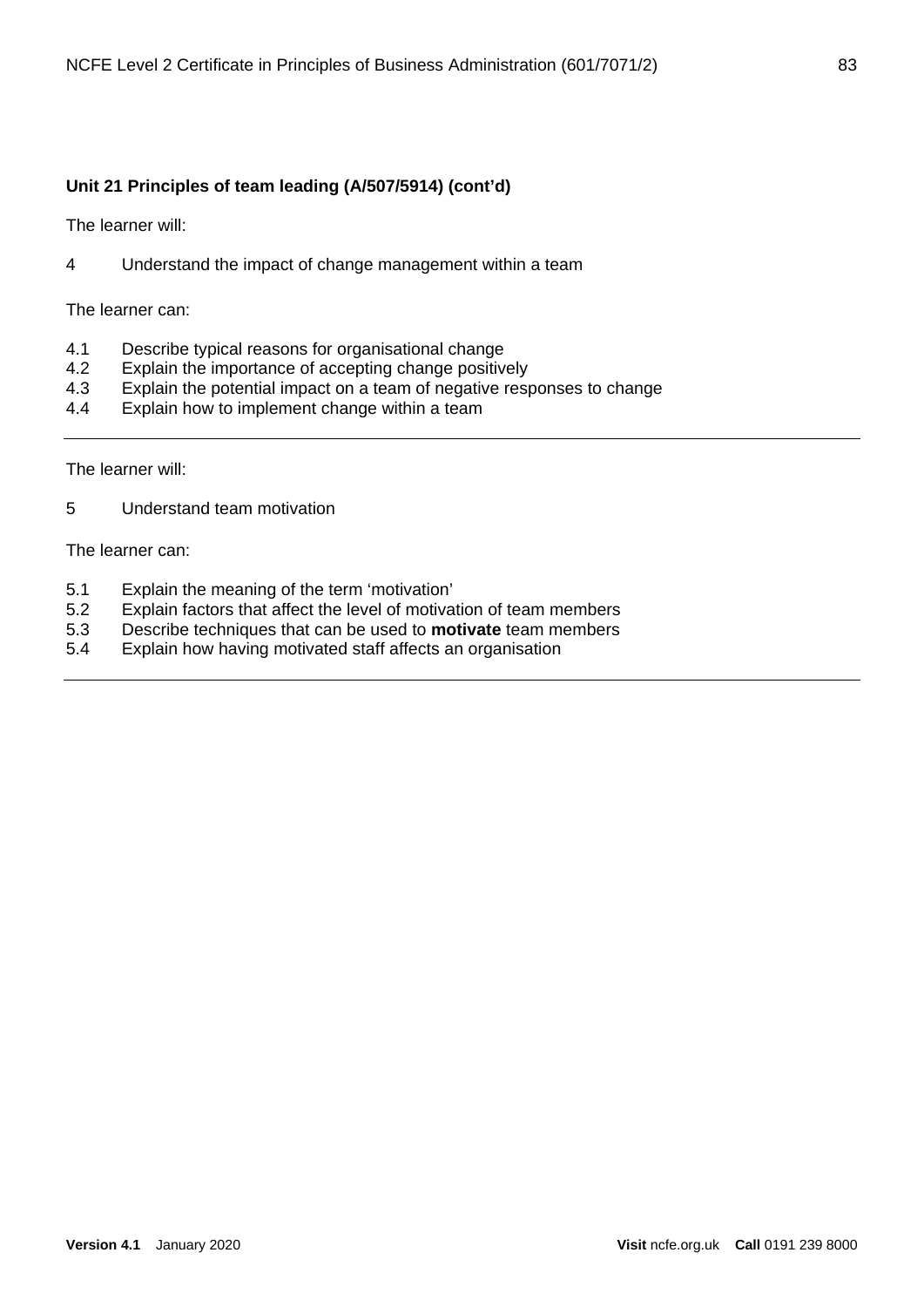### **Key words**

- **1.2 leadership styles** may include:
	- authoritarian
	- paternalistic
	- democratic
	- laissez-faire and learners should include an explanation of the differences between leading and managing
- **1.3** different ways to **motivate** people may include, but are not exclusive to:
	- team building
	- goal setting/clear targets
	- performance measurement
	- encouragement and feedback
	- rewarding
	- inspiring
	- empowering
	- supporting
	- coaching
	- promoting creativity
	- provide meaningful and challenging work
	- training and development
- **2.1 types of teams** may include:
	- strategic
	- management
	- operational
	- support
	- temporary
	- virtual
- **2.2 stages of team development** eg Bruce Tuckman's Forming, Storming, Norming, performing model of group development
- **2.3 team role theory**, referring to theorists including Belbin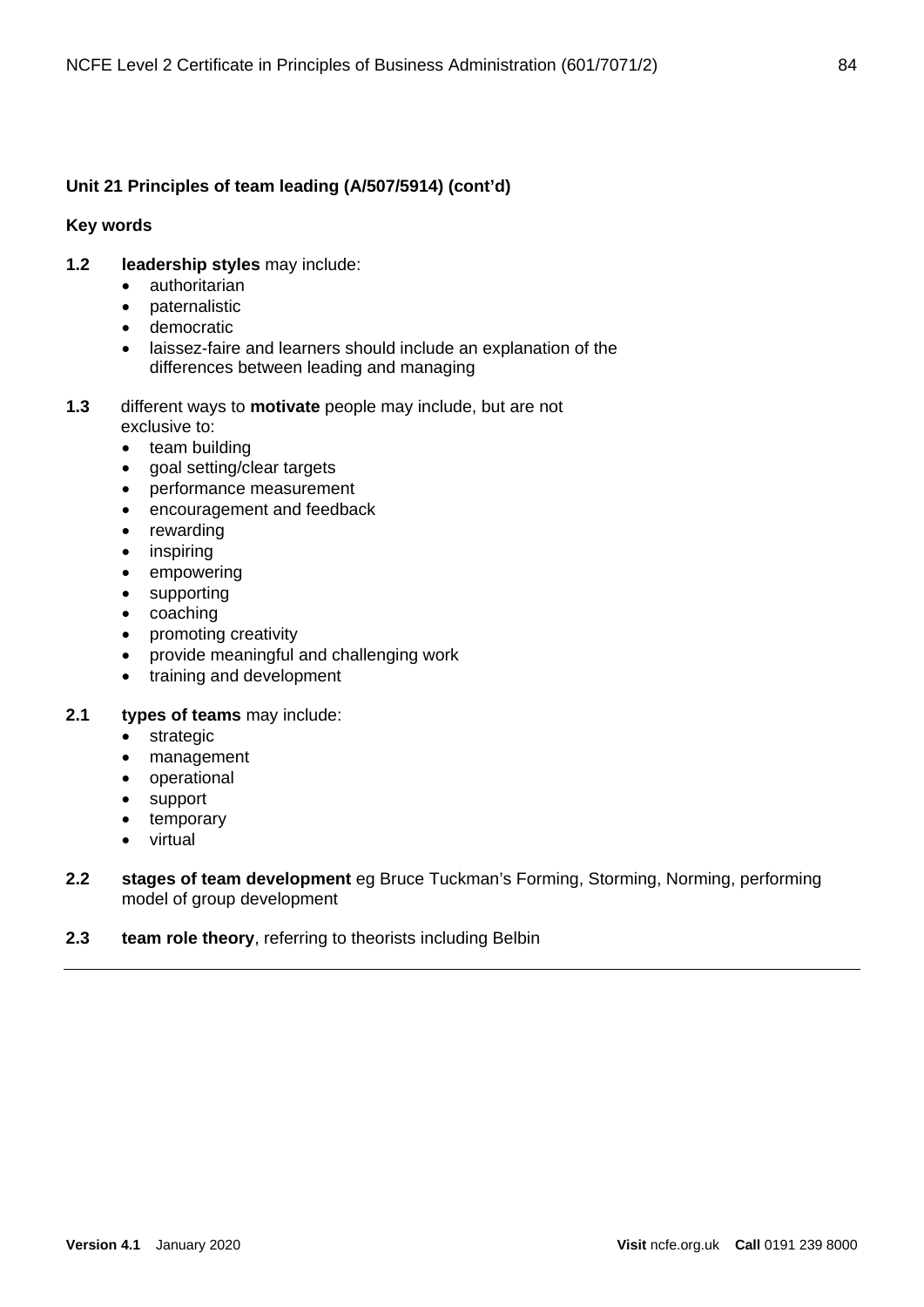### **Key words (cont'd)**

- **5.3** different ways to **motivate** people may include, but are not exclusive to:
	- team building
	- goal setting/clear targets
	- performance measurement
	- encouragement and feedback
	- rewarding
	- inspiring
	- empowering
	- supporting
	- coaching
	- promoting creativity
	- provide meaningful and challenging work
	- training and development

Learners should also explain when their chosen motivation technique should be used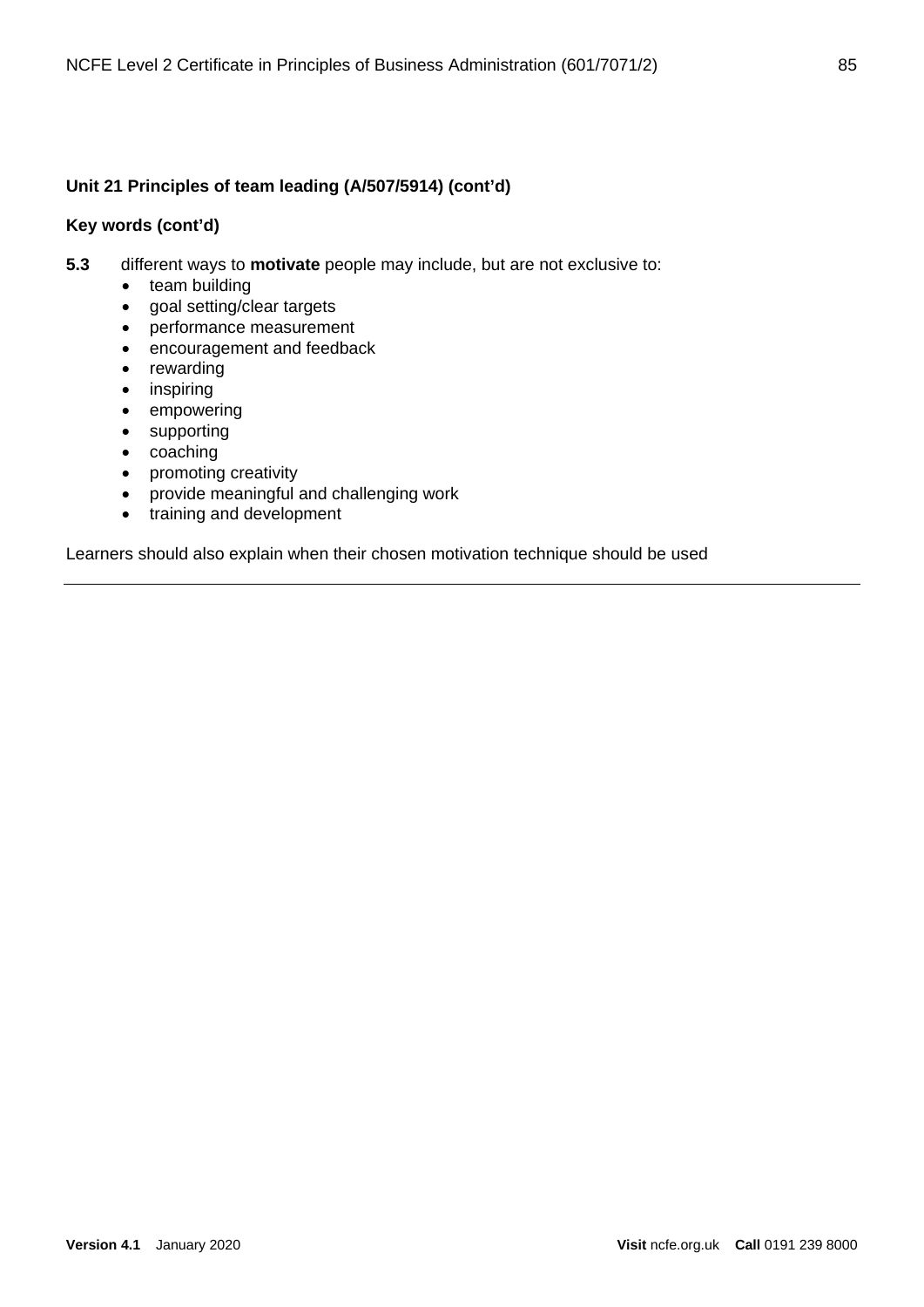### **Assessment guidance**

| AC <sub></sub> | <b>Assessment guidance</b>                                                                                                                                                                                                                                       | <b>Suggested assessment</b><br>method        |
|----------------|------------------------------------------------------------------------------------------------------------------------------------------------------------------------------------------------------------------------------------------------------------------|----------------------------------------------|
| $1.1 - 5.4$    |                                                                                                                                                                                                                                                                  | learner written statements                   |
| $1.1 - 5.4$    | discussions should always be planned and structured by<br>the Assessor and learner to enable the learner to<br>demonstrate their knowledge and understanding                                                                                                     | record of professional<br>discussion         |
| $1.1 - 5.4$    | where oral questioning is used, Assessors are required<br>to record both questions and answers                                                                                                                                                                   | record of oral/written questions             |
| $1.1 - 5.4$    | centres may support learners by providing appropriate<br>assignments, projects or case studies to provide the<br>basis for the learners' answers, or learners may use their<br>own organisation (or an organisation they're familiar with)<br>for their examples | assignments, projects and/or<br>case studies |

Assessment guidance provided is for example purposes only and is not intended to be exhaustive. Learners should always be encouraged to conduct research to identify examples relating to their chosen industry.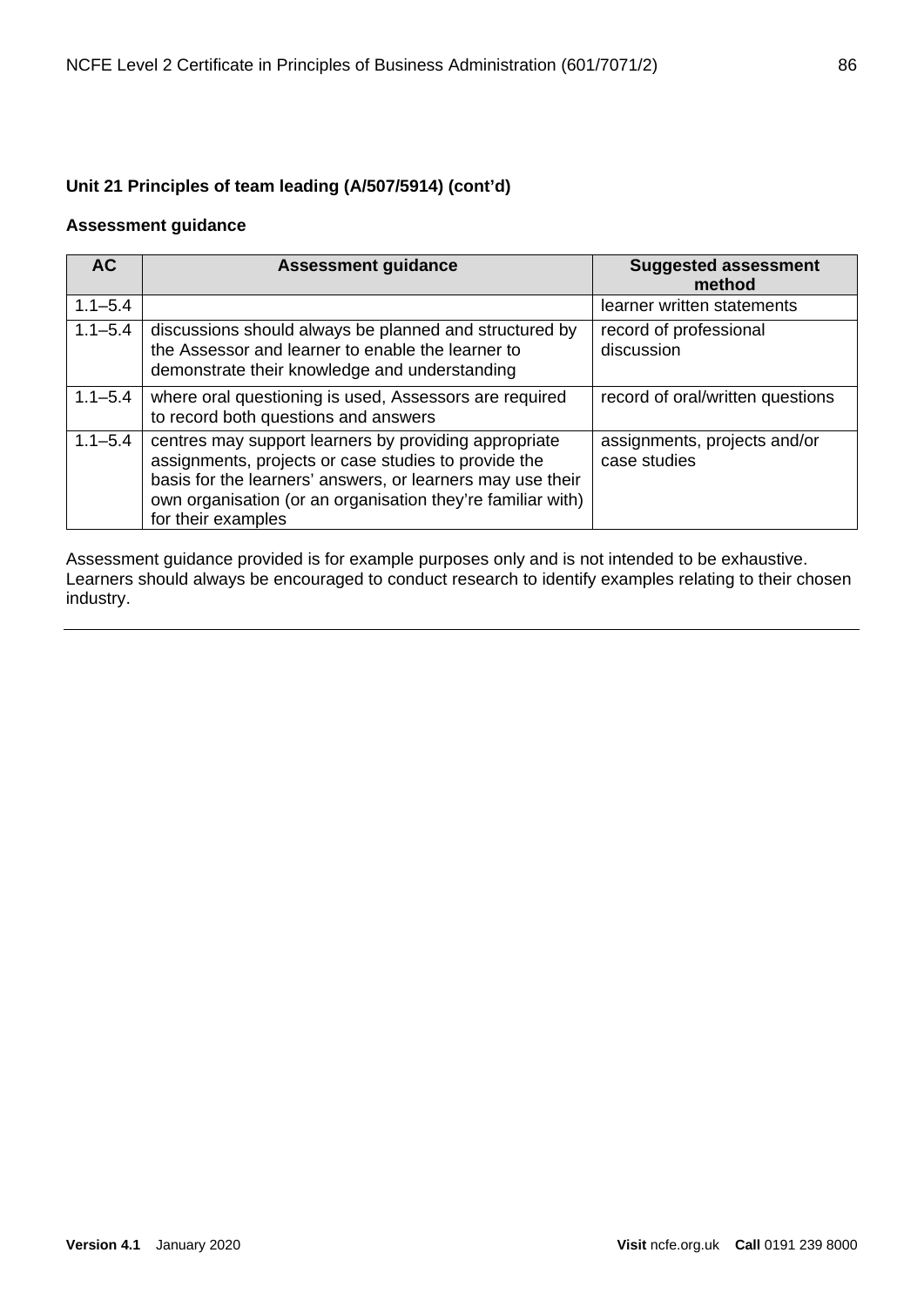# **Section 3**

### **Assessment and Moderation**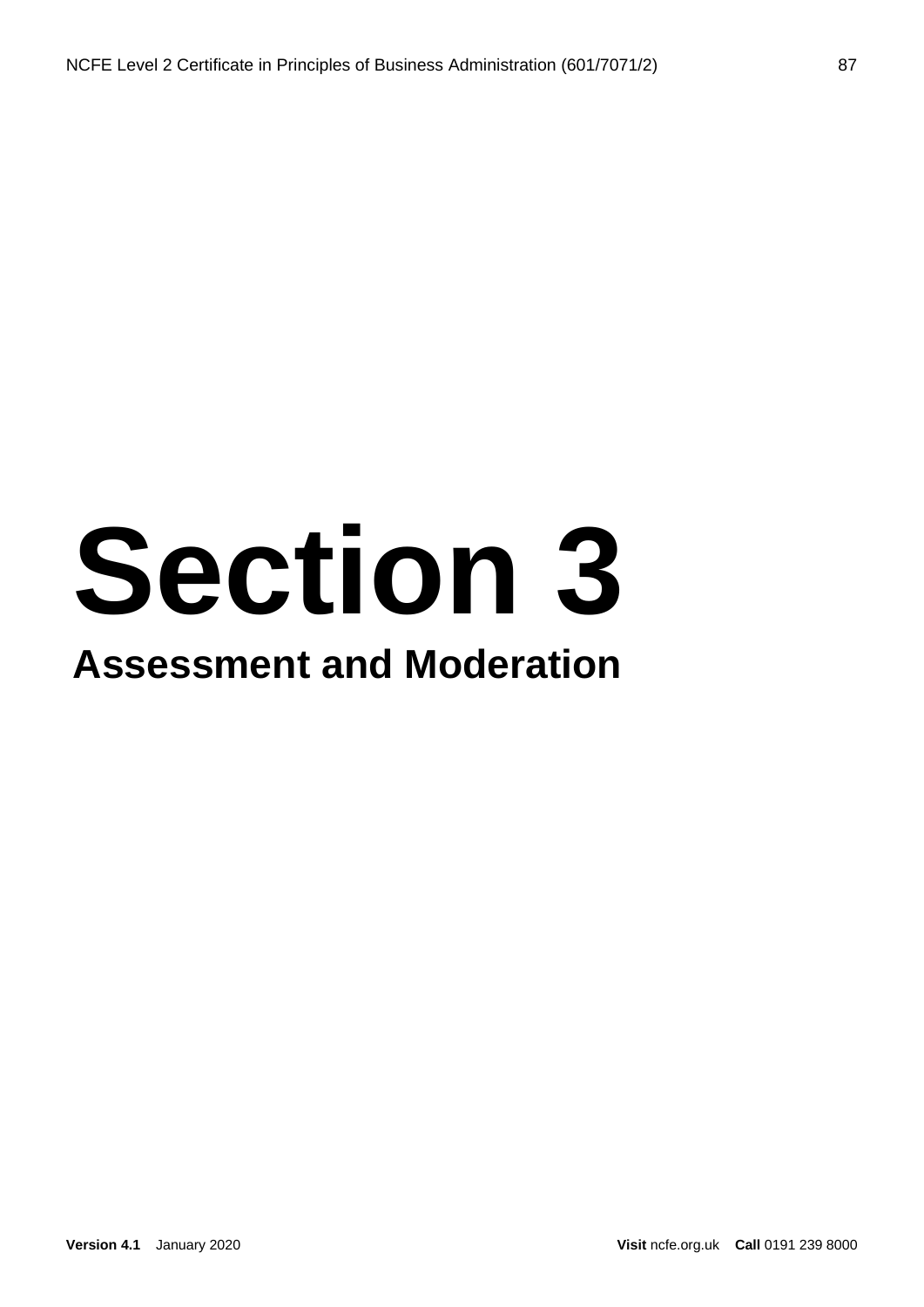### **Assessment and Moderation**

#### **How the qualification is assessed**

Assessment is the process of measuring a learner's skill, knowledge and understanding against the standards set in a qualification.

The NCFE Level 2 Certificate in Principles of Business Administration is internally assessed and externally moderated.

#### **Internal assessment**

Each learner must create a portfolio of evidence which demonstrates achievement of all the learning outcomes and assessment criteria. On completion of each unit learners must declare that the work produced is their own. The Assessor must countersign this. Examples of suitable evidence for the portfolio for each unit are provided in Section 2 (page 16).

The main pieces of evidence for the portfolio could include (in no particular order):

- learner's proof of work
- Assessor observation completed observational checklists and related action plans
- witness testimony
- worksheets
- assignments/projects/reports
- record of professional discussion
- record of oral and written questioning
- learner and peer reports.

You'll also find a variety of assessment and moderation pro-formas on the NCFE website.

Assessment guidance is provided for each unit. Assessors can use other methods of assessment as long as they're valid and reliable and maintain the integrity of the assessment and of the standards required of this qualification. Acceptable methods of assessment could be drawn from the list above.

Assessors must be satisfied that learners have achieved all learning outcomes and assessment criteria related to the unit being assessed, prior to deciding if learners have been successful. Assessors are also responsible for supporting learners through the assessment process.

For approval of methods of internal assessment other than portfolio building, please contact the Quality Assurance team on 0191 239 8000.

### **Presenting evidence**

### **Written**

Written evidence may be presented in word-processed or handwritten form. Audio-visual content (videos, pictures, drawings, audio) may also be used.

Tables, graphs and spreadsheets may be produced using appropriate ICT.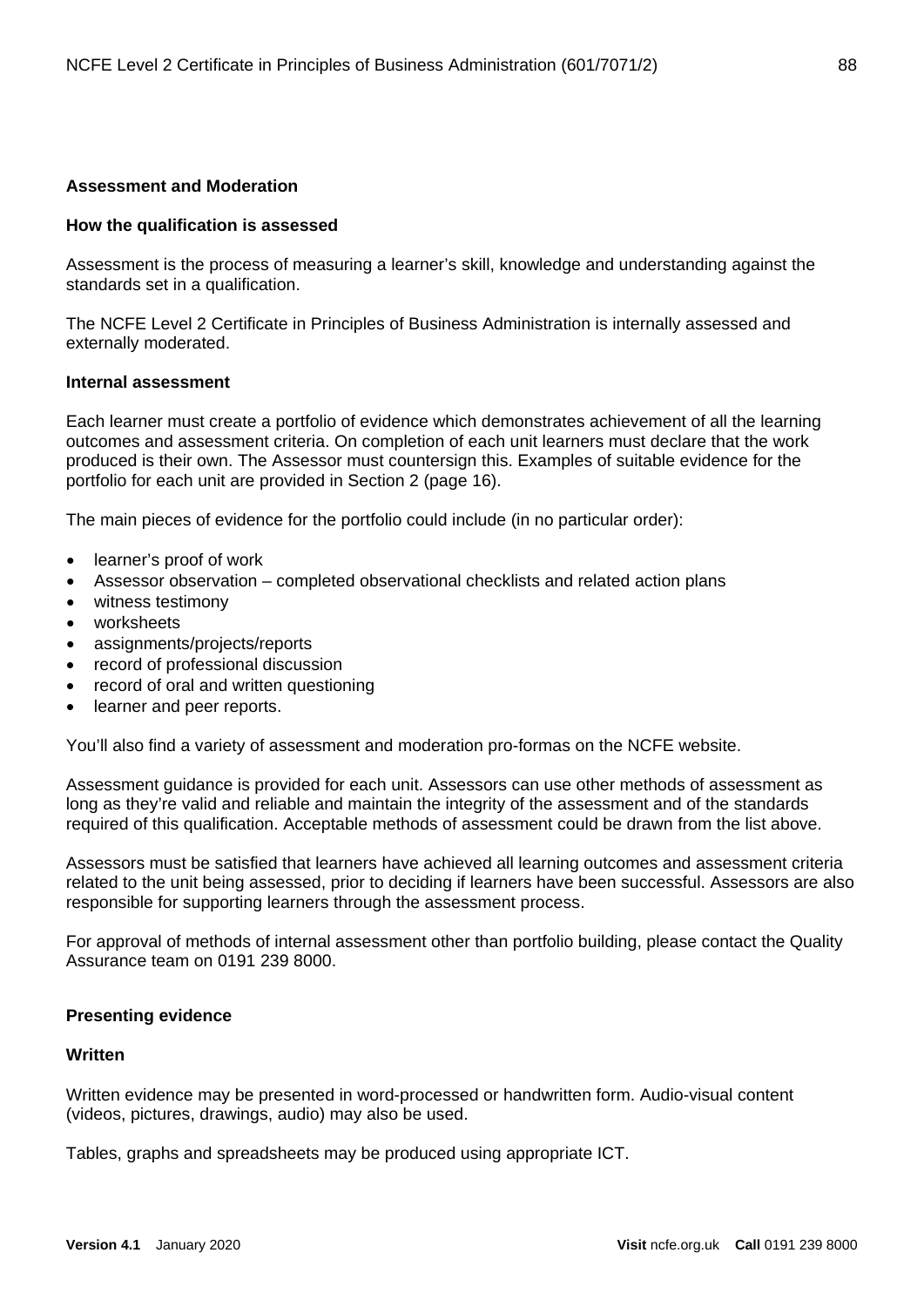Any copied material must be suitably acknowledged, and quotations must be clearly marked and a reference provided wherever possible to ensure that learner work can be authenticated.

### **Recorded**

Where audio-visual evidence of multiple learners is used, centres must ensure that each learner being assessed is clearly visible and can be identified by the Moderator.

The recorded evidence should allow the learner to demonstrate the learning outcomes clearly but should only show work relevant to what is being assessed. For example, if a performance/participation is done as part of a group, the Moderator will need to be able to see how each learner being assessed has contributed and met the learning outcomes.

To help our Moderators to identify clearly when a particular learner is performing/participating we'd recommend including the following information:

- the exact start and finish times so that the Moderator can go straight to that spot on the tape/recording
- a running order list and a description of each learner
- information about where the performance/recorded evidence took place
- what type of audience they were performing to (if applicable).

Centres must also ensure that the camera and microphone are set up in a suitable place to ensure good quality audio. This will allow the Moderator to hear both the learner(s) and the Assessor (if applicable).

If learners are not clearly identified, NCFE may not be able to moderate or examine the work.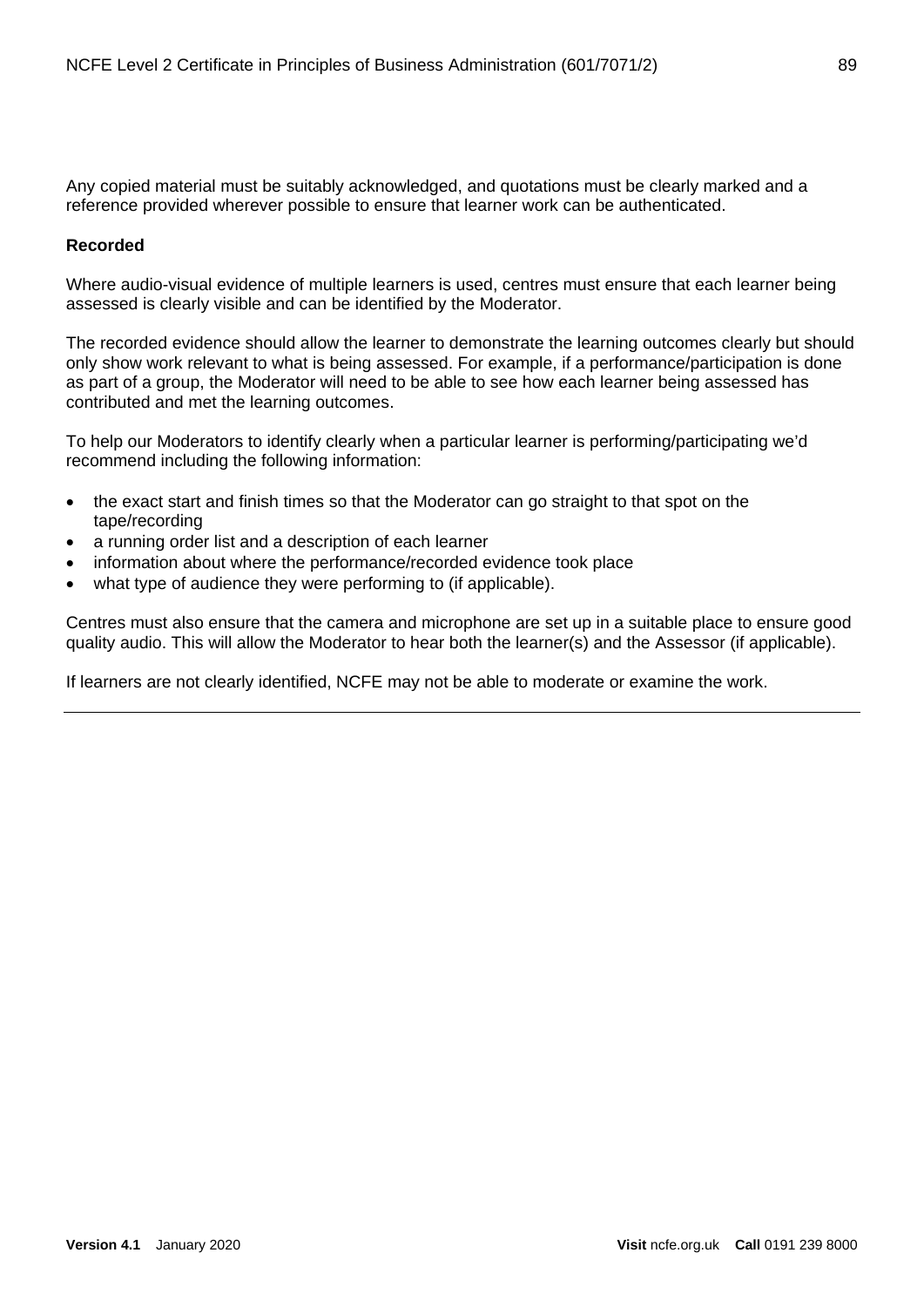### **Moderation**

Moderation is the process by which we confirm that assessment decisions in centres are:

- made by competent and qualified Assessors
- the product of sound and fair assessment practice
- recorded accurately and appropriately.

We do this through:

- internal moderation which you carry out
- external moderation which we carry out through our External Moderators who, by supporting you, will make sure that assessments meet nationally agreed standards and that your quality assurance systems continue to meet our centre approval criteria.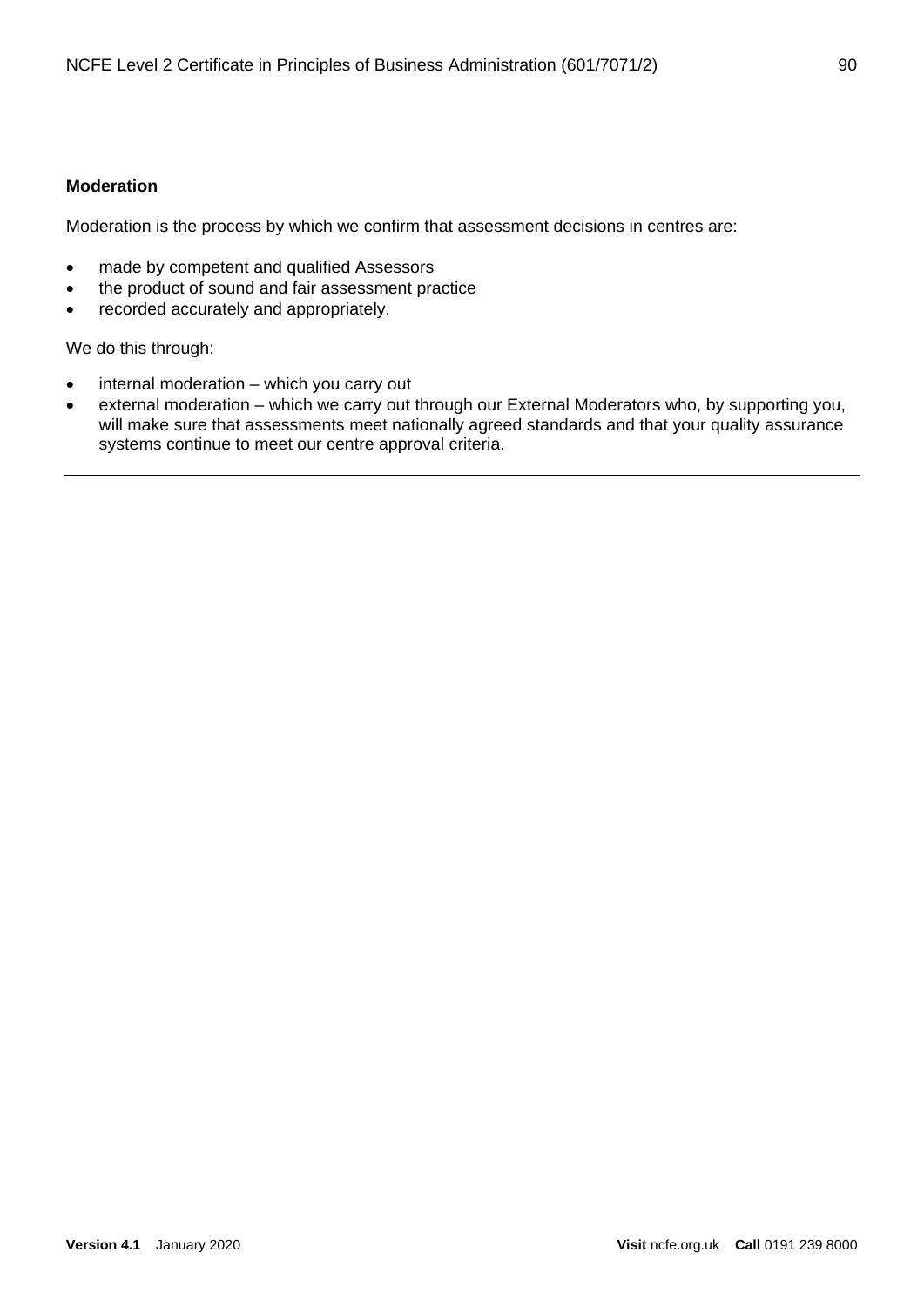# **Section 4**

### **Explanation of terms**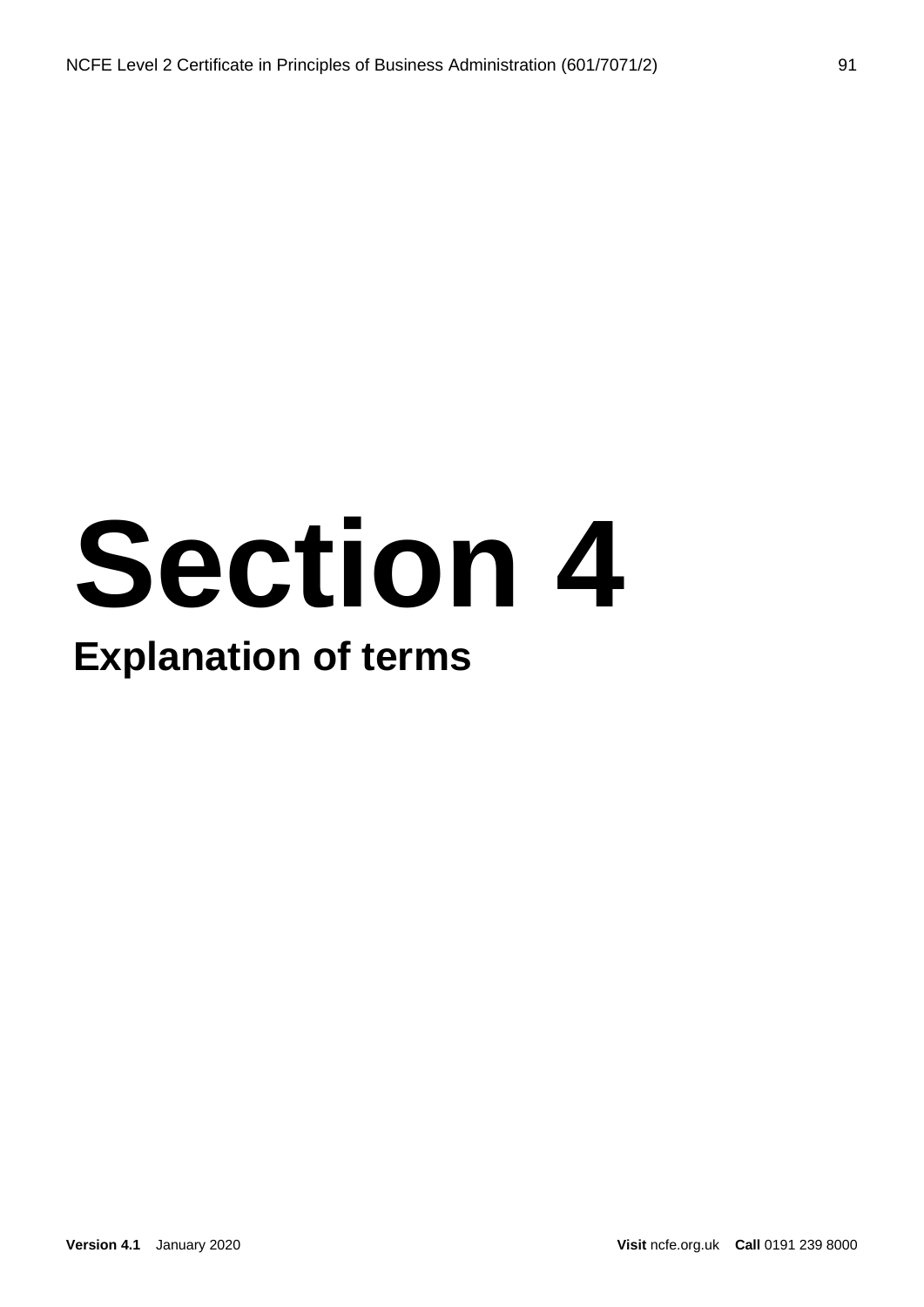### **Explanation of terms**

This table explains how the terms used at Level 2 in the unit content are applied to this qualification (not all verbs are used in this qualification).

| <b>Apply</b>                                  | Link existing knowledge to new or different situations.                                                                                                           |
|-----------------------------------------------|-------------------------------------------------------------------------------------------------------------------------------------------------------------------|
| <b>Assess</b>                                 | Consider information in order to make decisions.                                                                                                                  |
| <b>Classify</b>                               | Organise according to specific criteria.                                                                                                                          |
| <b>Compare</b>                                | Examine the subjects in detail looking at similarities and differences.                                                                                           |
| <b>Define</b>                                 | State the meaning of a word or phrase.                                                                                                                            |
| <b>Demonstrate</b>                            | Show an understanding of the subject or how to apply skills in a practical<br>situation.                                                                          |
| <b>Describe</b>                               | Write about the subject giving detailed information.                                                                                                              |
| <b>Differentiate</b>                          | Give the differences between two or more things.                                                                                                                  |
| <b>Discuss</b>                                | Write an account giving more than one view or opinion.                                                                                                            |
| <b>Distinguish</b>                            | Show or recognise the difference between items/ideas/information.                                                                                                 |
| <b>Estimate</b>                               | Give an approximate decision or opinion using previous knowledge.                                                                                                 |
| <b>Explain</b>                                | Provide details about the subject with reasons showing how or why. Some<br>responses could include examples.                                                      |
| <b>Give (positive and</b><br>negative points) | Provide information showing the advantages and disadvantages of the<br>subject.                                                                                   |
| <b>Identify</b>                               | List or name the main points. (Some description may also be necessary to<br>gain higher marks when using compensatory marking).                                   |
| <b>Illustrate</b>                             | Give clear information using written examples, pictures or diagrams.                                                                                              |
| List                                          | Make a list of key words, sentences or comments that focus on the subject.                                                                                        |
| <b>Perform</b>                                | Do something (take an action/follow an instruction) which the question or task<br>asks or requires.                                                               |
| Plan                                          | Think about and organise information in a logical way. This could be<br>presented as written information, a diagram, an illustration or other suitable<br>format. |
| <b>Provide</b>                                | Give relevant information about a subject.                                                                                                                        |
| <b>Reflect</b>                                | Learners should look back on their actions, experiences or learning and think<br>about how this could inform their future practice.                               |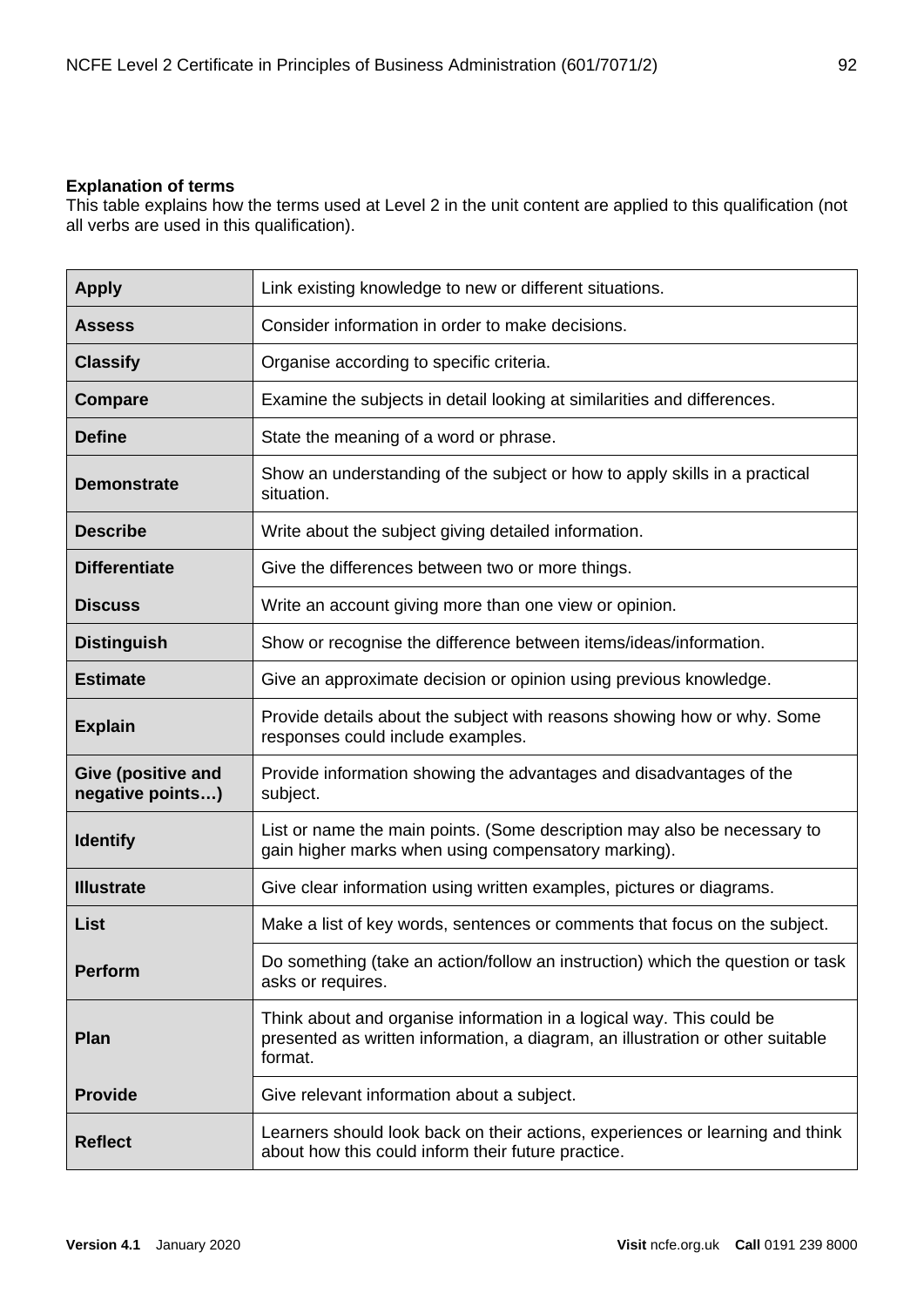| <b>Select</b> | Choose for a specific purpose.                                                               |
|---------------|----------------------------------------------------------------------------------------------|
| <b>Show</b>   | Supply sufficient evidence to demonstrate knowledge and understanding.                       |
| <b>State</b>  | Give the main points clearly in sentences.                                                   |
| <b>Use</b>    | Take or apply an item, resource or piece of information as asked in the<br>question or task. |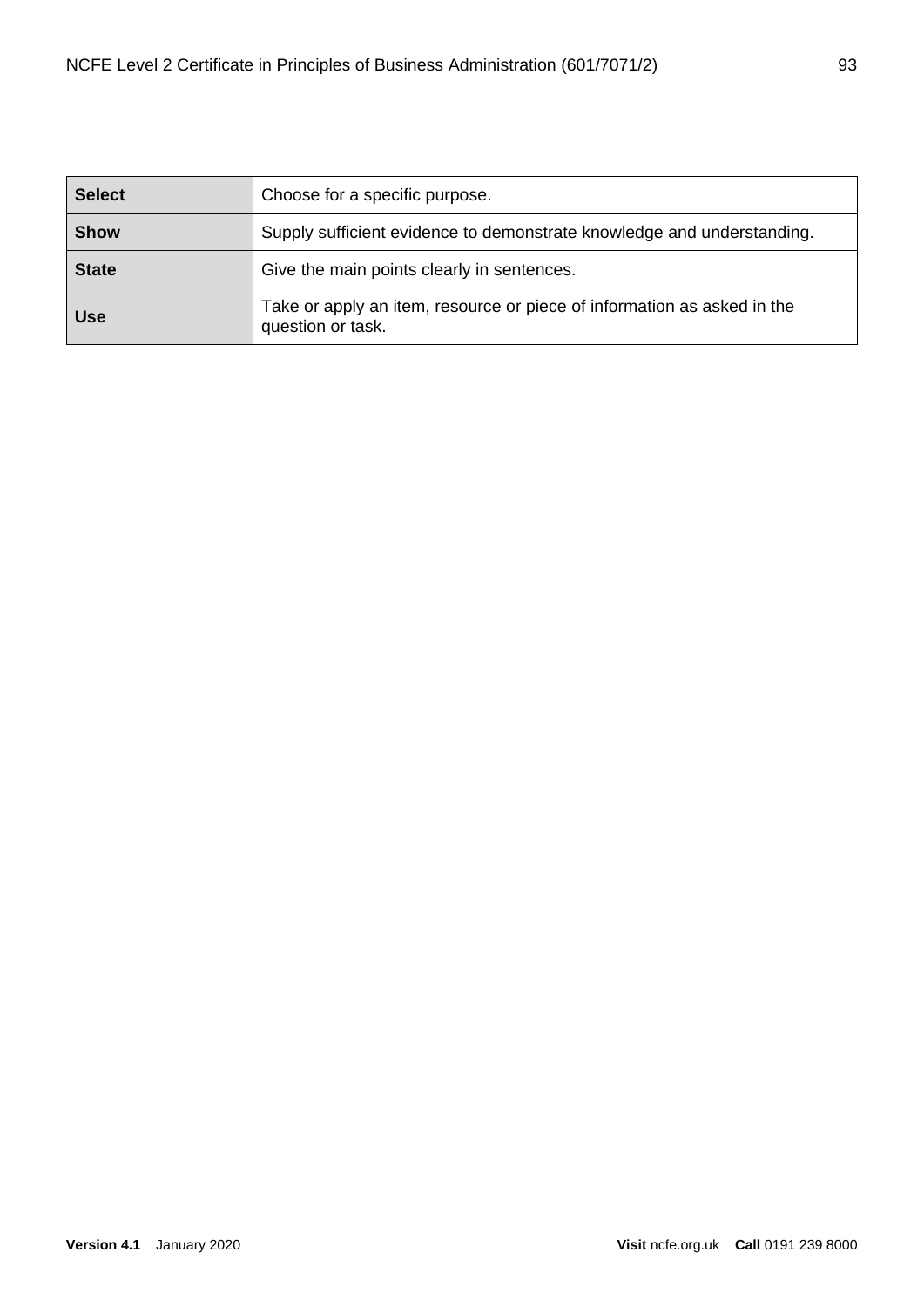## **Section 5 General information**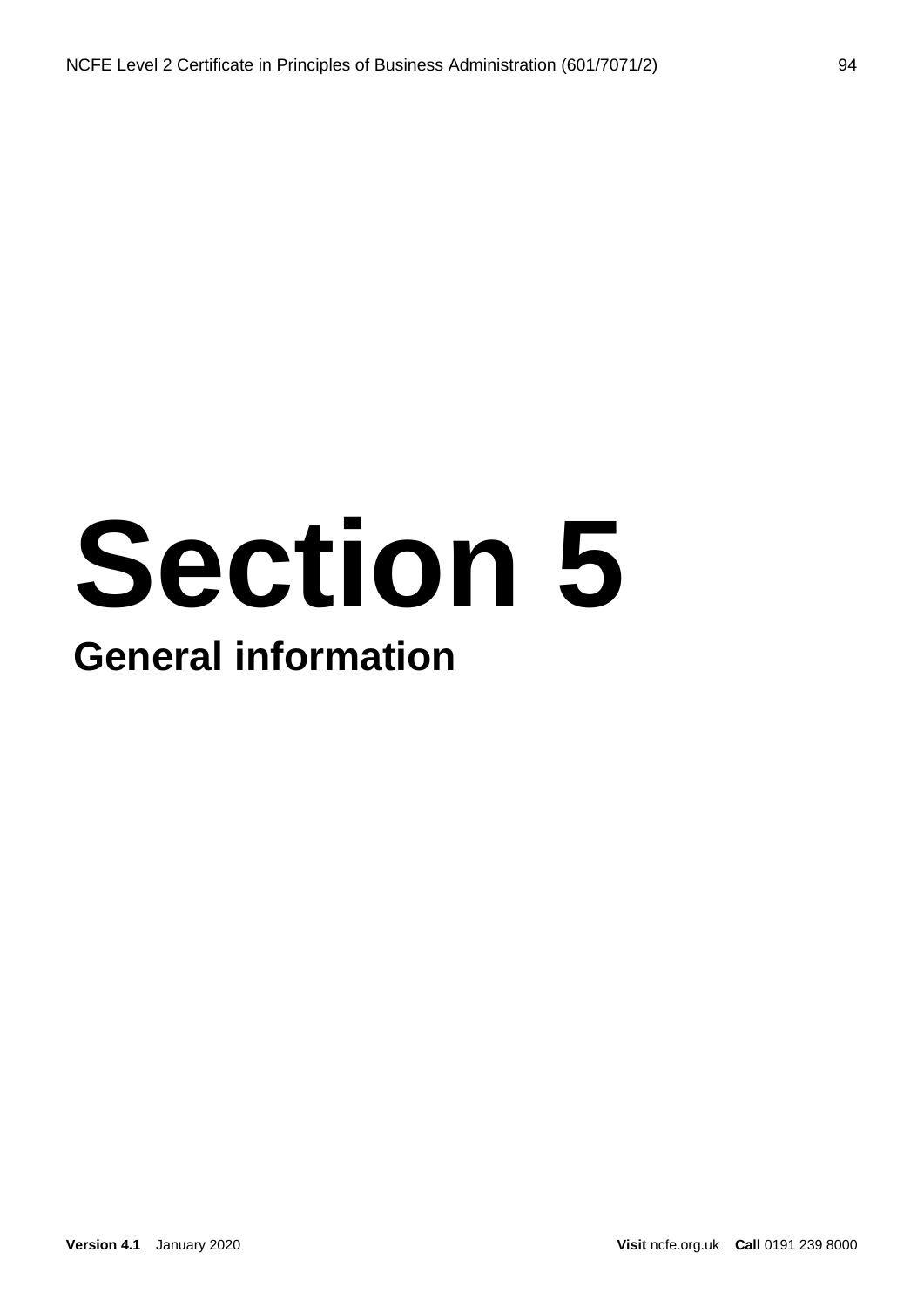### **General information**

### **Equal opportunities**

NCFE fully supports the principle of equal opportunities and opposes all unlawful or unfair discrimination on the grounds of ability, age, colour, culture, disability, domestic circumstances, employment status, gender, marital status, nationality, political orientation, racial origin, religious beliefs, sexual orientation and social background. NCFE aims to ensure that equality of opportunity is promoted and that unlawful or unfair discrimination, whether direct or indirect, is eliminated both in its own employment practices and in access to its qualifications. A copy of our Diversity and Equality policy is available on the NCFE website.

### **Diversity, access and inclusion**

Our qualifications and associated assessments are designed to be accessible, inclusive and nondiscriminatory. NCFE regularly evaluates and monitors the 6 diversity strands (gender, age, race, disability, religion, sexual orientation) throughout the development process as well as throughout the delivery, external moderation and external assessment processes of live qualifications. This ensures that positive attitudes and good relations are promoted, discriminatory language is not used and our assessment procedures are fully inclusive.

Learners who require reasonable adjustments or special consideration should discuss their requirements with their Tutor who should refer to our Reasonable Adjustments and Special Considerations policy for guidance.

For more information on the Reasonable Adjustments and Special Considerations policy please see the NCFE website.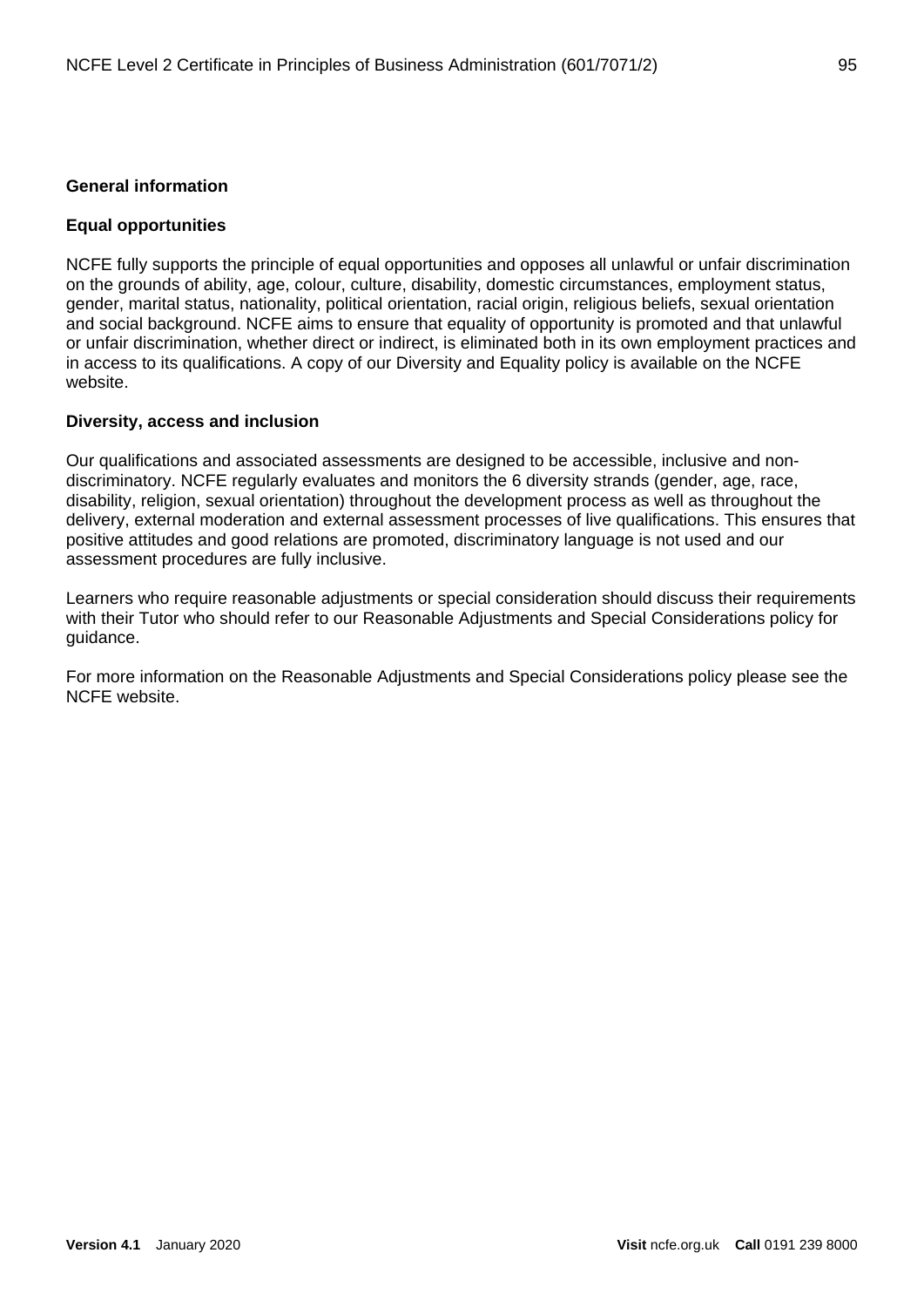### **Feedback**

Here at NCFE, we're continually looking to review and improve our portfolio of qualifications to make sure they are of a high standard and meeting the needs of both learners and employers.

In order to achieve this and to comply with the requirements of our regulator, Ofqual, we rely on the valuable feedback that you – our centres – provide us with.

For each NCFE qualification you deliver, we would be grateful if you could let us know the following:

- general feedback about the qualification and assessment
- whether the qualification is meeting its intended purpose
- the outcome for the learner whether they have progressed to further education or into/within employment

You can provide us with this information by emailing [qualificationfeedback@ncfe.org.uk,](mailto:qualificationfeedback@ncfe.org.uk) giving us a call on 0191 239 8000, or responding to the next survey we send you. By doing this, you're playing an important role in helping us continue to develop and enhance our qualifications for the benefit of your learners.